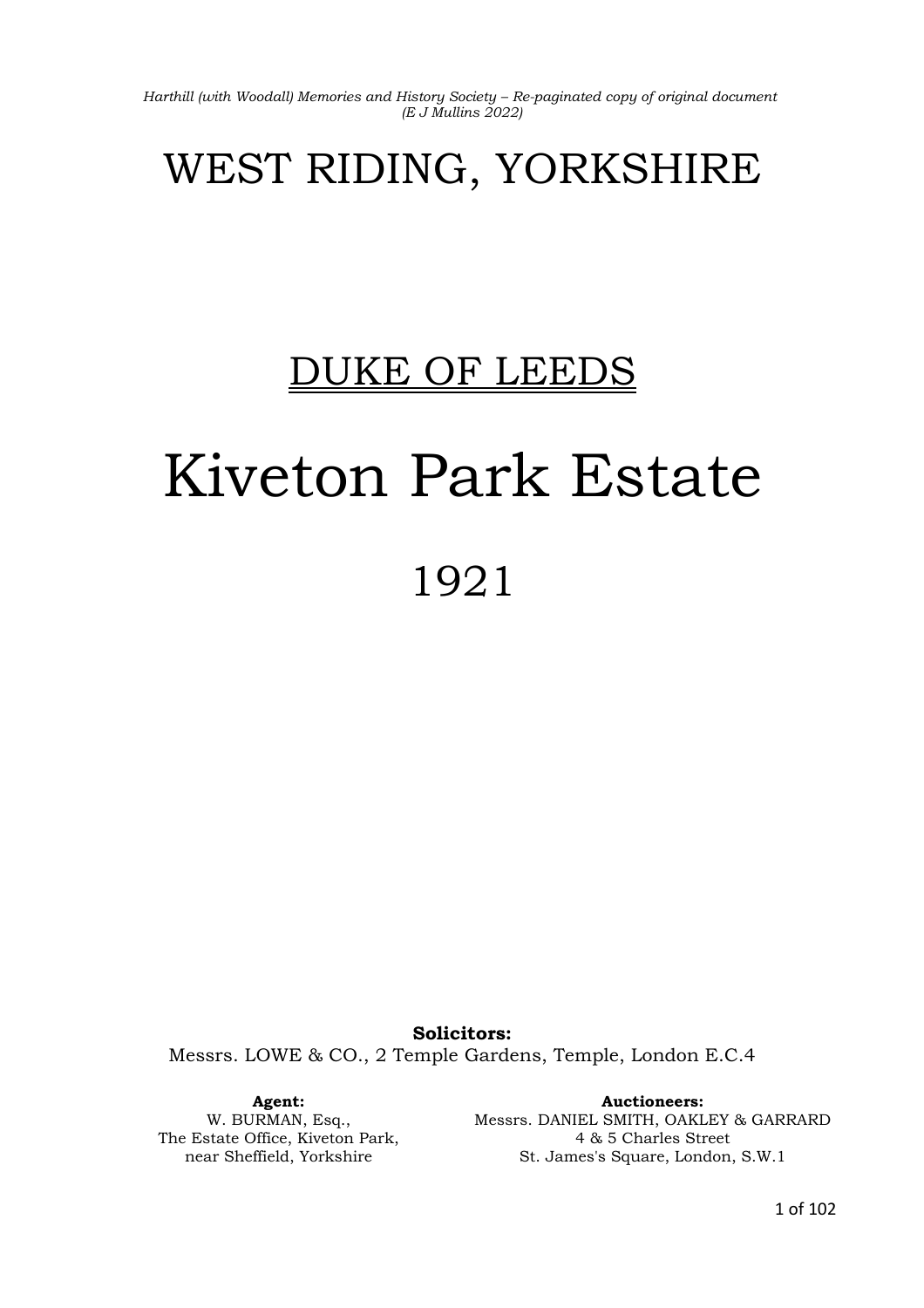**THEFTEND** 

KEY PLAN.

This Plan is reproduced from the Ordnance Survey Ma the sanction of the Controller of H.M. Stationery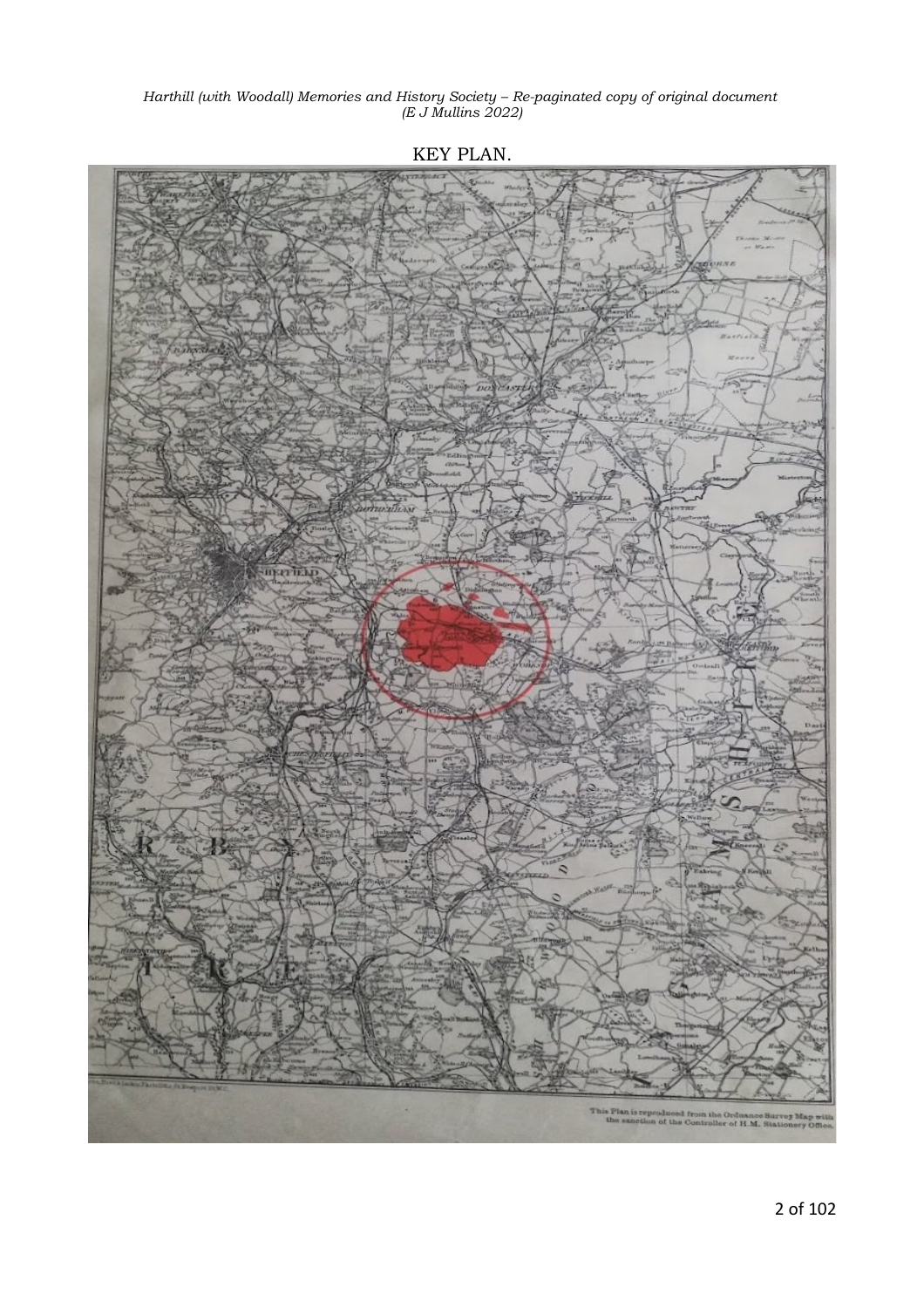BY ORDER OF HIS GRACE THE DUKE OF LEEDS.

# WEST RIDING, YORKSHIRE

About 9 miles from SHEFFIELD, 8 miles from EAST RETFORD, 12 miles DONCASTER, and 7 miles from CHESTERFIELD (on the Gt. Central Railway)

Particulars, Plans and Conditions of Sale of the

VALUABLE FREEHOLD AGRICULTURAL PROPERTIES

FORMING PART OF THE

# KIVETON PARK ESTATE

COMPRISING

### 21 HIGHLY VALUABLE FARMS

EIGHT SMALL HOLDINGS, TWO RESIDENCES

ACCOMMODATION LAND, WOODLAND A LIME STONE QUARRY

In and Near the Villages of THORPE SALVIN, ANSTON, TODWICK, KIVETON PARK, HARTHILL, WALES and WOODALL, the whole covering an Area of about

### **5,019 Acres**

# DANIEL SMITH, OAKLEY & GARRARD

Have received instructions to offer the above for Sale by Auction in 61 Lots (unless previously disposed of privately at the ROYAL VICTORIA STATION HOTEL (G.C.R.), SHEFFIELD on TUESDAY,A THE 23RD DAY OF august, 1921, commencing at 11.30 am. And 2.0 pm. precisely.

### **MORNING. SALE: Lots 1 to 20 inclusive. AFTERNOON SALE: Remaining Lots.**

For further particulars apply to: The Solicitors: MESSRS. LOWE & CO., Temple Gardens, London, E.C.,4 Agent: W. BURMAN, ESQ., The Estate Office, Kiveton Park, Near Sheffield, Yorks. Auctioneers: MESSRS. DANIEL SMITH, OAKLEY & GARRARD, 4 and 5 Charles Street, St. James's Square, S.W.1

Telephones: Gerrard 5240-5241. Telegrams: Yelkao, Charles, London.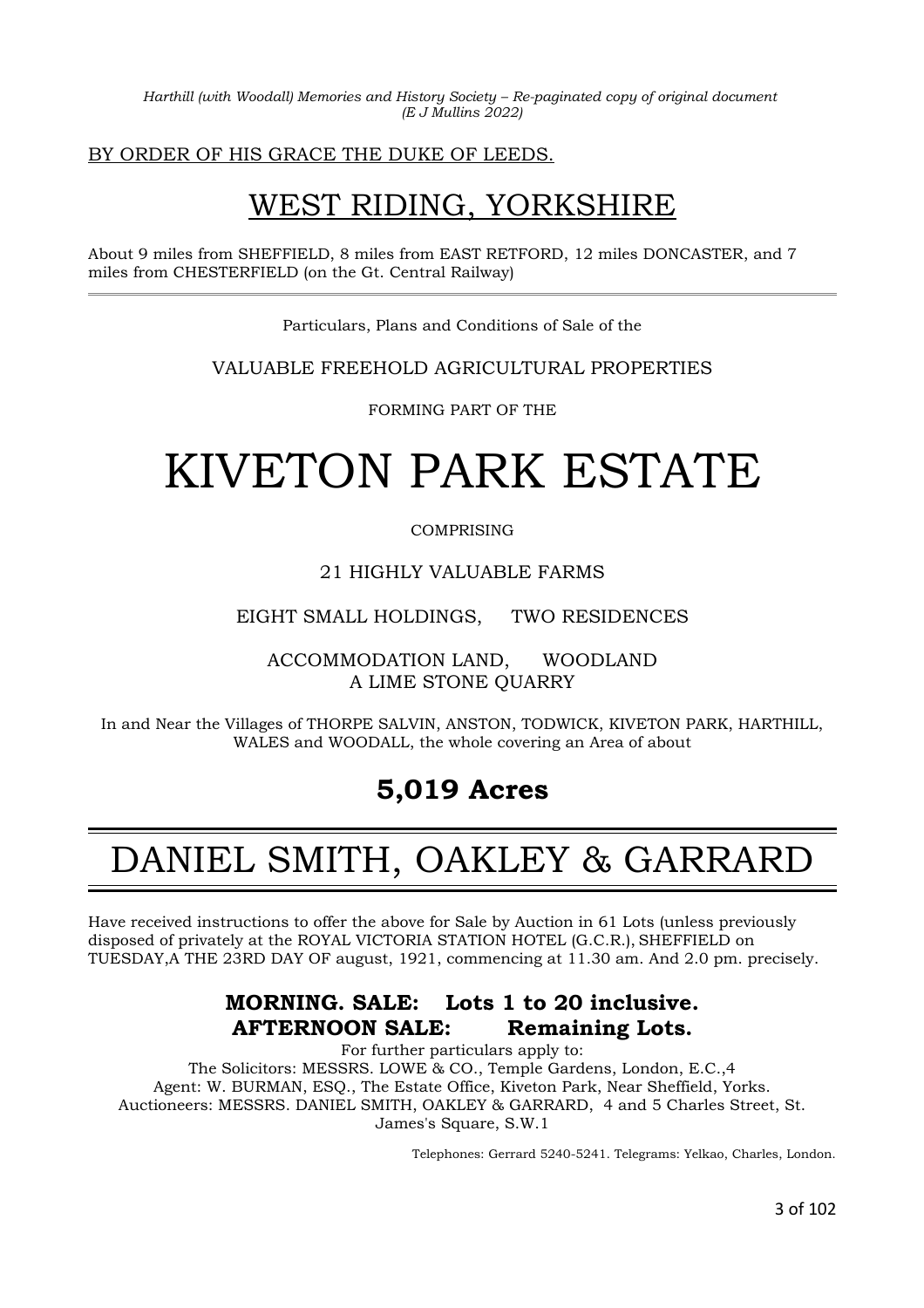### **Stipulations**

(TO BE DEEMED TO BE PART OF THE CONDITIONS OF SALE).

1. - The Particulars and Plans have been carefully prepared, and the Areas are taken from the Ordnance Survey Map (Edition 1902) with the consent of the Controller of H.M. Station Office, they are believed to be correct, but their accuracy is not guaranteed, and no claim for errors or omissions can be admitted.

2. - The Sale is subject to existing Tenancies, but the Vendor, on receipt of a written request from the Purchaser of any lot or lots within 14 days of the signing of the Contract, will give the Tenant of such lot or lots the necessary notice to quit, in the case of holdings held on Yearly Tenancies.

3. - The Counterpart Leases or Agreements (where existing) or copies thereof, may be inspected on application to Messrs. Lowe and Co., 2, Temple Gardens, E.C.4, and the Purchaser, whether taking advantage of such opportunity or not, shall be deemed to have full notice of the contents of such Leases or Agreements.

4. - Purchasers shall not be required to indemnify the Vendor against all legal claims by the Tenant for compensation in respect of and including any Disturbance, Tenant Right, either under their Agreements, Valuation Award upon entry, the Custom of the Country, the Agricultural Holding Act now in force, or otherwise.

5. - All Fixtures to which a tenant can show a title are excluded from the Sale. Care has been taken to omit any description of them, but, whether mentioned in these Particulars or not, they are not included in the Sale.

6. - The Properties are sold subject to all Rights of Way, Water and other Easements (if any) belonging to or existing over the same, as well as to any Rent Charge, Land Tax or other outgoings (if any), and to the Rights of the Tenants under their Leases or Agreements, and also to all liabilities as to the maintenance of fences, drains, ditches or water courses charged or subsisting upon the Properties, whether same are referred to in the Particulars, Plans, etc., or not.

7. - The amounts of Tithe is stated in the Particulars for the information of Purchasers, but no guarantee of accuracy is given or implied, and in such cases where apportionment has been necessary it has been made for the purpose only of this Sale, and any Purchaser requiring legal apportionment must obtain on at his own expense.

8. - All standing Timber will be included. This has been moderately valued, the amount of such valuation being stated in the Particulars at the foot of the lot in which any woodland occurs.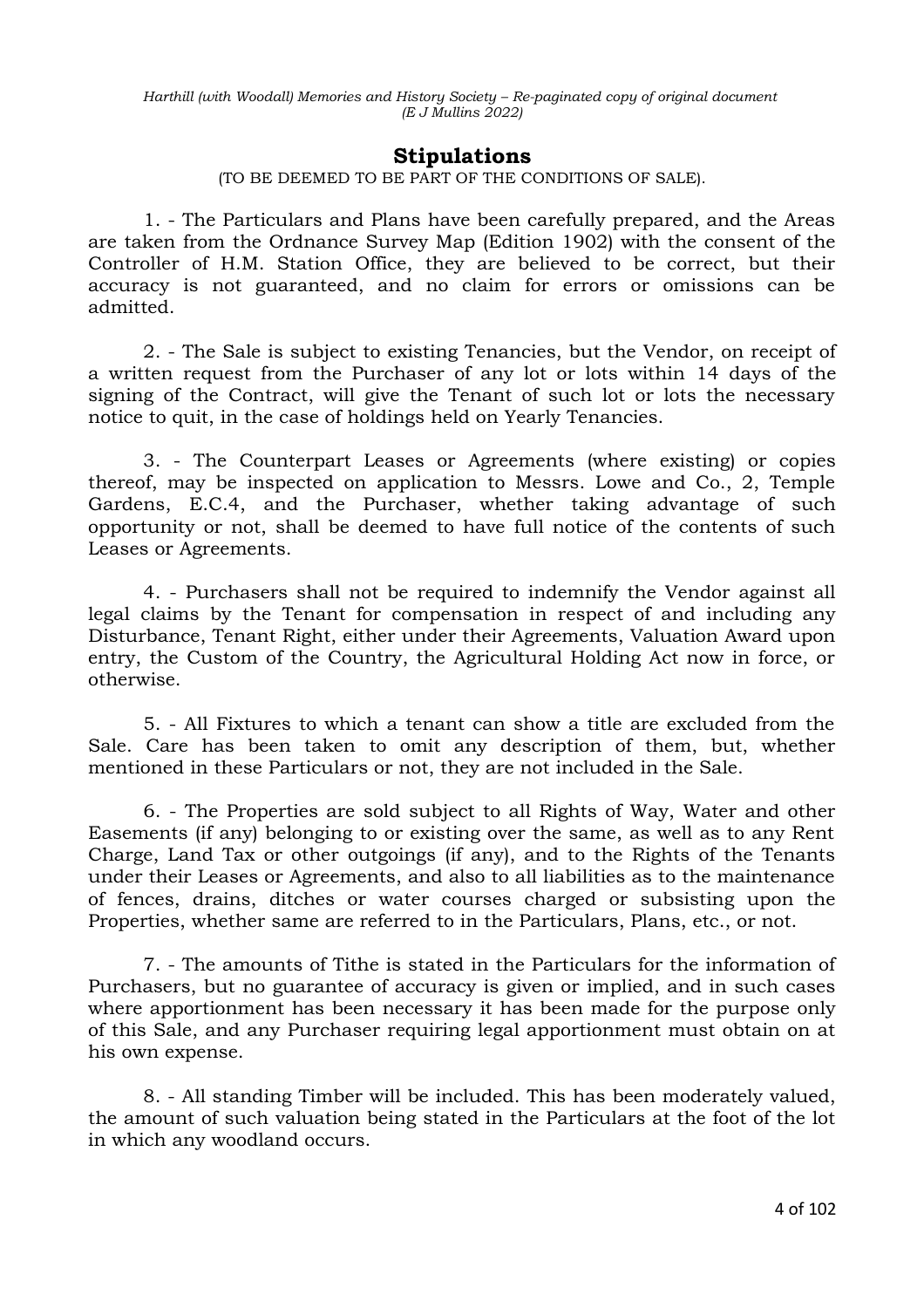9. - The Vendor reserves the right to alter the arrangement of the lots, to amalgamate, subdivide or withdraw any lot he may think well on before the date of the sale.

10. - Where two or more lots, or portions of lots, are now held by one Tenant, the rents have been divided by way of apportionment between between the several lots for the purposes of this Sale only. The several amounts are described in the Particulars as apportioned, but the consent of the Tenant to such division has not been asked and shall not be required, and every Purchaser shall be satisfied with such apportionment, and shall not make any requisition in respect thereof

11. - The description of Me Cultivations in the Particulars have been taken from the Schedules to the Agreements. and do not necessarily accurately describe the present state thereof. Should any Tenant have laid down any land to pasture at his own expense, either with or without his Landlord's consent, and hereafter claim to be paid for having done so, the Vendor shall not be liable for any such claim, which, if substantiated, shall be met by the Purchaser.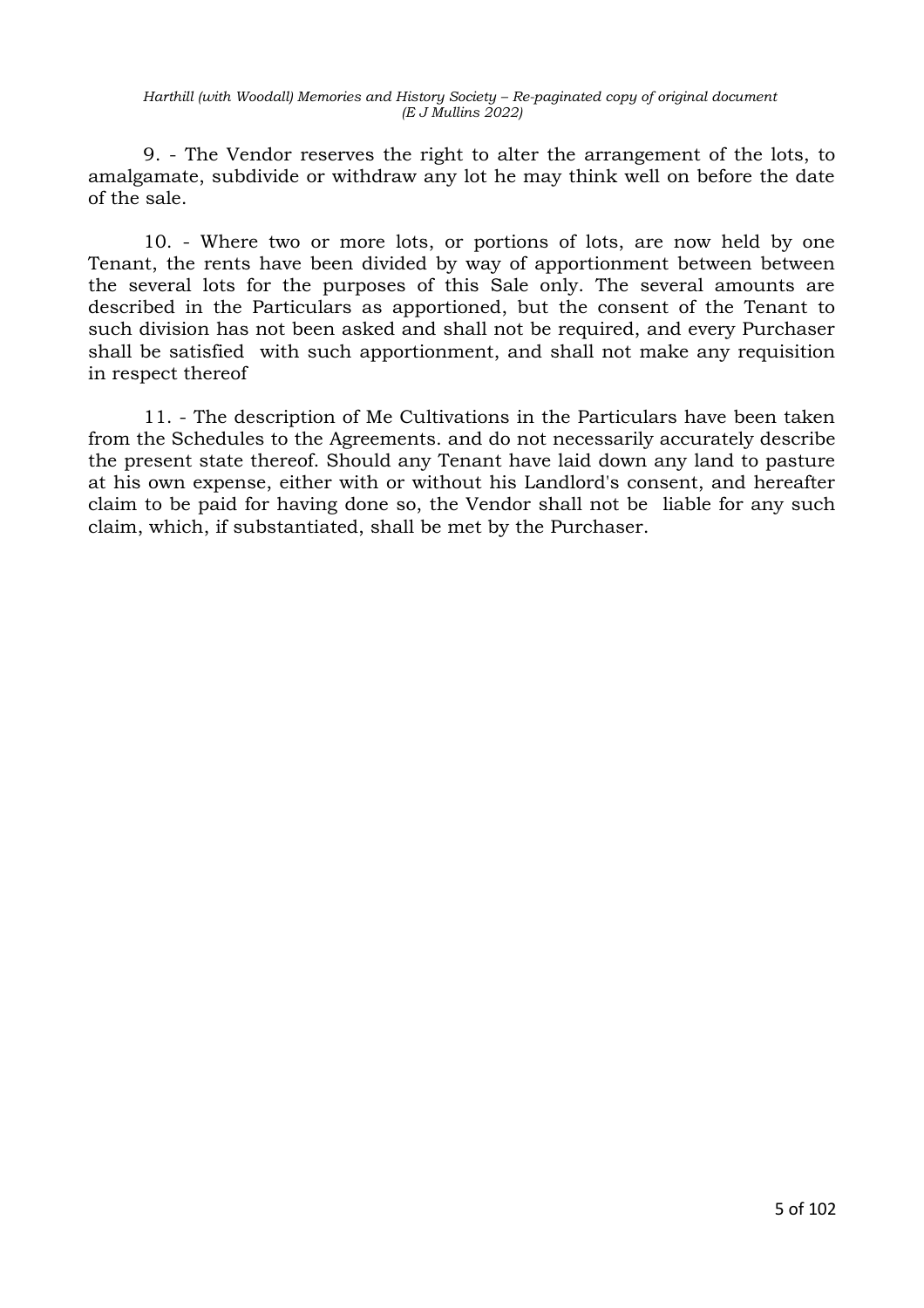| Lot | Description                |                | Area           |              | Lot | Description                  |      | Area           |                  |
|-----|----------------------------|----------------|----------------|--------------|-----|------------------------------|------|----------------|------------------|
|     |                            | А.             | R.             | Р.           |     |                              | A.   | R.             | Р.               |
|     | 1 Grange Farm              | 129            | 1              | 15           |     | Brought forward              | 3126 | $\overline{0}$ | 9                |
|     | 2 Arable and Pasture Land  | 40             | 2              | 10           |     | 31 A Pasture Field           | 6    | 2              | 31               |
|     | 3 Arable Land              | 16             | 0              | 5            |     | 32. An Arable Enclosure      | 12   | 1              | 29               |
| 4   | Wood Mill Piece Farm       | 214            | 3              | 16           |     | 33 Do.                       | 6    | 2              | 4                |
| 5   | An Arable Enclosure        | 9              | 1              | 22           |     | 33A Red Hill Plantation      | 4    | 1              | 0                |
|     | 6 Anston Stones Wood       | 80             | 1              | 32           |     | 34 Do.                       | 4    | 1              | 11               |
| 7   | Rackford Farm              | 186            | 3              | 5            |     | 35 Do.                       | 4    | 3              | 16               |
| 8   | Arable and Pasture Land    | 39             | 3              | 26           |     | 36 Arable and Pasture Fields | 10   | 2              | 15               |
|     | 9 An Agricultural Holding  | 75             | 2              | 37           |     | 37 A Doctor's Residence and  |      |                |                  |
|     |                            |                |                |              |     | Land                         | 16   | 2              | 18               |
|     | 10 Three Arable Enclosures | 14             | 1              | 7            |     | 38 A Small Holding           | 49   | $\overline{0}$ | 22               |
|     | 11 A Small Holding         | 18             | 3              | 12           |     | 39 An Agricultural Holding   | 147  | 1              | 31               |
|     | 12 Do.                     | 42             | 3              | 38           |     | 40 Manor Farm                | 138  | 1              | 28               |
|     | 12A Old Spring Wood        | 80             | 1              | 11           |     | 41 A Small Holding           | 5    | 2              | 15               |
|     | 13 An Agricultural Holding | 191            | 0              | 6            |     | 42 An Agricultural Holding   | 139  | 1              | 27               |
|     | 14 A Small Holding         | 71             | 2              | 15           |     | 43 Three Arable Fields       | 20   | 1              | 23               |
|     | 15 Do.                     | 60             | $\overline{0}$ | 9            |     | 44 Todwick Common Farm       | 118  | 3              | $\boldsymbol{2}$ |
|     | 16 Manor Farm              | 277            | $\mathbf{0}$   | 25           |     | 45 Pasture and Arable Land   | 100  | 1              | 10               |
|     | 17 An Agricultural Holding | 172            | 3              | 17           |     | 46 A Country Residence and   |      |                |                  |
|     | 18 A Small Holding         | 34             | $\mathbf{0}$   | $\mathbf{1}$ |     | Land                         | 22   | 2              | 16               |
|     | 19 An Agricultural Holding | 122            | 1              | 5            |     | 47 A Small Holding           | 15   | 1              | 19               |
|     | 20 A Paddock               | 6              | 3              | 38           |     | 48 Arable and Pasture Land   | 20   | 1              | 22               |
|     | 21 Cuthbright Wood         | 27             | 3              |              |     | 49 Low Farm                  | 161  | 0              | 6                |
|     | 22 Loscar Wood             | 40             | 3              | 30           |     | 50 An Accommodation Arable   |      |                |                  |
|     | 23 North Farm              | 298            | 0              | 25           |     | Field                        | 11   | 0              | 32               |
|     | 24 An Accommodation        |                |                |              |     | 51 A Compact Farm            | 129  | 2              | 17               |
|     | Pasture Field              | 8              | 2              | $\mathbf 2$  |     | 52 Farm Buildings and Croft  | 4    | $\mathbf 0$    | 16               |
|     | 25 Do.                     | 12             | 3              | 4            |     | 53 An Agricultural Holding   | 138  | 0              | 38               |
|     | 25A Peck Mill Farm         | 177            | 3              | 17           |     | 54 A Compact Farm            | 125  | 2              | 31               |
|     | 26 Accommodation Land      | 6              | 3              | 25           |     | 55 Part of Nor Wood          | 86   | 3              | 15               |
|     | 27 A Limestone Quarry      | 15             | 1              | 13           |     | 56 A Convenient Sized Farm   | 94   | 3              | 15               |
|     | 28 A Paddock               | $\overline{a}$ | 3              | 28           |     | 57 Woodall Farm              | 269  | $\mathbf{0}$   | 38               |
| 29  | An Agricultural Holding    | 127            | 2              | 3            |     | 58 Woodall and Killamarsh    |      |                |                  |
|     | 30 Kiveton Farm            | 521            | $\sqrt{2}$     | 36           |     | Ponds and Woodland           | 28   | $\sqrt{2}$     | 21               |
|     |                            |                |                |              |     |                              |      |                |                  |
|     | Carried forward 3126       |                | $\mathbf{0}$   | 9            |     | Total A.                     | 5019 | 2              | 17               |

### **Summary of Lots.**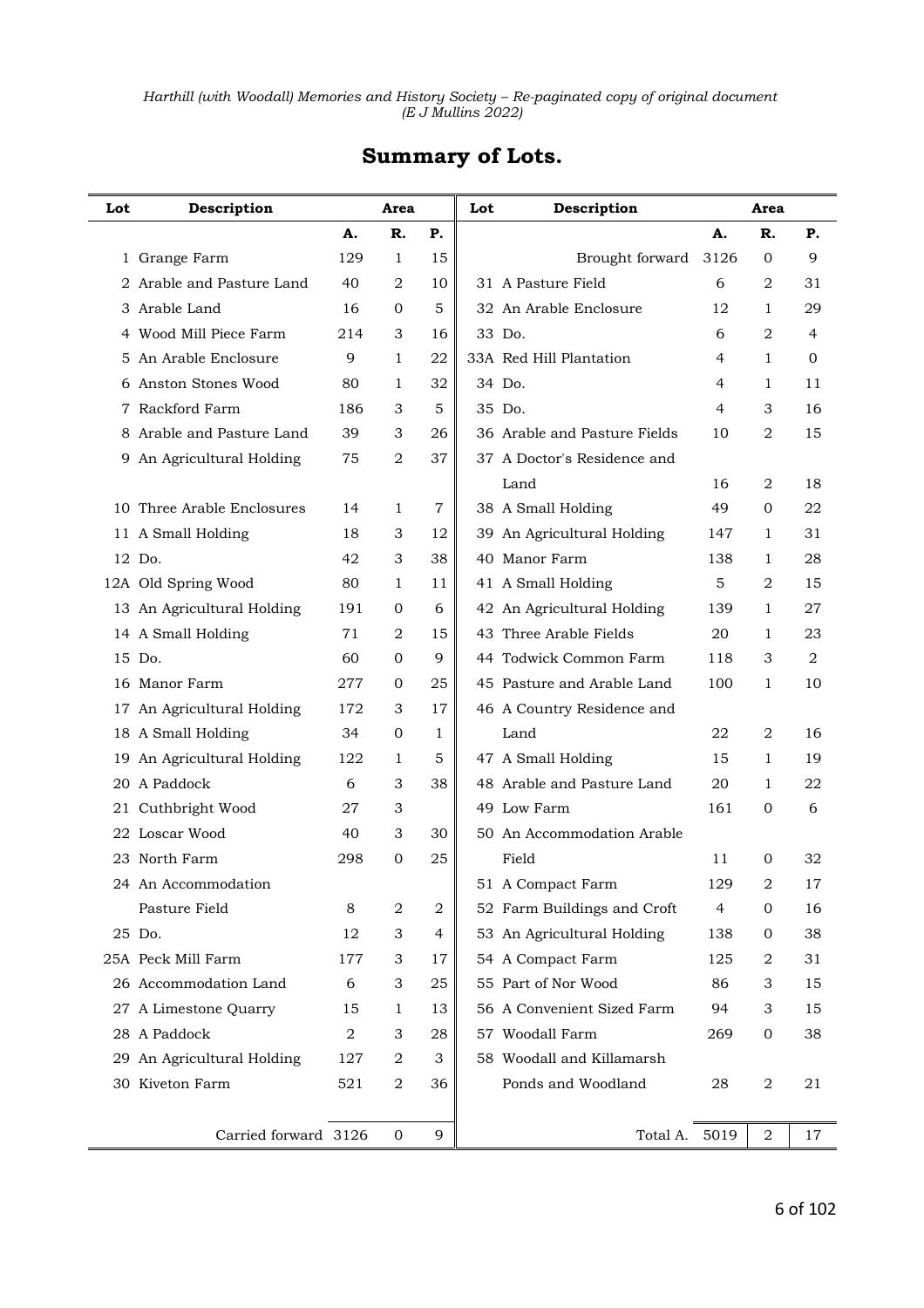# **MORNING SALE**

# **LOT 1.**

### **THE VALUABLE AND WELL SITUATED FARM**

known as

# **Grange Farm**

within 21 miles of Shireoaks Station, being intersected by hard loads and containing

### **129 a. 1 r. 15 p.**

With Attractive Farm House and well-built Farm Buildings, at present let (with the exception of Ord. No. pt. 74, in hand) to Mrs. MARY INMAN and H. G. RUSLING, on a yearly Lady Day tenancy (March 25th) the annual rent being apportioned at £123.

### **SCHEDULE**

| ORD. NO. | DESCRIPTION.                         | <b>ACREAGE.</b> |
|----------|--------------------------------------|-----------------|
|          | PARISH OF WOODSETTS                  |                 |
| 43       | Arable                               | 10.984          |
| 55       | Do.                                  | 13.056          |
| 69       | Do.                                  | 5.720           |
| 70       | Do.                                  | 11.050          |
| Pt. 74   | Woodland                             | 1.104           |
| 75       | Pasture                              | 20.330          |
| 78       | Arable                               | 6.488           |
| 80       | Pasture                              | 2.802           |
| Pt. 85   | Lane                                 | 0.109           |
| 86       | Arable                               | 7.107           |
| Pt. 87   | House, Buildings, Yards, Croft, etc. | 2.387           |
| Pt. 89   | Arable                               | 2.706           |
| 91       | Do.                                  | 4.044           |
| 103      | Do.                                  | 4.710           |
| Pt. 109  | Pasture                              | 4.512           |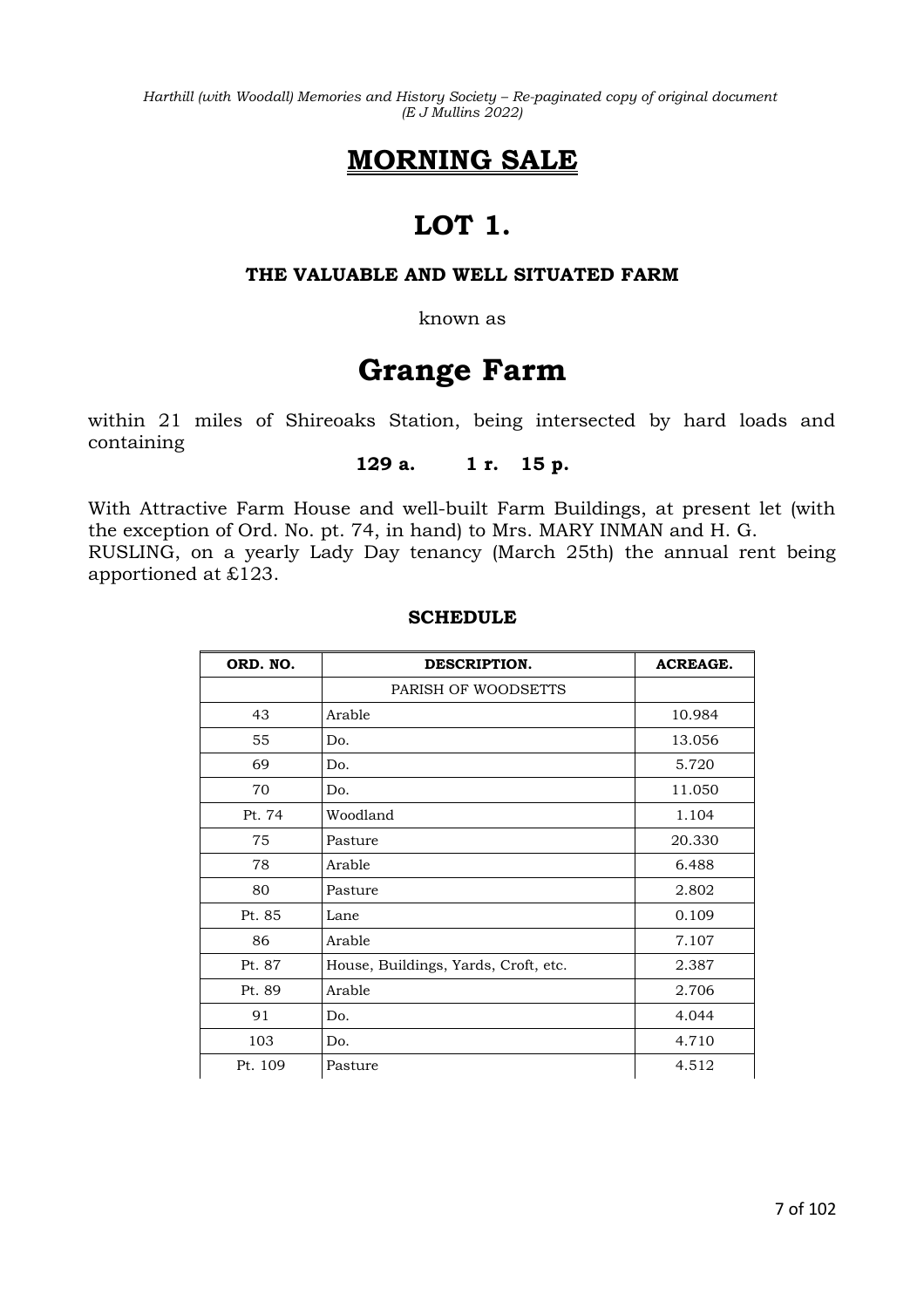| ORD. NO. | DESCRIPTION. | <b>ACREAGE.</b> |
|----------|--------------|-----------------|
| 117      | Arable       | 7.826           |
| 119      | Do.          | 10.890          |
| 121      | Pasture      | 11.058          |
| 144      | Do.          | 2.429           |
|          | <b>TOTAL</b> | 129.348         |

### **THE FARM HOUSE**

Substantially built in stone with tiled roof, contains two Sitting Rooms, Kitchen with Bedroom over, Dairy and Cellar. Upstairs there are four Bedrooms with two Attics above.

Water near by. Orchard.

### **THE FARM BUILDINGS**

For the most part built of stone with tiled roof, comprise cow house for 22 with 2 calf pens, stabling for six, three loose boxes with loft over, implement house, four bay open cattle shed, fodder house with loft over, two bay open cattle shed, tool shed, three bay open cart shed, four bay open cart shed, two trap houses, two pig sties and hen house.

| OUTGOINGS:-                  |       | $\mathbf{S}$ . | d. |
|------------------------------|-------|----------------|----|
| Tithe Rent Charge (Vicarial) | -23 - |                |    |

**Note. - l.** This lot is sold subject to the Right of Way as now enjoyed, along the western boundary of field Ord. No. 65 as shown on Plan, reserved to the Owner or Occupier of the field adjoining to the west.

**2.** It is also sold with the benefit of and subject to the sewer easement now existing on Ord. No. 80.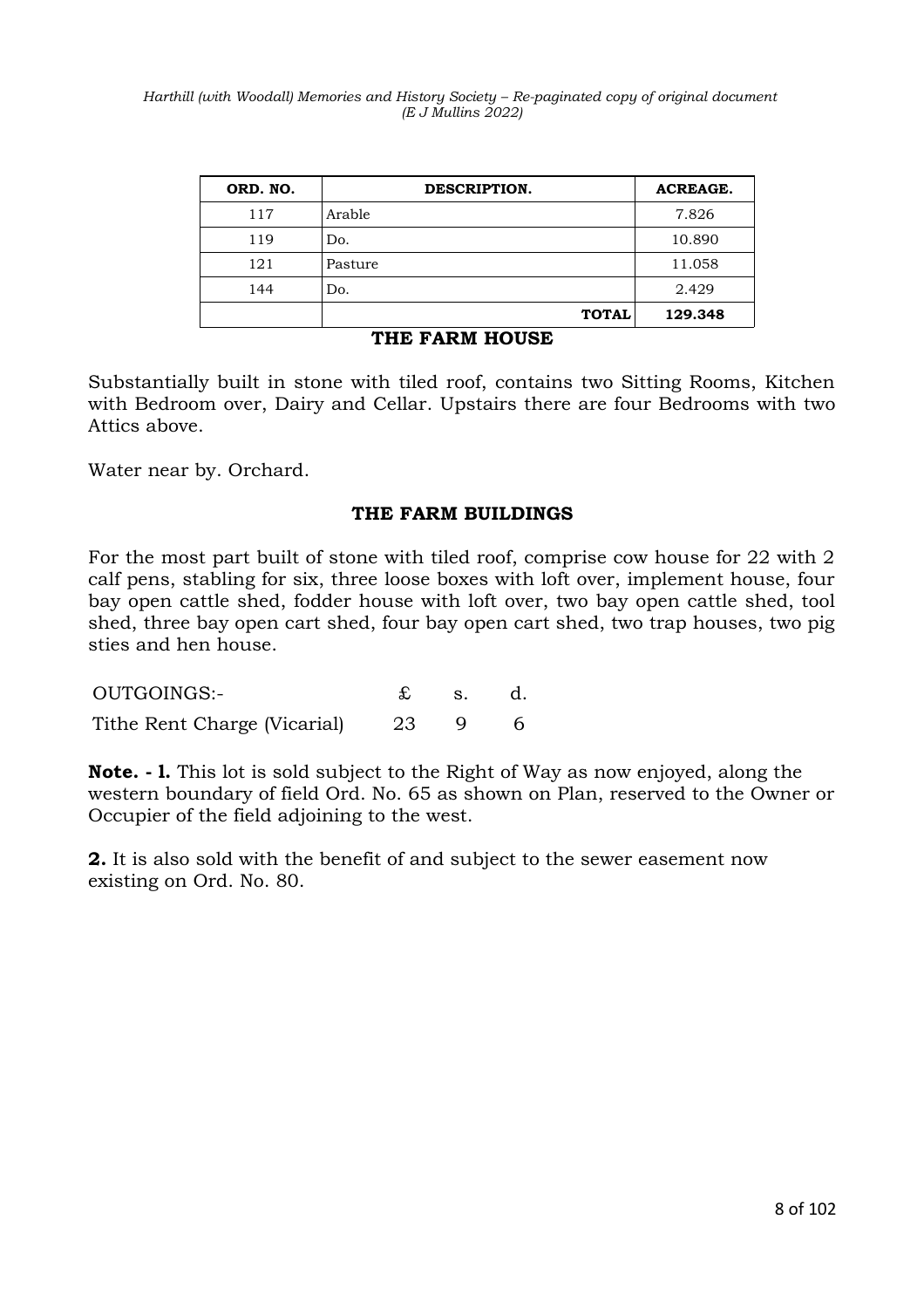# **LOT 2.**

THREE ENCLOSURES OF

# **Arable and Pasture Land**

In the Parish of Woodsetts, containing

### **40 a. 2 r. 10 p.**

(Being Ord. Nos. 122, 123. 147 and 148 on plan.)

With the exception of Ord. No. 117, in hand, at present let with other lands, to Mrs. MARY INMAN and H. G. RUSLING, on yearly Lady Day tenancy (March 25th) the annual rent being apportioned at £30.

Situated in Ord. No. 148 there is a stone and tiled barn.

OUTGOINGS:- £ s. d. Tithe Rent Charge (Vicarial) 3 19 3

NOTE. This lot is sold with the benefit of the Right of Way as now enjoyed. from the road by way of Cross Lane as shown on Plan.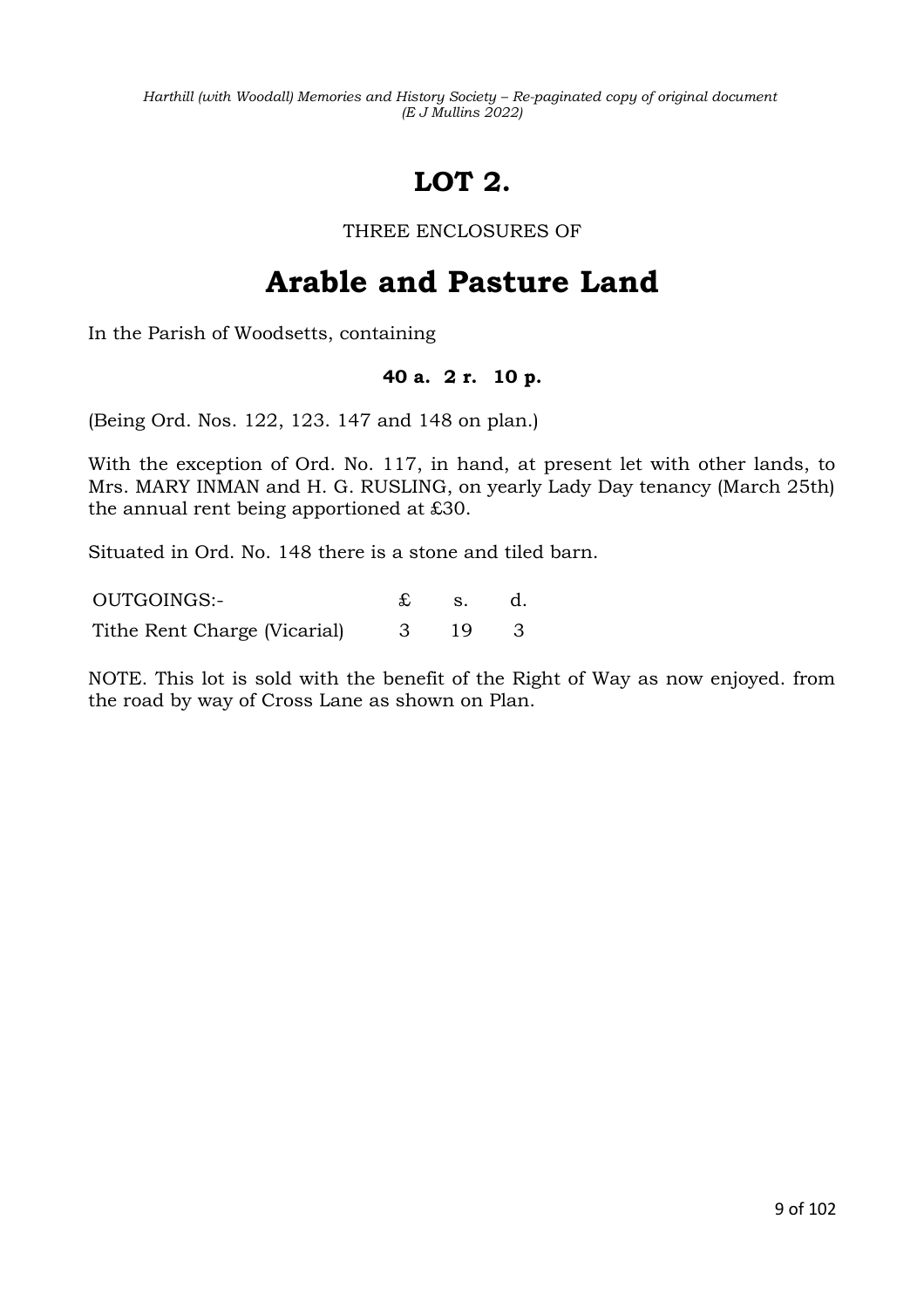# **LOT 3.**

### AN ENCLOSURE OF

# **Productive Arable Land**

Situated in the Parish of Woodsetts, containing

### **16 a. 0r. 5p.**

(Ord. Nos. 151 and 153 on plan.)

At present let with other lands to Mrs. MARY INMAN and H. G. RUSLING on a yearly Lady Day tenancy (March 25th) the annual rent being apportioned at £15.

OUTGOINGS:- £ s. d. Tithe Rent Charge (Vicarial) 2 3 6

NOTE. - This lot is sold subject to a right of way over the lane Ord. No. 153 reserved to the Owner or Occupier of Brand's Farm, adjoining.

It is sold with the benefit of the Right of Way as now enjoyed, to Hodes Lane along the eastern boundary to the fields adjoining to the south, as shown on Plan.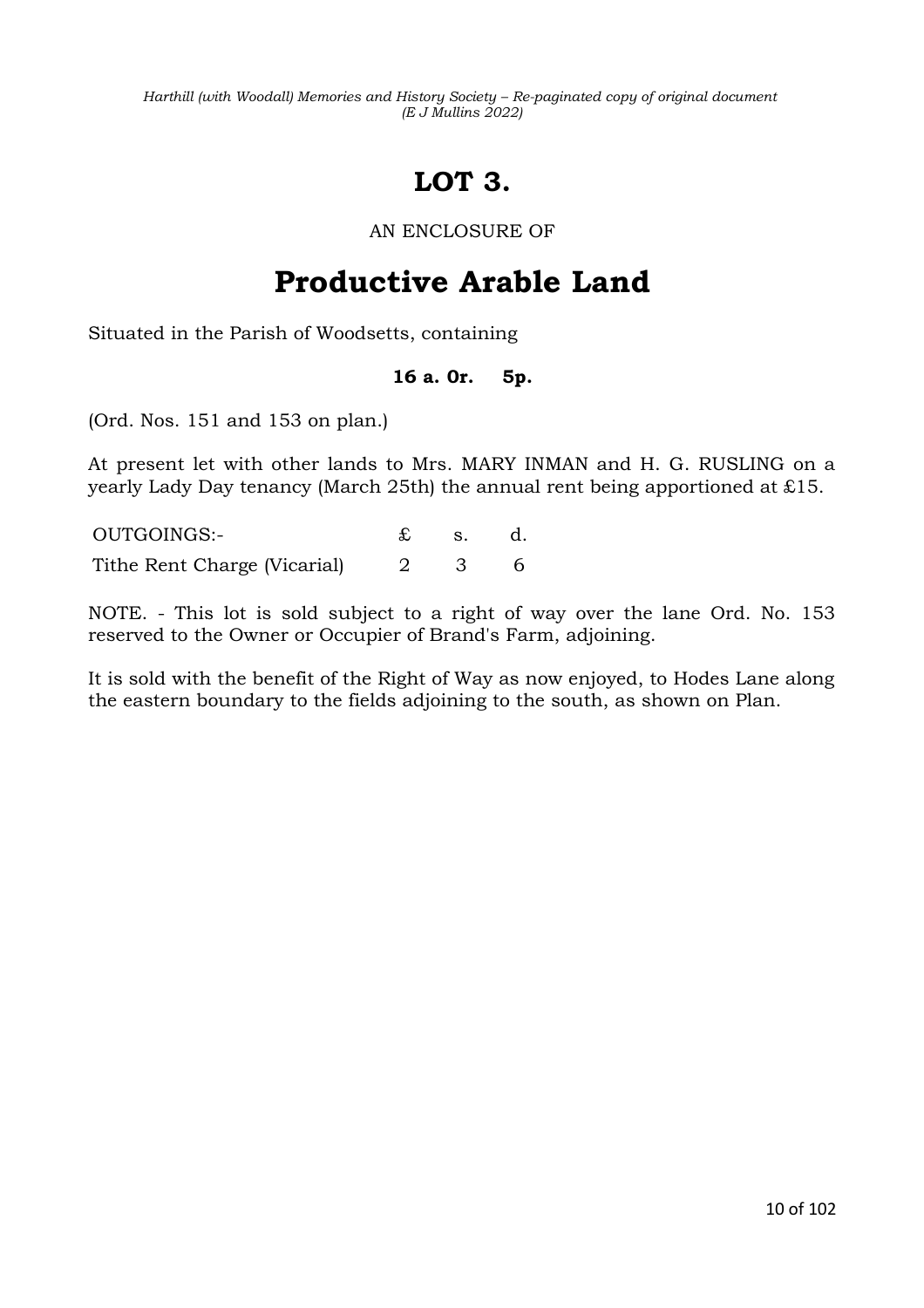# **LOT 4.**

### A

# **Compact Agricultural Holding**

#### known as

# **WOOD MILL PIECE**

with Farm house, Farm Buildings and 1 Cottage, now let with other lands, but with the exception of the Woodland, which is in hand, to Messrs. R. W. AIREY on a yearly Lady Day tenancy (March 25th), the annual rent being apportioned at £198, and containing about

### **214 a. 3 r. 16 p.**

### **SCHEDULE**

| ORD. NO. | DESCRIPTION.           | <b>ACREAGE.</b> |
|----------|------------------------|-----------------|
|          | PARISH OF SOUTH ANSTON |                 |
| 153      | Pasture                | 8.646           |
| 154      | Do.                    | 2.865           |
| 163      | Do.                    | 11.570          |
| 164      | Do.                    | 4.383           |
| 173      | Lane                   | 0.006           |
| 180      | Arable                 | 7.727           |
| 181      | Do.                    | 11.010          |
| 182      | Do.                    | 6.854           |
| 183      | House, Buildings, etc. | 1.147           |
| Pt. 248  | Woodland               | 7.125           |
| Pt. 249  | Pasture                | 1.927           |
| 250      | Arable                 | 13.684          |
| 251      | Pasture                | 5.467           |
| 256      | Do.                    | 9.455           |
| 257      | Driftway               | 0.951           |
| 258      | Arable                 | 12.877          |
| 259      | Do.                    | 9.499           |
| Pt. 268  | Do.                    | 15.679          |
| 269      | Do.                    | 12.016          |
| 270      | Do.                    | 13.477          |
| 274      | Do.                    | 12.155          |
| 275      | Do.                    | 10.701          |
| 276      | Do.                    | 4.859           |
| Pt. 277  | Do.                    | 6.644           |
| 287      | Do.                    | 7.532           |
| 289      | Do.                    | 7.018           |
| 292      | Rough                  | 2.057           |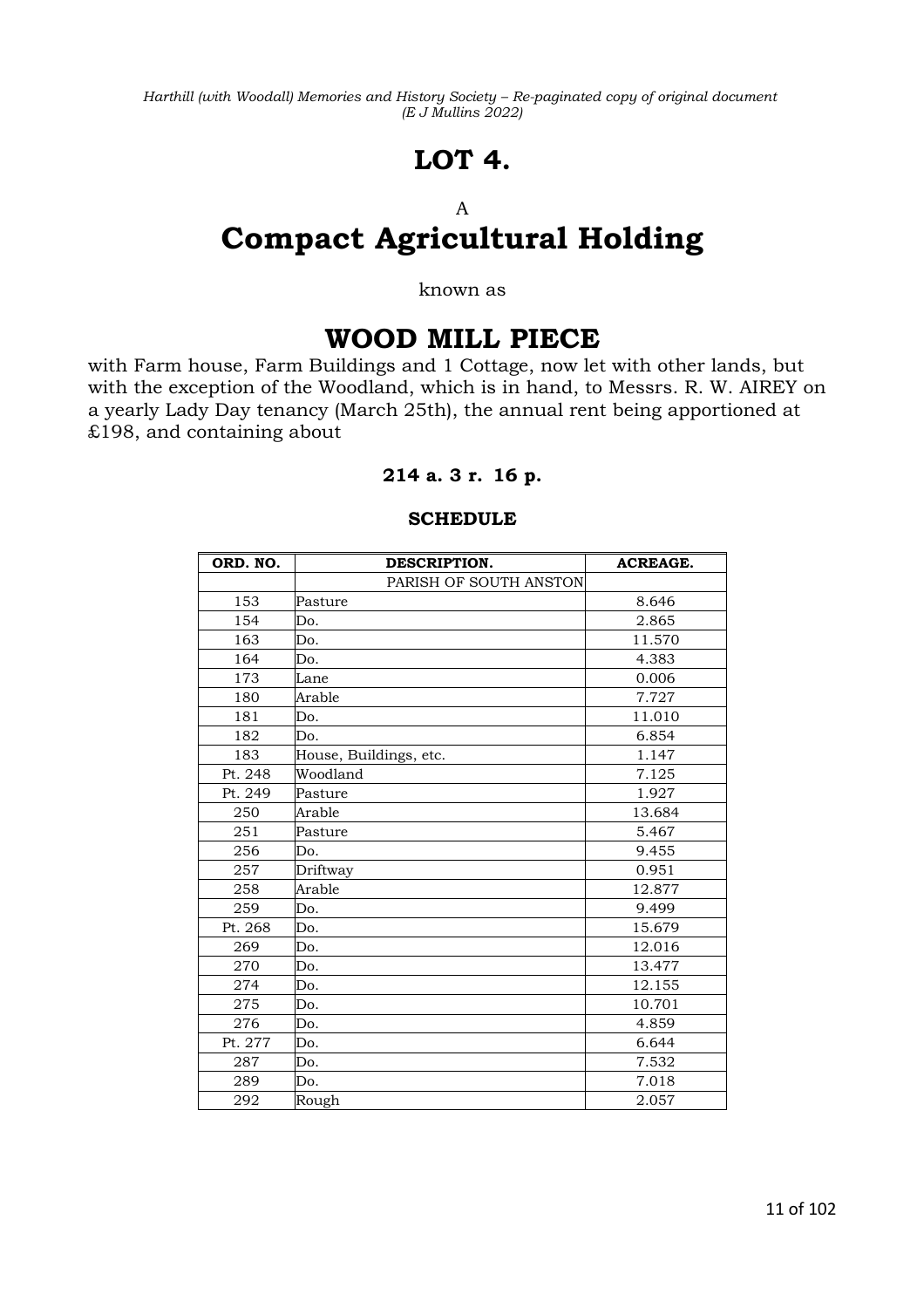| ORD. NO.<br>DESCRIPTION. |                        | <b>ACREAGE.</b> |
|--------------------------|------------------------|-----------------|
|                          | PARISH OF TORPE SALVIN |                 |
| Pt. 109                  | Pasture                | 7.550           |
|                          |                        |                 |
|                          | <b>TOTAL</b>           | 214.851         |

### **THE FARM HOUSE**

Substantially built of stone with tiled roof, contains 4 Rooms. Kitchen and Dairy.

Drinking water from a well.

### **THE FARM BUILDINGS**

Also of stone and slate comprise stabling for 5, with loft over ; 4 loose boxes, with 2 grain chambers over ; cowshed for 8 ; turnip house ; 4 bay open cattle sheds ; 5 bay open cart lodge ; 3 loose boxes.

### **THE COTTAGE**

Built of stone with tiled roof contains 2 Rooms upstairs, Kitchen and Scullery, E.C.

| OUTGOINGS:-                  |    | $\mathbf{S}$ . |  |
|------------------------------|----|----------------|--|
| Tithe Rent Charge (Vicarial) | 46 |                |  |

NOTE.- 1. This lot is sold subject to the right reserved t various adjoining owners of small Holdings and Cottage property situated in Lindrick Dale to fetch water from the sporing in the wood (Ord. No. Pt. 248) known as Millers Bottom.

2. It is also subject to a Right of Way as now enjoyed over Ord. No. 163 and with the benefit of a similar right over the property adjoining to the east thereof, as shown on Plan.

3. It is sold with the benefit of the right of way to LINDRICK DALE over the river Ryton.

*The Timber, which has been moderately valued at £219, is included in the sale of this Lot.*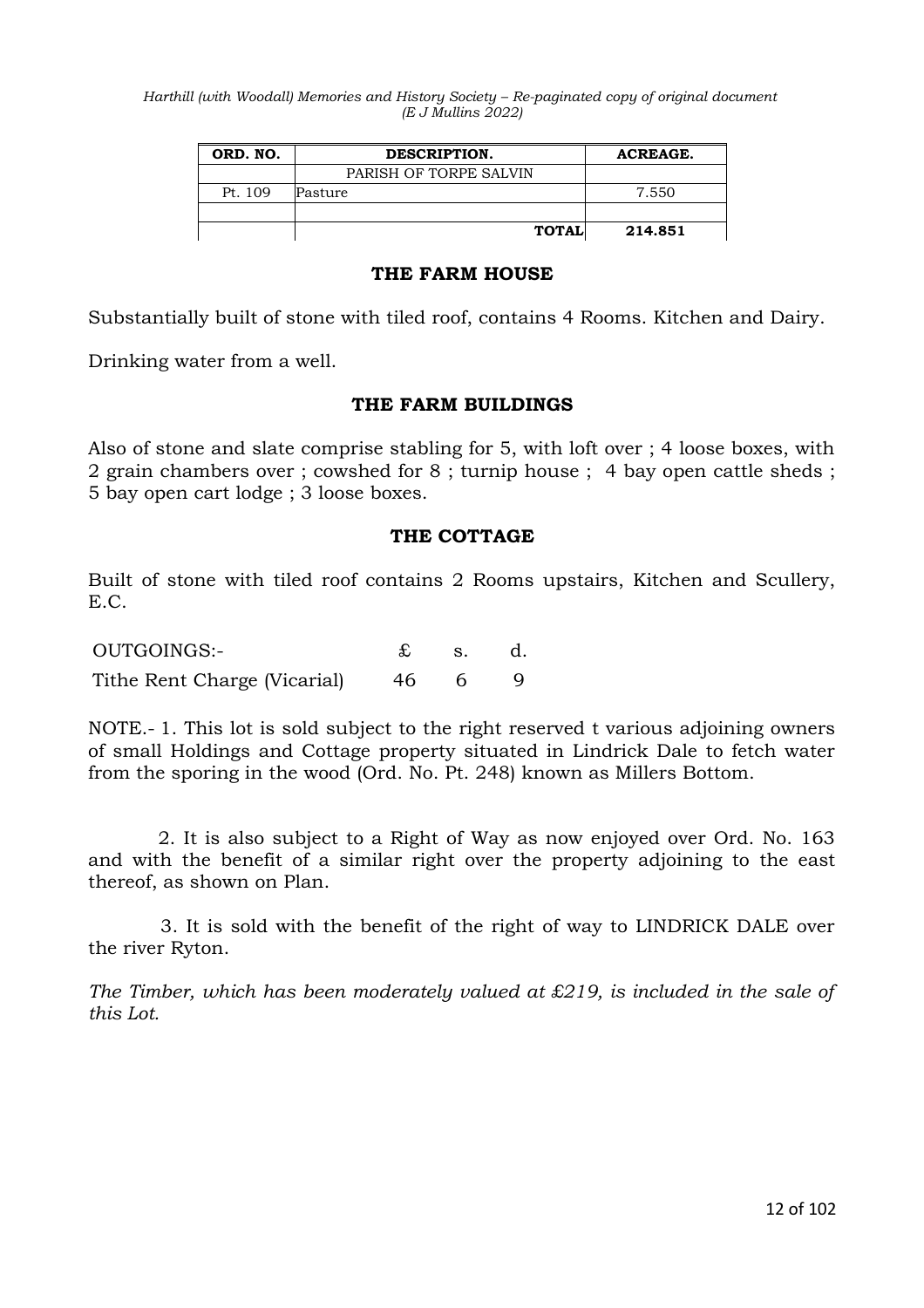# **LOT 5.**

# **A Pasture Enclosure**

Situated at Lindrick Common adjoining the Golf Links and containing

### **9 a. 1 r. 22 p.**

(Being Ord. No. Pt. 233 on Plan). with a frontage of about 1150 ft. to the Worksop Road.

At present let with other lands to Messrs. R. & W. AIREY on a yearly Lady Day Tenancy (March 25th), the annual rent being apportioned at  $£2$ 

OUTGOINGS: Tithe Rent Charge Nil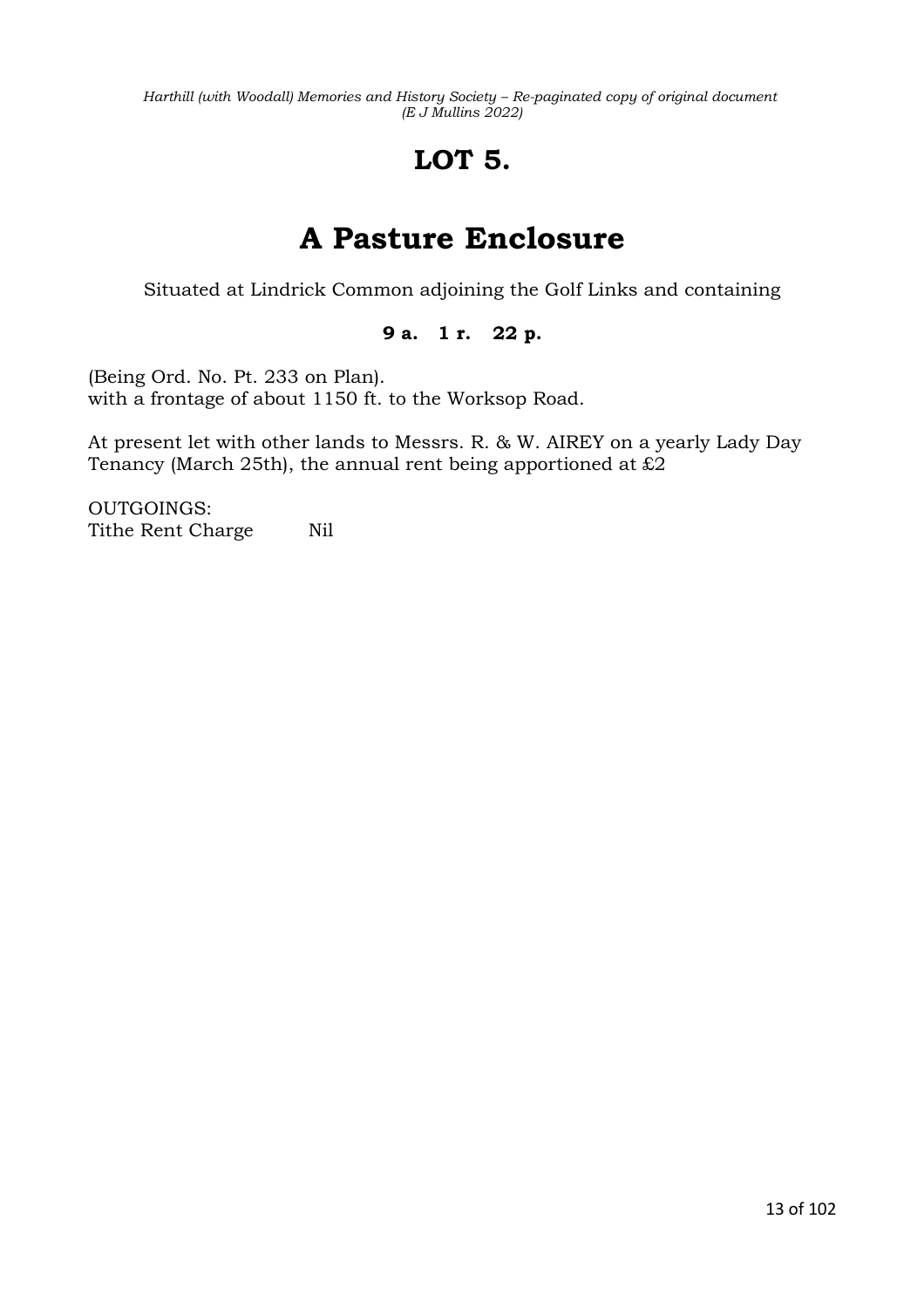# **Lot 6**

# **Valuable Extent of Woodland**

Known as

# **ANSTON STONES WOOD**

### Containing

### **80 a. 1 r. 32 p.**

(Being Ord. Nos. Pt. 303 and Pt. 304 on Plan).

Situated in South Anston Parish, with extensive frontage to the main Worksop Road, and comprising a considerable quantity of valuable hard woods, affording a good site for a LIME STONE QUARRY.

With the exception of the sporting rights, at present let with other property to Mrs. M. L. SORBY, on lease expiring Lady Day (March 25th) 1925, this lot is in hand, and VACANT POSSESSION can be given.

OUTGOINGS:- £ s. d.

Tithe Rent Charge (Impropriate) 2 3 6

*The timber, which has been moderately valued at £1,257, is included in the sale of this Lot.*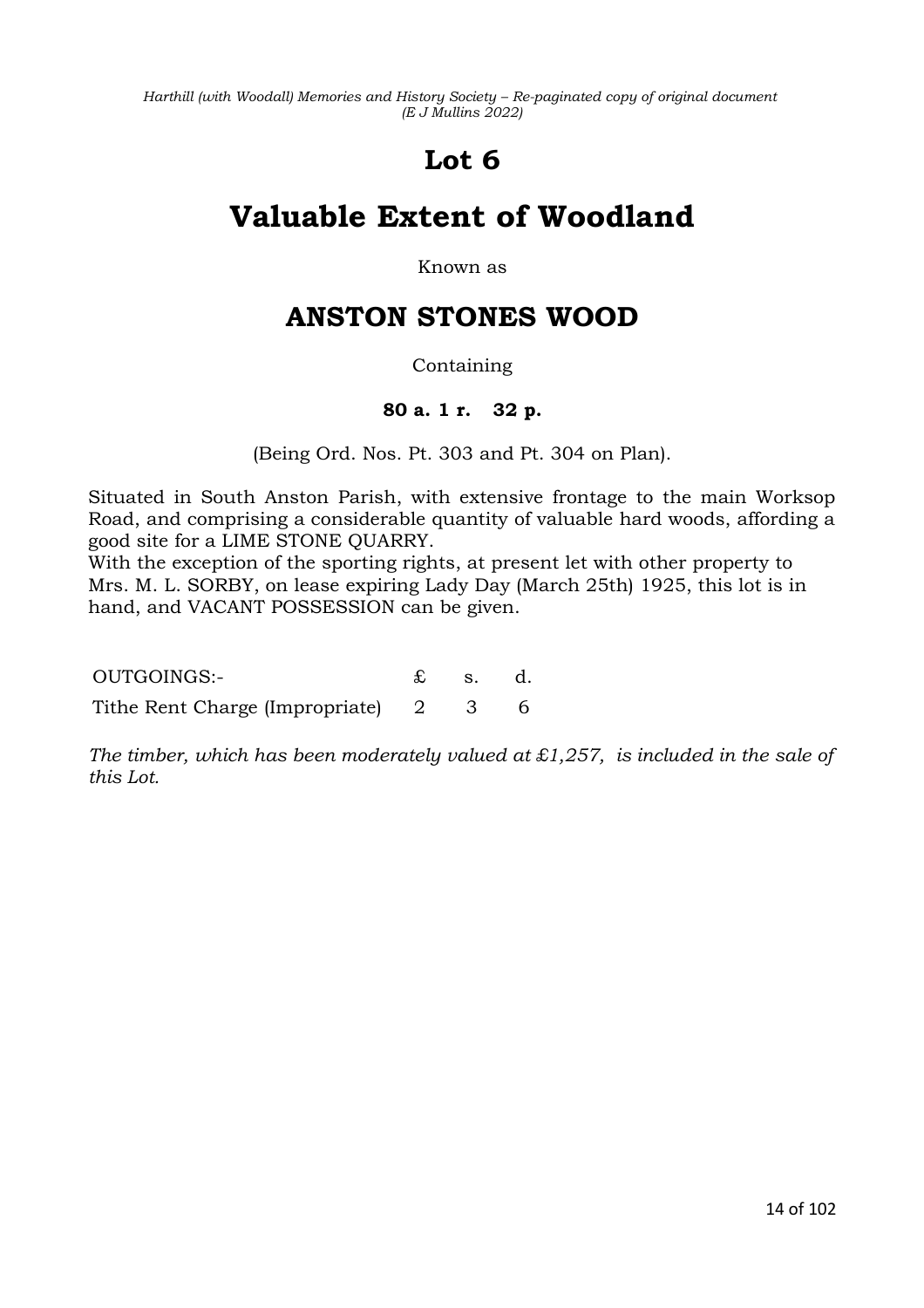# **LOT 7.**

# THE VALUABLE AND **Productive Holding**

### Known as

# **RACKFORD FARM**

Situated in the Parish of North Anston, astride the Rockford Lane, with extensive frontage to the main Woodsetts Road, and containing

### **186 a. 3r. 5p.**

with substantial Farm House and Buildings, at present let to Messrs. ROBERT BILLAM and GEORGE ROSE (as setout in Schedule) on yearly lady Day tenancies (March 25th).

### **SCHEDULE**

| ORD. NO. | DESCRIPTION.           | <b>ACREAGE.</b> | TENANT, RENT, ETC. |
|----------|------------------------|-----------------|--------------------|
|          | PARISH OF NORTH ANSTON |                 |                    |
| 315      | Arable                 | 7.994           |                    |
| 320      | Do.                    | 6.301           | G. ROSE            |
| 338      | Do.                    | 6.892           | $£16$ (appd.)      |
| 339      | Do.                    | 10.995          |                    |
|          |                        |                 |                    |
| 324      | Do.                    | 6.984           |                    |
| 342      | Pasture                | 12.855          |                    |
| 343      | Arable                 | 7.809           |                    |
| 344      | Do.                    | 10.299          |                    |
| 355      | Pasture                | 8.616           |                    |
| 356      | Do.                    | 0.605           |                    |
| 357      | Arable                 | 15.496          | R. BILLAM          |
| 359      | Do.                    | 11.480          | $£118$ (appd.)     |
| 360      | Pasture                | 15.031          |                    |
| 363      | Arable                 | 7.082           |                    |
| 374      | Do.                    | 6.306           |                    |
| 375      | Pasture                | 11.181          |                    |
| 376      | Arable                 | 10.418          |                    |
| 377      | Do.                    | 16.119          |                    |
| 407      | Do.                    | 14.317          |                    |
|          | <b>Total</b>           | 186.780         |                    |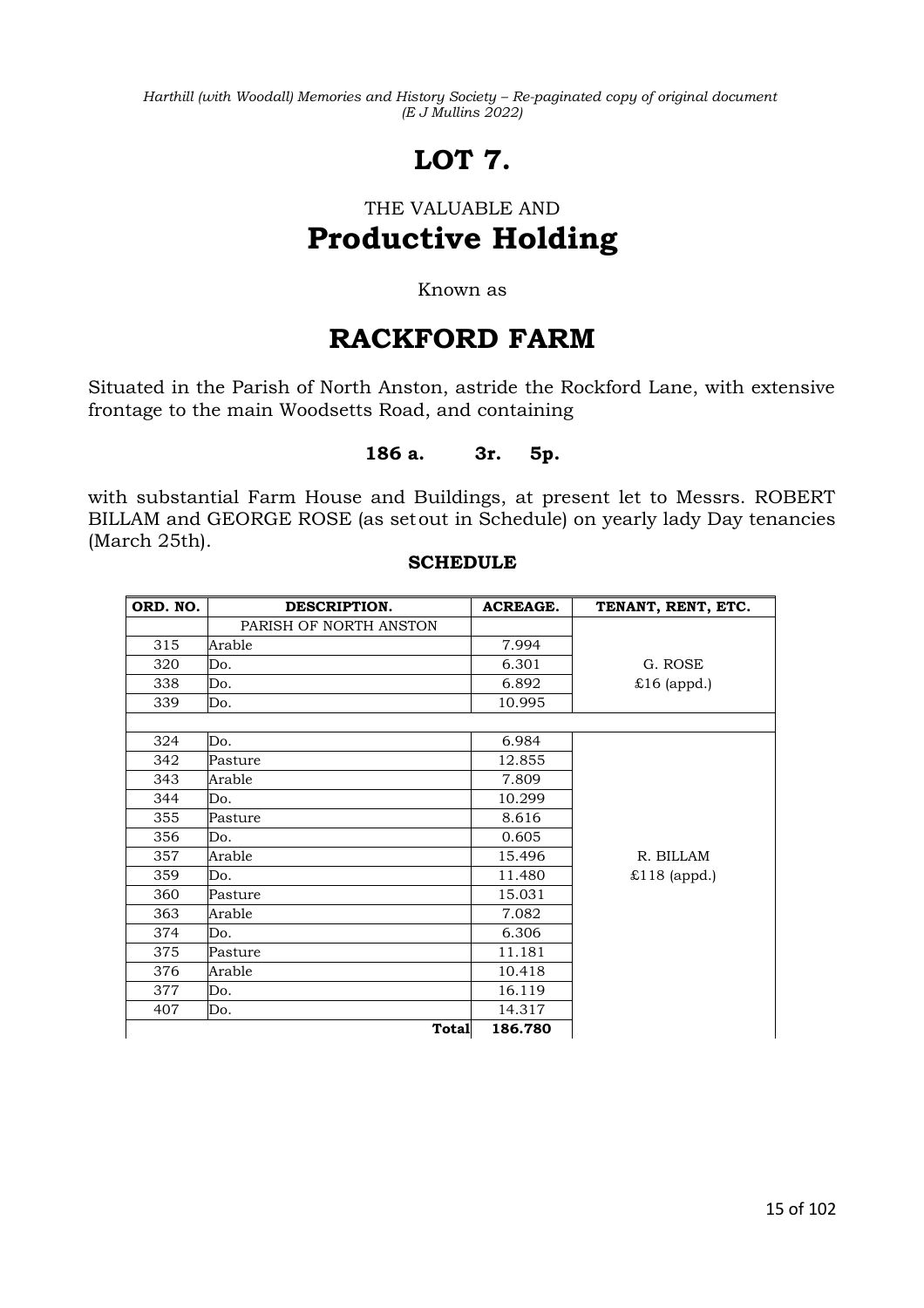### **THE FARM HOUSE.**

Built of stone and tile, has six Bedrooms, two Sitting Rooms, Kitchen, Scullery. and Dairy.

Ample Water Supply from Well.

### **THE FARM BUILDINGS.**

Erected in stone and tile, are extensive, and , and include five Bay Open Cattle Shed and Yard, Stabling for eight, Cow Houses to tie six and twelve head ; Turnip House, Mixing Chamber. Covered Yard, two Pig Sties, Hen House, three Bay Cart Lodge and Lock up Coach House with Granary over.

OUTGOINGS:- £ s. d. Tithe Rent Charge (Impropriate) 7 18 6

**NOTE. -** This Lot is sold subject to a right of way from Rackford Lane along the western boundary of Field Ord. No. 363, between the points A and B on Plan, reserved to the owners or occupiers of the land adjoining to the South, known as Little Stones, and also to a right reserved to the owner or occupier of Dewidale's Wood to lead Timber over Ord. Nos. 357 and 377 to the Woodsetts Road as shown on Plan.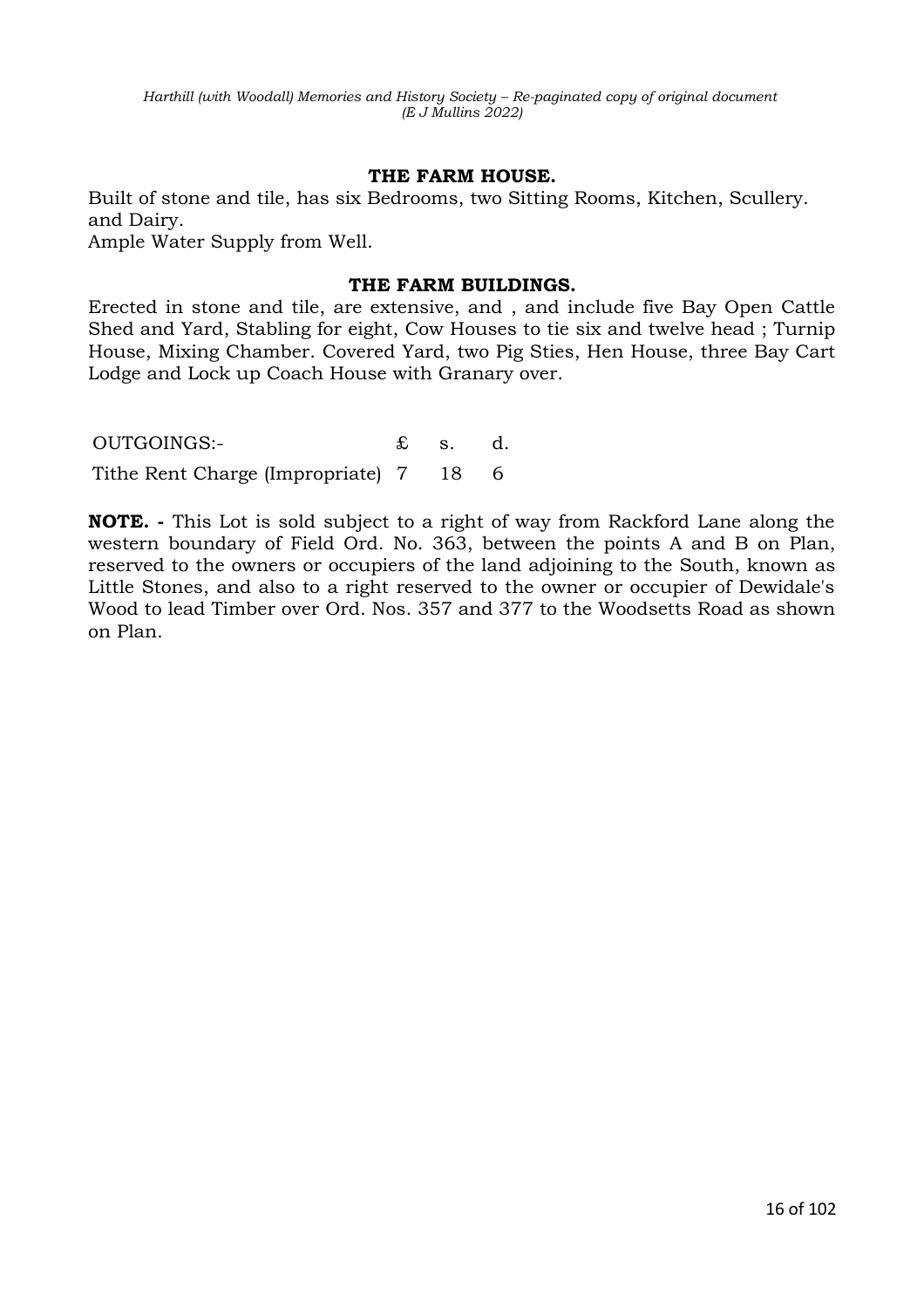# **LOT 8.**

# FIVE ENCLOSURES OF **Useful Arable & Pasture Land**

Situated in the Parish of North Anston, adjoining Rackford Lane to the South,

Containing **39 a. 3 r. 26 p.** (Being Ord. Nos. 302, 314, 321, 322, and 323 on Plan.)

At present let with other lands to Mr. G. Ross and Miss Boom, on yearly Lady Day tenancies (March 25th), the annual apportioned Rents amounting to £20.

OUTGOINGS:- £ s. d. Tithe Rent Charge (Impropriate) 1 10 3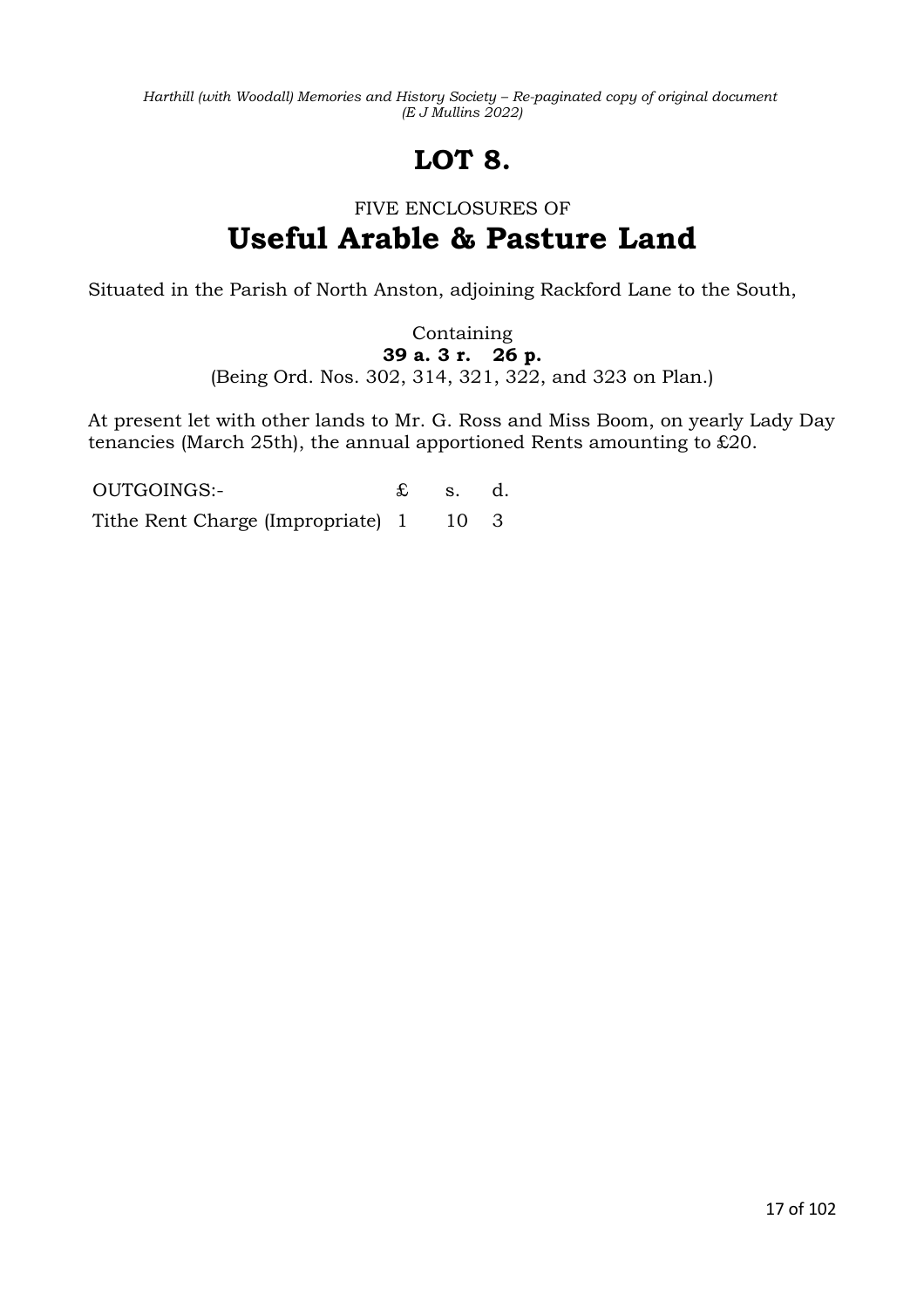# **LOT 9.**

### A

# **Valuable Agricultural Holding**

Situated adjoining and to the South East of the Village of South Anston, and embracing an area of about

### **75 a. 2 r. 37 p.**

with ample Farm Buildings in the Village, while the land is situated either side of "First Lane."

At present let with other lands to Mr. G. INMAN on a yearly Lady Day tenancy (March 25th), the annual apportioned Rent amounting to £86.

| ORD. NO. | DESCRIPTION.            | <b>ACREAGE.</b> |
|----------|-------------------------|-----------------|
|          | PARISH OF SOUTH ANSTON  |                 |
| 42       | Arable                  | 6.180           |
| Pt. 89   | Pasture                 | 3.850           |
| Pt. 90   | Do.                     | 0.450           |
| Pt. 90   | Buildings, Yards, etc.  | 0.281           |
| 103      | Arable                  | 5.089           |
| 105      | Do.                     | 1.410           |
| 159      | Pasture                 | 1.456           |
| 177      | Do.                     | 6.056           |
| 178      | Arable                  | 5.020           |
| 252      | Do.                     | 9.285           |
| 253      | Pasture                 | 5.065           |
| 255      | Arable                  | 8.228           |
| 271      | Do.                     | 6.110           |
| 272      | Do.                     | 12.030          |
|          |                         |                 |
|          | PARISH OF THORPE SALVIN |                 |
| 103      | Rough                   | 0.238           |
| 105      | Pasture                 | 4.858           |
| 107      | Rough                   | 0.122           |
|          | Total                   | 75.728          |

### **THE FARM BUILDINGS,**

Built of stone with tiled roofs, include Stabling for seven, Cow House for six, Garage, Turnip House, Loose Box. four Bay Open Cattle Shed. Pig Sty, and two Loose Boxes.

| OUTGOINGS:-                  | $\mathbf{\pounds}$ s. d. |         |  |
|------------------------------|--------------------------|---------|--|
| Tithe Rent Charge (Vicarial) |                          | 16 11 1 |  |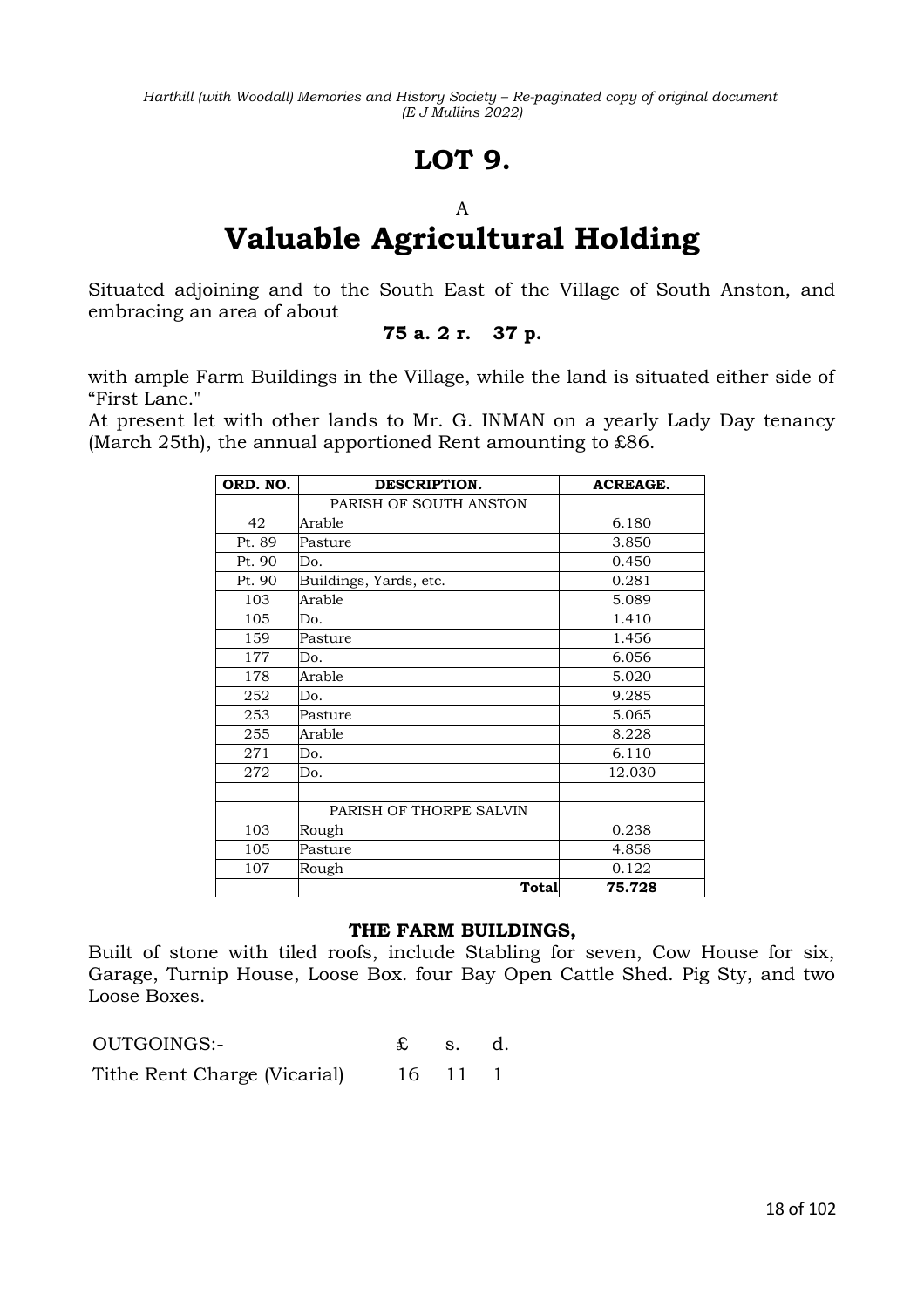**NOTE.-1**. This lot is sold subject to the tight of way as now enjoyed, reserved to the owners or occupiers of Harry Crofts Farm as shown on Plan.

**2.** It is also sold with the benefit of and subject to the sewer easements now existing on Ord. No. Pt. 89.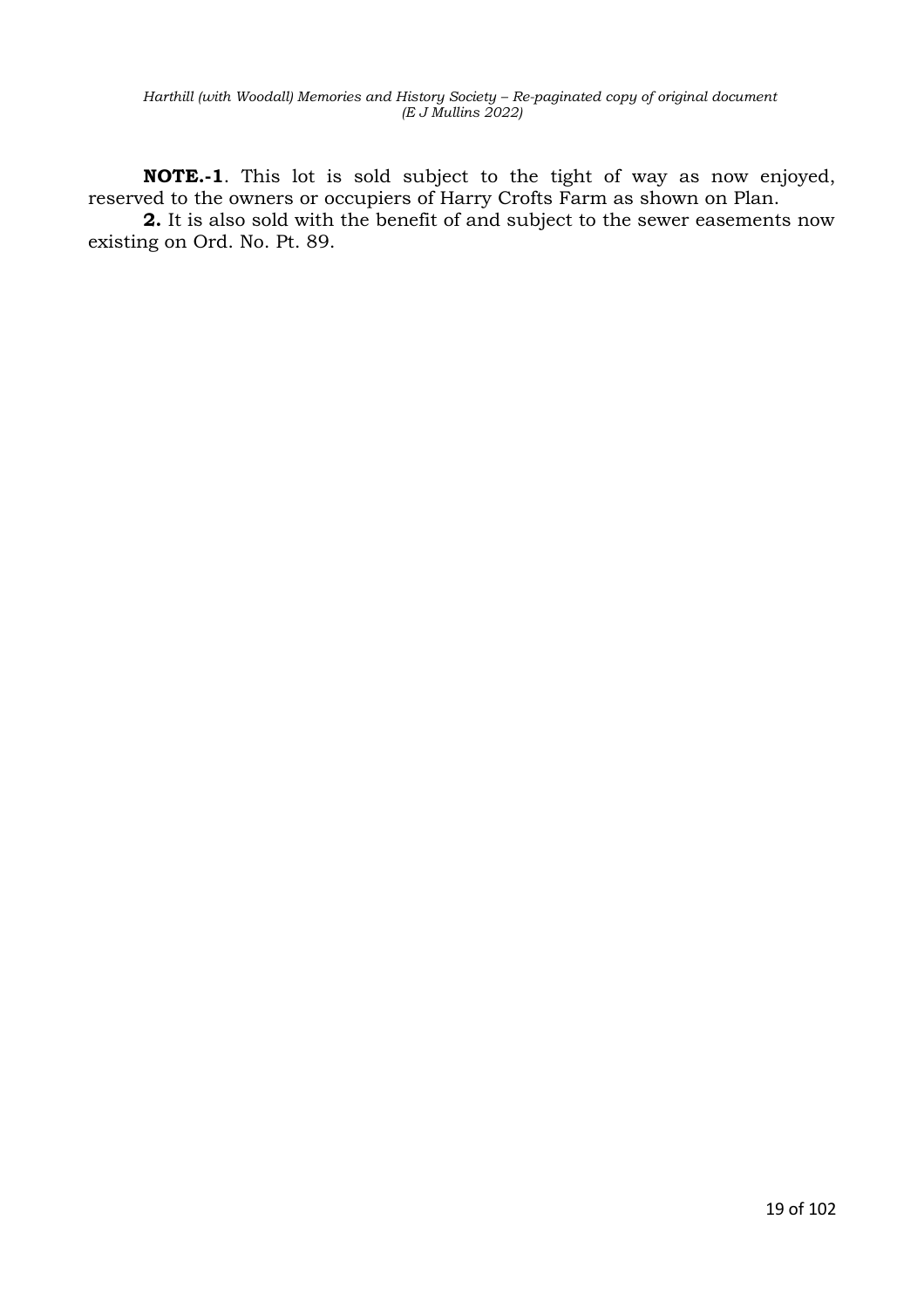# **LOT 10.**

# THREE ENCLOSURES OF **Productive Arable Land**

Situated adjoining the Village of South Anston fronting the main Worksop Road, and containing

### **14 a. 1 r. 7 p.**

(Being Ord. Nos. 110, 332, and 333 on Plan)

At present let with other land to G. INMAN on yearly Lady Day tenancy (March 25th), the annual apportioned Rent amounting to £17.

| OUTGOINGS:-                  |                | s. d.        |  |
|------------------------------|----------------|--------------|--|
| Tithe Rent Charge (Vicarial) | $\overline{4}$ | $10 \quad 9$ |  |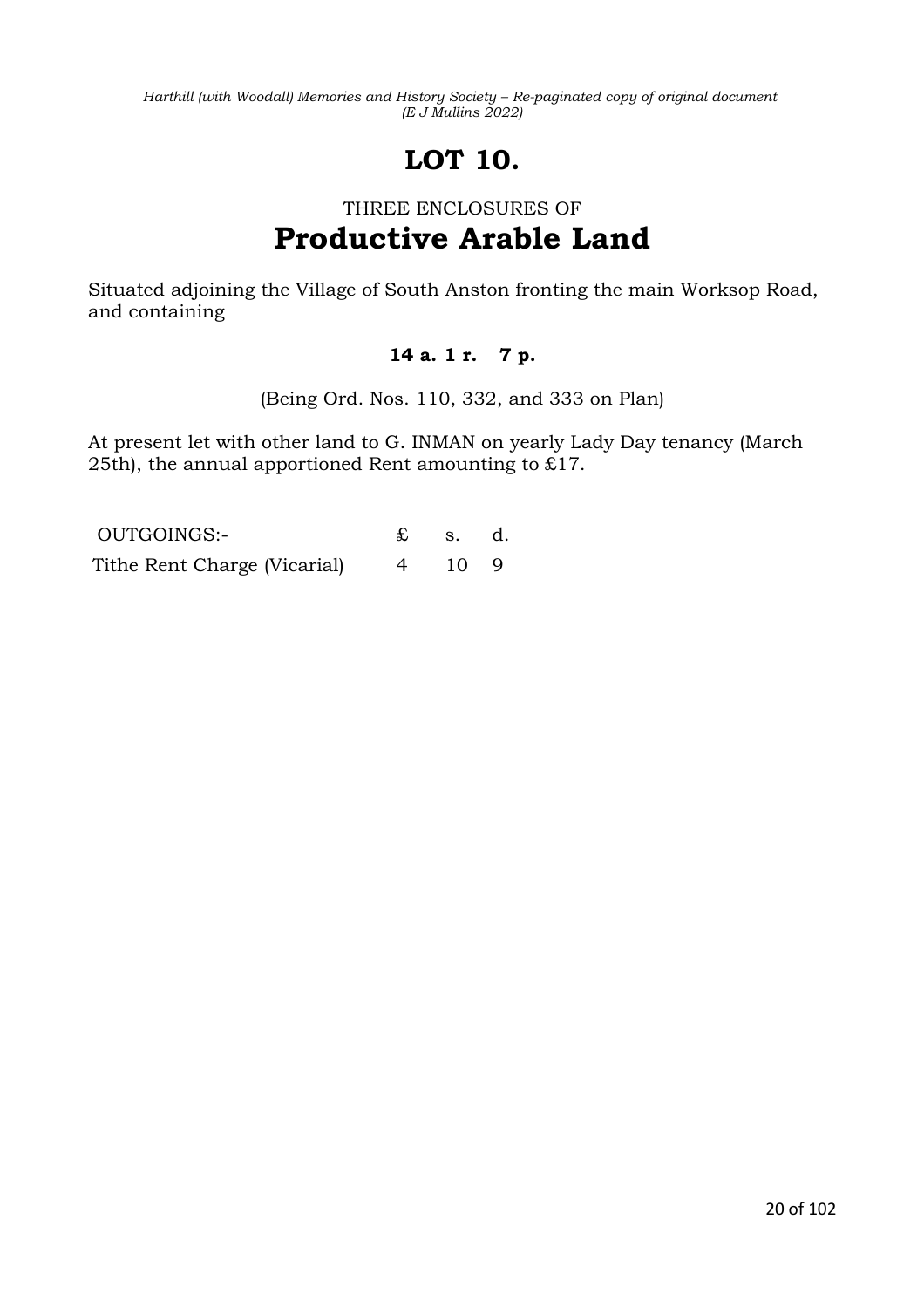# **LOT 11.**

# **A Useful Small Holding**

Situated on the banks 'of the Chesterfield Canal and containing

### **18 a. 3 r. 12 p.**

with the exception of the garden (Pt. Ord. No. 112) let to Mr. HUGH CLARK on a yearly Lady Day tenancy (March 25th), at an annual rent of £1 14s. 3d., this Lot is let to Mr. J. T. PARKIN on a yearly Lady Day tenancy (March 25th), at an annual rent of £30.

The MODERN COTTAGE is well built of brick with slated roof and contains two Sitting Rooms with Pantry. Upstairs are three Bedrooms. Ample Water Supply from well. There is also a Cow House and dilapidated brick cottage now used as a store.

| ORD. NO. | DESCRIPTION.             | <b>ACREAGE.</b> |
|----------|--------------------------|-----------------|
|          | PARISH OF THORPE SALVIN. |                 |
| 111      | Pasture                  | 4.327           |
| Pt.112   | Do.                      | 0.856           |
| 113      | House, Orchard, etc.     | 1.976           |
| 115      | Pasture                  | 4.008           |
| 120      |                          | Do.             |
|          |                          | 18.827          |

| OUTGOINGS:-                  | $\mathbf{\pounds}$ s. d. |  |
|------------------------------|--------------------------|--|
| Tithe Rent Charge (Vicarial) | $1 \t 11 \t 0$           |  |

**NOTE.-1.** This lot is sold subject to the Right as now enjoyed to lead timber from the Wood, Ord. No. 121 across Ord. Nos. 111 and 115.

**2.** It is also sold with the benefit of the right of access over the adjoining land to the road along the routes shown on the Plan by the letters A-B-H-C-D-E and G-F-C-D-E.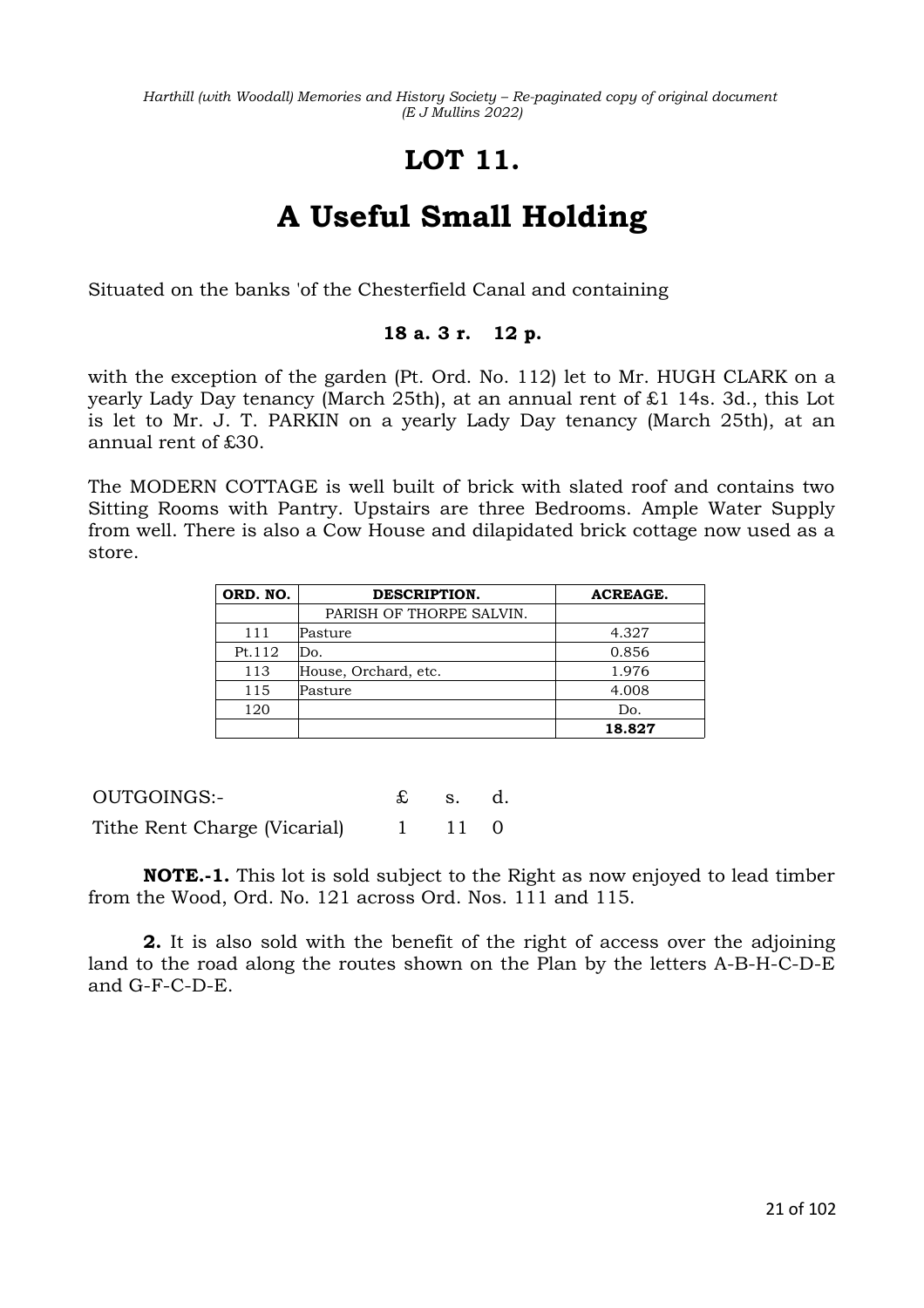# **LOT 12.**

# **A Capital Small Holding**

Situated on the outskirts of the Village of Thorpe Salvin and containing **42a. 3r. 38p.**

At present let with other lands to Mr. FRANCIS ATKIN on a yearly LADY DAY tenancy (March 25th) the annual rent being apportioned a £44 4s.

| ORD. NO. | DESCRIPTION.                 | <b>ACREAGE.</b> |
|----------|------------------------------|-----------------|
|          | PARISH OF THORPE SALVIN.     |                 |
| 138      | Arable                       | 3.437           |
| 139      | Do.                          | 5.300           |
| 140      | Do.                          | 5.950           |
| 141      | Pasture                      | 3.401           |
| 142      | Do.                          | 2.247           |
| 143      | Do.                          | 2.053           |
| 144      | Do.                          | 1.121           |
| Pt.145   | House, Buildings, Yard, etc. | 0.720           |
| 156      | Pasture                      | 1.585           |
| 159      | Arable                       | 3.924           |
| 161      | Pasture                      | 1.639           |
| 170      | Arable                       | 8.613           |
|          | <b>TOTAL</b>                 | 42.990          |

### **THE FARM HOUSE**

Is substantially built of stone with tiled roof, containing Living Room, Sitting Room and Kitchen downstairs. Three good Bedrooms upstairs. Coal Shed, Wash House and Closet. Water laid on. Garden.

#### **THE FARM BUILDINGS**

built of stone with tiled roofs include two bay open Cattle Shed ; two Loose Boxes ; Cow Shed for seven ; three bay open Cart Lodge ; stabling for four with Loft over ; detached Stable for two

| OUTGOINGS:-                  | $\mathbf{\pounds}$ s. d. |        |  |
|------------------------------|--------------------------|--------|--|
| Tithe Rent Charge (Vicarial) |                          | 11 9 6 |  |

**NOTE.-1.** This Lot is sold subject to a Right of Way as now enjoyed along the track between the points A.B. on Plan reserved to the Owner or Occupier of the Cottages in the corner of the Wood being Pt. Ord. No. 145 as well as the right to lead timber from Old Meadow Wood over the same track.

**2.** It is further sold subject to the right of way for all purposes from the road along the western boundary of fields Ord. Nos. 139, 140 and 159 as shown on Plan.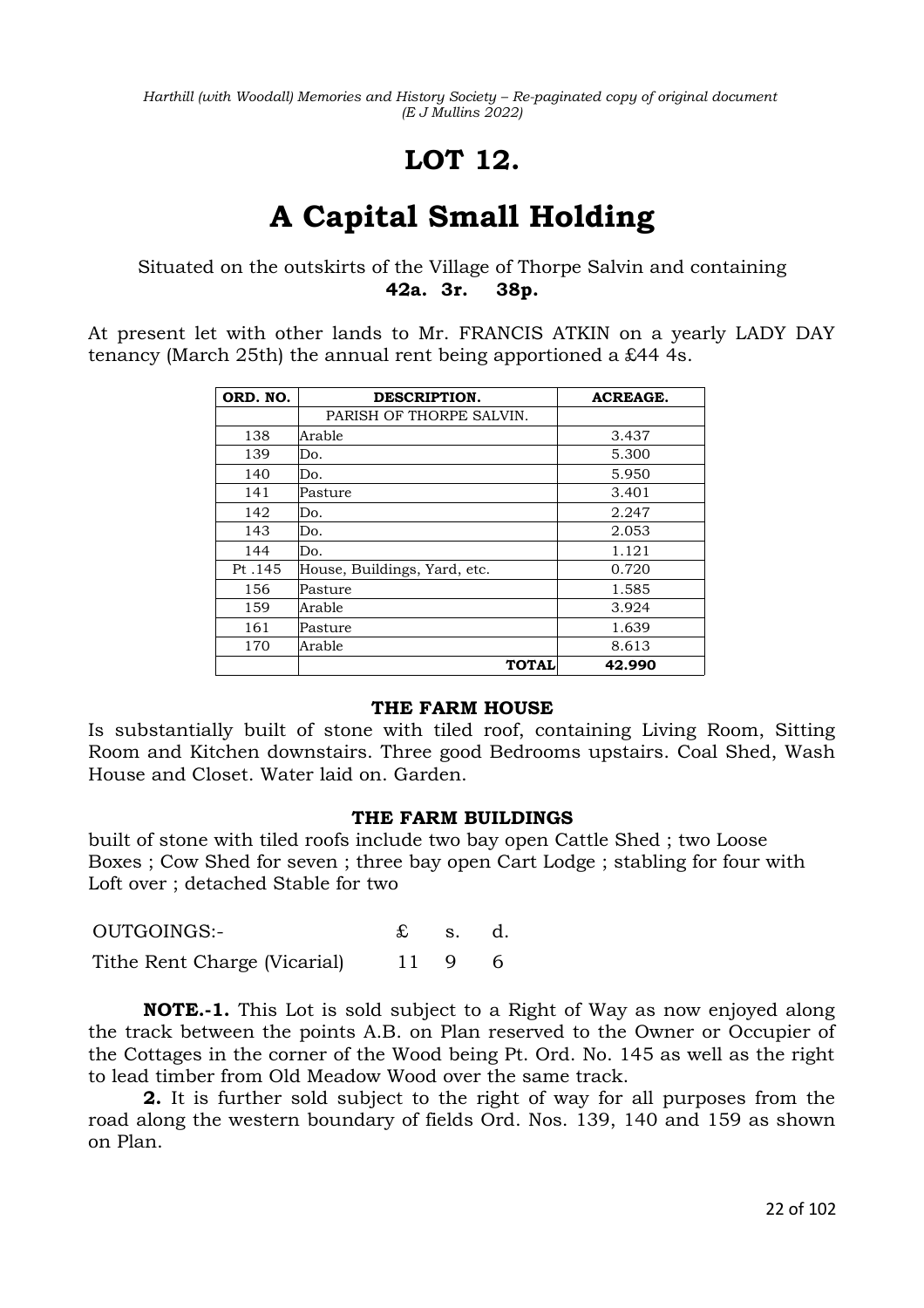# **LOT 12a.**

### **An Area of Valuable Woodland** known as

# **OLD SPRING WOOD**

Situated within the Parishes of Thorpe Salvin and South Anston with frontage to a hard road and possessing a long stretch of canal frontage, while the Great Central Railway bounds the wood to the North, in all about

### **80 a. 1r. 11 p.**

(being Ord. Nos. 121, Pt. 131 and 136 on Plan):

The wood comprises a valuable crop of mature hardwoods including Poplar and other variety, while there is a quantity of high class Larch.

This lot is in hand and VACANT POSSESSION will be given on completion .of purchase.

OUTGOINGS:- £ s. d. Tithe Rent Charge (Vicarial) 0 17 0

**NOTE.-1.** This lot is sold with the benefit of the right to lead Timber from Ord. No. 121 through Ord. Nos. 111 and 115, pt. of Lot 11, thence to the road by the route marked A-B-C-D-E on Plan.

**2.** It is subject to the right of access reserved to the owner or occupier of Lot 11 along the routes marked G-F-C-D and H-C-D on Plan.

The Timber, which has been moderately valued at £2,099, is included in the Sale.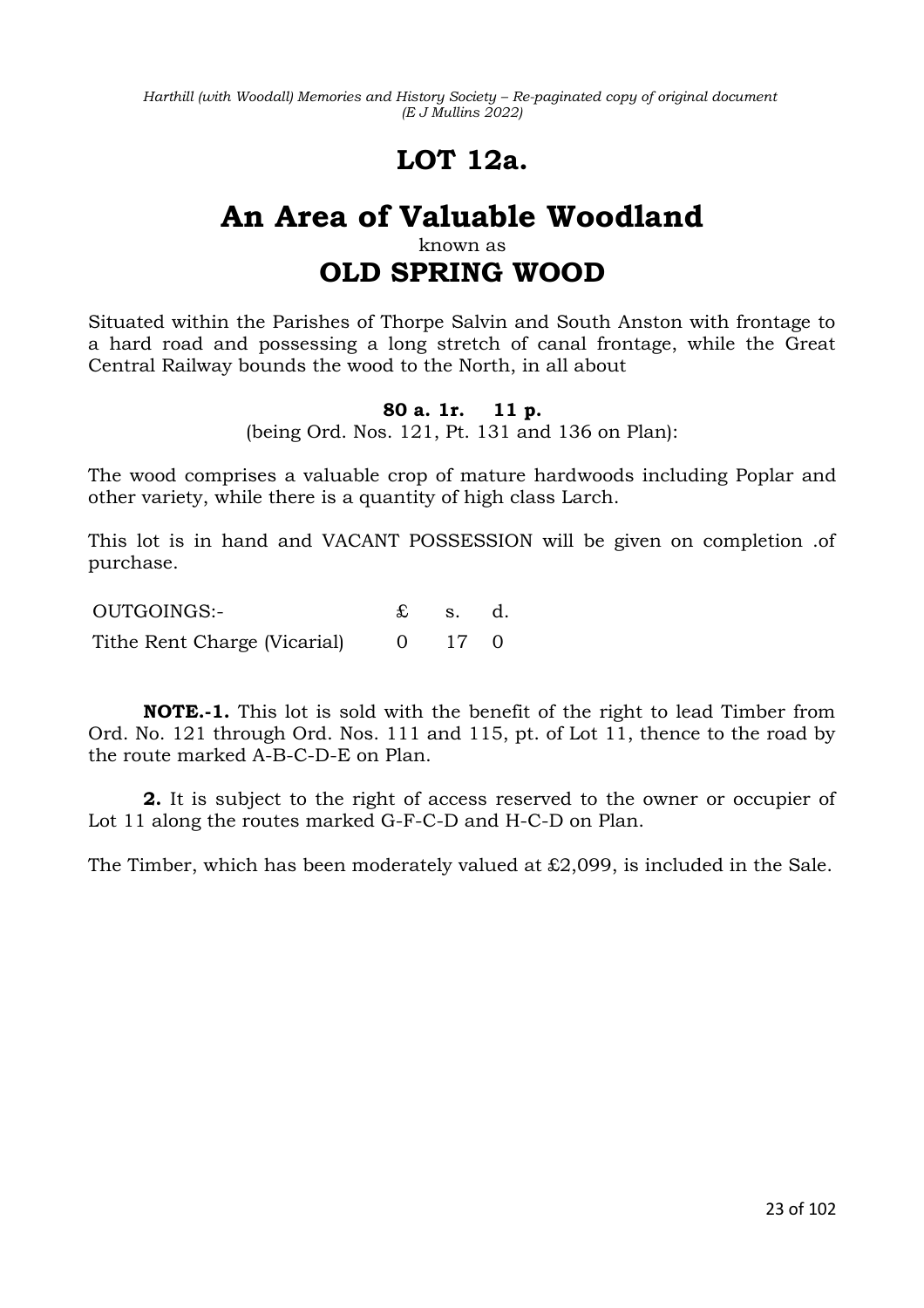# **LOT 13**

### **A PRODUCTIVE Agricultural Holding** known as **MOOR MILL FARM**

Situated within two miles of the market town of Shire-oaks and containing

### **191 a. 0 r. 6 p.**

with

### **FARM HOUSE, BUILDINGS, AND ONE COTTAGE.**

With the exception of the woodland, in hand, and Ord. No. 281 at present let to Mr. W. JOHNSON at an annual rent of £3 10s., this Lot is let to Mr. H. WALLER on a Lady Day tenancy (March 25th) at an annual rent of £140.

| ORD. NO. | DESCRIPTION.                  | <b>ACREAGE.</b> |
|----------|-------------------------------|-----------------|
|          | PARISH OF THORPE SALVIN.      |                 |
| 102      | Arable                        | 11.414          |
| 207      | Do.                           | 20.883          |
| 218      | Woodland                      | 13.158          |
| 232      | Arable                        | 10.415          |
| 238      | Do.                           | 8.018           |
| 239      | Pasture                       | 5.983           |
| 240      | Do.                           | 6.783           |
| 241      | Do.                           | 3.692           |
| 242      | Cottage, Orchard, etc.        | 2.109           |
| 257      | House, Buildings, Yards, etc. | 1.922           |
| 258      | Arable                        | 8.137           |
| 259      | Do.                           | 9.063           |
| 260      | Do.                           | 9.187           |
| 262      | Do.                           | 9.189           |
| 263      | Do.                           | 9.269           |
| 264      | Do.                           | 8.898           |
| 265      | Pasture                       | 5.725           |
| 275      | Rough                         | 2.375           |
| 276      | Arable                        | 10.203          |
| 277      | Do.                           | 8.051           |
| 278      | Do.                           | 7.354           |
| 281      | Rough                         | 1.840           |
| 282      | Do.                           | 1.622           |
| Pt. 283  | Pasture                       | 15.750          |
|          | <b>TOTAL</b>                  | 191.040         |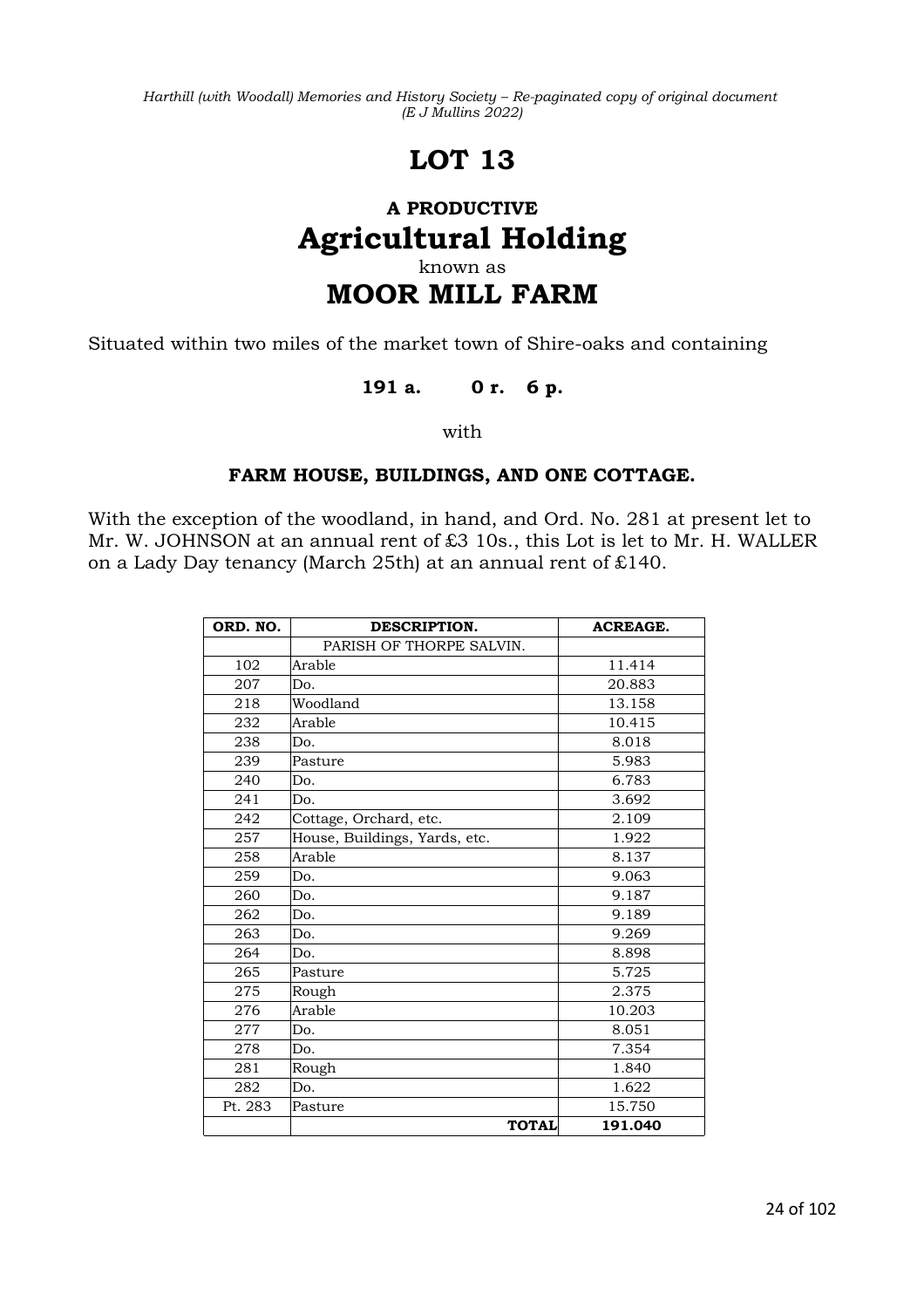### **THE FARM HOUSE.**

is well built of stone with tiled roof, containing three Bedrooms, two Sitting Rooms, Kitchen, Scullery and Dairy. Ample Water supply. Garden.

### **THE FARM BUILDINGS**

for the most part of similar construction include Stabling for four ; Cow Shed for eight ; six Loose Boxes ; six bay Open Cattle shed ; two Piggeries ; Tool House ; two bay open Cart Lodge ; Engine House with a large granary over.

Ample supply of Stock water both to Buildings and Fields.

OUTGOINGS:- £ s. d. Tithe Rent Charge (Vicarial) 33 15 0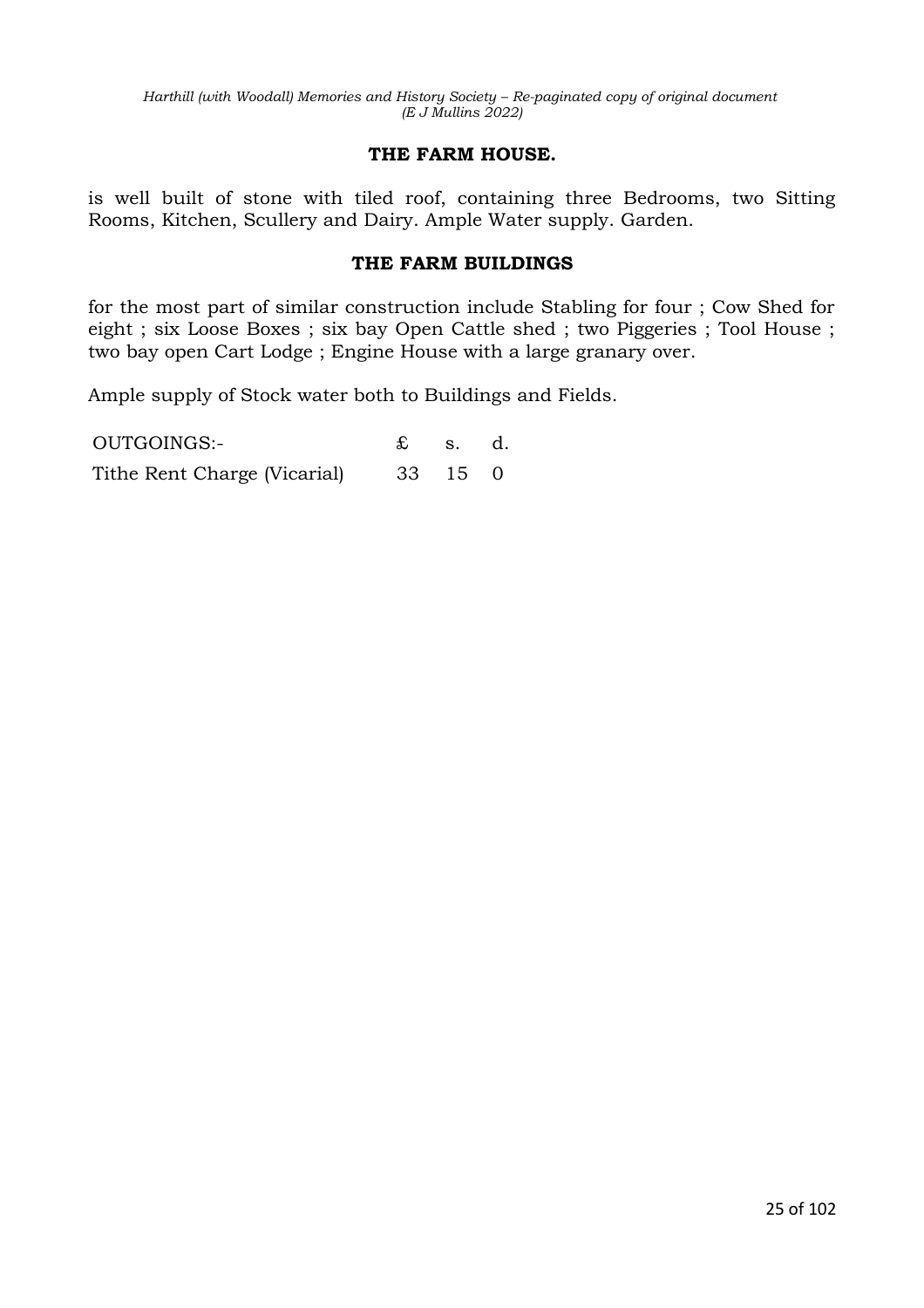# **LOT 14.**

# **A Capital Small Holding**

situated in and around the Village of Thorpe Salvin, containing

### **71 a. 2 r. 15 p.**

with

# **FARM HOUSE AND AMPLE BUILDINGS**

at present let with other property to Mr. T. Holmes on a yearly Lady Day tenancy (March 25th) the annual rent being apportioned at £64.

| ORD. NO. | DESCRIPTION.                  | <b>ACREAGE.</b> |
|----------|-------------------------------|-----------------|
|          | PARISH OF THORPE SALVIN.      |                 |
| Pt. 37   | House, Buildings, Yards, etc. | 0.520           |
| 51       | Pasture                       | 2.983           |
| 55a      | Rough                         | 0.388           |
| 56       | Pasture                       | 3.979           |
| 59       | Arable                        | 4.827           |
| 63       | Pasture                       | 1.685           |
| 64       | Arable                        | 6.449           |
| 65       | Do.                           | 4.626           |
| Pt. 148  | Pasture                       | 1.524           |
| 157      | Arable                        | 5.961           |
| 169      | Do.                           | 7.649           |
| 181      | Pasture                       | 3.624           |
| 182      | Arable                        | 7.005           |
| 183      | Do.                           | 4.281           |
| 208      | Do.                           | 3.616           |
| 209      | Do.                           | 6.907           |
| 217      | Do.                           | 5.566           |
|          | <b>TOTAL</b>                  | 71.590          |

*Vacant Possession of this Lot will be given at Lady Day next.*

### **THE FARM HOUSE**

well built of stone and plaster with tiled roof, contains Parlour, Kitchen, Scullery and Dairy. Upstairs there are three Bedrooms.

Water laid on. Garden.

### **THE FARM BUILDINGS**

built of stone and tile, include coal store, harness room with loft over, cow house for four with calf pen, tool shed, open cattle shed for six, stable for six, fodder store.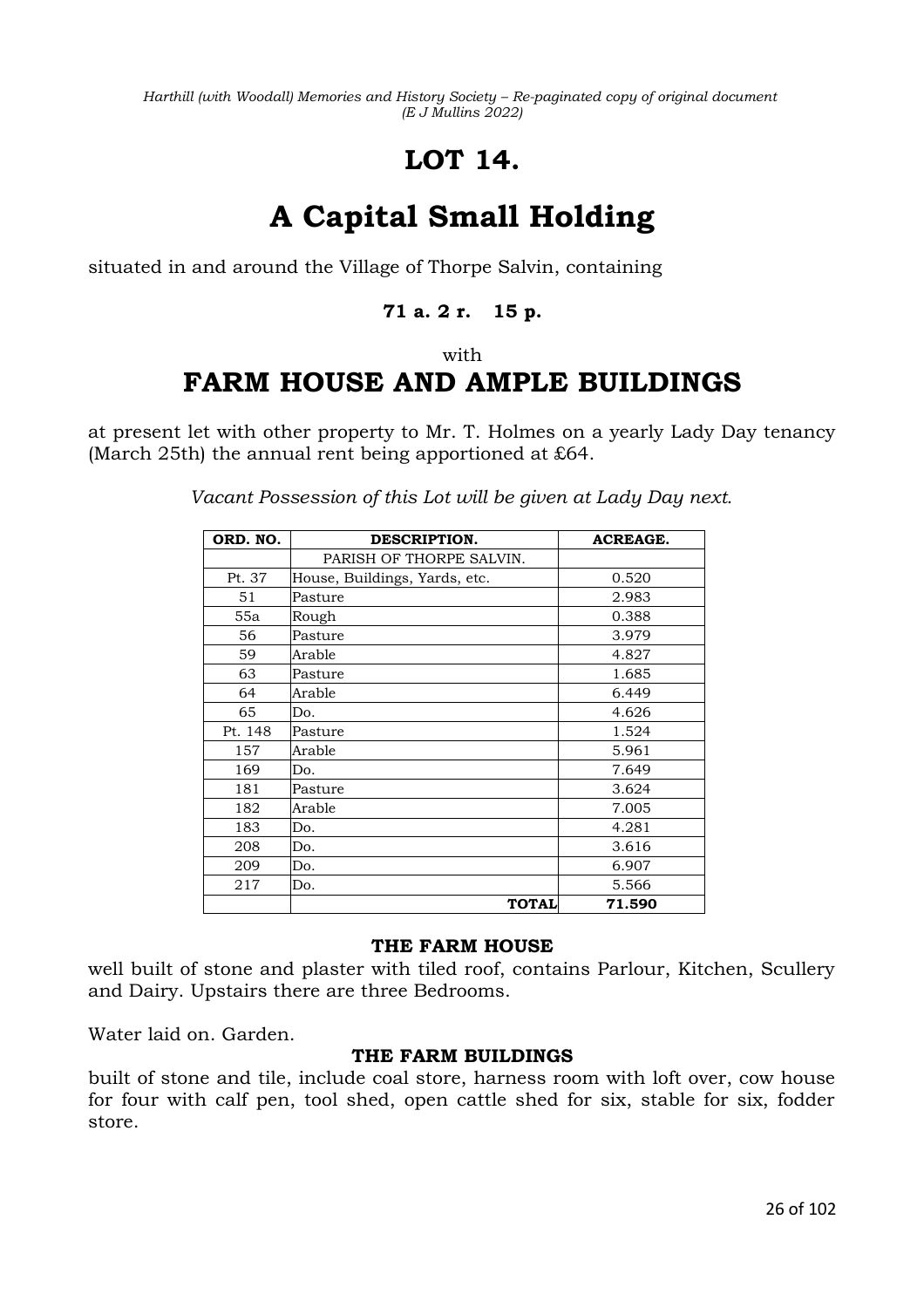OUTGOINGS:- £ s. d. Tithe Rent Charge (Vicarial) 16 14 0

NOTE.—This lot has the advantage of an auxiliary water supply from the dam situated in Old Meadow Wood, belonging to the Owner of Thorpe Hall, and will be sold with the benefit of any drainage easement that may now exist.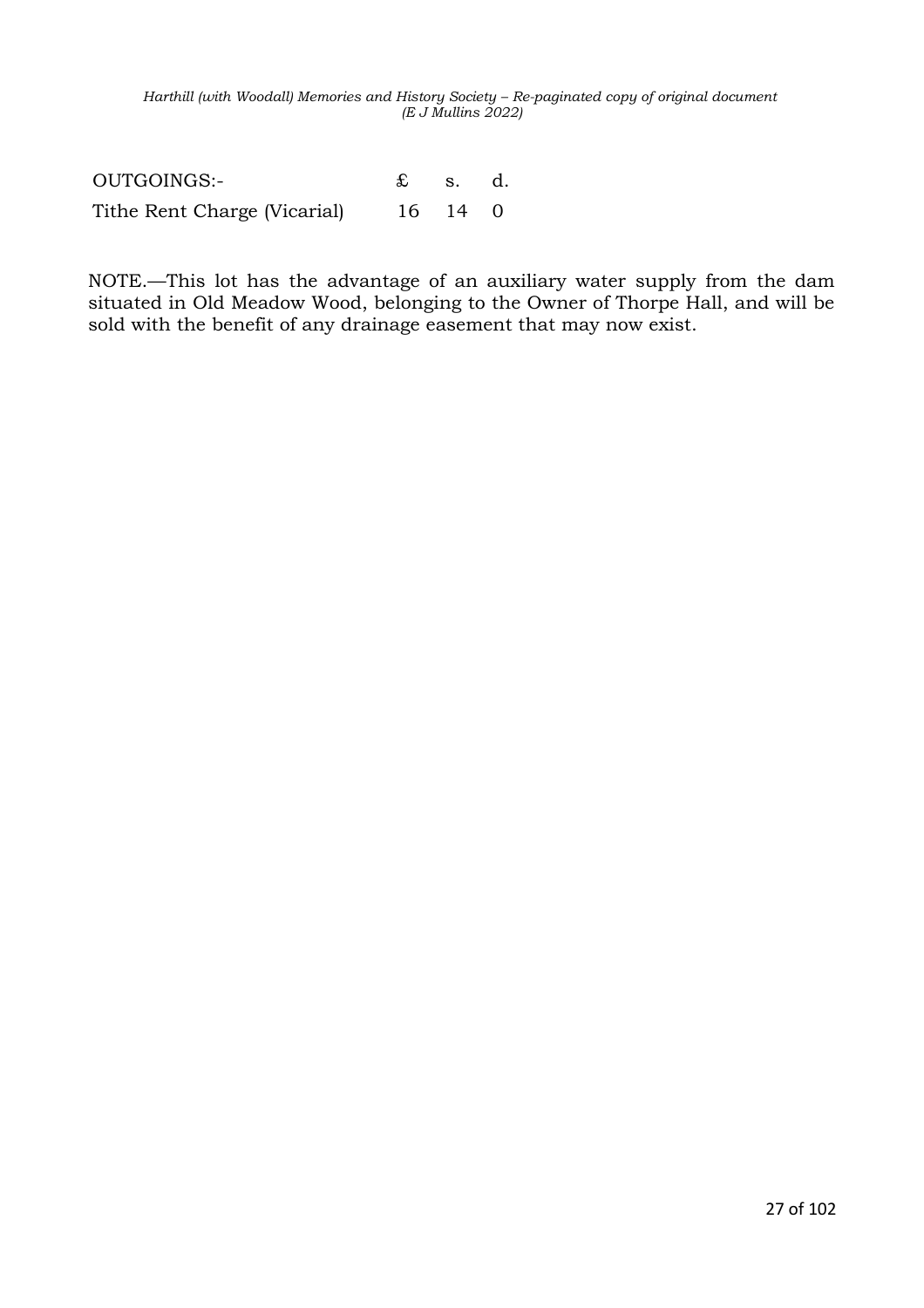# **LOT 15**

### **THE VALUABLE & WELL SITUATED Small Holding**

on the outskirts of the Village of Thorpe Salvin, containing

### **60 a. 0 r. 9 p.**

With well-built and comfortable House, ample Buildings and one Cottage at present let to Mr. JOSEPH CHILD on a yearly Lady Day tenancy (March 25th) at an annual rent of £65 10s.

| ORD. NO. | DESCRIPTION.                     | <b>ACREAGE.</b> |
|----------|----------------------------------|-----------------|
|          | PARISH OF THORPE SALVIN.         |                 |
| Pt. 37   | House, Buildings., Orchard, etc. | 0.450           |
| Pt. 37   | Buildings, Yard, etc.            | 0.820           |
| 38       | Pasture                          | 2.592           |
| 40       | Arable                           | 3.511           |
| 41       | Do.                              | 5.327           |
| 44       | Do.                              | 3.777           |
| 45       | Do.                              | 4.405           |
| 46       | Do.                              | 6.255           |
| 47       | Do.                              | 6.422           |
| 50       | Pasture                          | 3.184           |
| 55       | Arable                           | 12.528          |
| 60       | Do.                              | 10.787          |
|          | Total                            | 60.058          |

### **THE FARM HOUSE**

erected in stone with tiled roof, contains four Bedrooms, Bathroom (the Bath being claimed by the tenant), Closet, etc., upstairs. Downstairs, there are two Sitting Rooms, Kitchen and Scullery.

Water laid on. Garden. Main Drainage.

### **THE FARM BUILDINGS**

of similar construction lying in two blocks, those near the house including Stabling for three, Cow-house for four, three bay open cart lodge, 2 bay open cart lodge, three loose boxes, coach-house and loose box with loft over, yard.

The further range consist of cake house, stabling for six, open cattle shed, store with loft over, yard.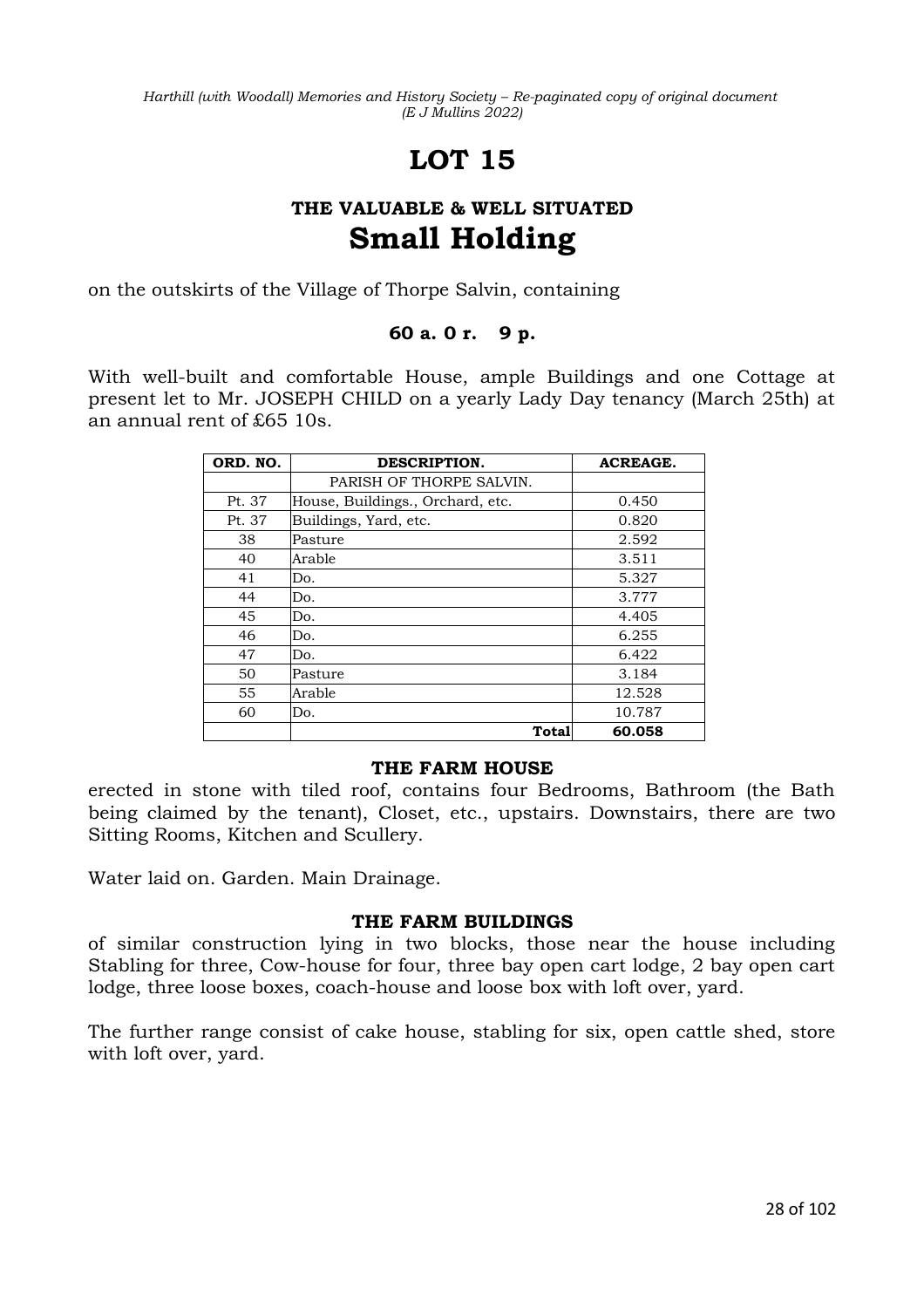### **THE COTTAGE**

built of stone with tiled roof contains two Bedrooms, upstairs. Downstairs, Living Room and Scullery, Wash house, Closet.

Water laid on.

| OUTGOINGS:-                  | $\mathfrak{L}$ s. d. |         |  |
|------------------------------|----------------------|---------|--|
| Tithe Rent Charge (Vicarial) |                      | 14 14 0 |  |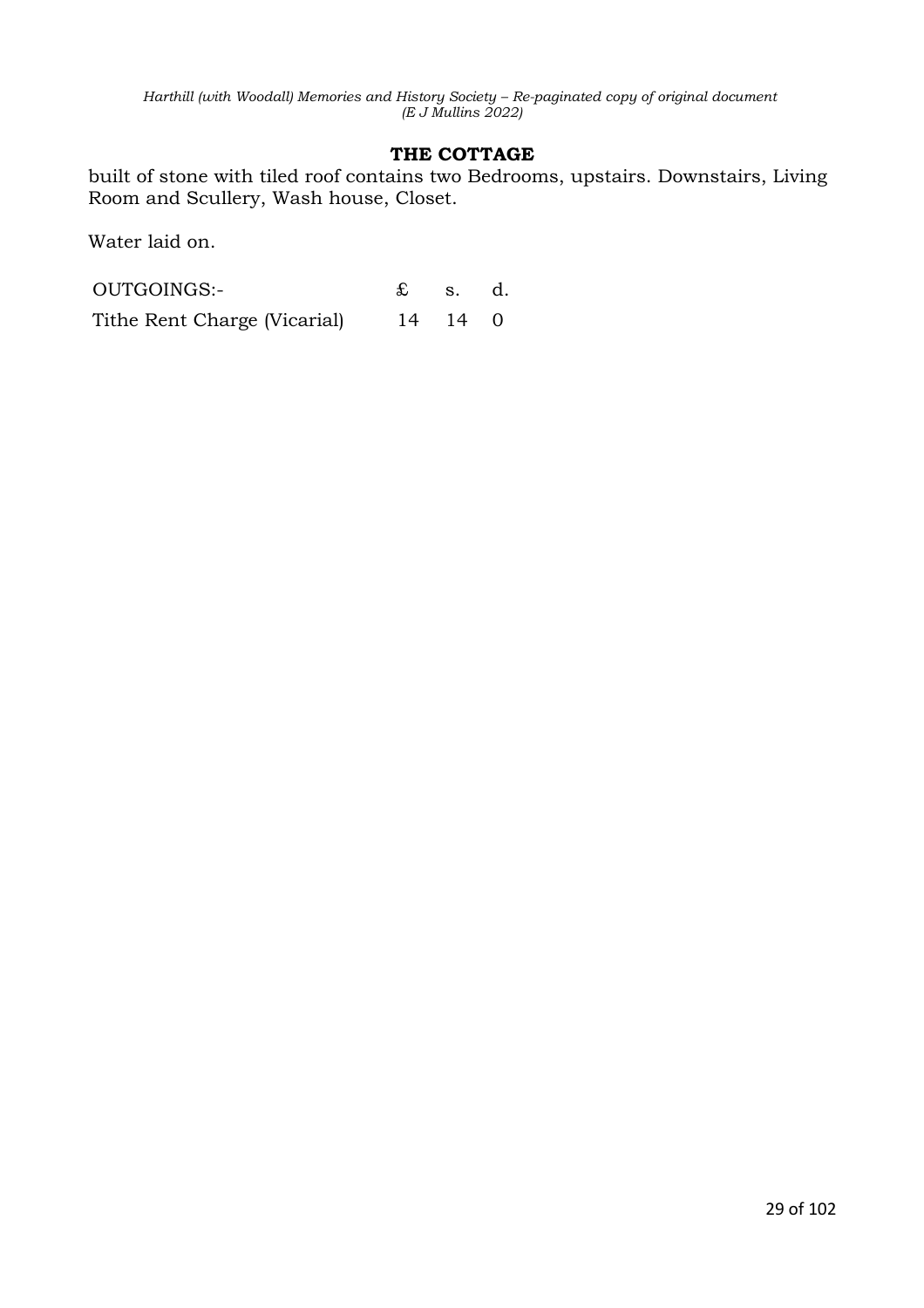# **LOT 16.**

### **THE IMPORTANT AND Productive Holding** known as **MANOR FARM**

within mile of Kiveton Park Station (G. C. R.) exceptionally well served by hard roads, and containing.

### **277 a. 0 r. 25 p.**

with attractive and substantial Farm Residence, high-class Farm Buildings and one Cottage, centrally situated and just off the Thorpe Road.

With the exception of the Woodland, Ord. No. 31, in hand, and Ord. Nos. 381 and 381a, let to Mrs. H. H. SMITH on yearly Lady Day tenancy (March 25th), the annual rent being apportioned at  $£10$ , this lot is at present let with other property to Mr. WILLIAM WILKINSON on a yearly Lady Day tenancy (March 25th), the annual rent being apportioned at £273 5s.

| ORD. NO. | DESCRIPTION.        | <b>ACREAGE.</b> |
|----------|---------------------|-----------------|
|          | PARISH OF HARTHILL. |                 |
| Pt. 150  | Cottage             | 0.081           |
| 324      | Arable              | 13.039          |
| 327      | Do.                 | 15.512          |
| 328      | Do.                 | 4.988           |
| 334      | Pasture             | 12.844          |
| 336      | Arable              | 4.283           |
| 337      | Pasture             | 5.488           |
| 338      | Do.                 | 12.145          |
| 339      | Arable              | 15.539          |
| 341      | Do.                 | 11.255          |
| 342      | Do.                 | 7.457           |
| 343      | Do.                 | 8.048           |
| 344      | Do.                 | 10.354          |
| 352      | Pasture             | 5.311           |
| 353      | Driftway            | 0.437           |
| 354      | Pasture             | 1.923           |
| 355      | Do.                 | 7.863           |
| 356      | Arable              | 12.295          |
| 357      | Pasture             | 4.998           |
| Pt.358   | Shaw                | 0.197           |
| 359      | Pasture             | 13.967          |
| 367      | Do.                 | 13931           |

#### **SCHEDULE**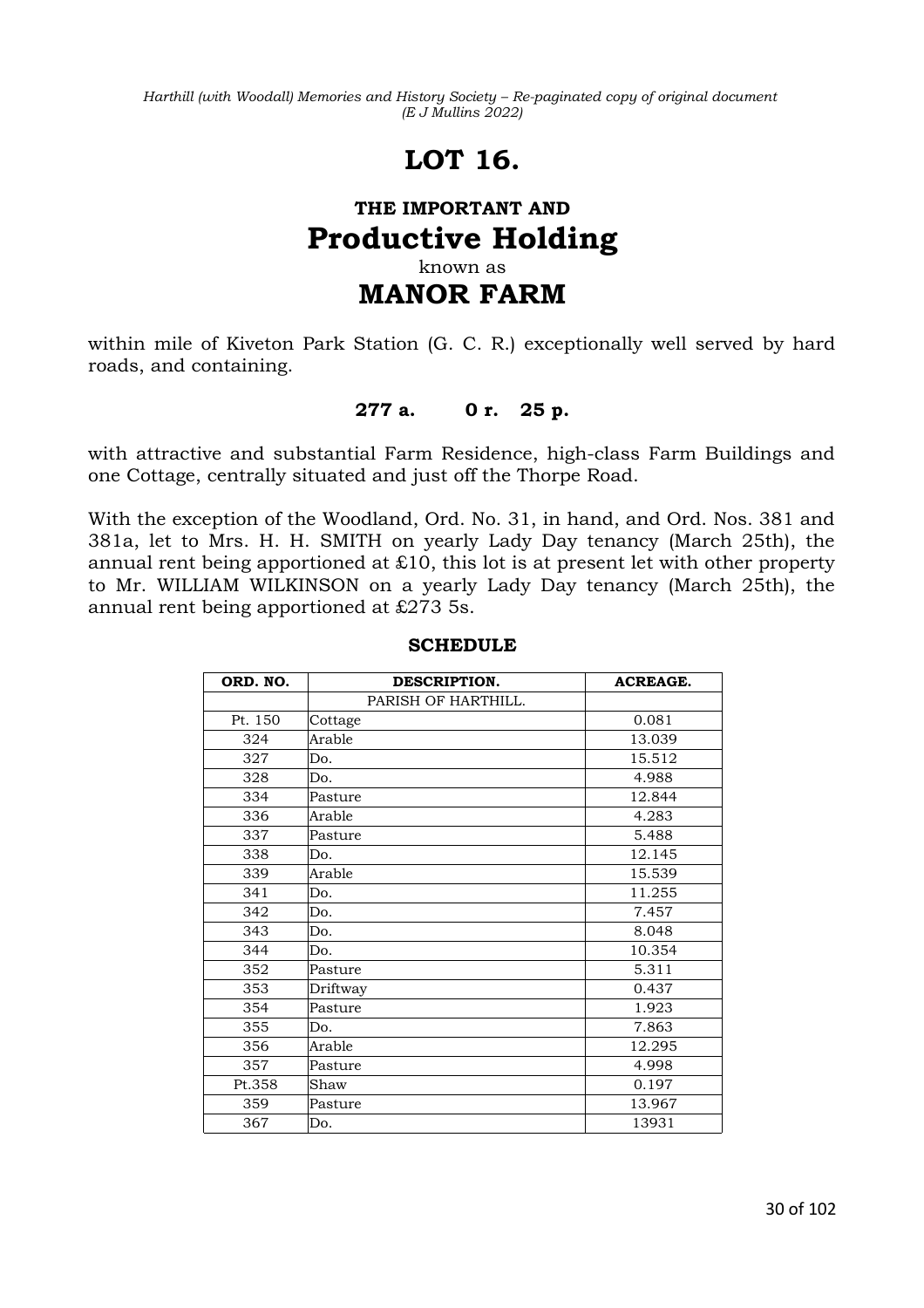| ORD. NO. | DESCRIPTION.                    | <b>ACREAGE.</b> |
|----------|---------------------------------|-----------------|
|          | PARISH OF HARTHILL. (Continued) |                 |
| 369      | Arable                          | 14.764          |
| 369A     | Do.                             | 14.746          |
| 381      | Pasture                         | 8.234           |
| 381A     | Do.                             | 1.058           |
| 382      | Arable                          | 15.286          |
| 383      | Do.                             | 12.646          |
| 384      | Do.                             | 10.988          |
| 395      | Woodland                        | 4.153           |
| 410      | Arable                          | 13.296          |
|          | Total                           | 277.156         |

### **THE FARM HOUSE**

of attractive appearance and substantially built of stone with slated roof, is in good condition and comprises the following accommodation : two Sitting Rooms, front and back Kitchen, Cellar under. Upstairs there are six Bedrooms.

Water laid on. Sanctice Control of the Garden.

### **THE FARM BUILDINGS.**

superior in character and of similar construction, include Stabling for 12 ; Cowhouse for 14 ; open Cart-shed ; Cattle-shed for 14, opening to yard ; four loose Boxes ; Coach-house ; Barn with Granary over ; three-bay open Cart-lodge ; Harness-room with fodder chamber and grain store over ; Tool-shed ; two Chicken-houses and Coal-house.

Included with the Farm is

#### **THE COTTAGE,**

built of stone with tiled roof, situated in the Village of Harthill, contains : Three Bedrooms upstairs, and Living Room, Kitchen, Scullery and Pantry on the ground floor.

OUTGOINGS:- £ s. d. Tithe Rent Charge (Rectorial) 63 3 6

NOTE.—This lot is sold with the benefit of the right as now enjoyed, reserved to the occupier of the Cottage, Pt. 150, to the free and exclusive use of the privy as well as the right to lead Coal through the back yard from the street.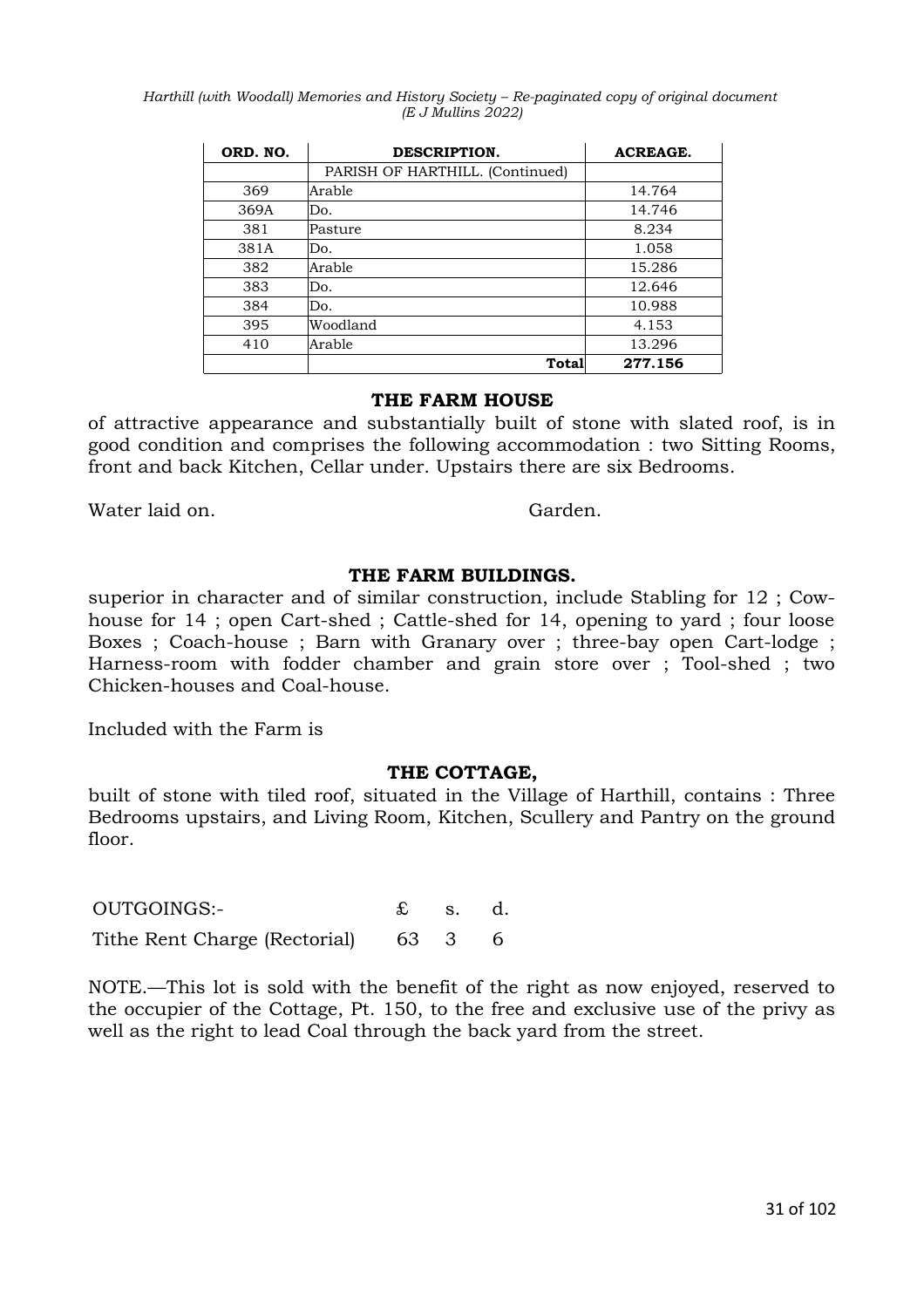# **LOT 17.**

# **THE VALUABLE Mixed Agricultural Holding**

situated in two main blocks in and near the Village of Harthill, and containing

### **172 a. 3 r. 17 p.**

with substantial Farm House and ample Buildings. With the exception of the Woodland, Ord. No. 399 and Loscar Quarry Ord. No. 398, in hand, this lot is at present let with other lands to Mr. JAMES WAINSCOAT, Mrs. S. KIRKBY and Mr. H. WOODWARD on yearly Lady Day tenancies (March 25th), the annual rents being respectively apportioned at £136/10s., £3/5s., and £14/15s.

| ORD. NO. | DESCRIPTION.             | <b>ACREAGE.</b> |
|----------|--------------------------|-----------------|
|          | PARISH OF HARTHILL.      |                 |
| Pt.150   | House<br>Buildings, etc. | 2.200           |
| 176      | Croft                    | 1.028           |
| 234      | Pasture                  | 2.710           |
| 235      | Do.                      | 4.135           |
| 236      | Do.                      | 6.242           |
| 237      | Do.                      | 3.790           |
| 240      | Do.                      | 2.784           |
| 250      | Do.                      | 3.259           |
| 251      | Do.                      | 7.779           |
| 252      | Do.                      | 3.996           |
| 253      | Do.                      | 4.852           |
| 254      | Do.                      | 3.534           |
| 261      | Arable                   | 6.016           |
| 262      | Do.                      | 6.897           |
| 264      | Pasture                  | 7.256           |
| 270      | Shaw                     | 0.547           |
| 393      | Arable                   | 4.752           |
| 397      | Pasture                  | 2.964           |
| 398      | Quarry, etc.             | 2.296           |
| 399      | Woodland                 | 2.459           |
| 400      | Arable                   | 3.854           |
| 401      | Do.                      | 1.708           |
| 406      | Do.                      | 9.867           |
| 407      | Do.                      | 4.210           |
| 408      | Do.                      | 2.478           |
| 409      | Do.                      | 4.915           |
| 413      | Do.                      | 13.688          |
| 414      | Do.                      | 13.336          |

### **SCHEDULE**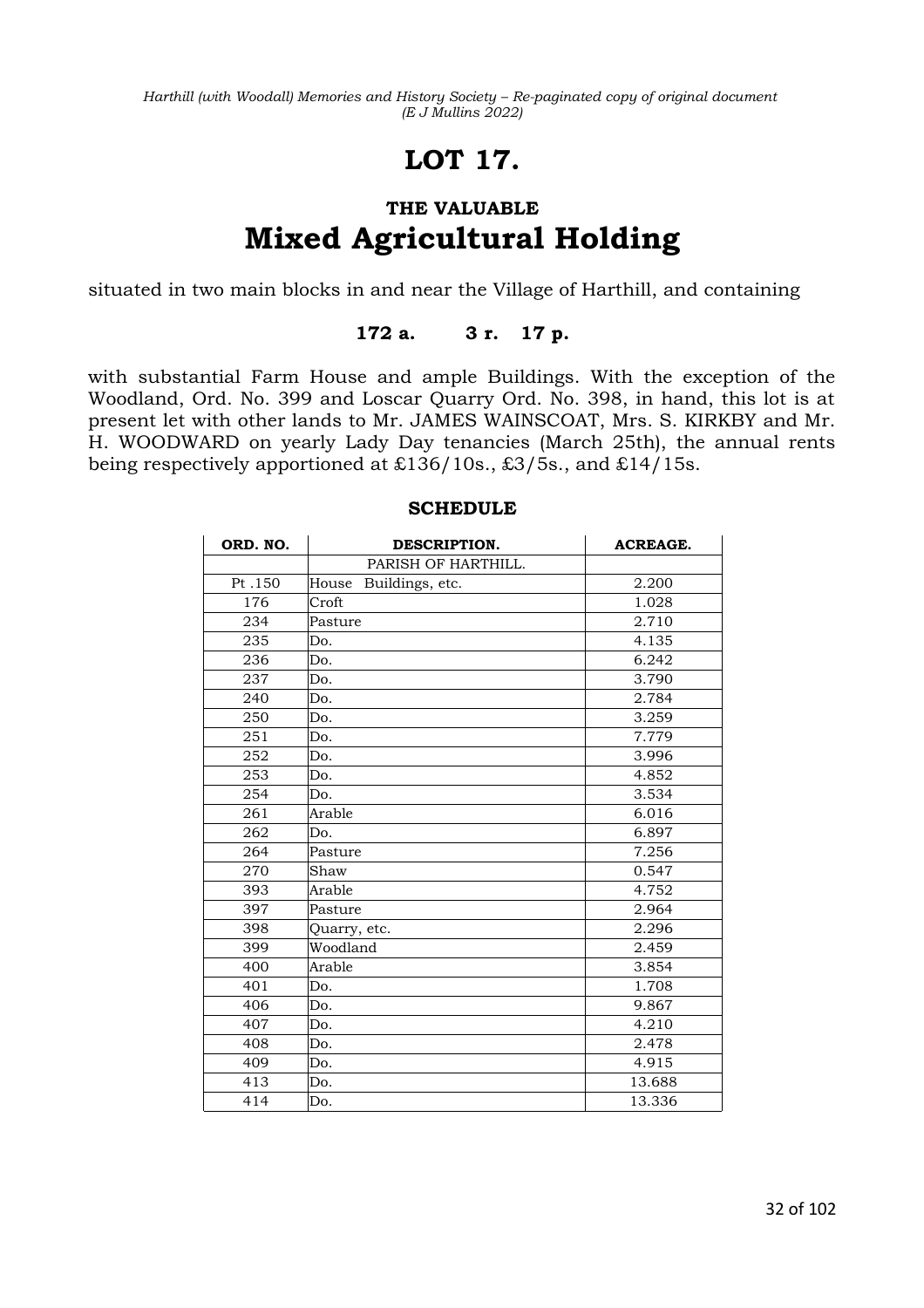| ORD. NO. | DESCRIPTION. | <b>ACREAGE.</b> |
|----------|--------------|-----------------|
| 419      | Do.          | 9.182           |
| 423      | Do.          | 17.256          |
| 424      | .סכ          | 12.866          |
|          | <b>Total</b> | 172.856         |

#### **THE FARM HOUSE,**

well built of brick with slated roof ; contains : two Sitting-rooms, Kitchen and Dairy, Closet downstairs ; Upstairs there are four Bedrooms and Box-room ; Wash-house and Store.

Water laid on. Compared and Compared the Garden.

#### **THE FARM BUILDINGS**

for the most part built of stone with tiled roofs ; include two-bay open Shed ; Cart-shed and Duck-house ; seven-stalled Stable ; four Piggeries ; five-bay open Shed ; Cow-house for 12 with loose Box at end ; turnip-house with chop-chamber over ; Barn ; adjoining, is a loose Box with Corn-chamber over. OUTGOINGS : 1 S. d.

OUTGOINGS:- £ s. d.

Tithe Rent Charge (Rectorial) 29 4 2

**NOTE –** This lot is sold subject to whatsoever rights of access, etc., the Great Central Railway may have in connection with the Harthill Reservoir adjoining part of this lot.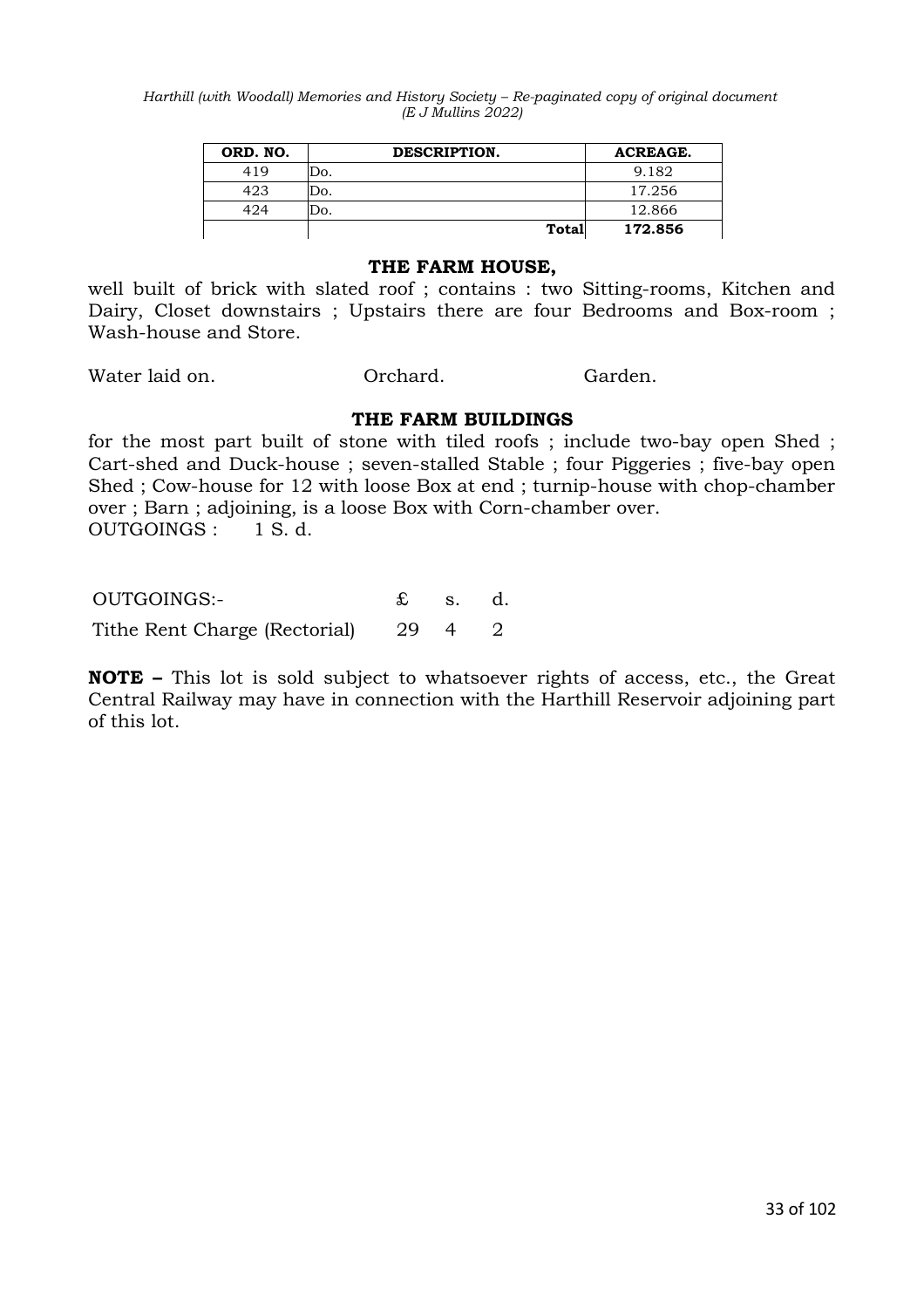# **LOT 18.**

# **A Capital Small Holding**

Situated in and to the south-east of the Village of Harthill, astride Harthill Field Road, containing

### **34 a. 0 r. 1 p.**

With good Farm House and Buildings at present let to Mrs. MARY WHITLAM on a yearly Lady Day tenancy (March 25th), at an annual Rent of £48.

| ORD. NO. | DESCRIPTION.                 | <b>ACREAGE.</b> |
|----------|------------------------------|-----------------|
|          | PARISH OF HARTHILL.          |                 |
| Pt.150   | House, Buildings, Yards, etc | 0.319           |
| 169      | Pasture                      | 2.426           |
| 171      | Do.                          | 3.108           |
| 387      | Arable                       | 4.554           |
| 404      | Do.                          | 3.524           |
| 437      | Do.                          | 5.592           |
| 438      | Do.                          | 8.844           |
| Pt. 425  |                              |                 |
| Pt. 429  | Do.                          | 5.881           |
| Pt. 425  |                              |                 |
|          | <b>TOTAL</b>                 | 34.248          |

### **SCHEDULE**

### **THE FARM HOUSE**

substantially built of stone with tiled roof, is of attractive elevation and contains : Sitting Room, Kitchen, Pantry, Back Kitchen, Cellar. Upstairs there are Three Bedrooms. Drinking Water from the Burr Well Supply situated on Lot 19. Soft Water supply, Good Garden. Near the House are Coal House. Closet, etc.

### **THE FARM BUILDINGS**

for the most part of similar construction, include : Two Boxes, with loft over, Seven stalled Cow House, Root House with Corn Chamber over, Trap House, Stack Yard. Stock Water and Pump in Yard.

OUTGOINGS:- £ s. d. Tithe Rent Charge (Rectorial) 7 3 6

**NOTE.—**This lot is sold subject to a pipe easement in favour of the Kiveton Park Rural District Council in respect of the water main passing through this lot together with access thereto for purposes of repair.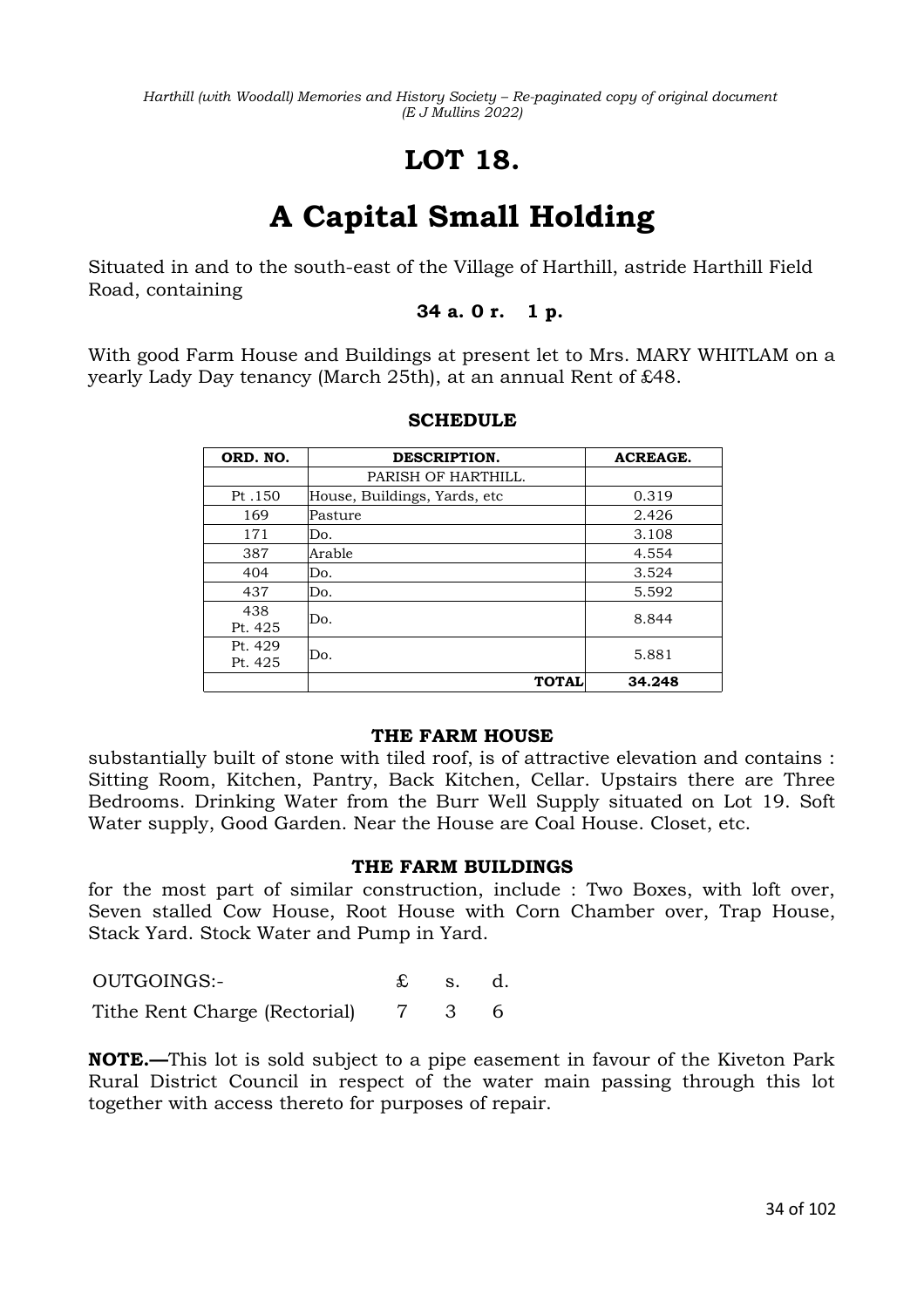# **LOT 19.**

### **A HIGHLY VALUABLE AND Convenient-sized Farm**

situated adjoining the Village of Harthill, with good frontage to hard roads, and containing

### **122 a. 1 r. 5 p.**

with attractive Farm House and ample Buildings. With the exception of the Woodland, Ord. No. 391, in hand, this Lot is let with other lands to Mrs. MARY GLOSSOP on a yearly Lady Day tenancy (March 25th), the annual Rent being apportioned at £116.

| ORD. NO.           | DESCRIPTION.                 | <b>ACREAGE.</b> |
|--------------------|------------------------------|-----------------|
|                    | PARISH OF HARTHILL.          |                 |
| 132                | Pasture                      | 6.763           |
| 149                | Do.                          | 4.226           |
| Pt.150             | House, Buildings, Yard, etc. | 0.837           |
| 153                | Pasture                      | 6.855           |
| 389                | Do.                          | 7.978           |
| 390                | Arable                       | 7.185           |
| 391                | Woodland                     | 1.718           |
| 392                | Arable                       | 14.361          |
| 394                | Do.                          | 4.346           |
| 403                | Do.                          | 11.438          |
| 405                | Do.                          | 13.568          |
| 415                | Do.                          | 12.944          |
| 418                | Do.                          | 7.991           |
| Pt. 429<br>Pt. 425 | Do.                          | 8.766           |
| 426                | Do.                          | 13.306          |
|                    | <b>TOTAL</b>                 | 122.289         |

### **SCHEDULE**

### **THE FARM HOUSE**

Well built of stone with slated roof and of attractive elevation, has in recent years been decorated and contains the following accommodation : Downstairs—Two Sitting Rooms, Kitchen and Dairy. Upstairs—Four Bedrooms and Box Room, with three Attics overhead. Wash House.

Water laid on.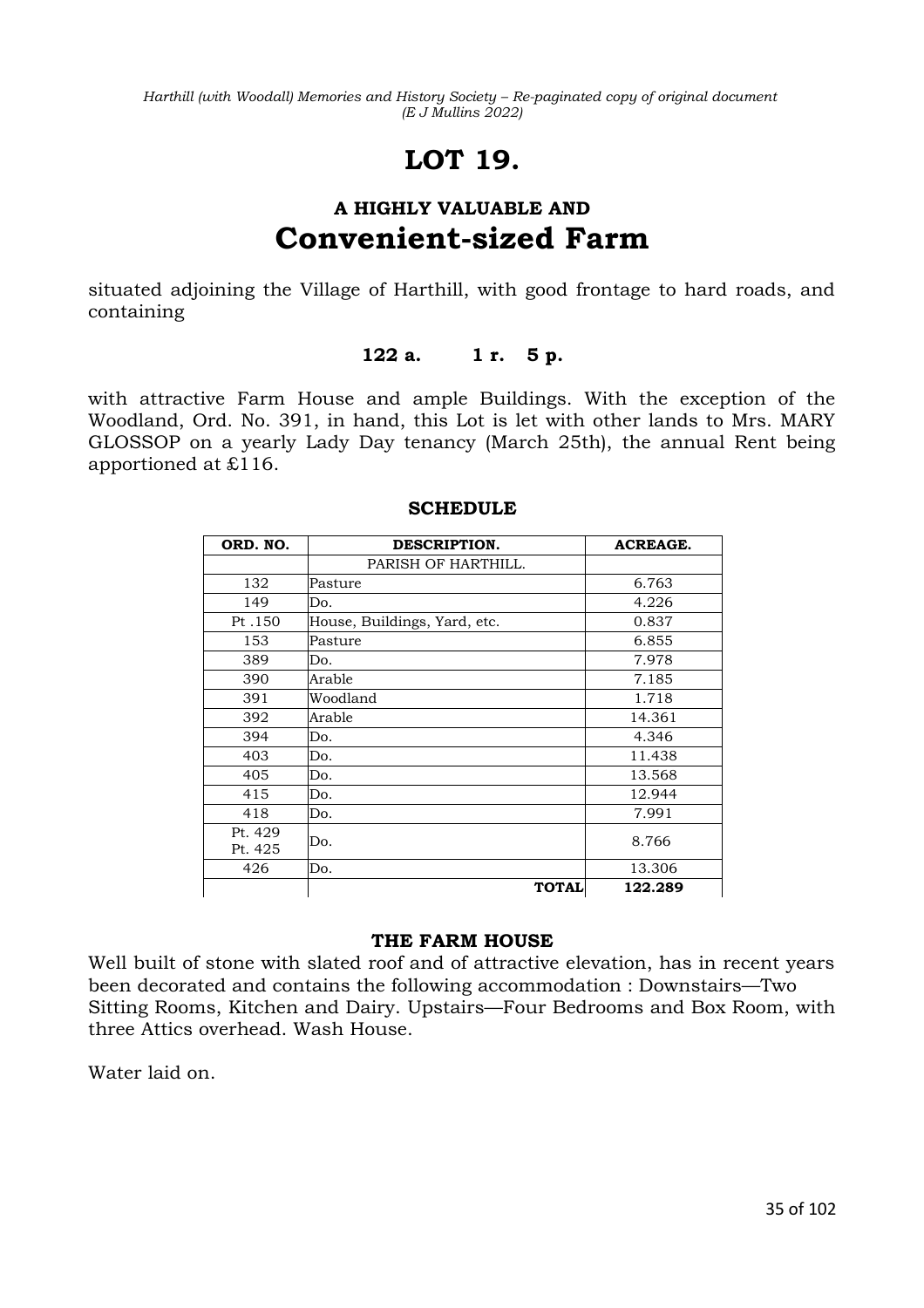### **THE FARM BUILDINGS.**

Built of stone with tiled roofs, include two Pigsties ; Barn ; Corn Chamber ; Cow House for 10, with Chop Chamber over ; two-bay Open Cattle Shed ; Turnip House ; Loose Box ; Stabling for six ; three Loose Boxes ; large Loose Box ; two Horse Stabling ; Implement Shed ; four-bay Implement Shed.

OUTGOINGS:- £ s. d. Tithe Rent Charge (Rectorial) 23 15 3

**NOTE.-1.** This Lot is sold subject to whatsoever rights the Great Central Railway Company may have in connection with the Harthill Reservoir adjoining part of this lot.

**2.** The Burr Well, situated in Ord. No. 390, recently taken over by the Kiveton Park Rural District Council, is reserved from the Sale of this lot, together with the right of access thereto, and to the line of pipes supplying the Village of Harthill, for the purpose of periodical inspection and repair.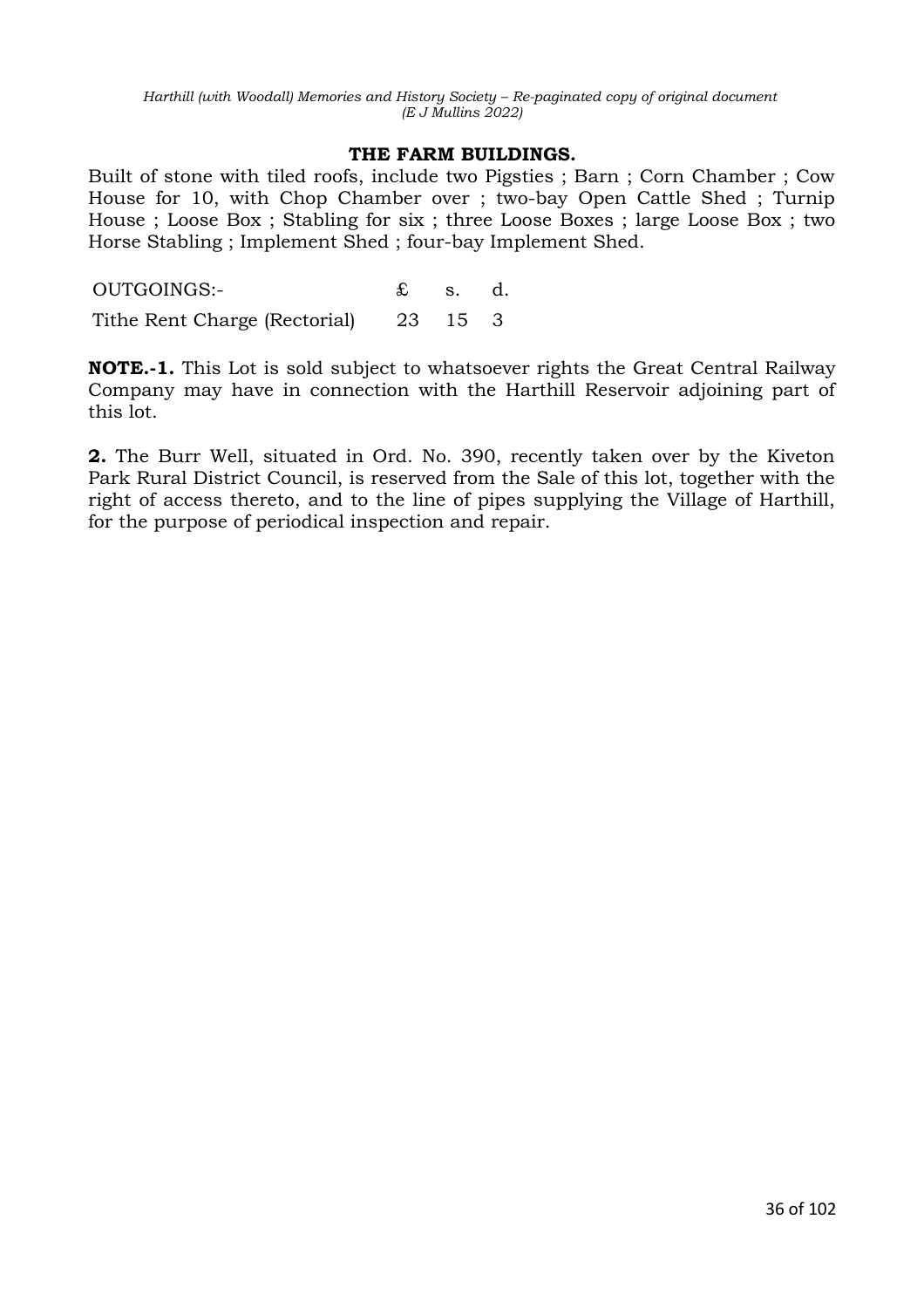# **LOT 20.**

# **A Valuable Paddock**

situated adjoining "Firvale" on the Outskirts of the Village of Harthill, containing

## **6a. 3r. 33p.**

(Being Ord. No. 217 on Plan.)

At present let, with other lands, to Mrs. MARY. GLOSSOP on a yearly Lady Day tenancy (March 25th), the annual Rent being apportioned at £6.

OUTGOINGS:- £ s. d. Tithe Rent Charge (Rectorial) 1 2 0

**NOTE.-1.** This Lot is sold subject to and with the benefit of the sewer easement, at present existing.

**2.** It is also sold with the benefit of the Right of Way over Ords. 203 and 205, as shown on plan.

## **END OF MORNING SALE.**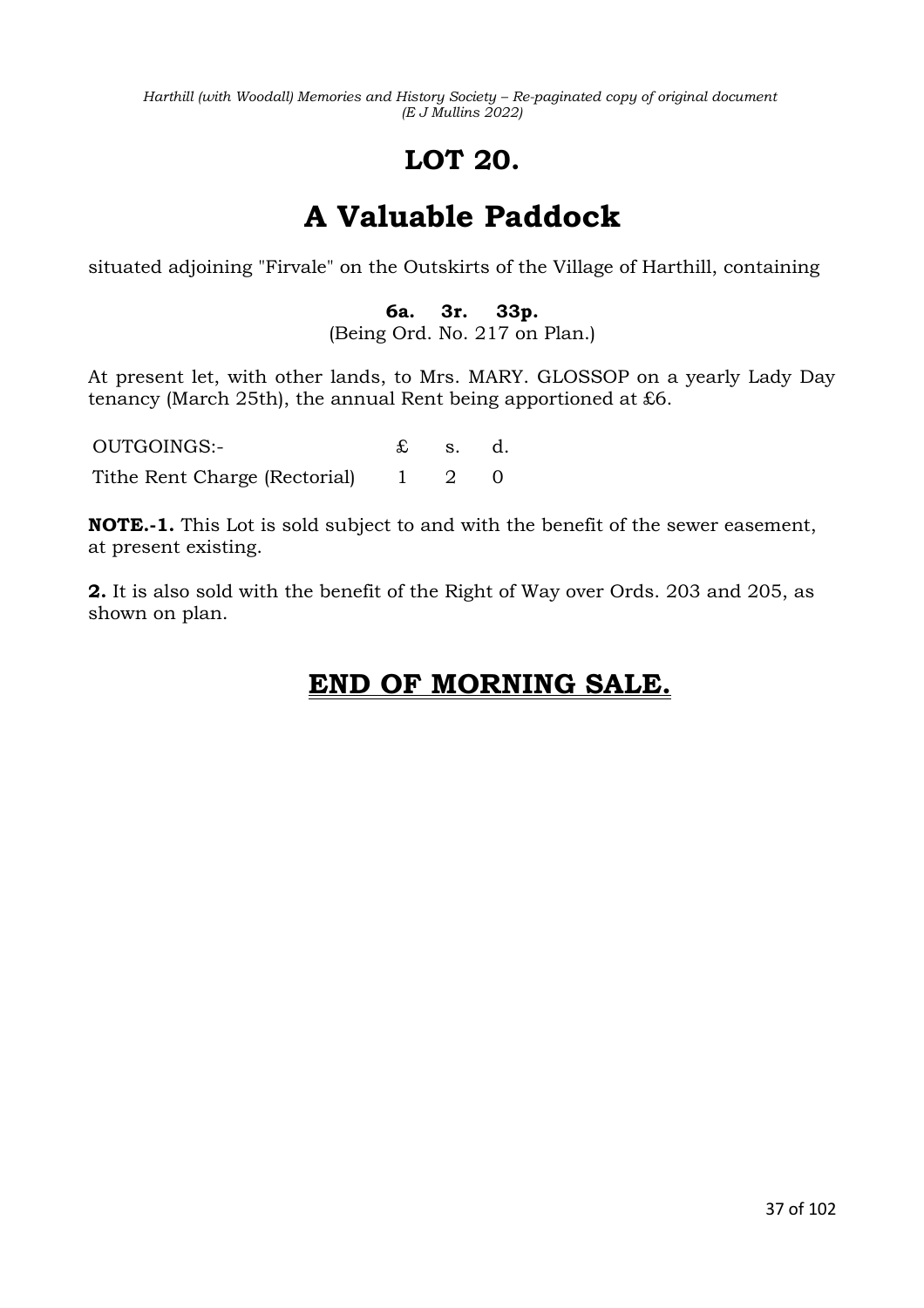## **AFTERNOON SALE.**

## **LOT 21.**

## **THE Valuable Extent of Woodland**

Known as

## **CUTHBRIGHT WOOD**

Containing **27 a. 3r. 34p.**  (Being Ord. No. 368 on Plan.)

Situated in the Parish of Harthill and within a mile of the Kiveton Park Station (G.C.R.), with good road down hill all the way.

The wood comprises a considerable area of mature hardwoods, including Black Italian Poplar and other varieties.

THIS LOT IS IN HAND AND VACANT POSSESSION CAN BE GIVEN.

OUTGOINGS :- Tithe Rent Charge .. Nil.

*The Timber, which has been moderately valued at £1,188, is included in the sale of this Lot.*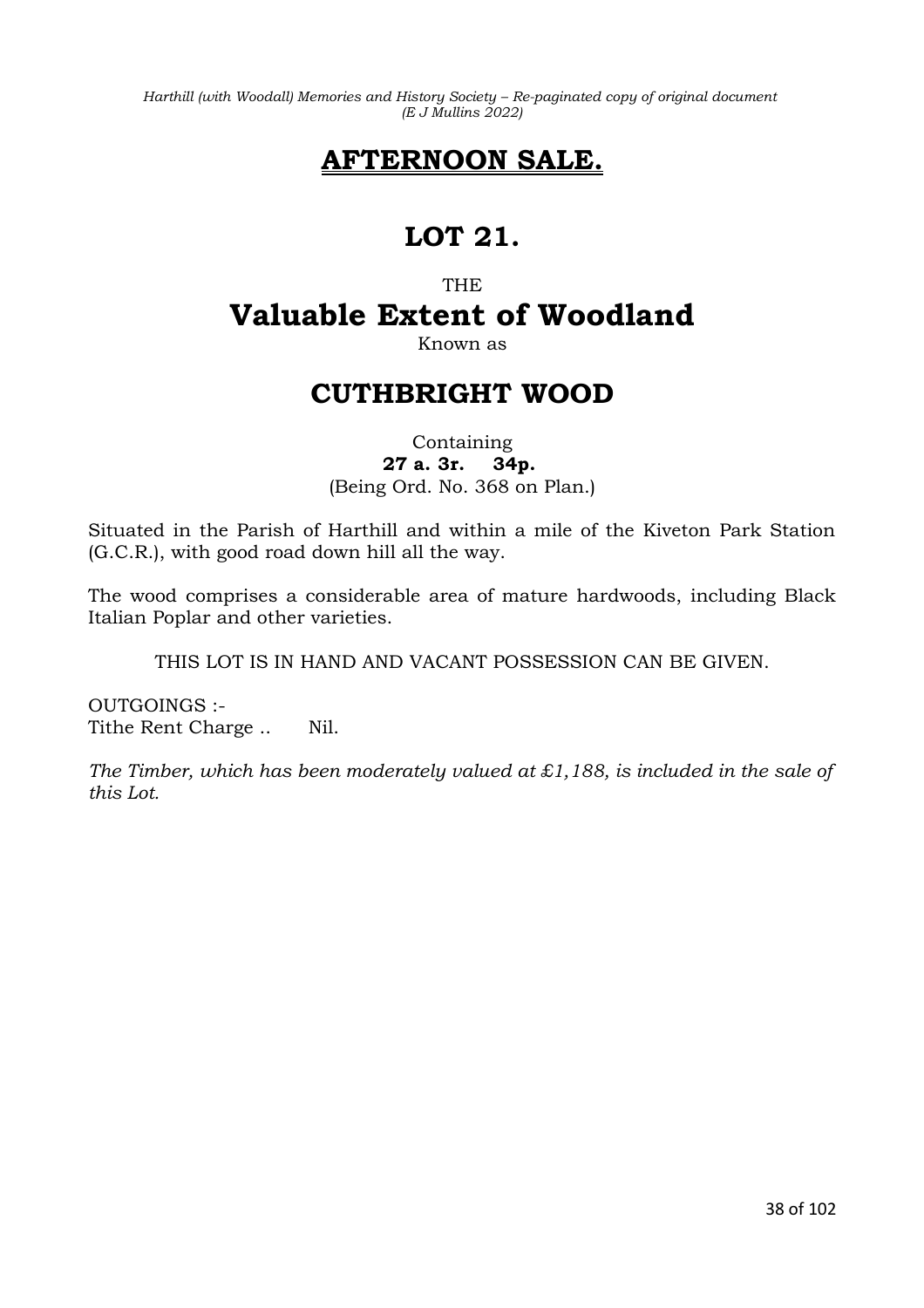## **LOT 22.**

### THE

## **Valuable Area of Woodland**

## Known as **LOSCAR WOOD**

### Containing **40 a. 3 r. 30 p.**  (Being Ord. No. 54 on Plan.)

Situated in the Parish of Thorpe Salvin, with considerable frontage to the Packman Lane, leading down hill to Kiveton Park Station (G.C.R.) distant about one mile.

The Wood consists of various growing Hardwoods as well as a considerable number of Fir and Larch of valuable age.

With the exception of the Sporting rights now let, with other property, to Mrs. M. L. Sorby, on lease expiring March 25th, 1925. This lot is

> IN HAND AND VACANT POSSESSION CAN BE GIVEN.

OUTGOINGS :- Tithe Rent Charge .. Nil.

*The Timber, which has been moderately valued at £1,406, is included in the sale of this Lot.*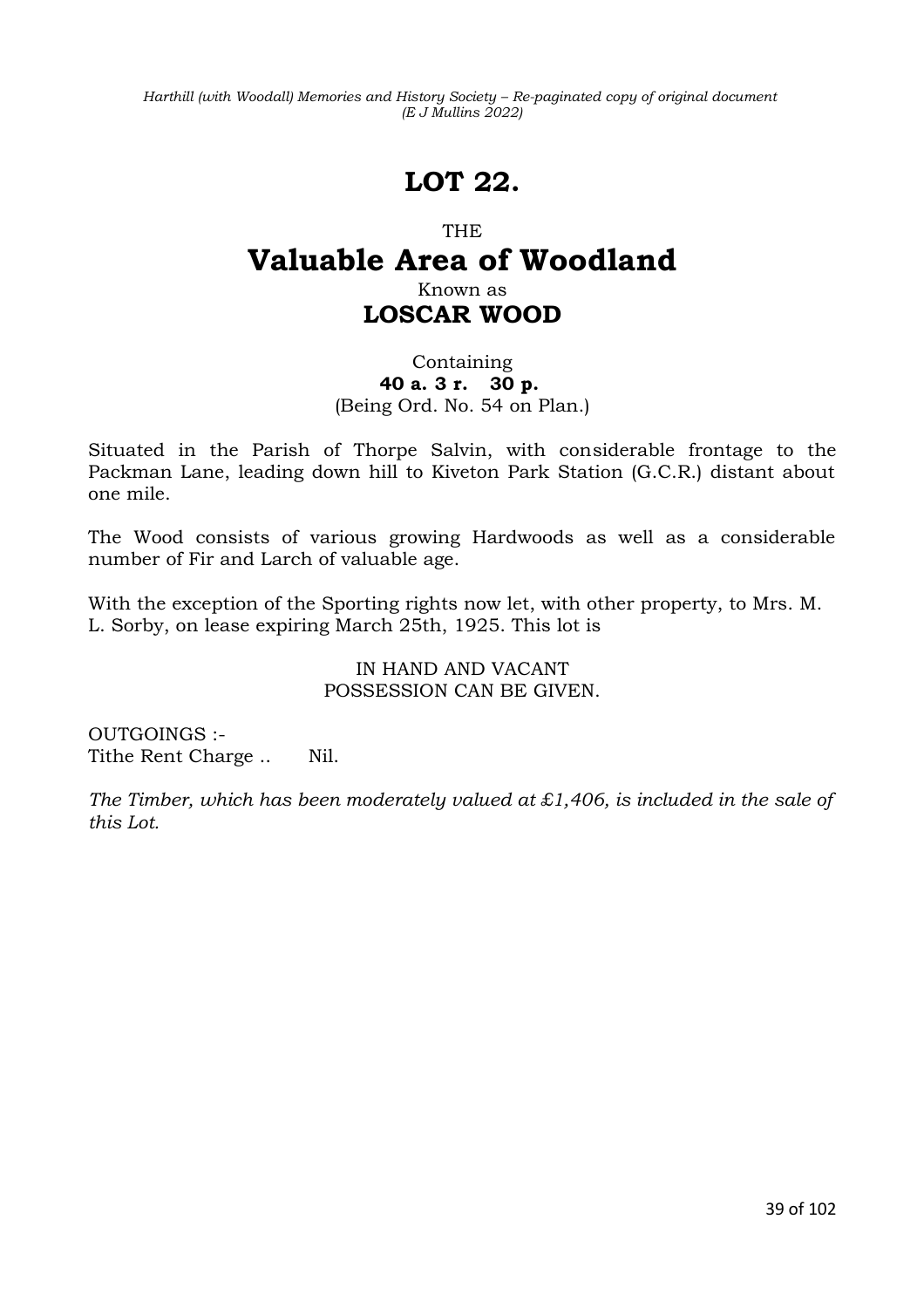## **LOT 23.**

## **THE IMPORTANT & HIGHLY PRODUCTIVE Agricultural Holding** Known as

## **North Farm**

within 1½ miles of Kiveton Park Station (G.C.R.), and possessiong valuable frontages to good hard roads, and containing

### **298 a. 0 r. 25 p.**

with comfortable Farm Residence and ample superior Farms Buildings and Two **Cottages** 

At present let with other lands to Messrs. Joseph Croft & Sons on a yearly Lady-Day tenancy (March 25th), the annual rent being apportioned at £330.

At present let with other lands to Messrs. Joseph Croft & Sons on a yearly Lady-Day tenancy (March 25th), the annual rent being apportioned at £330.

| ORD. NO.       | DESCRIPTION.        | <b>ACREAGE.</b> |
|----------------|---------------------|-----------------|
|                | PARISH OF WALES.    |                 |
| Pt. 8          | Cottage, Yard, etc. | 0.815           |
| 9              | Pasture             | 0.435           |
| 15             | Do.                 | 7.870           |
|                |                     |                 |
|                | PARISH OF HARTHILL. |                 |
| Pt.4           | Pasture             | 14.600          |
| 5              | Arable              | 5.855           |
| 6              | Do.                 | 5.875           |
| $\overline{7}$ | Pasture             | 6.838           |
| Pt. 8          | Arable              | 19.464          |
| 14             | Do.                 | 5.079           |
| 15             | Pasture             | 8.766           |
| 18             | Arable              | 13.625          |
| 19             | Do.                 | 10.628          |
| 37             | Do.                 | 14.156          |
| 38             | Do.                 | 5.899           |
| 44             | Pasture             | 6.492           |
| 45             | Arable              | 8.645           |
| 61             | Pasture             | 11.670          |
| 62             | Arable              | 10.843          |
| 68             | Pasture             | 10.153          |
| 85             | Do.                 | 7.851           |
| 87             | Do.                 | 3.871           |

### **SCHEDULE**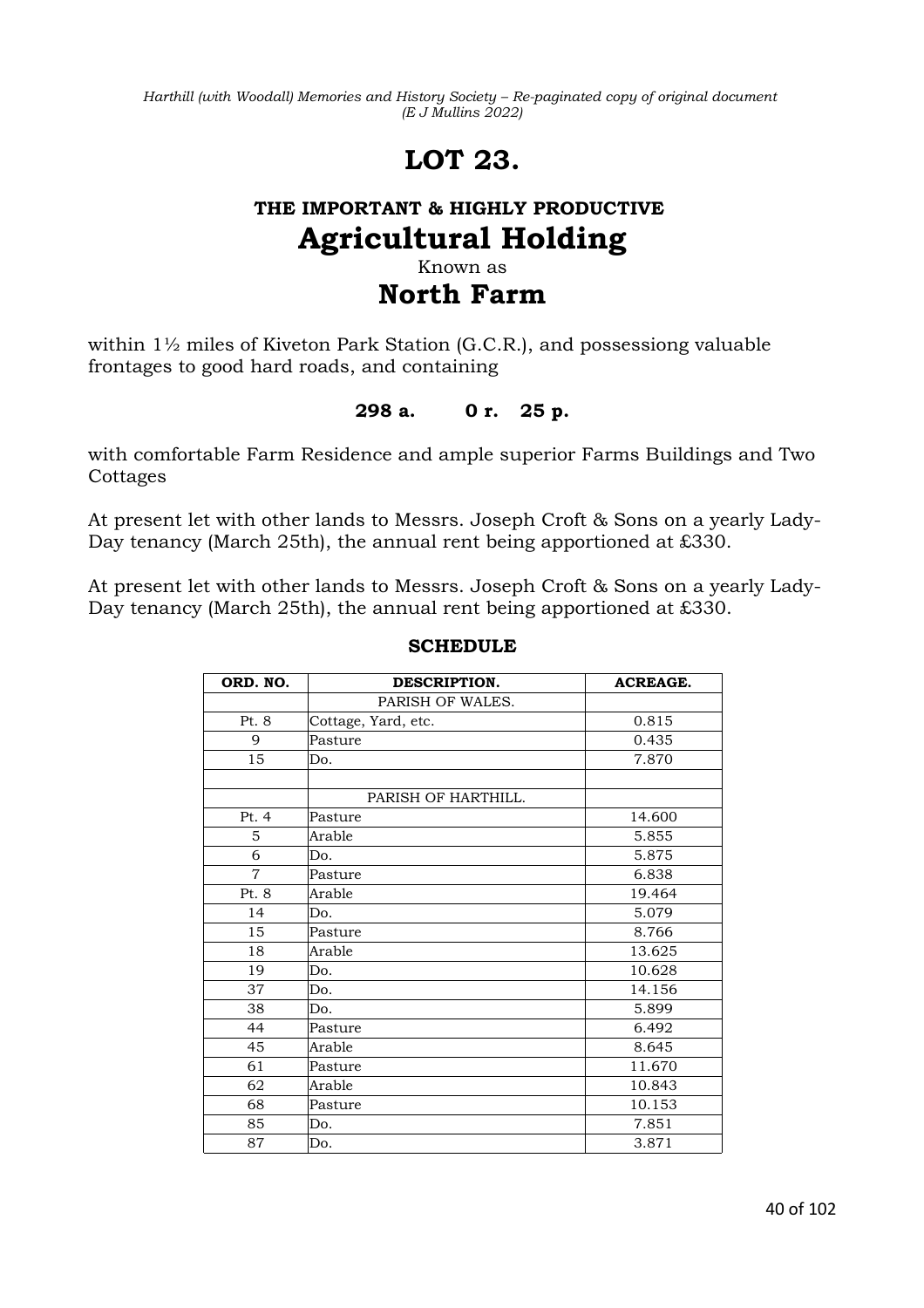| ORD. NO. | DESCRIPTION.                    | <b>ACREAGE.</b> |
|----------|---------------------------------|-----------------|
|          | PARISH OF HARTHILL (Continued). |                 |
| Pt. 150  | House, Buildings, Yards, etc.   | 2.531           |
| 302      | Pasture                         | 15.094          |
| 303      | Yard                            | 0.080           |
| 305      | Pasture                         | 3.205           |
| 306      | Do.                             | 3.776           |
| 316      | Arable                          | 13.621          |
| 317      | Do.                             | 7.646           |
| 318      | Do.                             | 17.000          |
| 319      | Do.                             | 18.022          |
| 320      | Do.                             | 11.681          |
| 321      | Do.                             | 3.893           |
| 322      | Pasture                         | 3.906           |
| 329      | Arable                          | 6.037           |
| 330      | Do.                             | 6.688           |
| 331      | Pasture                         | 1.668           |
| 332      | Do.                             | 1.932           |
| 333      | Do.                             | 1.944           |
|          | <b>Total</b>                    | 298.151         |

#### **THE FARM HOUSE**

adjoining the Village of Harthill ; is well-built of stone, with tiled roof, and contains :

Down stairs : 3 Sitting Rooms, 2 Kitchens, Scullery, Dairy, Washing-up place cellar under. Upstairs : 2 Double Bedrooms, 1 Single Bedroom. On the floor above, there are 2 further Bedrooms, Man's Room, and Store Room.

Coal-house, Closet, Wash-house, and Coach-house adjoining.

Water laid on. Garden.

#### **THE FARM BUILDINGS**

near at hand and conveniently situated off the main road, are substantially built in stone, with tiled roofs, and include Stabling for 6, with loft over ; Cow-house for 7, with Loft over ; Loose Box ; 2 Horse Stabling, with Loft over ; Turnip-house ; 3-Bay Open Cart Lodge ; 2-Bay Open Cart Lodge ; 4 Loose Boxes ; Fodder Chamber ; 3 Hen Houses.

Further range comprises Cow-house for 12 ; 8-bay open Cattle Shed to yard ; Barn, with Granary over; 6 Loose Boxes ; Tool-house ; 2 Implement Sheds.

Included with the Farm, and known as

## **"PENNY HOLME"**

are TWO COTTAGES, well built of brick and tiled-1 containing 3 Bedrooms upstairs, and Kitchen, Sitting Room and Scullery downstairs.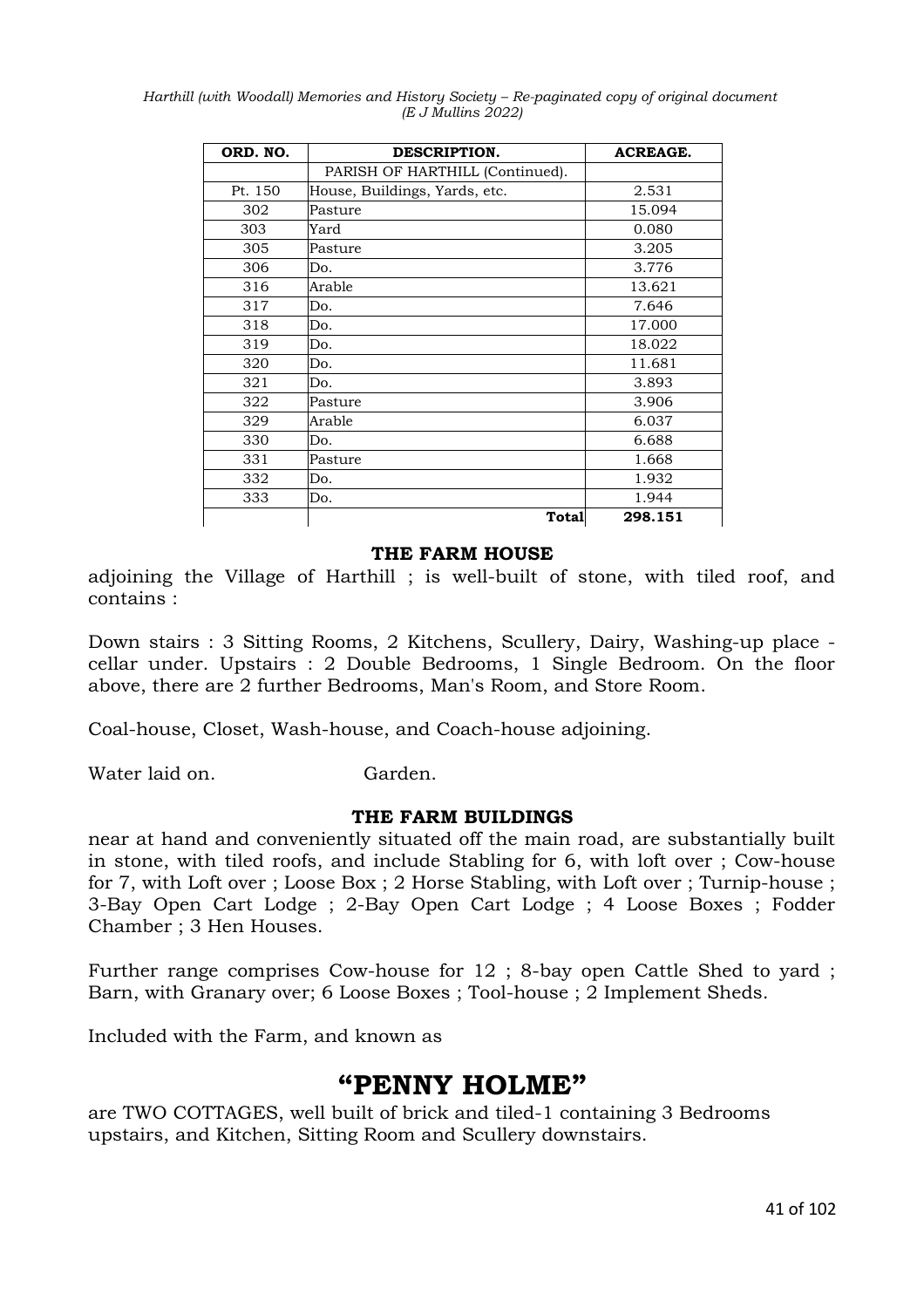The other, similarly built, contains 3 Bedrooms upstairs, Sitting Room, Living Room, Kitchen, and Scullery downstairs.

Water near by. Gardens. OUTGOINGS:- £ s. d. Tithe Rent Charge (Rec. & Vic.) 84 19 10

**NOTE. -1.** This Lot is sold subject to the Rights of Way as now enjoyed reserved to the Owners or Occupiers of the Sewage Works, being Ord. No. Pt. S and the Old Quarry, Ord. No. 16, as shown on Plan.

**2.** It is also subject to whatsoever Rights of Access, &c., that the Great Central Railway Company may have in Ord. No. 72, being the Shaft in connection with the Chesterfield Canal.

**3.** It is also sold subject to the sewer easement at present existing on Ord. No. 85, reserved in favour of the Kiveton Park Rural District Council.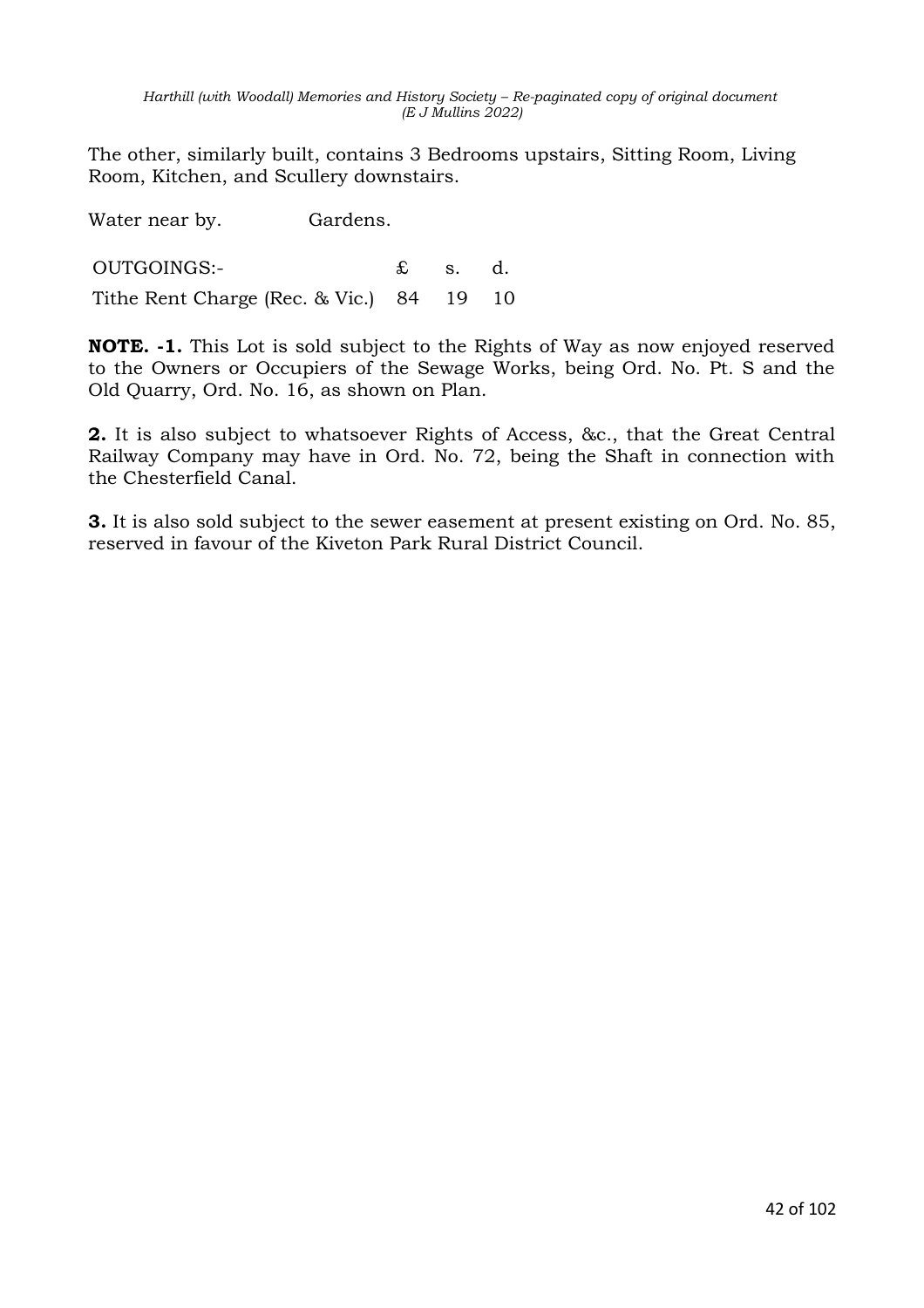# **LOT 24.**

## THE VALUABLE **Accommodation Pasture Field**

situated on the outskirts of the Village of Harthill, with double road frontage, and containing :-

### *8 a. 2 r. 2 p. (Being Ord. No. 91 on plan)*

at present let with other lands to Mr. G. C. SMITH on a yearly Lady Day tenancy (March 25th), the annual rent being apportioned at £12.

| OUTGOINGS:-                       | $\pounds$ s. d. |  |
|-----------------------------------|-----------------|--|
| Tithe Rent Charge (Rectorial) 2 6 |                 |  |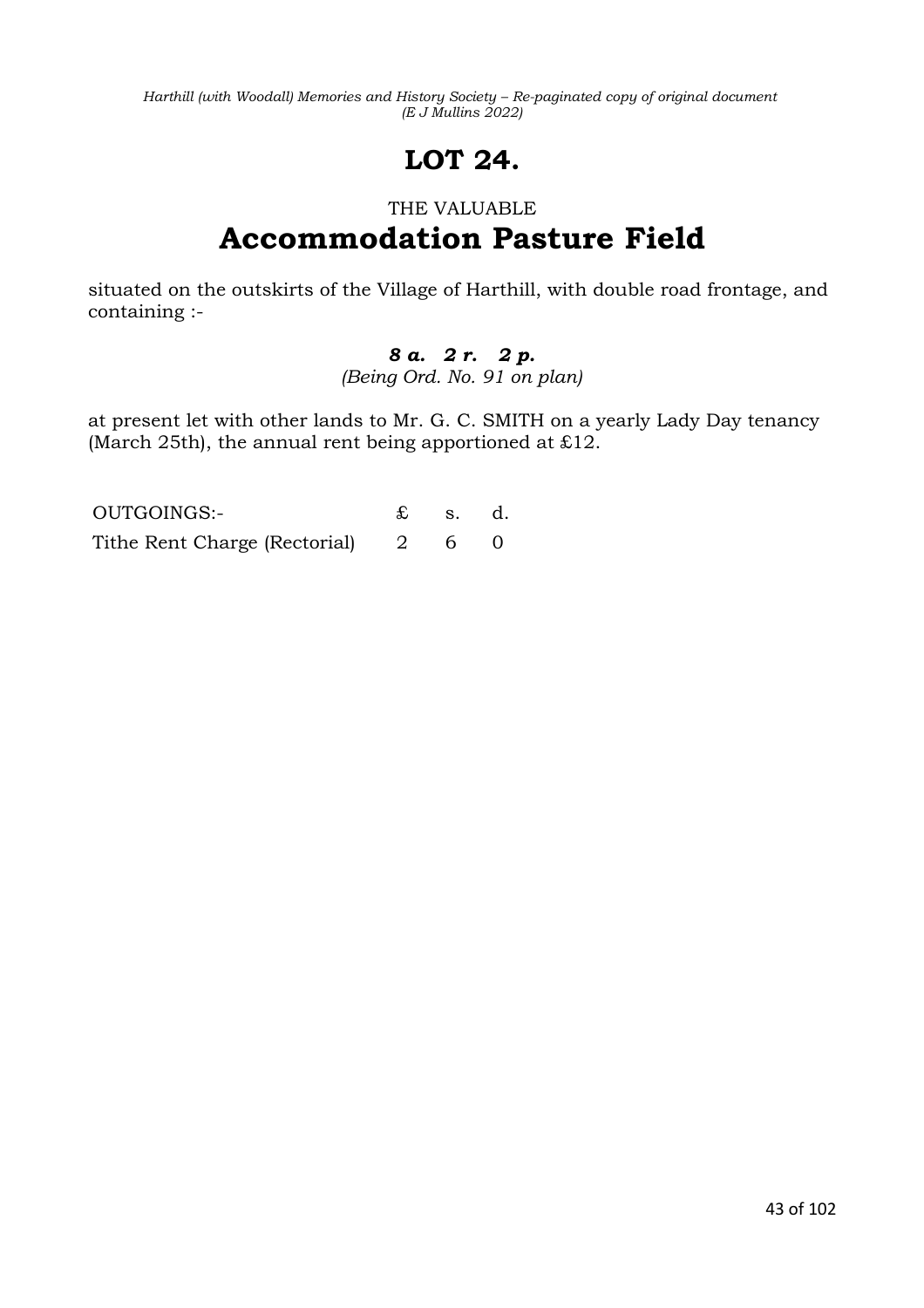# **LOT 25.**

# **A Valuable Pasture Field**

situated opposite Kiveton Rows and affording

## **A DESIRABLE BUILDING SITE**,

with frontage of about 750 ft. to the Wales Road and a return frontage of about 800 ft. to the Road known as Hard Lane, and containing

## **12 a. 3 r. 4 p.**

(Being Ord. No. 25 on Plan)

at present let with other lands to Messrs. JOSEPH CROFTS and SON on a yearly Lady Day Teneacy (March 25th), the annual rent being apportioned at £20.

OUTGOINGS:- £ s. d. Tithe Rent Charge (Rec. & Vic.) 0 16 9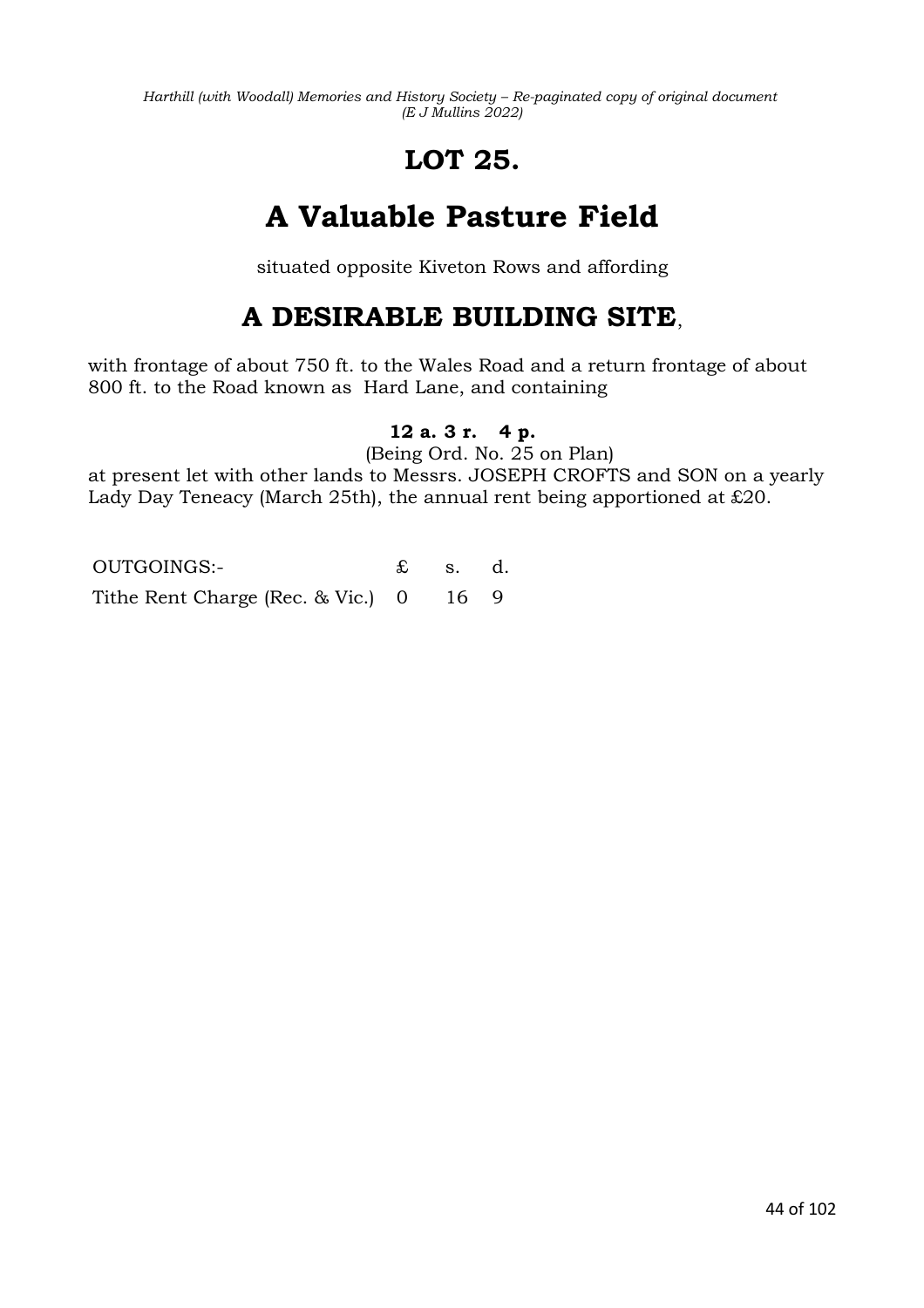## **LOT 25a.**

#### **THE VALUABLE AND COMPACT HOLDING**

known as

## **Peck Mill Farm**

practically adjoining Kiveton Park Station (G.C.R.), exceptionally well served by hard roads, and containing

### **177 a. 3r. 17p.**

with centrally placed Farm House and Buildings, possessing considerable frontage to Lady Field Road.

With the exception of the Woodland, Quarry, etc., in hand, this lot is let to Mr. T. BARBER on a yearly Lady Day tenancy (March 25th), at an annual rent of £189/10s.

| ORD. NO. | DESCRIPTION.                 | <b>ACREAGE.</b> |
|----------|------------------------------|-----------------|
|          | PARISH OF THORPE SALVIN      |                 |
| 5A       | Woodland                     | 1.804           |
| 6        | Pasture                      | 11.616          |
| 13       | Woodland                     | 4.426           |
| 14       | Pasture                      | 5.368           |
| 15       | Pond                         | 0.346           |
| 16       | House, Buildings, Yard, etc. | 1.108           |
| 17       | Arable                       | 5.995           |
| 19       | Pasture                      | 9.039           |
| 20       | Arable                       | 16.619          |
| 21       | Do.                          | 19.505          |
| 22       | Do.                          | 13.970          |
| 23       | Do.                          | 18.449          |
| 25       | Do.                          | 8.932           |
|          | PARISH QF HARTHILL.          |                 |
| 313      | Pasture                      | 7.189           |
| 314      | Arable                       | 5.617           |
| 315      | Grass                        | 13.308          |
| 325      | Arable                       | 16.361          |
| 326      | Do.                          | 18.200          |
|          | <b>TOTAL</b>                 | 177.852         |

#### **SCHEDULE**

#### **THE FARM HOUSE**

well built of stone with tiled roof, contains : Four Bedrooms, Two Attics, Two Sitting Rooms, Kitchen, Wash House, and Closet.

Water is supplied by a Dam near House.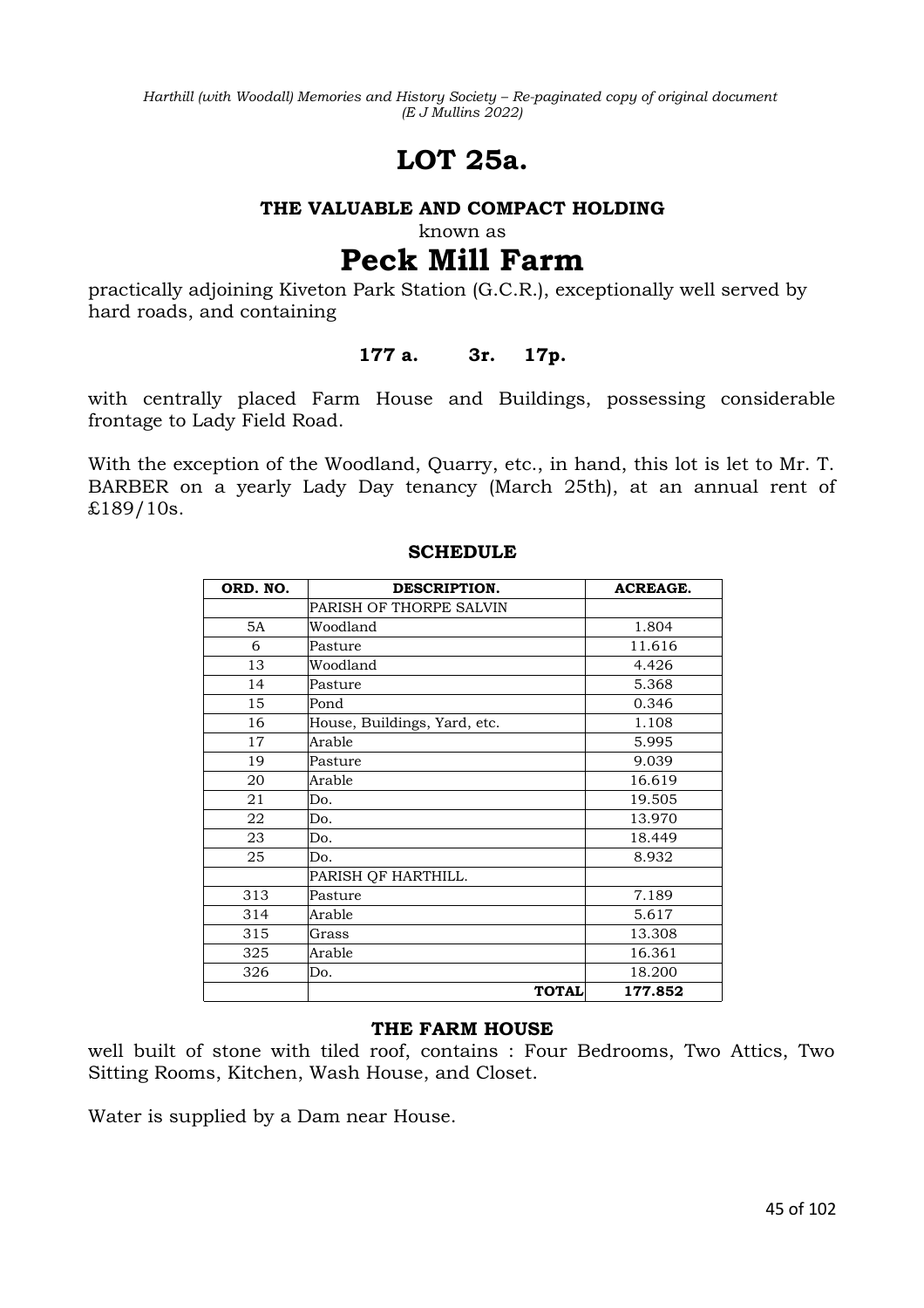#### **THE FARM BUILDINGS**

of similar construction include : 4-bay cart shed, open cattle shed, 2-bay open cattle shed, stabling for six, three cow sheds for 5, 8 and 6 head respectively, two loose boxes, barn, turnip house.

OUTGOINGS:- £ s. d. Tithe Rent Charge (Rec. & Vic.) 43 16 6

**NOTE.—**This lot is sold subject to a right of way for all purposes, reserved to the Owners or Occupiers of Hawkes Wood, and of the Meadow adjoining Devil's Hole Bridge to the north, running along the southern boundary of Ord. No. 25, as shown on Plan.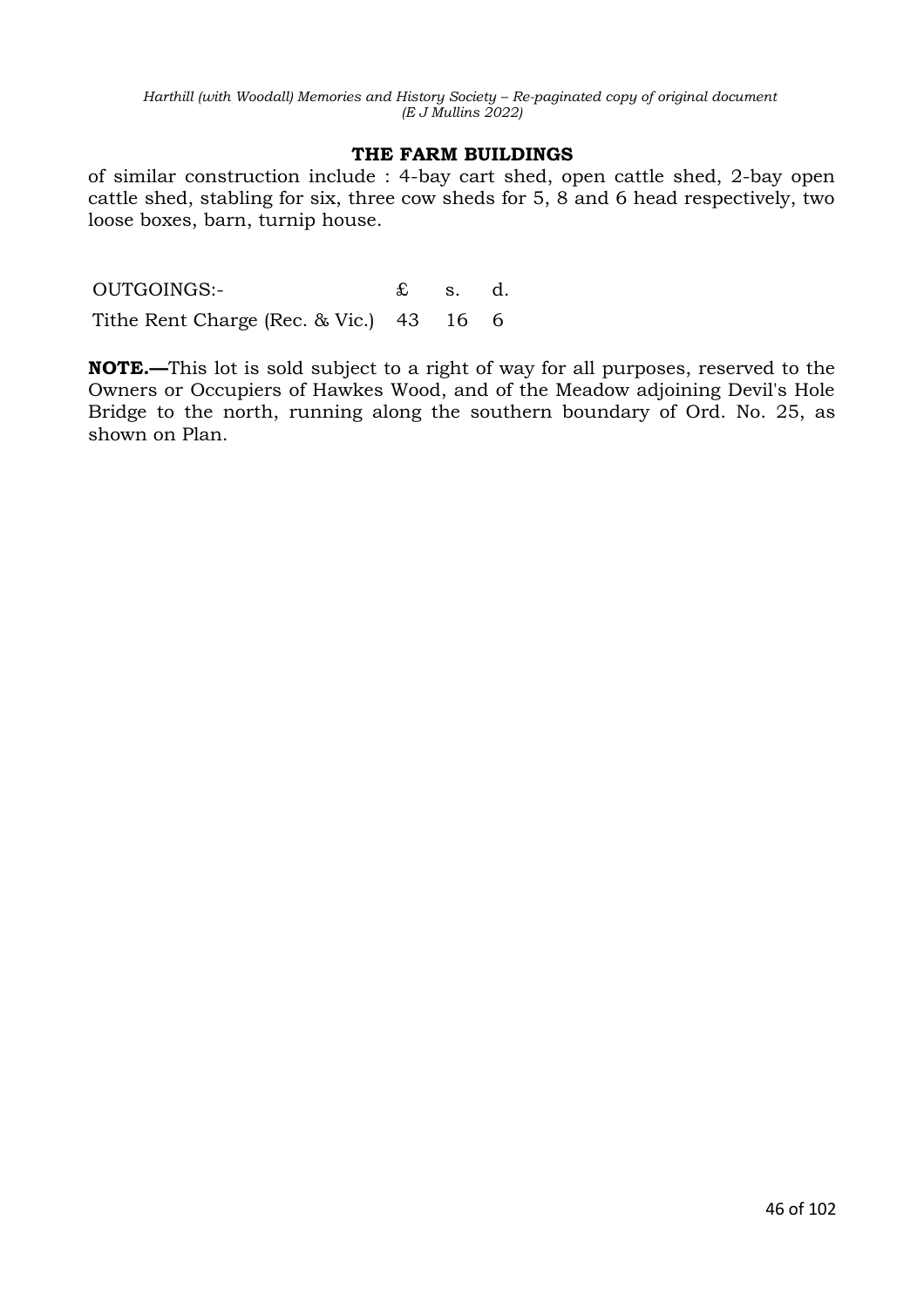# **LOT 26.**

## **A VALUABLE Enclosure of Pasture Land**

Situated adjoining Kiveton Park Station (G.C.R.), with frontage of about 780 ft. to the main road, and return frontage of about 520 ft. to the hard road known as Kennel Lane, affording a

### **MOST DESIRABLE BUILDING SITE.**

Containing **6a. 3r. 25p.** (Being Ord. No. 311 on Plan)

at present let to Mr. HARRY KIRKBY on a yearly Lady Day tenancy (March 25th), at an annual rent of £13.

The field contains a never failing supply of pure water from a spring situated at its north-eastern corner, to which has been fitted a pump protected by a pump house. The tenant lays claim to the ownership of the fittings.

OUTGOINGS:- £ s. d. Tithe Rent Charge (Rectorial) 0 17 0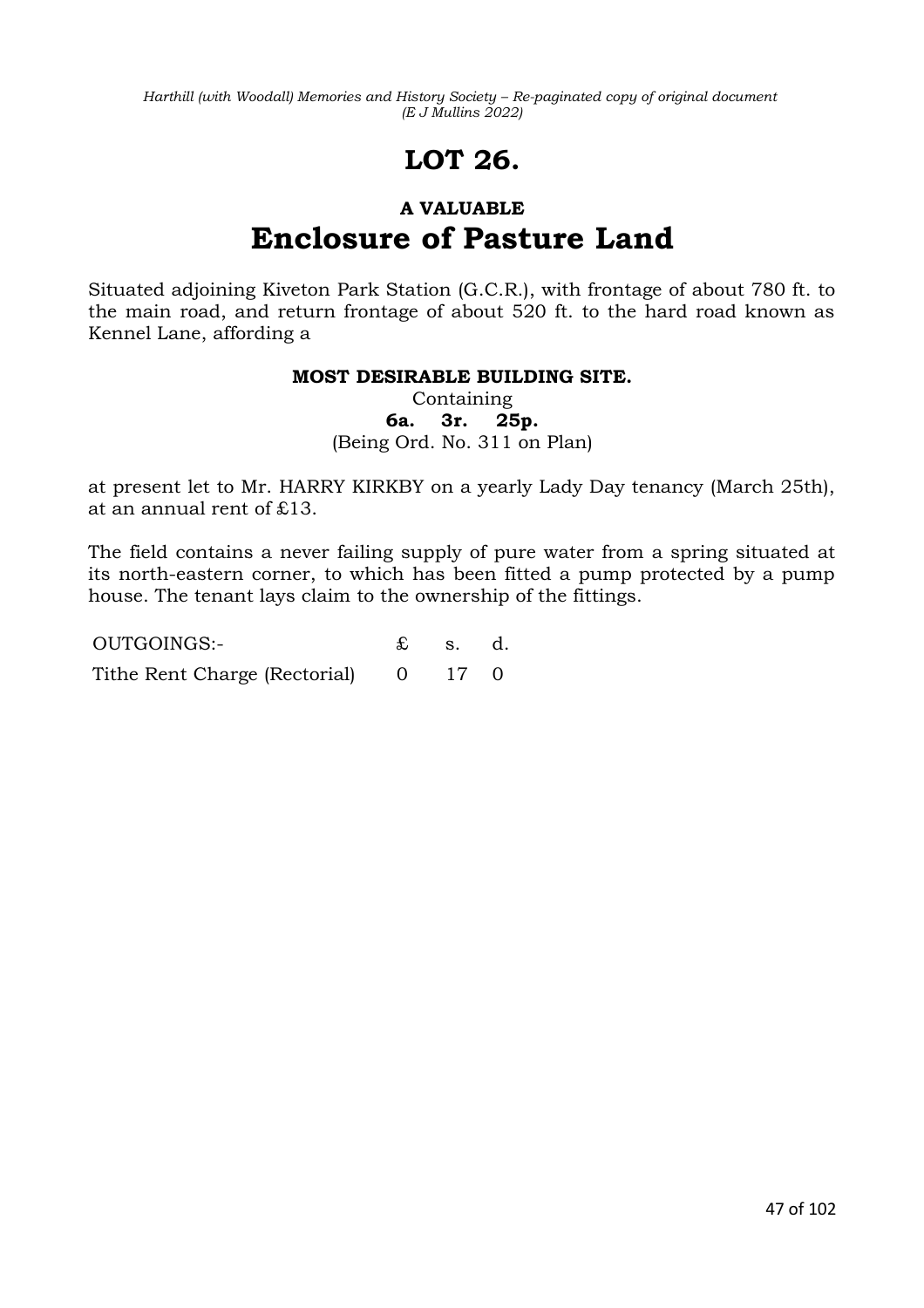# **LOT 27.**

## **A VALUABLE Lime Stone Quarry and Land**

Situated adjoining Kiveton Park Station (G.C.R.) with extensive road frontage, in all containing about

### **15 a. 1 r. 13 p.**

(Being Ord. Nos. Pt.13A, 21, Pt.23, Pt.23, and 34)

with siding on to the Great Central Railway, and possessing a valuable seam of stone highly suitable for burning, which further extends beyond the existing quarry to the land to the north.

With the exception of fields Ord. Nos. 21, Pt. 23, and. 34, which are let with other lands to Mr. S. E. BATTY on a yearly Lady Day tenancy (March 25th), the annual rent being apportioned at this Lot is at present let to Messrs. J. W. SCAIFE AND SONS, LTD., on lease for 21 years from Lady Day, 1904, having four years unexpired, the annual surface rent and guaranteed royalties amounting to  $£110/15s.$ 

At the entrance gate is situated a brick and tiled OFFICE, with Weigh-bridge adjoining, while there are the following further buildings : a Range of STABLING with standing for three horses, Mess Room, Carpenter's Shop with Forge, etc., and detached POWDER STORE.

OUTGOINGS:- £ s. d. Tithe Rent Charge (Rec. & Vic.) 4 2 9

**NOTE.—**This Lot is sold with the benefit of the right of access to the Great Central Railway by means of the siding over the adjoining quarry as between the points. A. and B. on Plan, as well as to the use, in conjunction with others, of the wharfage connecting with the Dog-Kennel Quarry adjoining.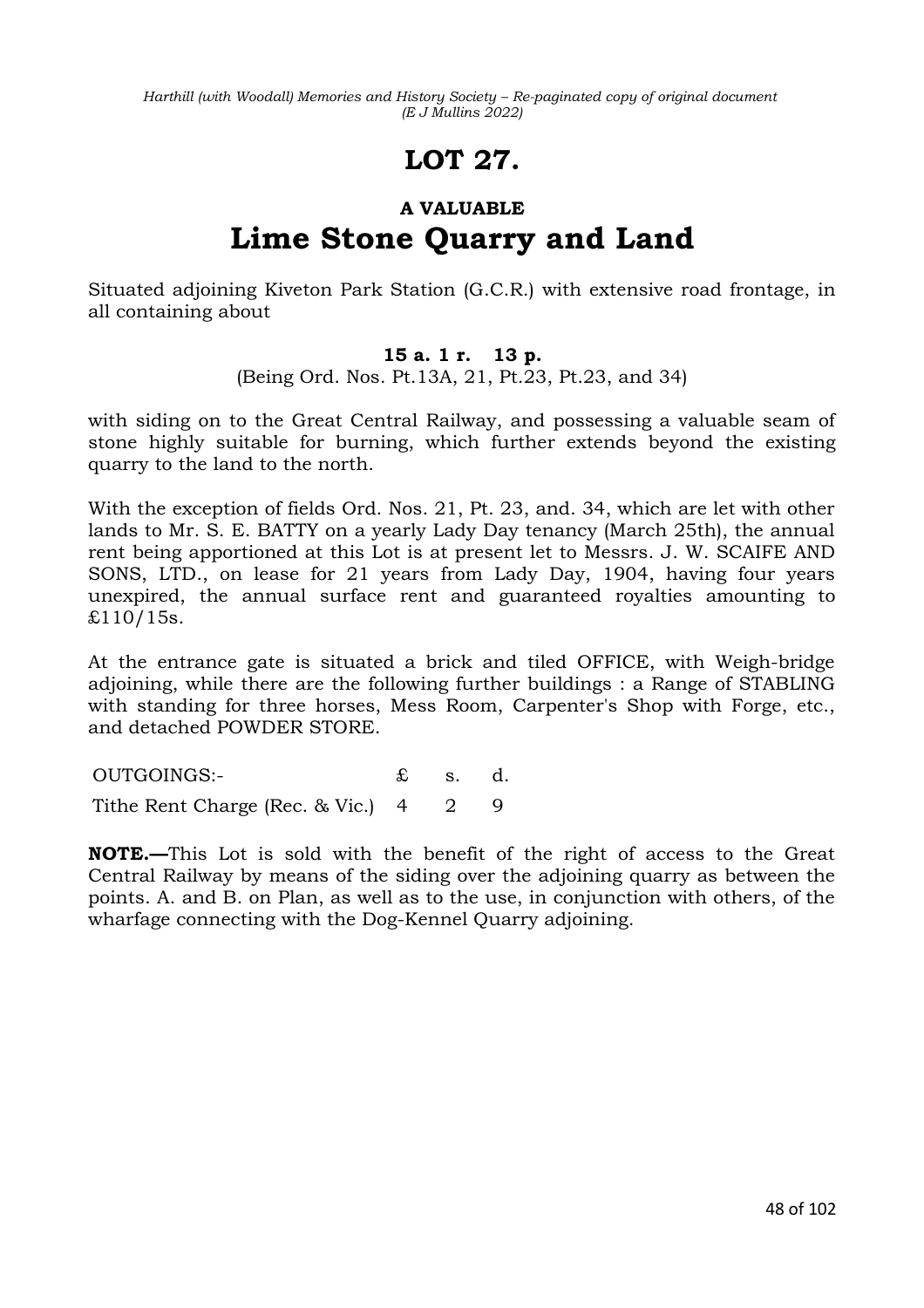# **LOT 28.**

# **A Valuable Paddock**

adjoining Kiveton Park Station (G. C. R.) with frontage to Dog Kennel Lane, containing

## **2 a. 3 r. 28 p.**

*(Being Ord. No. 312 on Plan.)*

at present let to Messrs. J. W. S CAIFE & SONS, LTD., on a yearly Lady Day tenancy (March 25th) at an annual rent of £4.

OUTGOINGS:- £ s. d. Tithe Rent Charge (Rectorial) 0 10 4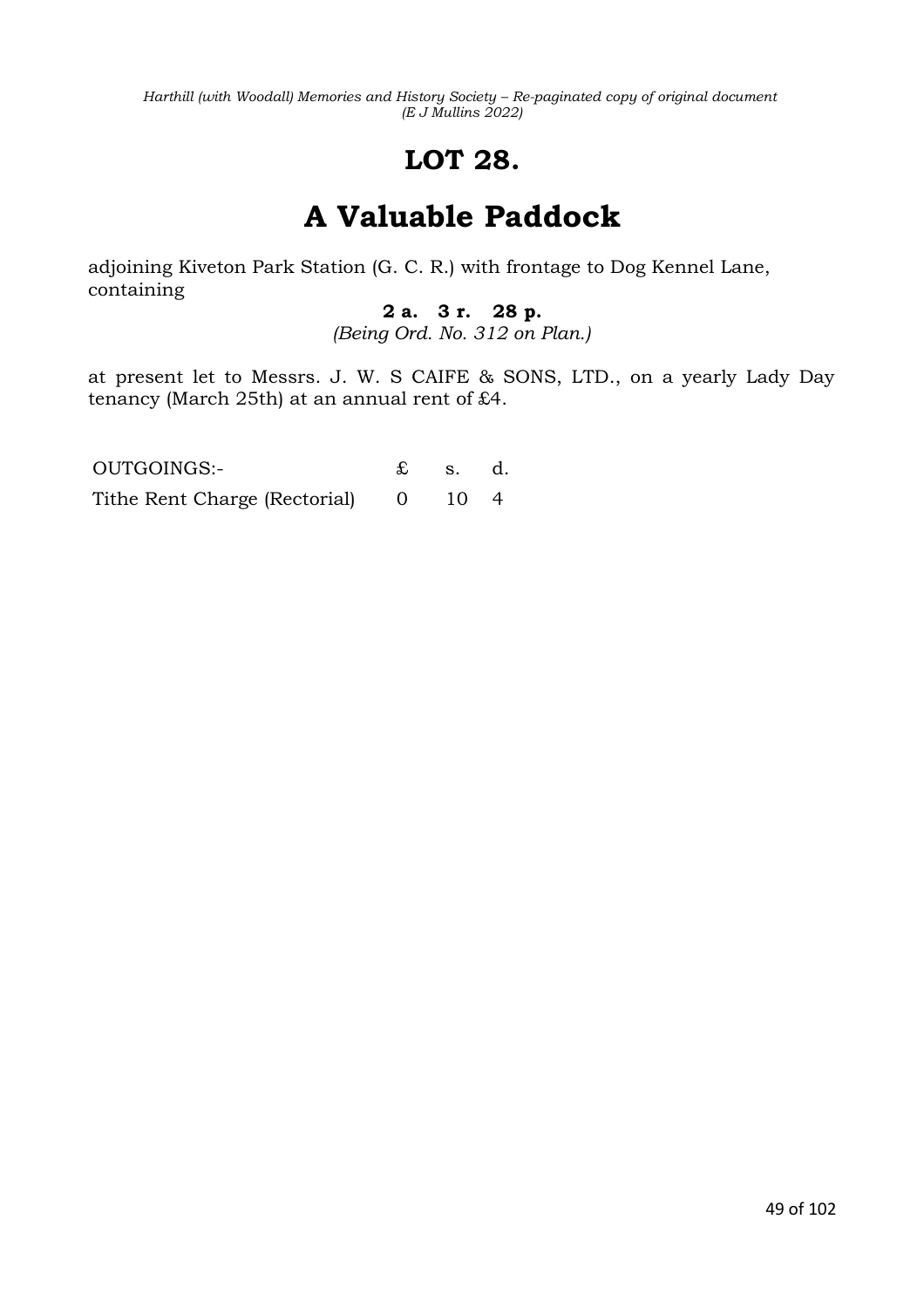# **LOT 29.**

### **A VALUABLE AND**

## **Well-Situated Farm**

adjoining the Village of South Anston and stretching southward towards Kiveton Park Station (G. C. R.), and containing

**127 a. 2r. 3p.**

with comfortable Farm-house, and sufficient Buildings at present let with other lands to Mr. JAMES BATTY on a yearly Lady Day tenancy (March 25th), the annual rent being apportioned at £120.

| ORD. NO. | DESCRIPTION.            | <b>ACREAGE.</b> |
|----------|-------------------------|-----------------|
|          | PARISH OF SOUTH ANSTON. |                 |
| 10       | Rough, etc.             | 4.758           |
| 11       | Arable                  | 11.176          |
| 12       | Do.                     | 9.898           |
| 30       | Do.                     | 14.794          |
| 31       | Do.                     | 10.133          |
| 43       | Do.                     | 11.017          |
| 44       | Do.                     | 5.775           |
| 45       | Do.                     | 13.115          |
| 54       | Do.                     | 10.199          |
| 56       | Pasture                 | 7.917           |
| 61       | Driftway                | 1.156           |
| 62       | Arable                  | 9.994           |
| 63       | Pasture                 | 8.176           |
| 73       | Do.                     | 5.101           |
| Pt. 90   | House, Buildings, Yards | 1.312           |
|          | <b>TOTAL</b>            | 127.521         |

#### **SCHEDULE**

#### **THE FARM HOUSE**

built of stone with slated roof, contains : Downstairs, Kitchen, Sitting-room, Dining-room, Pantry with Cellar under. Upstairs there are three Bed-rooms and two Store-rooms.

Adjoining the house is a Corn-chamber ; outside Wash-house ; Coal-shed ; Closet.

Water Laid on. Garden. Orchard.

#### **THE FARM BUILDINGS**

of similar construction; include : three-bay Cart Lodge, with Loft over ; two Piggeries ; for 11 ; Turnip-house ; Cattle-shed opening to yard ; Stabling for six ; two Barns ; loose Box ; there is also a Thatched Shed in the yard.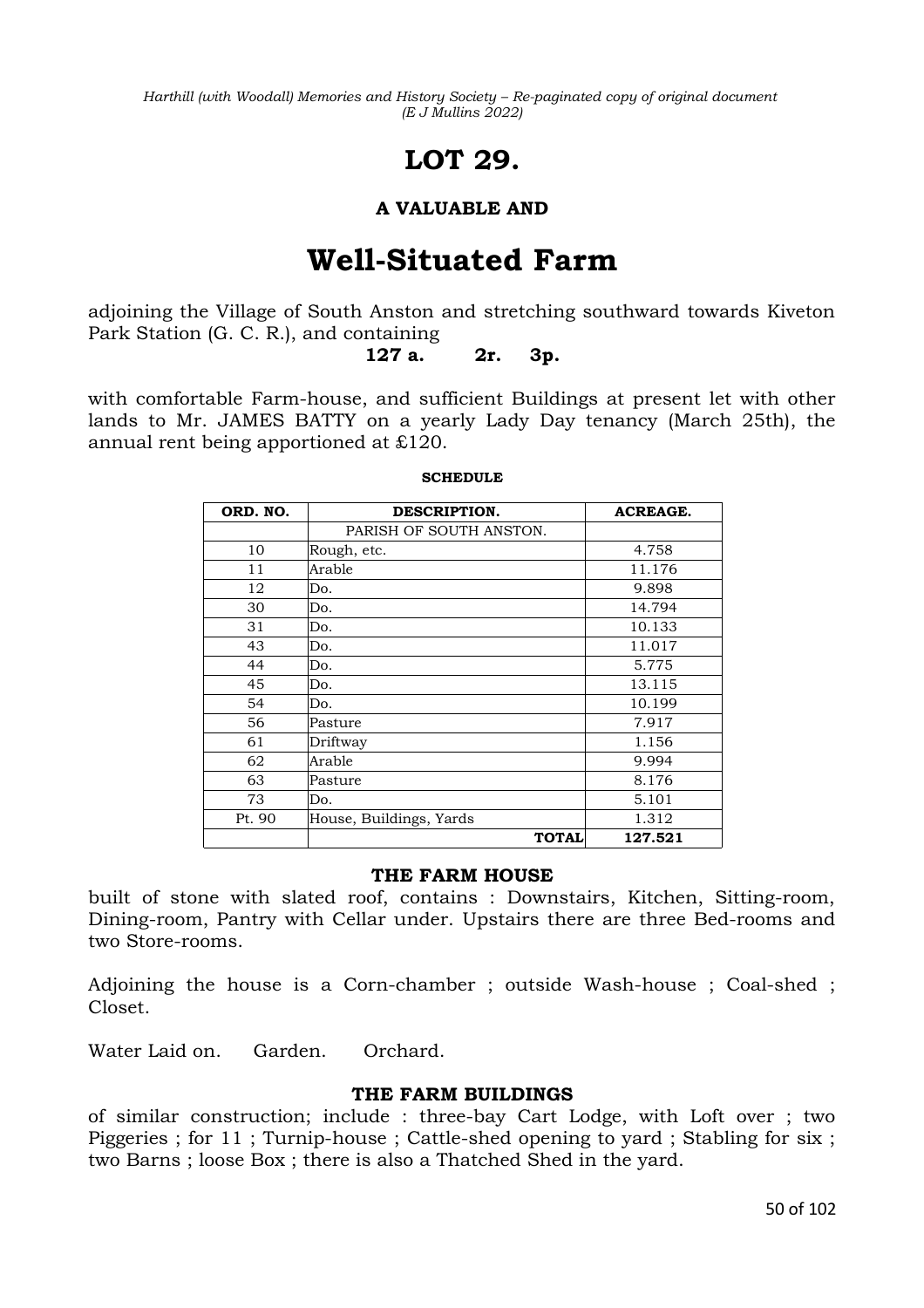OUTGOINGS:- £ s. d. Tithe Rent Charge (Vicarial) 33 16 9

**N0TE.—**This lot is sold subject to a right of way reserved to the Church Authorities from the Sheffield Road to the S.F. corner of Anston Churchyard across the North of Ord. No. 62.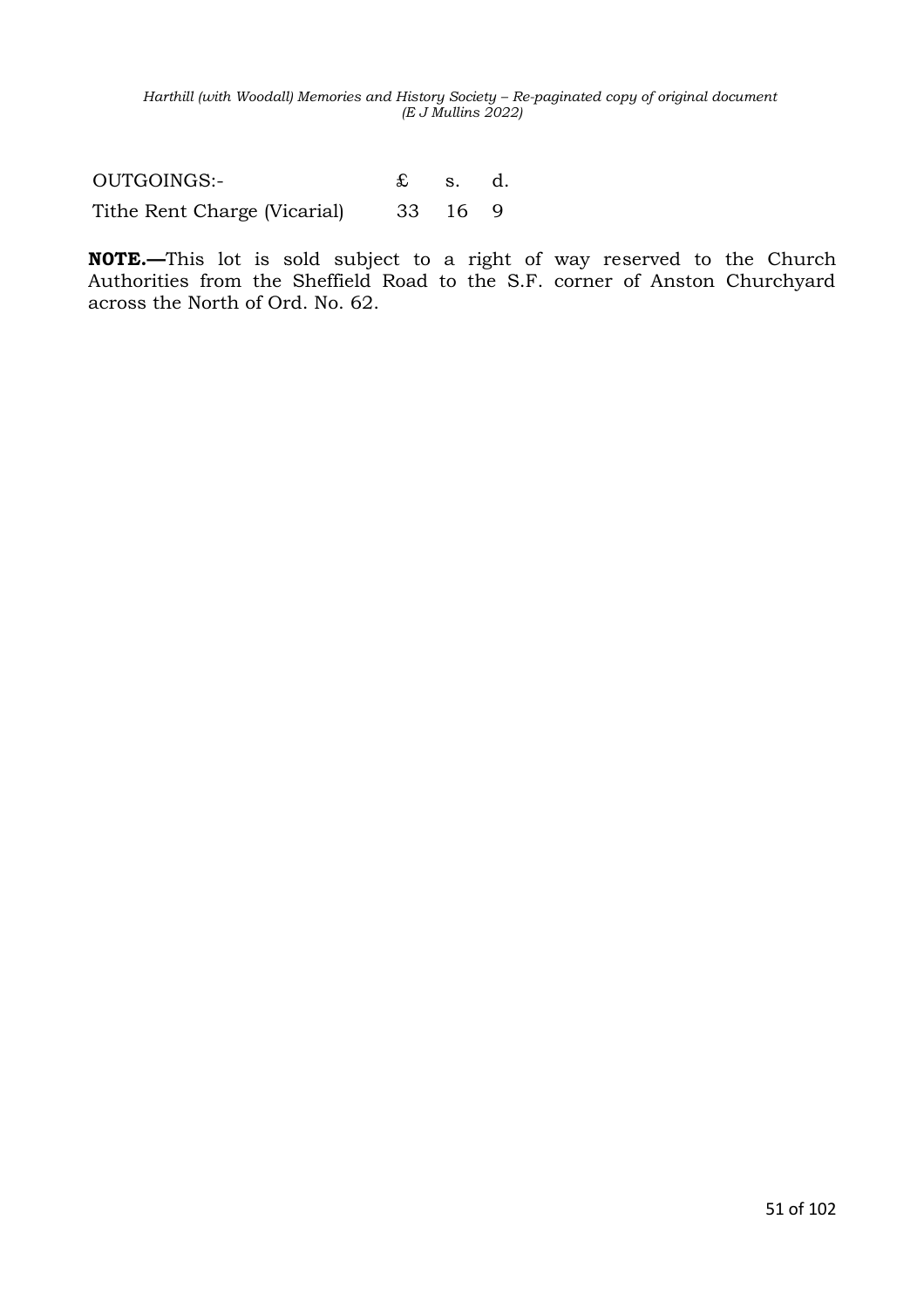# **LOT 30.**

### **THE IMPORTANT & HIGHLY PRODUCTIVE**

# **Agricultural Holding**

known as

## **KIVETON FARM**

within easy reach of Kiveton Park Station (G.C.R.) and forming an attractive property highly suitable for a Gentleman Farmer, contains

### **521 a. 2 r. 36 p.**

with superior Farm Residence, possessing pleasant views overlooking the whole Farm ; extensive and high-class Farm Buildings and seven Cottages.

With the exception of the Woodlands, the Private Road and Toll Gate Cottage, which are in hand, this lot is let with other lands to Mr. S. E. BATTY on a yearly Lady Day tenancy (March 25th), the annual rent being apportioned at £361.

| ORD. NO.       | DESCRIPTION.            | <b>ACREAGE.</b> |
|----------------|-------------------------|-----------------|
|                | PARISH OF SOUTH ANSTON. |                 |
| 50             | Arable                  | 24.372          |
| 58             | Pasture                 | 14.084          |
| 59             | Arable                  | 21.343          |
| 66             | Do.                     | 12.509          |
| 67             | Do.                     | 23.454          |
| 79             | Woodland                | 1.668           |
| 80             | Pasture                 | 0.038           |
| 81             | Arable                  | 1.058           |
| 85             | Do.                     | 2.975           |
| 94             | Do.                     | 24.134          |
|                | PARISH OF TODWICK.      |                 |
| $\mathbf{1}$   | Pasture                 | 0.068           |
| $\overline{2}$ | Arable                  | 2.426           |
| 3              | Woodland                | 0.898           |
| 4              | Pasture                 | 0.215           |
| 5              | Do.                     | 8.953           |
| 6              | Do.                     | 8.402           |
| $\overline{7}$ | Do.                     | 13.024          |
| 8              | Arable                  | 0.100           |
| 9              | Pasture                 | 0.067           |

#### **SCHEDULE**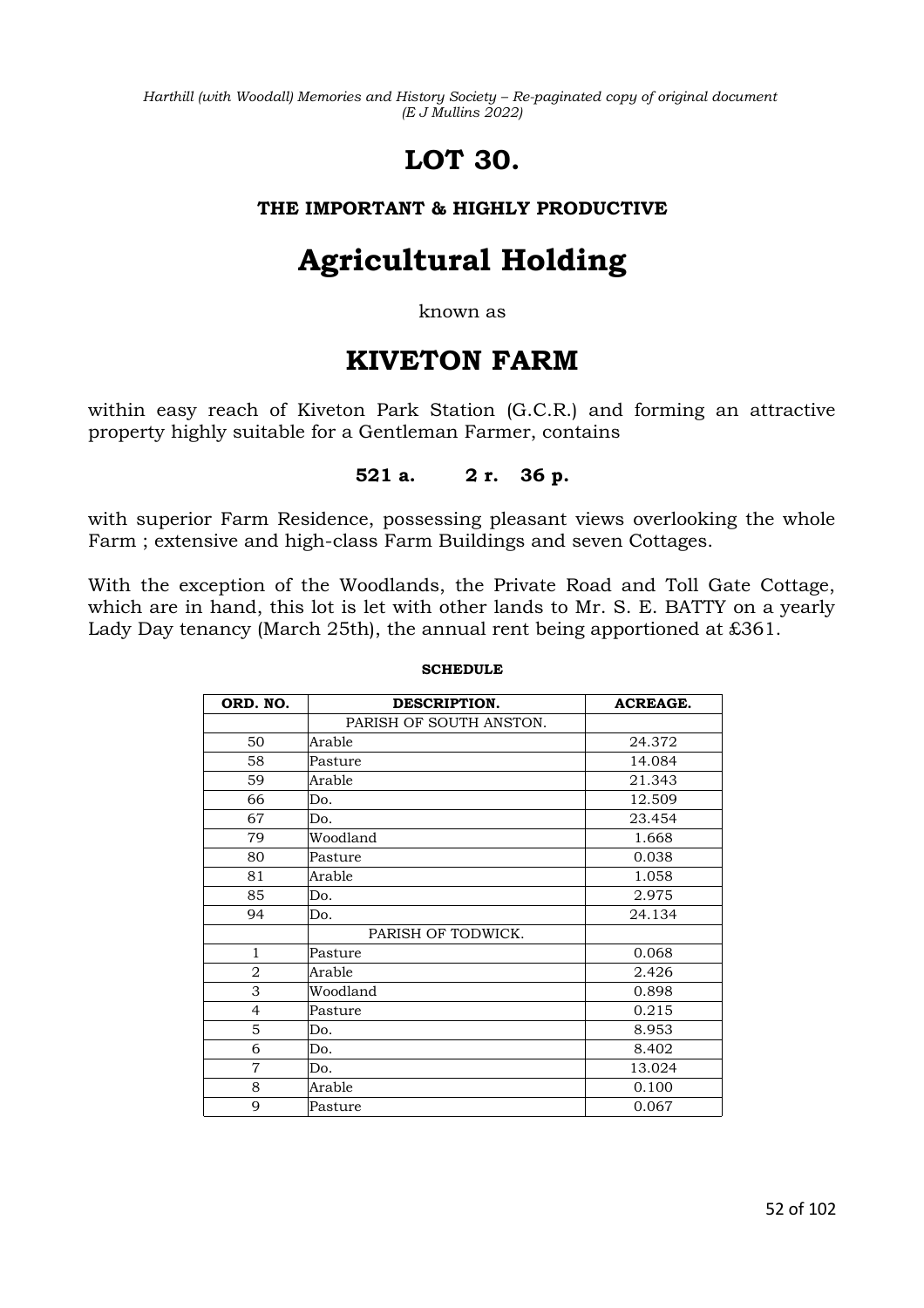| Harthill (with Woodall) Memories and History Society – Re-paginated copy of original document |                    |  |  |
|-----------------------------------------------------------------------------------------------|--------------------|--|--|
|                                                                                               | (E J Mullins 2022) |  |  |

| ORD. NO.        | DESCRIPTION.                    | <b>ACREAGE.</b> |
|-----------------|---------------------------------|-----------------|
| 10              | Do.                             | 1.099           |
| 11              | Woodland                        | 1.122           |
| 12              | Arable                          | 13.542          |
|                 | PARISH OF TODWICK. (Continued)  |                 |
| 13              | Road                            | 0.738           |
| 14              | Pasture                         | 4.703           |
| 15              | Do.                             | 11.863          |
| 16              | Do.                             | 10.826          |
| 17              | Do.                             | 13.703          |
| 18              | Arable                          | 12.202          |
| 19              | Woodland                        | 5.585           |
| 20              | Arable                          | 13.308          |
| 21              | Do.                             | 17.812          |
| 21A             | Rough                           | 4.910           |
| 22              | Do.                             | 30.714          |
| 23              | Pasture                         | 4.607           |
| 23A             | Do.                             | 2.120           |
| Pt.186          | Road                            | 0.462           |
|                 | PARISH OF WALES                 |                 |
| Pt.23           | Pasture                         | 6.916           |
| 24              | Woodland                        | 4.629           |
| 28              | Arable                          | 18.453          |
| 29              | Pasture                         | 1.041           |
| 31              | Arable                          | 0.570           |
| 24              | Pasture                         | 2.367           |
| 35              | Pond                            | 1.525           |
| 36              | Arable                          | 19.762          |
| 37              | Pasture                         | 30.298          |
| 38              | Do.                             | 14.990          |
| 39              | Do.                             | 0.070           |
| 40              | Do.                             | 0.030           |
| 41              | Plantation                      | 7.533           |
| 42              | Pasture                         | 1.098           |
| 43              | Arable                          | 18.091          |
| 44              | Woodland                        | 4.819           |
| $\overline{45}$ | Road                            | 1.236           |
| 46              | Pond                            | 0.477           |
| 47              | Spinney                         | 0.424           |
| 48              | House, Buildings, Gardens, etc. | 5.693           |
| 49              | Pasture                         | 1.263           |
| 50              | Roadway                         | 0.029           |
| 51              | Cottage, Yards, etc.            | 2.079           |
| Pt.177          | Arable                          | 5.933           |
| 178             | Pasture                         | 5.480           |
| 179             |                                 | 5.503           |
| 199             | Do.                             |                 |
|                 | Arable                          | 21.076          |
| 200             | Arable and Pasture              | 29.178<br>2.028 |
| 201             | Spinney                         |                 |
|                 | <b>TOTAL</b>                    | 521.723         |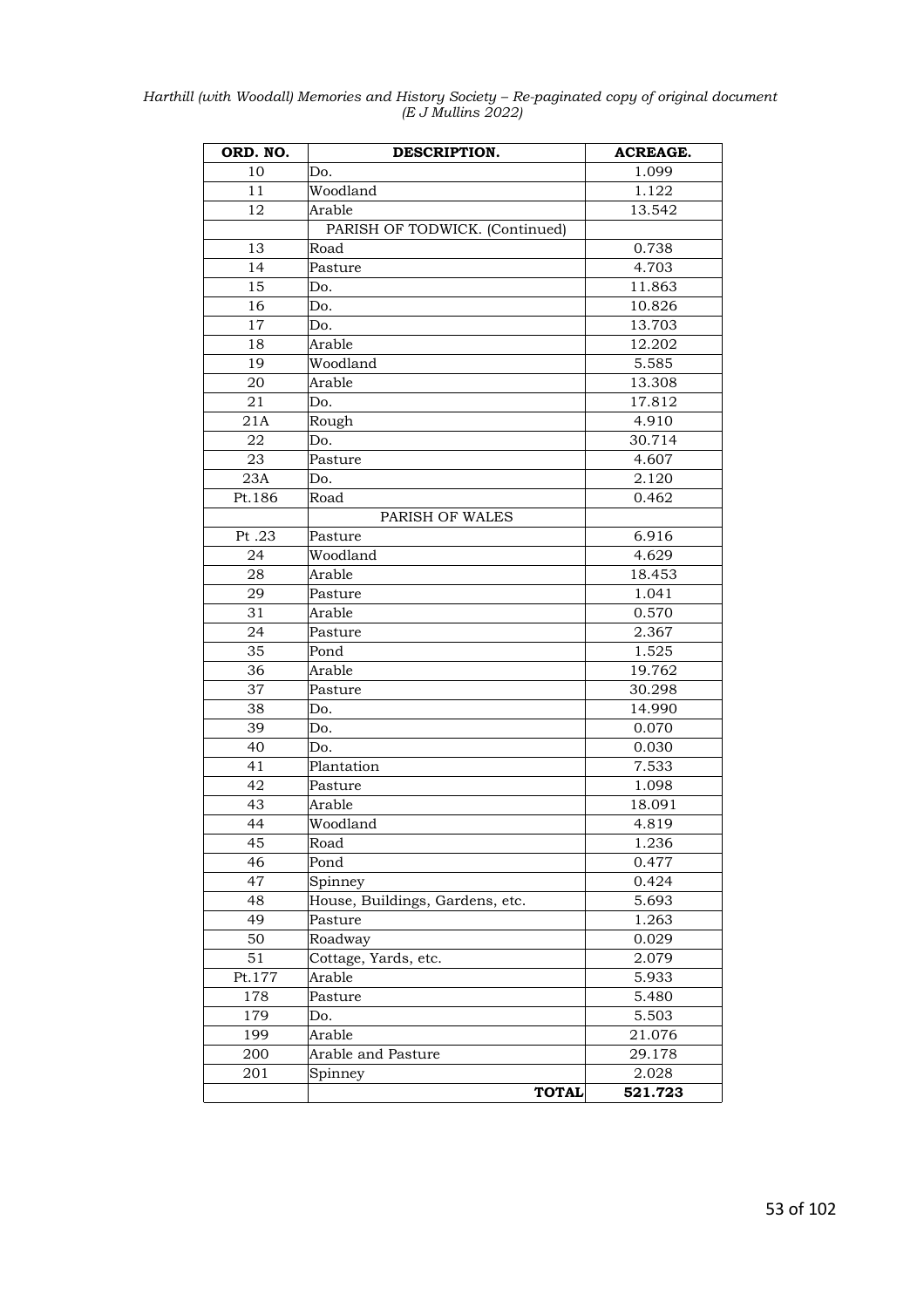#### **THE FARM RESIDENCE.**

of pleasant elevation, facing South East, is erected in stone and slate and contains the following accommodation :—Entrance Lobby, three large Sitting Rooms, two Kitchens, Pantry. Reached by front and back staircases are nine Bedrooms, one Dressing Room, Bath Room with wash basin (H. and C.), two W.C.s. On the floor above are three large Attics. At the foot of the hack stairs are Lamp room, Coal House and Wash House. Extensive Cellerage. Hot Water System. Water laid on. Pleasant Gardens and Grounds studded with fine old beech and other specimen trees.

#### **THE FARM BUILDINGS**

for the most part of brick and tiled construction include the following : nine-bay Cart Lodge ; ten-bay Cattle Lodge opening to yard ; two five-bay Cattle Lodges opening to yards ; Stabling for 14 ; Cow Shed for 29 ; Motor House ; Granary ; six Piggeries ; Loose Box ; Harness Room ; six Loose Boxes ; Barn ;. Mixing House ; nine Calf Boxes ; 10 Loose Boxes ; two Covered Yards ; Root Store with chop chamber over ; Grain Store ; Barn, with granary over

Included in this Let are the following Cottages :-

#### **A ROW OF THREE COTTAGES.**

stone built with tiled roof, each containing similar accommodation, namely, Living Room, Kitchen, Scullery, Pantry, Closet, three Bedrooms. Water laid on. In the yard

#### **A COTTAGE.**

brick plastered with tiled roof, containing Kitchen, Scullery with one Bedroom upstairs. Closet, A detached brick and tiled

#### **BUNGALOW.**

containing two Bedrooms, living Room, Scullery, Closet. Water from well.

Situated adjoining LODGE HILL there are

#### **TWO COTTAGES.**

in the one, two Bedrooms upstairs, Kitchen, Scullery and Closet down. Well water.

The other contains three Bedrooms upstairs, Living Room and Back Kitchen, Coal House, Closet. Well water. Each have a good Garden.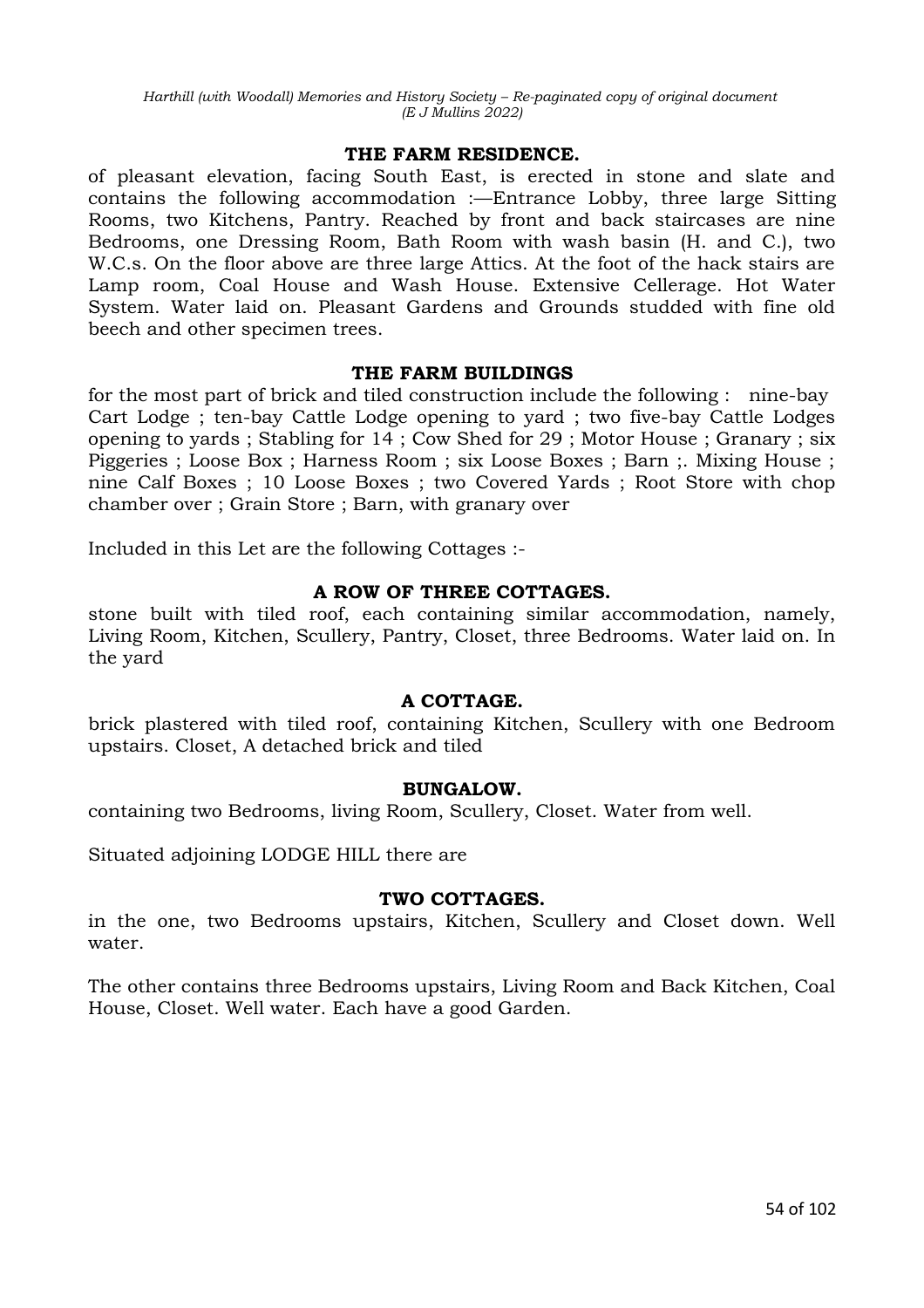| OUTGOINGS:-                                     | $\mathbf{\pounds}$ s. d. |                     |
|-------------------------------------------------|--------------------------|---------------------|
| Tithe Rent Charge (Vic. Rec. and Modus) 63 3 10 |                          |                     |
| <b>Frodmore Composition</b>                     |                          | $1 \quad 0 \quad 0$ |
|                                                 | 64 3 10                  |                     |

Included also is the

### **TOLL CATE COTTAGE**

built of stone with tiled roof (being Ord. No. Pt. 44), and containing : Two Bedrooms upstairs. Downstairs there are Parlour, Kitchen, Scullery, Larder, &c. Coal House. Closet. Water laid on.

This Cottage is in the occupation of Mr. H. COUSINS, who at present acts as Toll Collector of the private Road, extending between the letters C and D as shown on the plan. The average annual profit after deducting the expenses of upkeep, etc., amounts to about £45 ; the benefit of this revenue being included in the Sale of this lot.

**NOTE.-1.** This Lot is sold with the benefit of a Right of Way for all purposes along the Track leading to Kiveton Park Station (G.C.R.) between the two limestone quarries at the points A. and B. on plan.

**2.** This Lot is with the benefit of a Right of Way for all purposes through Redhill Plantation, Ord. No. 24 from the point C on the plan to Wales Road, reserved to the owners or the occupiers of the Limestone Quarry situated to the south-east.

**3.** It is further sold subject to the right reserved to the owners or occupiers of " Lodge Hill " to derive their water supply from the spring situated in Ord. No. 38, together with the right of access thereto for the purpose of periodical inspection and repair.

**4.** The eight trees adjoining the wall of the market garden, Ord. No. 156, marked with white paint, are reserved from the Sale of this lot.

*The Timber which has been moderately valued at £1,824 is included in the Sale of this Lot.*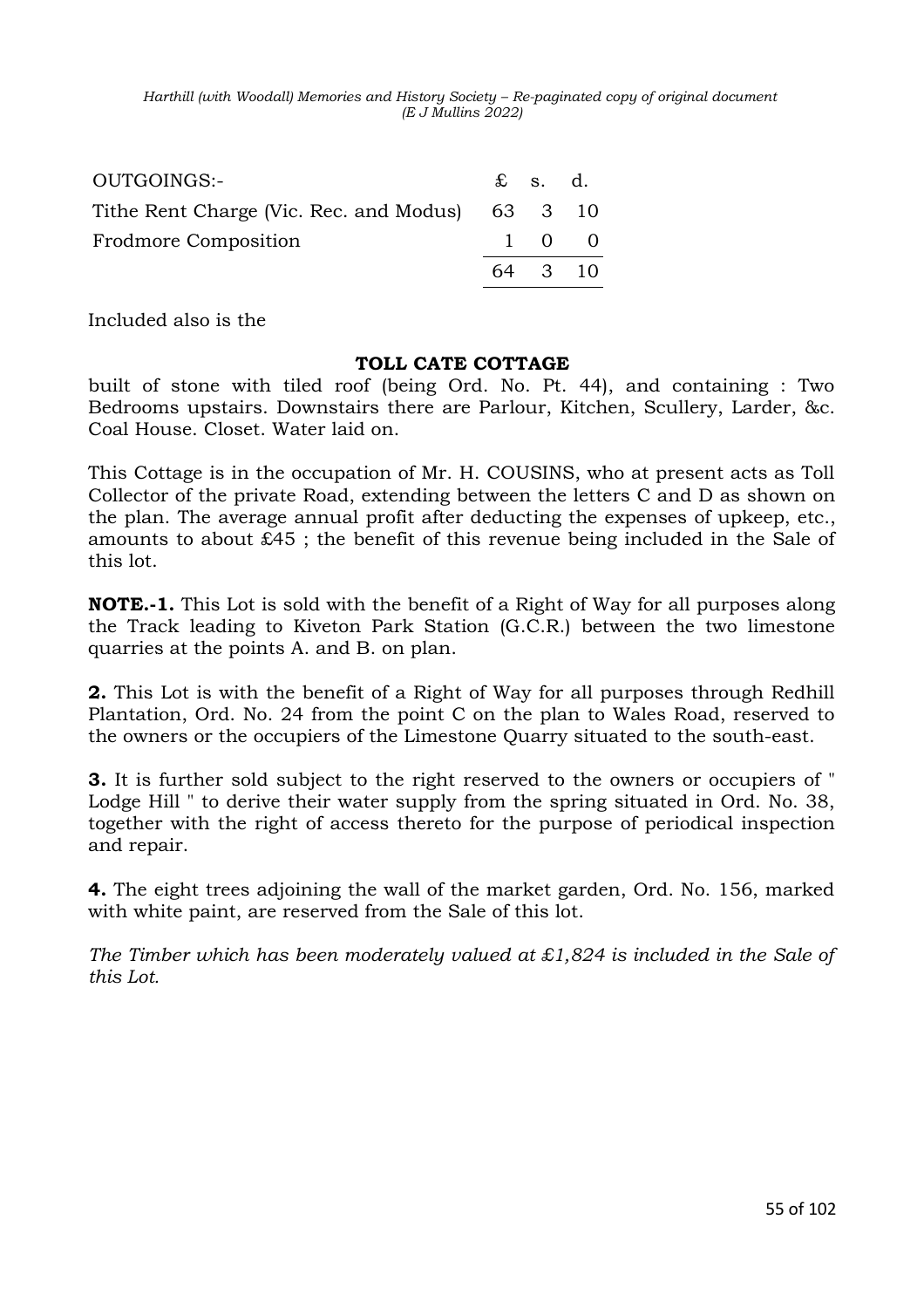# **LOT 31.**

# **A Valuable Grass Field**

situated within quarter of a mile of Kiveton Park and containing

## **6 a. 2 r. 31 p.**

(Being Ord. No. 16 on Plan.)

With a frontage of about 460 ft. to the Wales Road, and being bounded on the South by the Railway.

At present let with other lands to Mr. S. E. BATTY on a yearly Lady Day tenancy (March 25th), the annual Rent being apportioned at £6.

| OUTGOINGS:-                   | $\mathfrak{L}$ s. d. |       |  |
|-------------------------------|----------------------|-------|--|
| Tithe Rent Charge (Rectorial) |                      | 1 7 0 |  |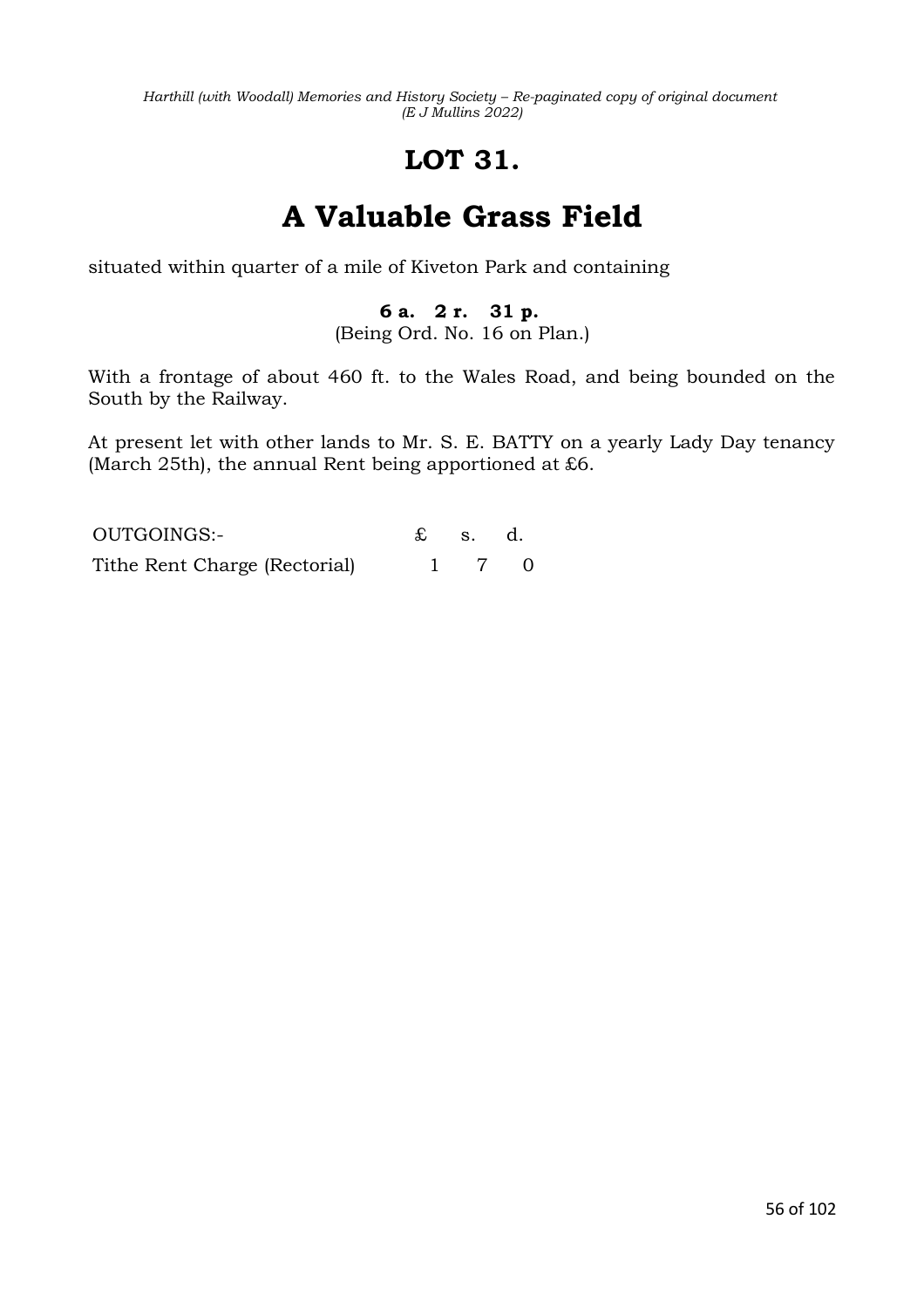# **LOT 32.**

# **An Arable Enclosure**

With a frontage of about 600 ft. to the Wales Road, affording

## **A MOST DESIRABLE BUILDING SITE**

and containing

### **12 a. 1 r. 29 p.**

(Being Ord. No. 155 on Plan.)

At present let, with other lands, to Mr. S. E. BATTEY on a yearly Lady Day tenancy (March 25th), the annual Rent being apportioned at £10.

OUTGOINGS:- £ s. d. Tithe Rent Charge Nil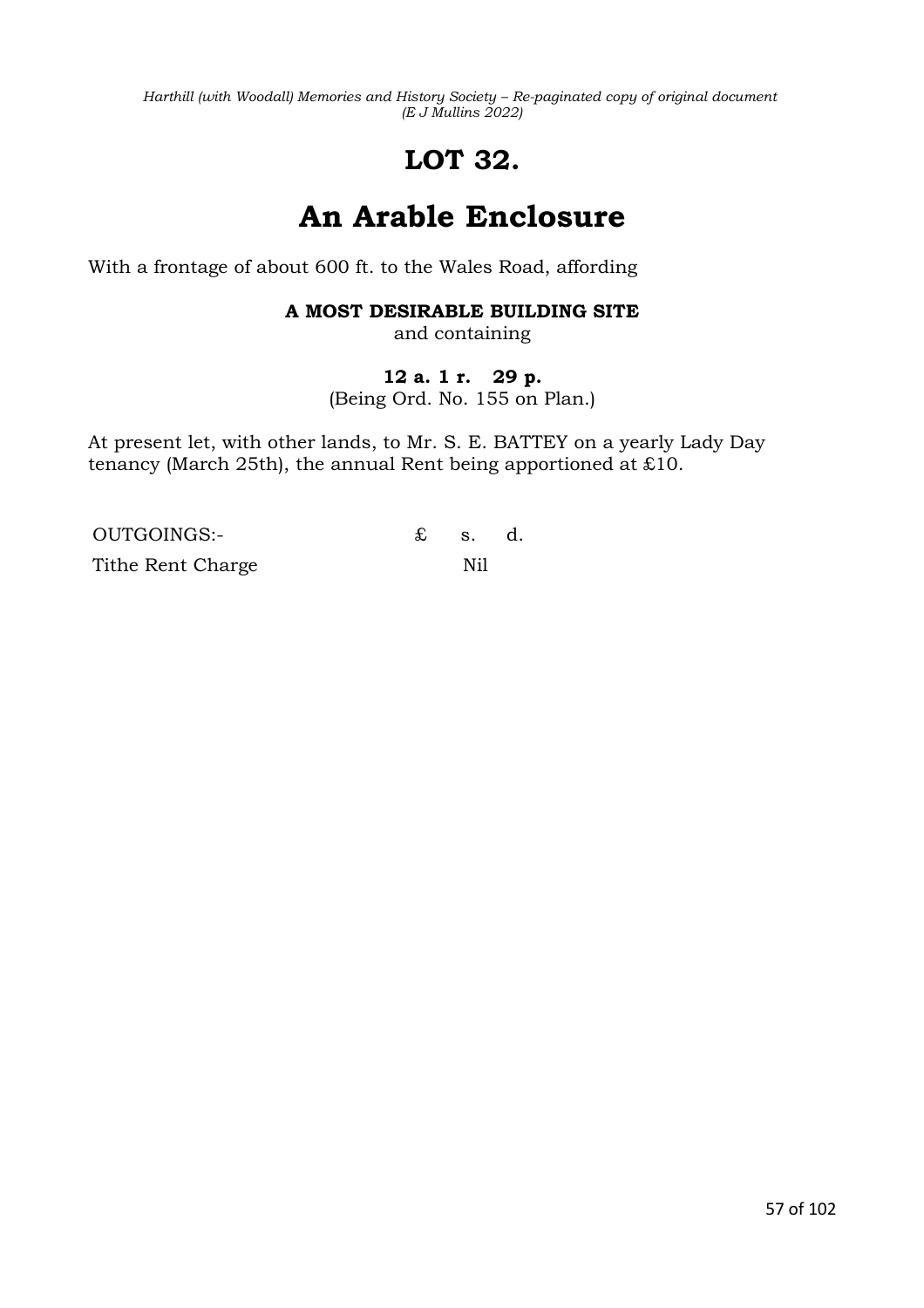# **LOT 33.**

## **AN ENCLOSURE OF VALUABLE Accommodation Arable Land**

Practically adjoining Kiveton Park Station (G.C.R.), with a frontage of about 850 ft. to Dog Kennel Lane, containing

## **6a. 2r. 4p.**

(Being Ord. No. 33 on Plan.)

At present let, with other lands, to Mr. GEORGE INMAN on a yearly Lady Day tenancy (March 25th), the annual rent being apportioned at £8.

| OUTGOINGS:-                  | $\mathbf{\pounds}$ s. d. |  |
|------------------------------|--------------------------|--|
| Tithe Rent Charge (Vicarial) | 2 5 0                    |  |

**NOTE.—**This lot is sold subject to a right of way for all purposes between the points A, B on plan.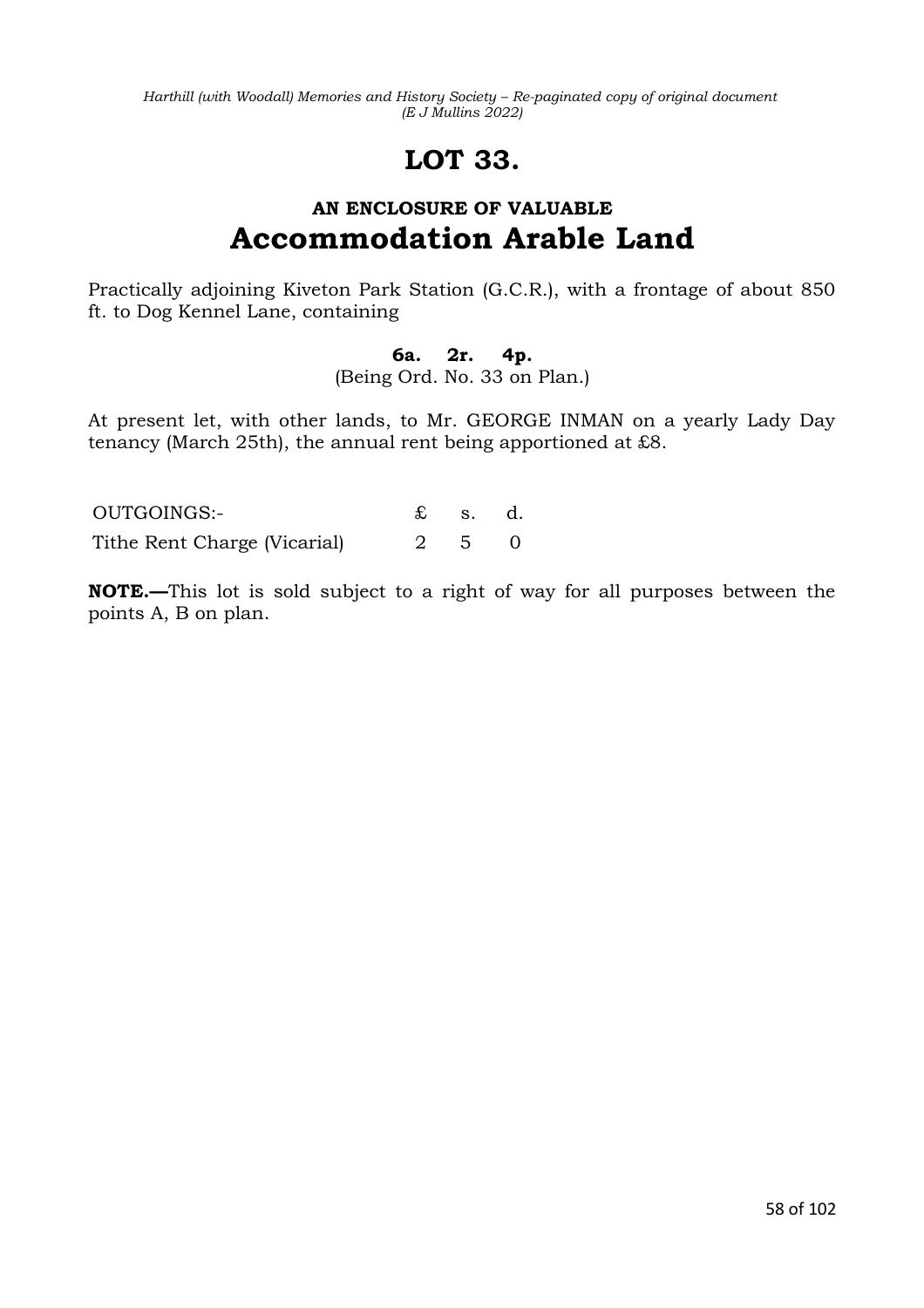## **LOT 33a.**

# **Red Hill Plantation**

containing

## **4 a. 1 r. 0 p.**

(Being Ord. No. Pt. 12 on Plan)

Situated adjoining Kiveton Park Station (G.C.R.), with considerable frontage to the Wales Road.

The Plantation contains a quantity of mature an d growing hardwoods, including Beech, Sycamore, Ash and other varieties.

This lot is in hand, and VACANT POSSESSION will be given on completion of the purchase.

OUTGOINGS :- Tithe Rent Charge Nil

NOTE.—The purchaser of this lot will be required to erect and maintain a good and sufficient fence along the undefined boundary at the Eastern extremity of the Plantation.

*The timber has been moderately valued at .£213, which amount shall be paid for by the purchaser in addition to the purchase money.*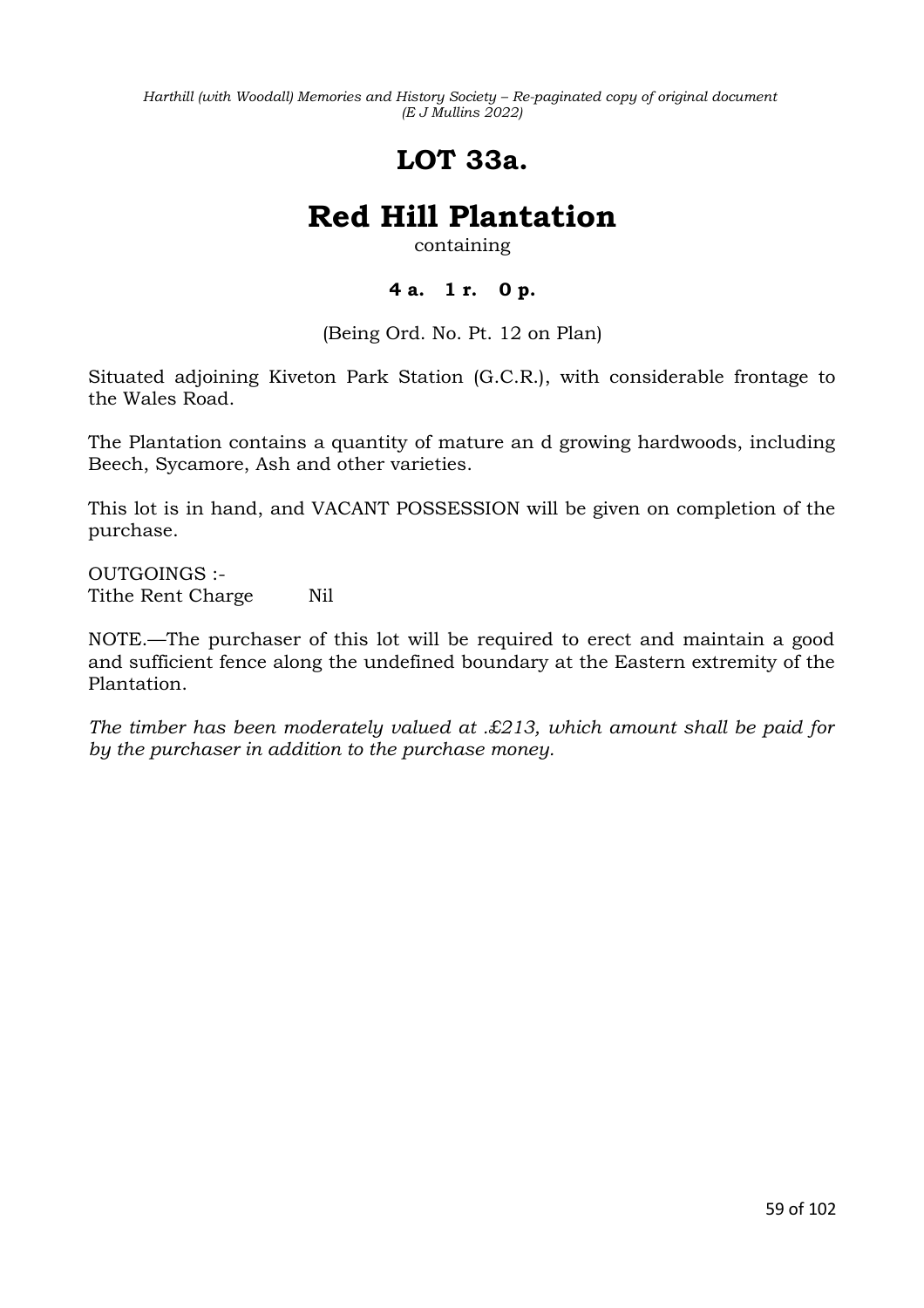# **LOT 34.**

# **An Enclosure of Arable Land**

In the Parish of South Anston, containing

## **4a. 1 r. 11 p.**

(Being Ord. No. 490 on Plan.)

With double Road Frontage. At present let, with other land, to Mr. J. BATTY on a yearly Lady Day tenancy (March 25th), the annual Rent being apportioned at £5.

| OUTGOINGS:-                  | $\mathfrak{L}$ s. d. |  |
|------------------------------|----------------------|--|
| Tithe Rent Charge (Vicarial) | 2 3 3                |  |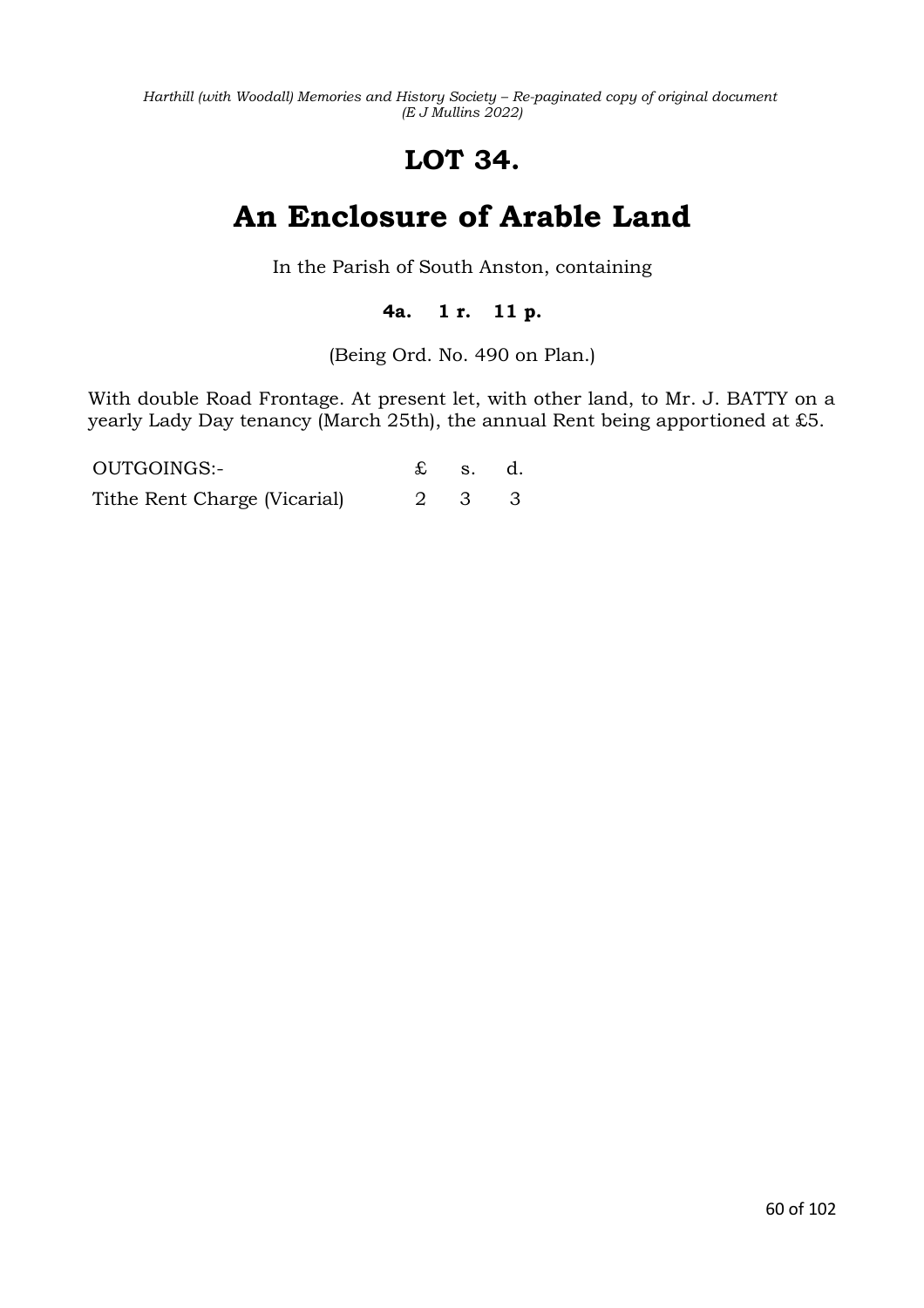# **LOT 35.**

# **An Arable Field**

Situated within a short distance from South Anston, with valuable Frontage to the Road, and containing

### **4a. 3r. 16p.**

(Being Ord. No. 487 on Plan.)

At present let, with other lands, to Mr, JAMES BATTY on a yearly Lady Day tenancy (March 25th), the annual Rent being apportioned at £5.

| OUTGOINGS:-                  | $\mathbf{\pounds}$ s. d. |  |
|------------------------------|--------------------------|--|
| Tithe Rent Charge (Vicarial) | 289                      |  |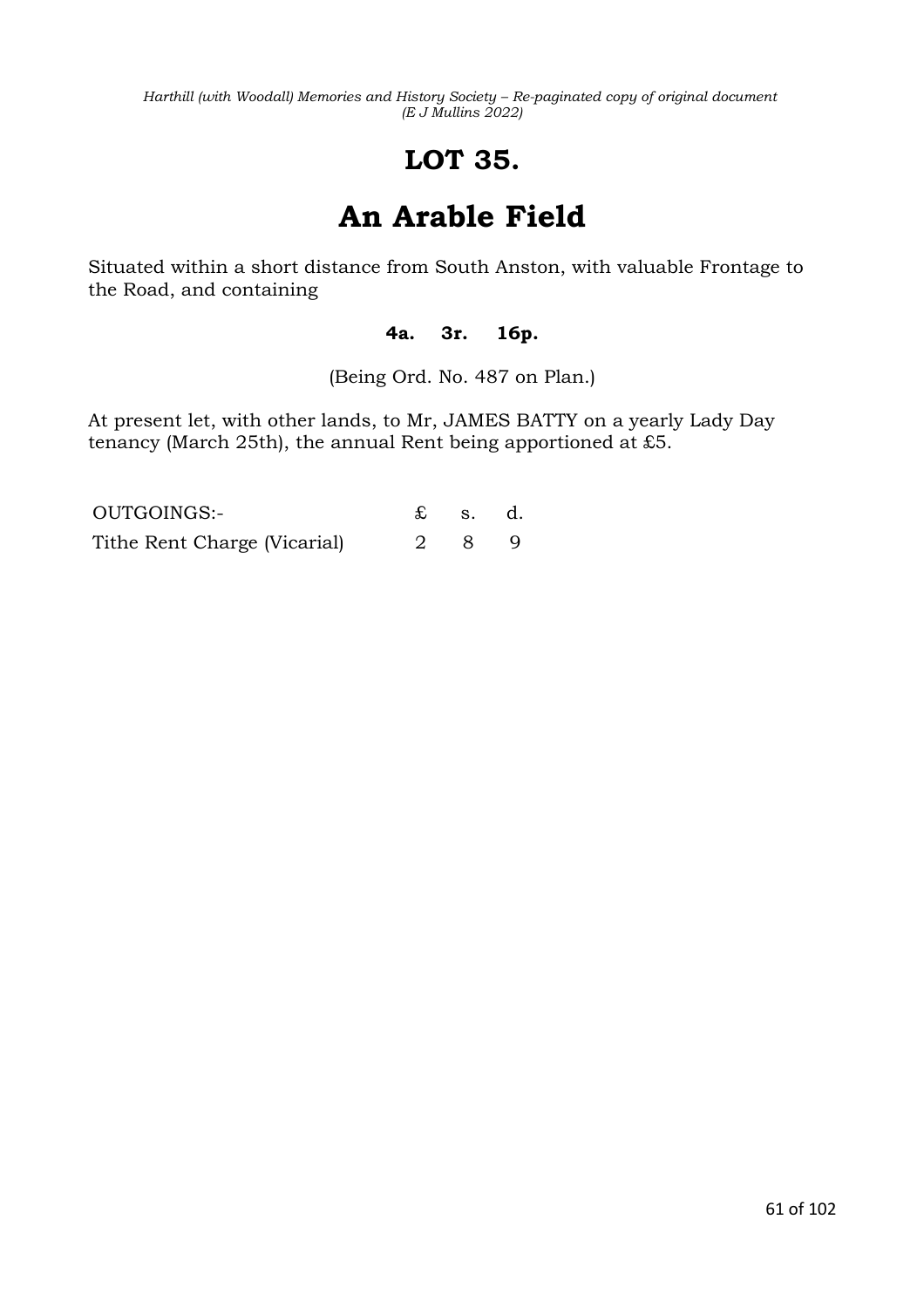# **LOT 36.**

### **TWO ENCLOSURES OF VALUABLE**

# **Arable & Pasture Land**

Situated on the outskirts of South Anston, with considerable Road Frontage, containing

### **10 a. 2 r. 15 p.**

(Being Ord. Nos. 97 and 485 on Plan.)

Ord. No. 97 is let, with other lands, to Mr. JAMES BATTY, the rent being apportioned at £3, Ord. No. 485 is similarly let to Mr. FRANK LODGE, the rent being apportioned at £8/9s. Both on a yearly Lady Day tenancy (March 25th).

| OUTGOINGS:-                  | $\mathbf{\pounds}$ s. d. |  |
|------------------------------|--------------------------|--|
| Tithe Rent Charge (Vicarial) | 469                      |  |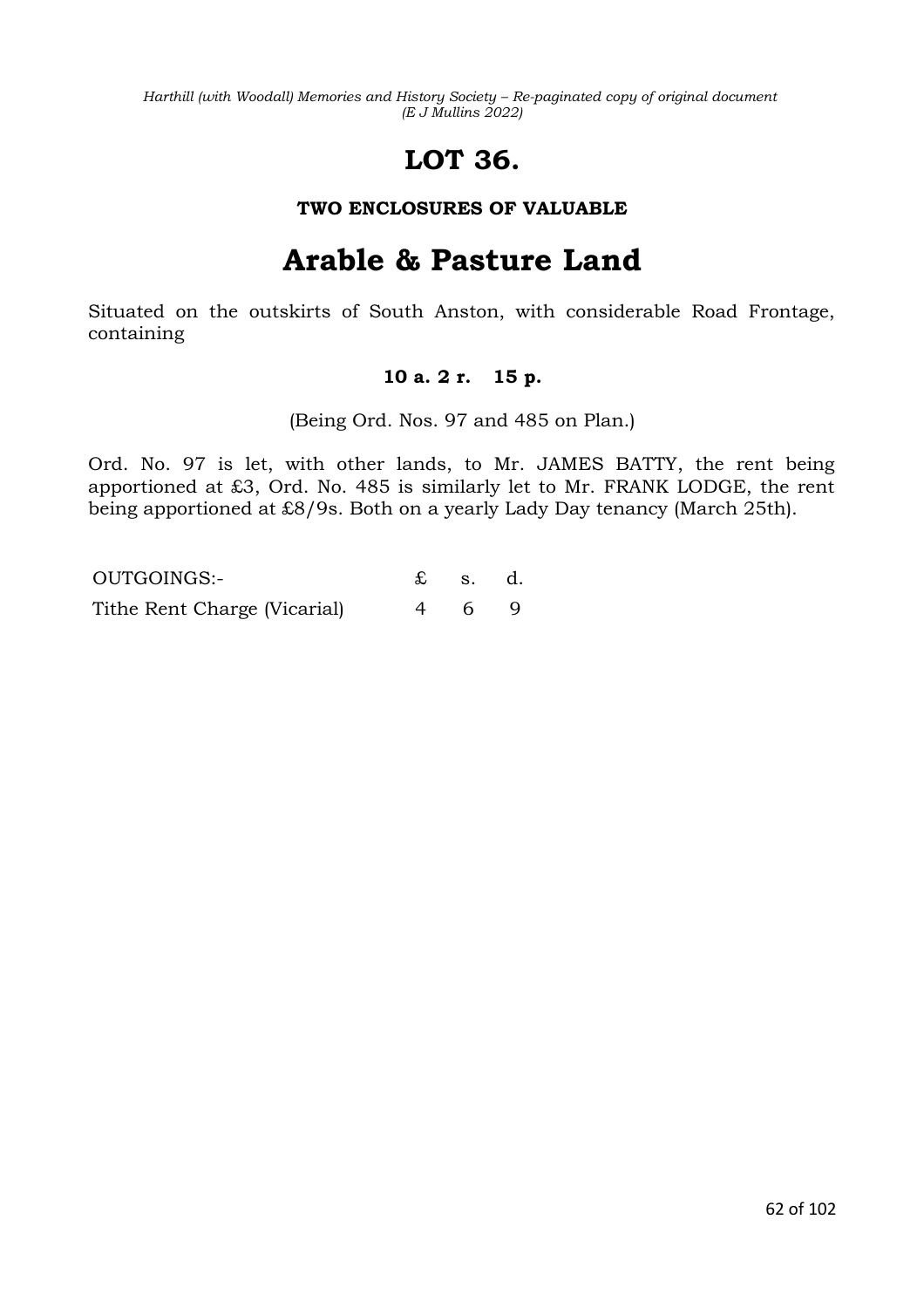# **LOT 37.**

# **A Doctor's Residence & Land**

### in all about **16 a. 2r. 18p.**

including Stabling, Farm Buildings, Cottage, etc. At present let to Dr. D. M. CLARK on a yearly Lady Day tenancy (March 25th), at an annual rent of £78.

| ORD. NO. | DESCRIPTION.                             | <b>ACREAGE.</b> |
|----------|------------------------------------------|-----------------|
|          | PARISH OF SOUTH ANSTON.                  |                 |
| 64       | Arable                                   | 6.309           |
| Pt. 65   | Pasture                                  | 5.331           |
| 71       | Do.                                      | 3.509           |
| Pt. 90   | House, Buildings, Cottage, Grounds, etc. | 1.200           |
| Pt. 90   | Croft                                    | 0.262           |
|          | Total                                    | 16.611          |

#### THE RESIDENCE

comfortably built in stone, with slated roof, contains the following accommodation : Downstairs : Entrance-lobby, Dining-room, Drawing-room, Study, Kitchen, Pantry, surgery and Dispensary. Approached by front and back staircases are, one double Bedroom, four single Bedrooms, Dressing-room, Bathroom, W.C., two single Maids' rooms.

Water Laid on. Hot Water System. Main Drainage.

Attractive Garden with Orchard adjoining.

### **THE FARM BUILDINGS**

built of stone and tile, include : three loose Boxes ; Pigsty ; Stabling for four, with Hayloft over ; Garage, with Loft over ; open Cart-shed ; Stabling ; large loose Box ; Wash-house ; Coal-house ; Closet.

#### **THE GARDENER'S COTTAGE**

of similar construction, contains : two Bed-rooms upstairs. Living-rooms and back Kitchen downstairs.

Coal-house and Closet. Water Laid on.

OUTGOINGS:- £ s. d. Tithe Rent Charge (Vicarial) 5 12 6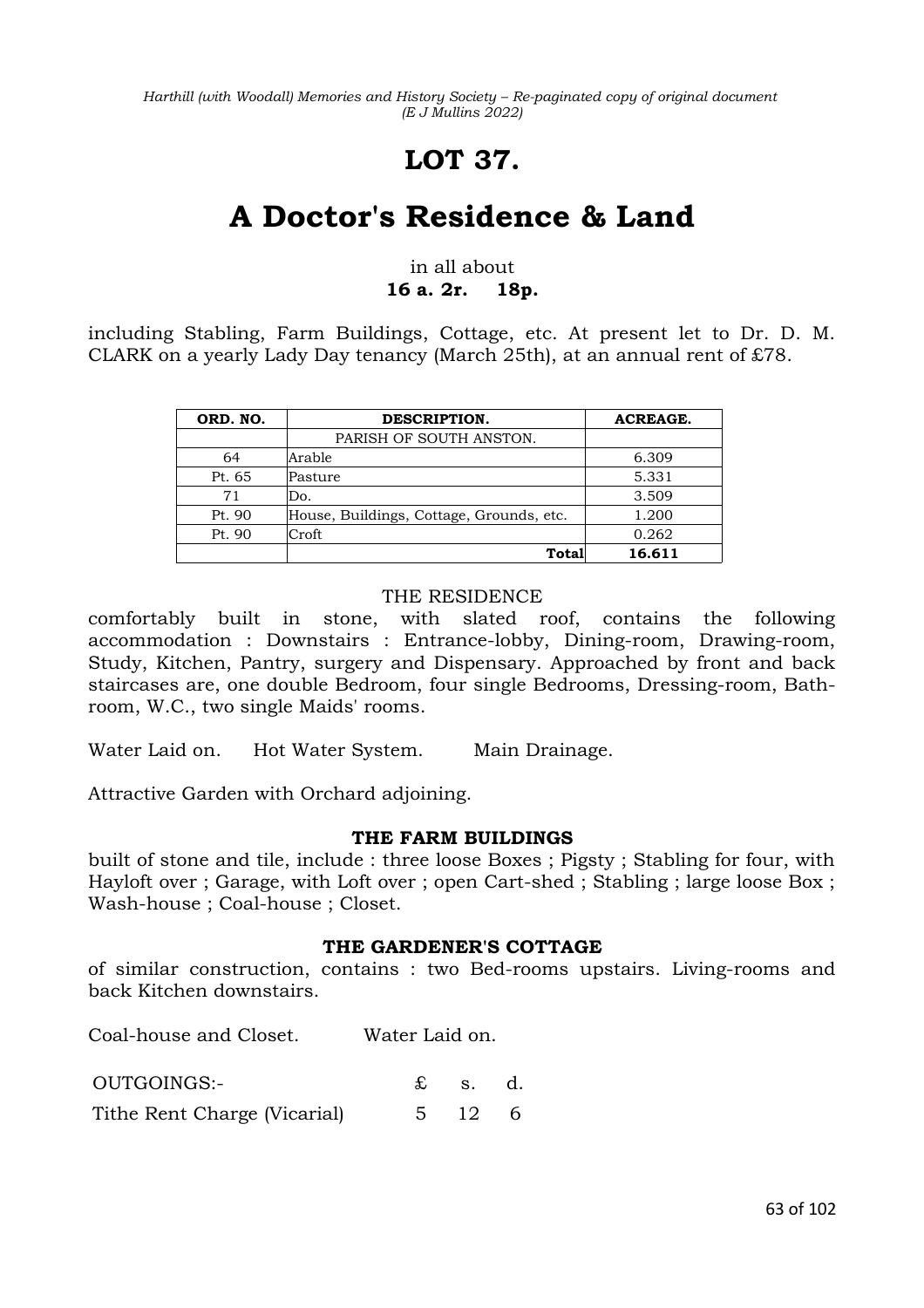## **LOT 38.**

# **A Compact Small Holding**

situated in and near the Village of North Anston and well served with hard roads, containing :

### **49 a. 0 r. 22 p.**

with comfortable Farmhouse and sufficient Buildings. At present let, with other lands, to Miss M. J. BOOTH on a yearly Lady Day tenancy (March 25th), the annual rent being apportioned at £52. .

| ORD. NO. | DESCRIPTION.            | <b>ACREAGE.</b> |
|----------|-------------------------|-----------------|
|          | PARISH OF NORTH ANSTON. |                 |
| 518      | Pasture                 | 1.669           |
| Pt. 521  | <b>Buildings</b>        | 0.290           |
| Pt. 521  | Do.                     | 0.680           |
| Pt. 523  | Pasture                 | 5.194           |
| Pt. 524  | Arable                  | 6.073           |
| 525      | Pasture                 | 1.044           |
| 526      | Arable                  | 6.615           |
| 532      | Do.                     | 6.104           |
| Pt. 538  | Pasture                 | 4.102           |
| 555      | Arable                  | 1.611           |
| 559      | Wood                    | 1.268           |
| 560      | Pasture                 | 9.629           |
| 561      | Arable                  | 4.860           |
|          | Total                   | 49.139          |

#### **THE FARM HOUSE,**

built of stone and tile, contains : Two Sitting Rooms, Kitchen and Dairy on the Ground Floor. Upstairs there are three Bedrooms. Outside, Closet.

Good Garden. Orchard. Well Water.

#### **THE FARM BUILDINGS,**

of similar construction, include : Cow House for four ; two Loose Boxes ; Stabling for four ; Implement Shed ; 2-bay Cart Lodge 3-bay Open Cattle Shed opening to Yard ; two Loose Boxes, Cake and Meal House, with Corn Chamber over ; Barn and Coal House.

OUTGOINGS:- £ s. d. Tithe Rent Charge (Impropriate) 3 3 9

**NOTE.—**This lot will be sold with the benefit of and subject to the sewer and pipe easements now subsisting thereon.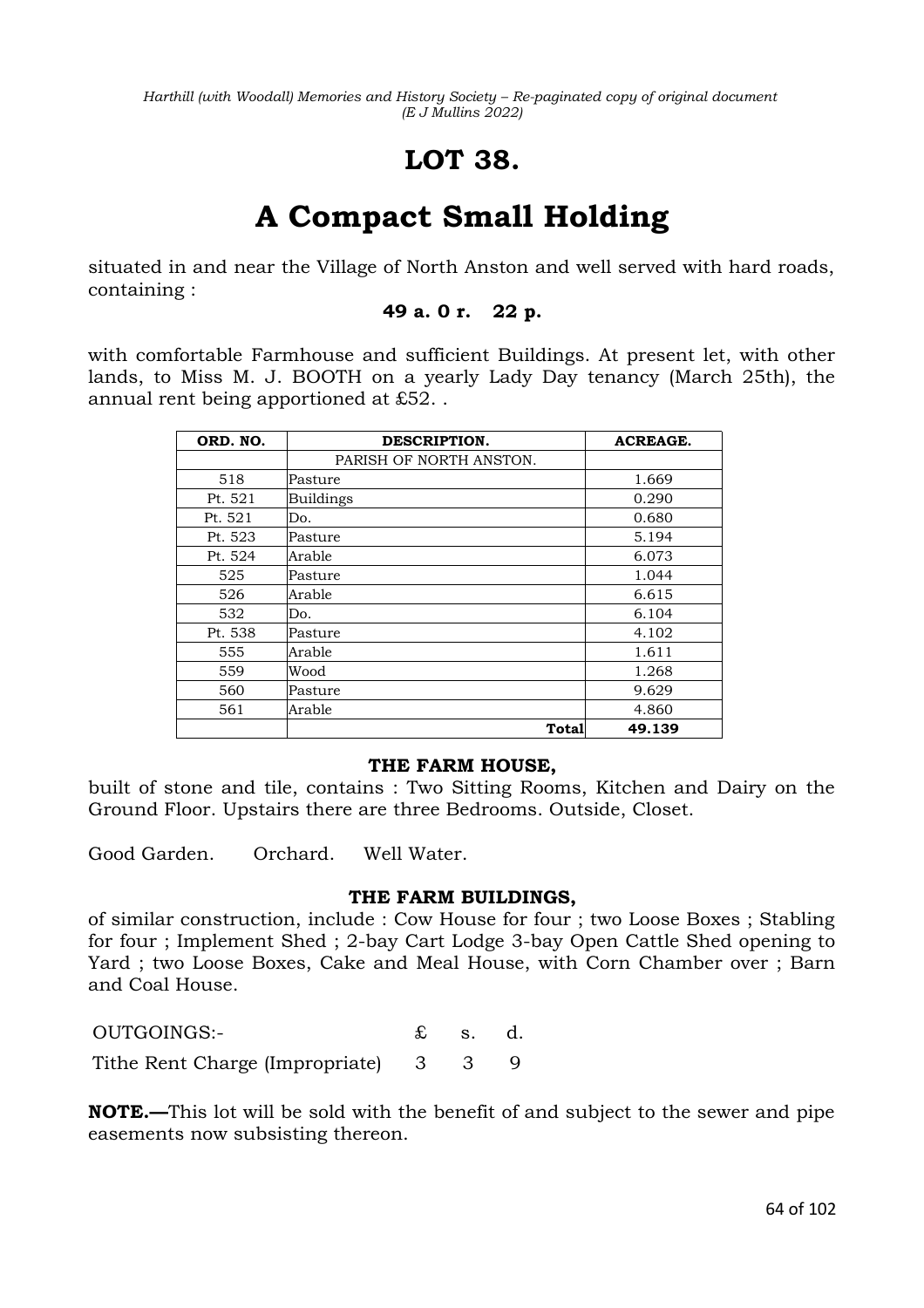# **LOT 39.**

*(Coloured Mauve on Plans Nos. 1 and 4,)*

# **The Convenient-sized Holding**

Situated in and around the Village of North Anston, the land occupying two Main Blocks, and containing

### **147 a. 1r. 31p.**

With good Farm House and substantial Buildings.

At present let, with other lands, to Mr. F. LODGE on a yearly Lady Day tenancy (March 25th), the annual Rent being apportioned at £130.

| ORD. NO. | DESCRIPTION.                 | <b>ACREAGE.</b> |
|----------|------------------------------|-----------------|
|          | PARISH OF NORTH ANSTON.      |                 |
| 414      | Arable                       | 10.858          |
| 415      | Do.                          | 11.129          |
| 435      | Do.                          | 54.15           |
| 436      | Do.                          | 15.432          |
| Pt.521   | House, Buildings, Yard, etc. | 2.269           |
| 522      | Pasture                      | 3.529           |
| 539      | Do.                          | 1.725           |
| 576      | Do.                          | 2.379           |
| 585      | Arable                       | 1.330           |
| Pt.588   | Do.                          | 2.443           |
| 594      | Pasture                      | 8748            |
| 597      | Arable                       | 8.141           |
| 599      | Do.                          | 7.357           |
| 614      | Do.                          | 8.585           |
| 615      | Do.                          | 10.272          |
| 616      | Do.                          | 1.831           |
| 617      | Do.                          | 11.928          |
| 618      | Pasture                      | 9.274           |
| 632      | Arable                       | 12.276          |
| 634      | Do.                          | 6.325           |
| 635      | Pasture                      | 3.536           |
| 654      | Do.                          | 2.666           |
|          | <b>TOTAL</b>                 | 147.448         |

### **THE FARM HOUSE**

Well built of stone, with tiled roofs, contains two Sitting Rooms, Kitchen, Washhouse, and Pantry downstairs. On the Upper Floor, reached by two Staircases, are five Bedrooms, Box Room, and three Attics over. Coal House and Closet.

Main Water Supply. Garden.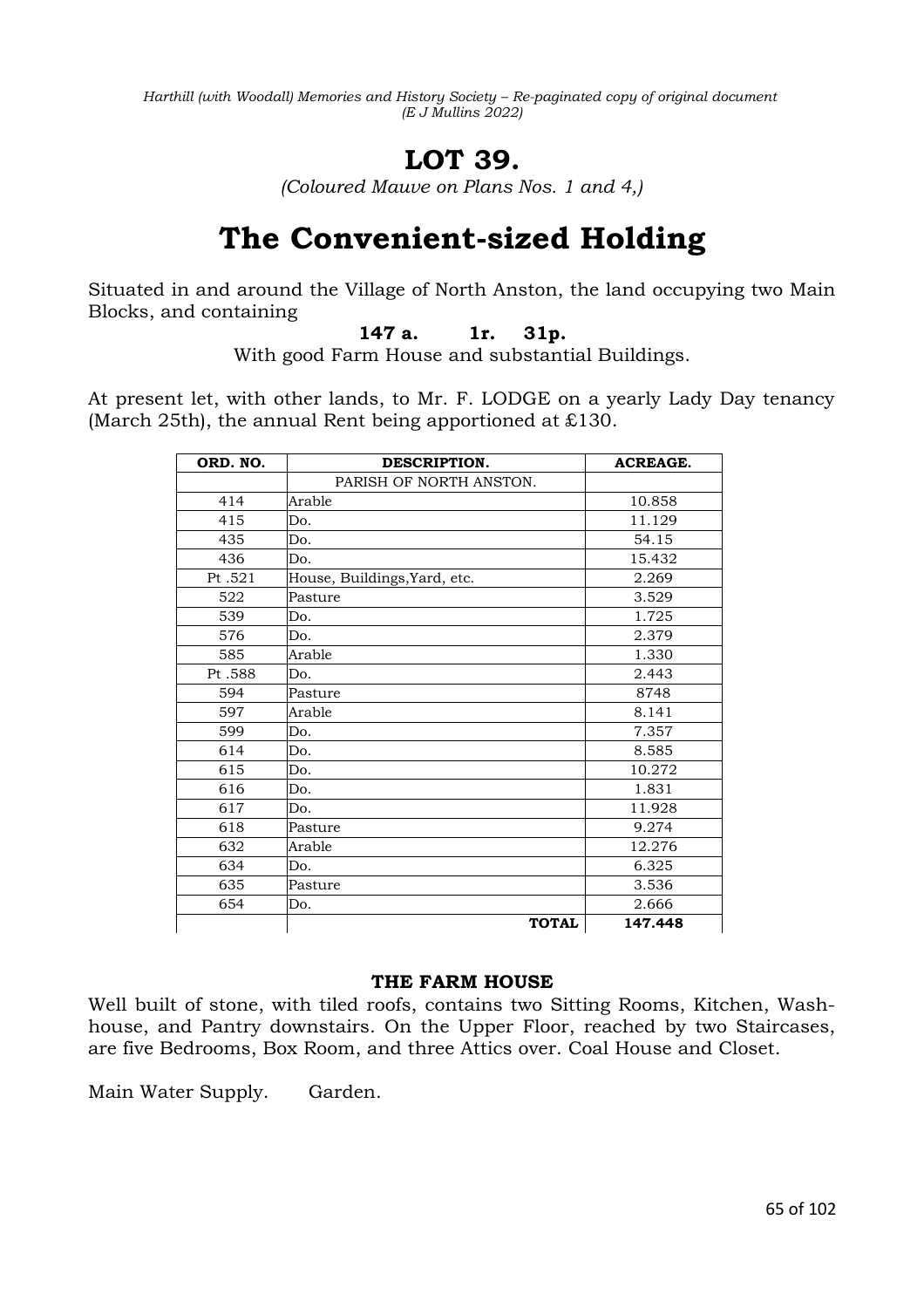#### **THE FARM BUILDINGS**

Of similar construction, include Stabling for four ; Cow Shed for eight ; three large Loose Boxes ; Barn ; two Calves Pens ; Cake House ; four-bay Open Cattle Shed ; Granary, with Loft over ; five-bay Cart Lodge ; Implement Shed ; Store ; Pigsty.

OUTGOINGS:- £ s. d.

Tithe Rent Charge (Impropriate) 6 13 9

**NOTE. -1.** This lot is sold subject to a right of way across Ord. No. 594 reserved to the owners or occupiers of the Allotments Nos. 395 and 598, as well as to a similar right through Ord. No. No. 435,reserved to the owner or occupier of the land adjoining to the Southward.

**2.** It is sold with the benefit of a right of way from Quarry Lane through Ord. Nos. 596 and 580 to Ord. No. 597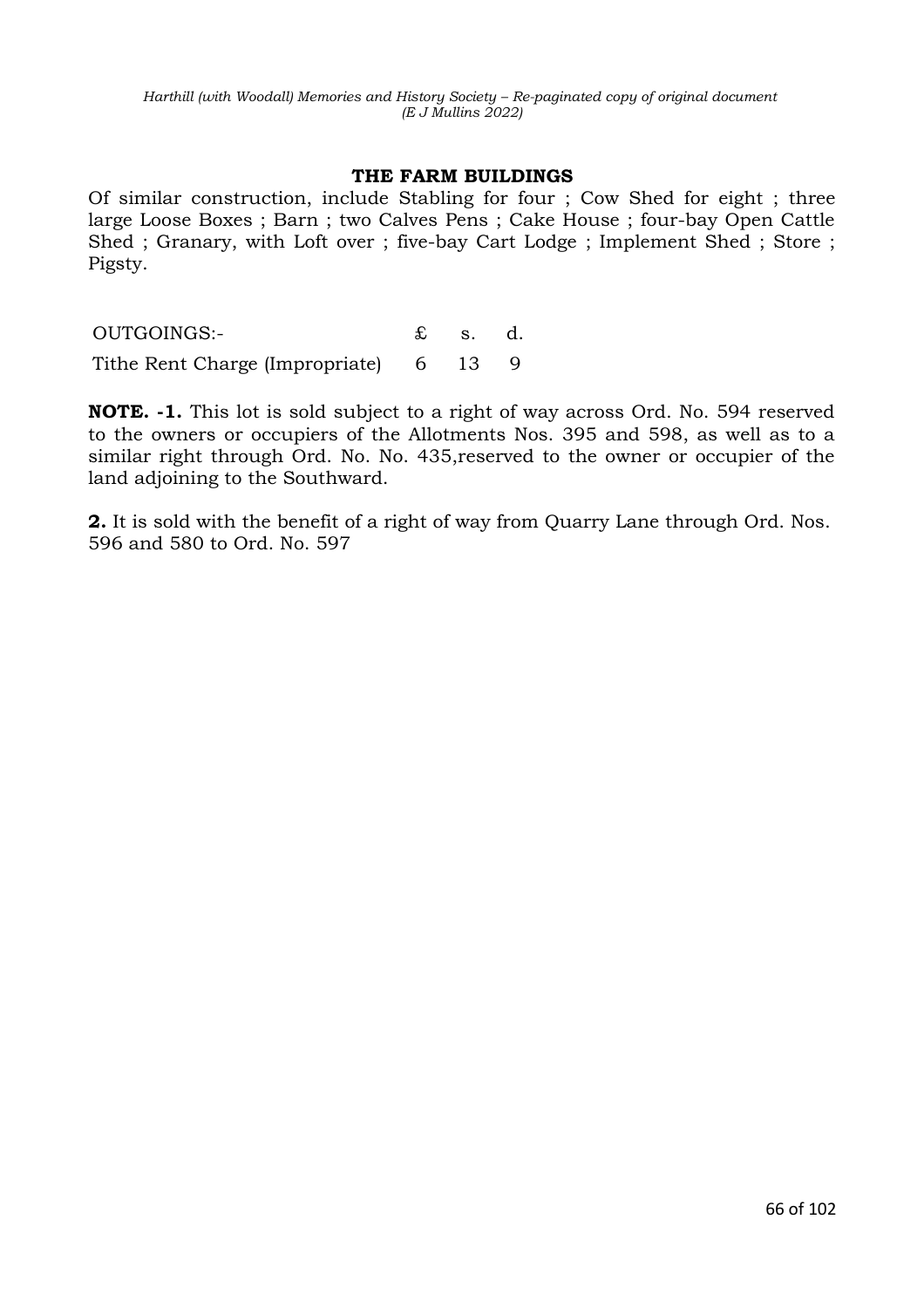# **LOT 40.**

### **THE EXCEEDINGLY VALUABLE AND HIGHLY PRODUCTIVE**

# **Agricultural Holding**

## Known as **MANOR FARM**

Situated in the Village of Todwick, with extensive Road Frontage, and containing

### **133 a. 1 r. 28 p.**

With high-class Farm Residence, ample and superior Farm Buildings, and three Cottages.

At present let to Mr. W. STANIFORTH on a yearly Lady Day tenancy (March 25th), at an annual Rent of £167.

| ORD. NO. | DESCRIPTION.            | <b>ACREAGE.</b> |
|----------|-------------------------|-----------------|
|          | PARISH OF TODWICK.      |                 |
| 26       | Pasture                 | 9.692           |
| 27       | Do.                     | 10.387          |
| 31       | Arable                  | 10.937          |
| 32       | Pasture                 | 11.008          |
| 33       | Arable                  | 7.000           |
| 41       | Pasture                 | 9.489           |
| Pt.67    | Cottage, Garden, etc.   | 0.087           |
| 191      | Arable                  | 3.242           |
| 192      | Do.                     | 3.327           |
| 193      | Croft                   | 0.591           |
| 196      | Cottages, Pasture, etc. | 1.482           |
| 197      | Croft                   | 0.587           |
| 199      | Pasture                 | 5.061           |
| 200      | House, Buildings, etc.  | 3.263           |
| 201      | Moat                    | 0.316           |
| 202      | Arable                  | 7.207           |
| 203      | Do.                     | 4.373           |
| 204      | Do.                     | 8.522           |
| 205      | Do.                     | 16.564          |
| 206      | Do.                     | 9.064           |
| 207      | Pasture                 | 8.121           |
| 208      | Do.                     | 6.930           |
| 211      | Do.                     | 1.178           |
|          | <b>TOTAL</b>            | 138.428         |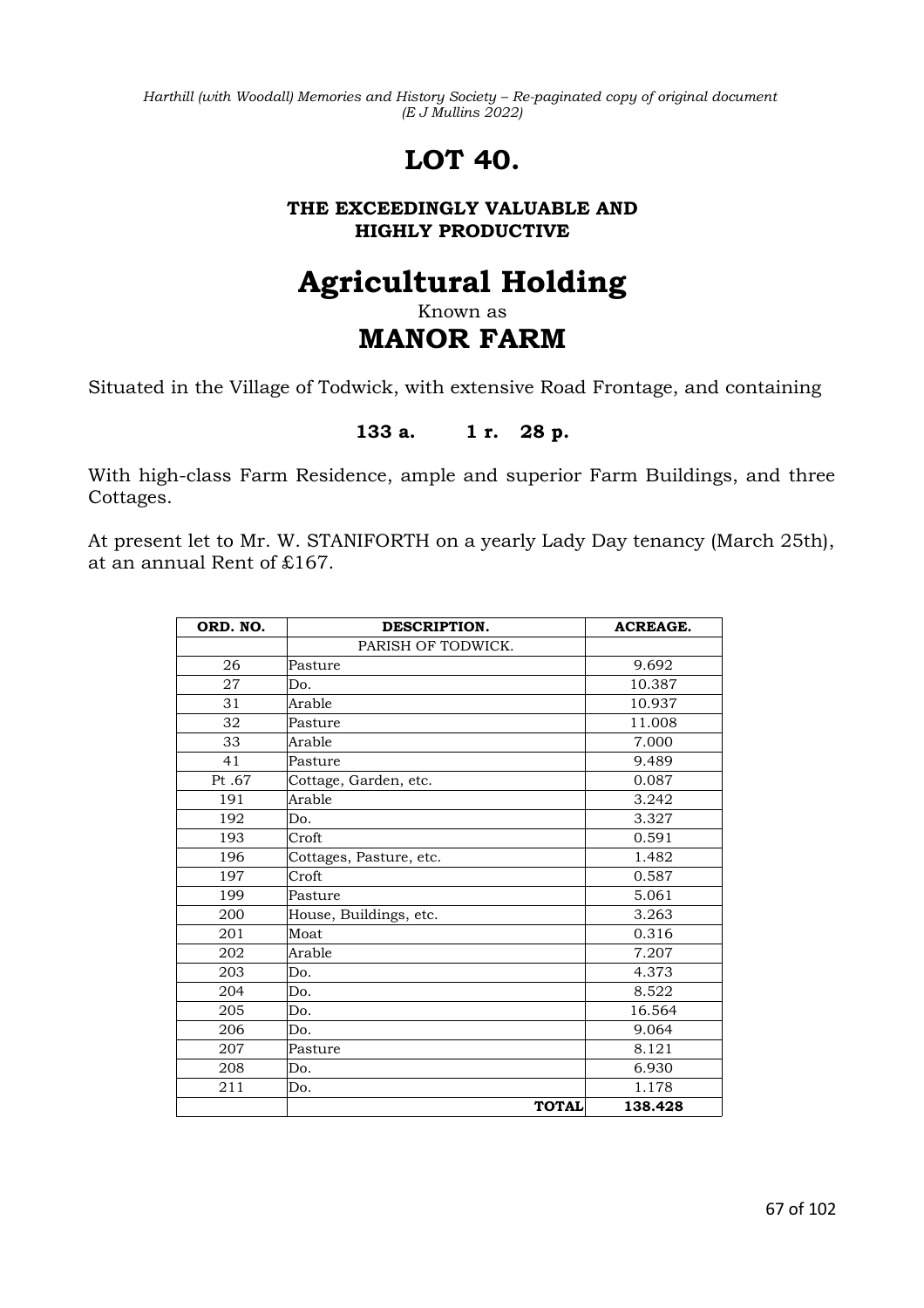#### **THE FARM RESIDENCE**

Occupying a good position well set back from the Road, has been substantially built in stone with slated roof, and contains Downstairs - Dining Room, Drawing Room, Study, Kitchen, Dairy, ample Cellarage. Upstairs there are six Bedrooms. Closet. Water laid on.

Adjoining is a Store, built of stone and tile, at one time the Farm House. It has a lean-to glasshouse, hen roost with loft over.

#### **THE FARM BUILDINGS**

Are superior and substantial, being for the most part built of stone, brick and tile, and include four-stall Stable with Loft over, Turnip House adjoining ; Barn, with lean-to Engine House ; Cow Shed for eight with Loft over ; Stabling for four ; Cow Shed for four adjoining ; Hay Shed ; four-bay Open Cattle Shed ; Stabling for three ; Loose Box ; three Piggeries ; four-bay Cart Shed. Included in this lot are :

#### **THREE COTTAGES**

One with thatched roof, containing four rooms.

A semi-detached brick and slated COTTAGE with four rooms.

A stone and tiled COTTAGE with three rooms.

| OUTGOINGS:-                   | $\mathfrak{L}$ s. d. |  |
|-------------------------------|----------------------|--|
| Tithe Rent Charge (Rectorial) | 11 6 2               |  |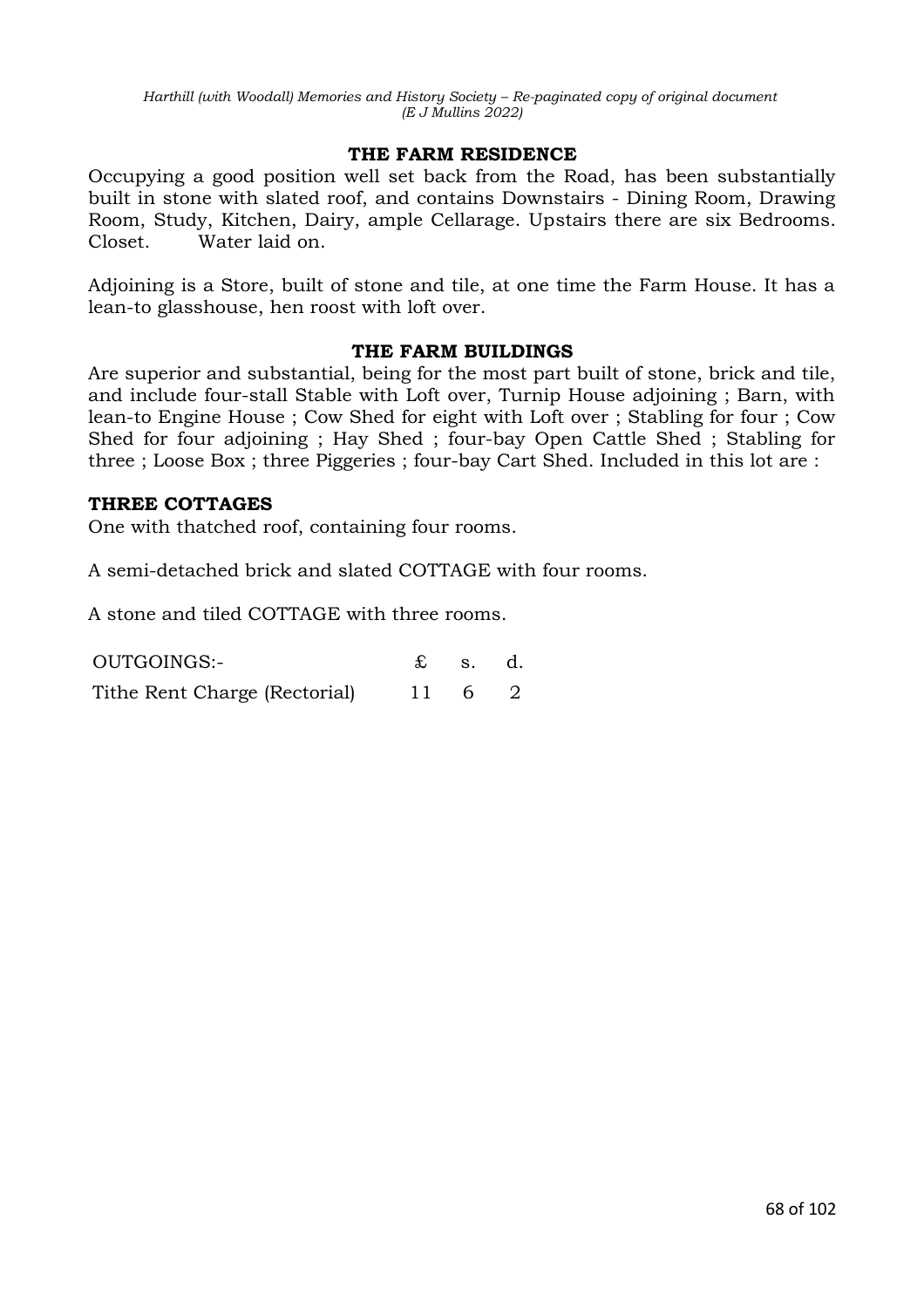# **LOT 41,**

# **A Capital Small Holding**

Situated in and near the Village of Todwick, containing

## **5 a. 2 r. 15 p.**

With a good House and Buildings, suitable for Carriers' Trade.

At present let, with other lands, to Mr. W. L. STACEY on a yearly Lady Day tenancy (March 25th), the annual Rent being apportioned at £12.

| ORD. NO. | DESCRIPTION.                   | <b>ACREAGE.</b> |
|----------|--------------------------------|-----------------|
|          | PARISH OF TODWICK.             |                 |
| Pt. 66A  | Cottage, Garden, Orchard, etc. | 0.206           |
| Pt. 67   | Buildings, Yards, etc.         | 0.119           |
| 251      | Pasture                        | 1.268           |
| 252      | Do.                            | 1.279           |
| 256      | Do.                            | 1.266           |
| 257      | Do.                            | 1.453           |
|          | <b>TOTAL</b>                   | 5.591           |

#### **THE FARM HOUSE**

Substantially built of stone and slate, is in capital order, and contains Upstairs three Bedrooms. Downstairs - Kitchen, Sitting Room, with Cellar under. Coal House and Closet.

Water laid on. Garden.

Situated across the Road are

#### **THE FARM BUILDINGS**

Well built of brick and tile, including Stabling for two ; Loose Box ; Piggeries ; lock up Trap House, Fodder House.

OUTGOINGS :- Tithe Rent Charge Nil.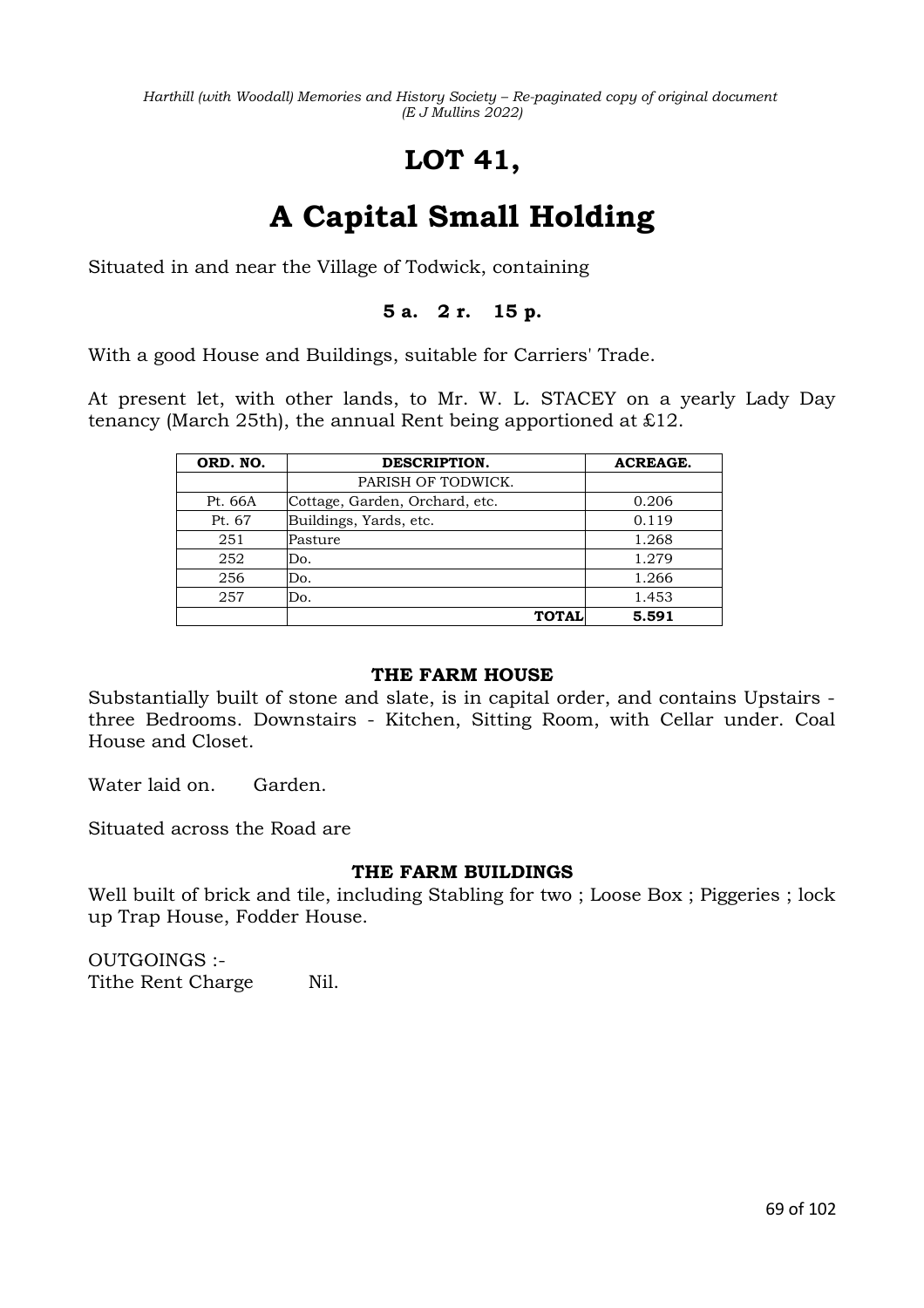## **LOT 42.**

## **A Compact Agricultural Holding**

Situated adjoining Todwick Village, and containing

### **139 a. 1r. 27p.**

With good Farm House, ample Farm Buildings, and. one Cottage. At present let to Messrs. R. HEWITT, W. STANIFORTH and W. L. STACEY (as set out in schedule) on yearly Lady Day tenancies (March 25th), the annual apportioned rent amounting to £116/5s./0d.).

| ORD. NO. | DESCRIPTION.                  | <b>ACREAGE.</b> | TENANT, RENT, ETC.      |
|----------|-------------------------------|-----------------|-------------------------|
|          | PARISH OF TODWICK.            |                 |                         |
| 28       | Pasture                       | 0.569           |                         |
| Pt. 34   | Do.                           | 6.575           |                         |
| 60       | Do.                           | 2.004           |                         |
| 61       | Do.                           | 1.547           |                         |
| 62       | Do.                           | 6.749           |                         |
| 63       | Do.                           | 2.679           |                         |
| Pt. 72   | Do.                           | 3.163           | R. Hewitt               |
| 73       | Do.                           | 5.766           | £79 (appd.)             |
| Pt. 74   | Arable                        | 8.416           |                         |
| 95       | Do.                           | 2.808           |                         |
| 96       | Pasture                       | 0.509           |                         |
| 97       | House, Buildings, Yards, etc. | 0.725           |                         |
| Pr. 99   | Cottage, Garden &c.           | 0.700           |                         |
|          | PARISH OF WALES               |                 |                         |
| 202      | Arable                        | 17.254          |                         |
| 216      | Pasture                       | 8.835           |                         |
| 217      | Do.                           | 3.535           |                         |
|          | PARISH OF TODWICK             |                 |                         |
| 57       | Pasture.                      | 15.701          |                         |
| 58       | Do.                           | 3.427           |                         |
| 59       | Do.                           | 8.464           | W. STANIFORTH           |
| 75       | Do.                           | 6.614           | £37 (appd.)             |
| 76       | Do.                           | 7.154           |                         |
| 77       | Do.                           | 8.931           |                         |
| 77A      | Do.                           | 10.298          |                         |
| 78       | Do.                           | 6.893           |                         |
| Pt. 74   | Garden                        | 0.106           | W. L. STACEY 5s (appd.) |
|          | Total                         | 139.442         |                         |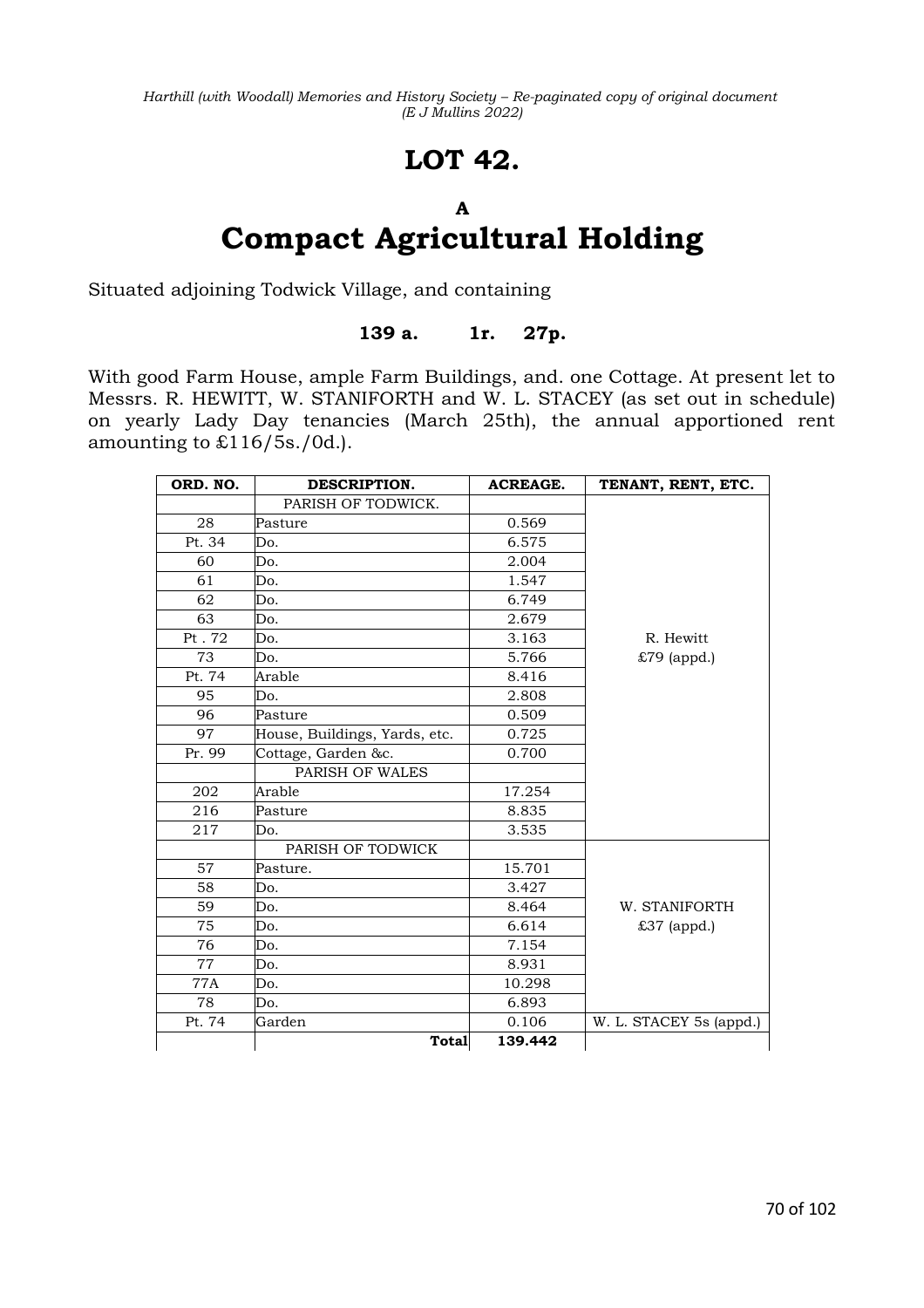#### **THE FARM HOUSE**

Erected in stone and slate, contains Downstairs - two Sitting Rooms, Living Room, Kitchen, Dairy, Pantry, Scullery. Upstairs there are five Bedrooms, W.C., and two Attics.

Water laid on. Garden.

#### **THE FARM BUILDINGS**

Situated conveniently near the house, and for the most part built of stone and tile, include Stabling for six ; Cow Shed for 18 ; Cart Shed ; Open Cattle Shed ; Calf Pen ; Fodder Room ; Loose Box ; Barn ; Turnip House ; Loose Box with Corn Chamber over ; Stable ; Pigsty.

#### **THE COTTAGE**

Situated across the road, of similar construction, includes two Bedrooms upstairs. Living Room, Kitchen and Scullery down.

Coal House. Closet. Water near at hand. Garden.

OUTGOINGS:- £ s. d. Tithe Rent Charge (Rectorial) 8 14 8

**NOTE.-1.** This lot is sold subject to a right of way reserved to the Owners or Occupiers of Lot 43, over the Roadway, being part of Ord. No. 99.

**2.** It is sold with the benefit of a right of way over the roadway, Pt. 99, part of Lot 43, as well as of a right of access to the coal house.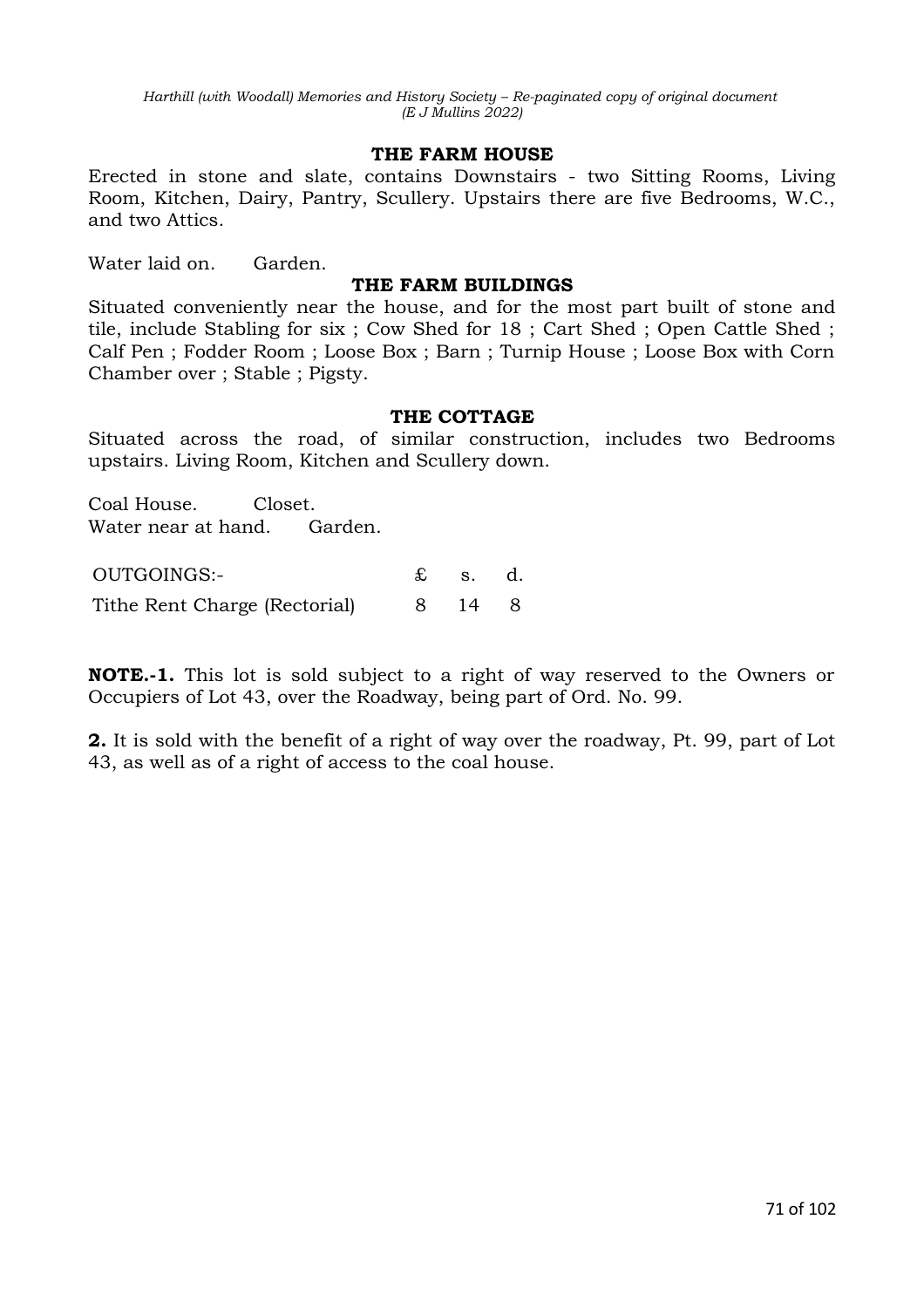# **LOT 43.**

## **THREE VALUABLE ENCLOSURES OF Accommodation Arable Land**

situated in the Parish of "Todwick, containing

## **20 a. 1 r. 23 p.**

*(Being Ord. Nos. Pt. 99, 209, 210 and 212 on Plan.)*

At present let with other lands to Mr. R. HEWITT on a yearly Lady Day tenancy (March 25th), the annual rent being apportioned at £20.

| OUTGOINGS:-                   | $\mathfrak{L}$ s. d. |  |
|-------------------------------|----------------------|--|
| Tithe Rent Charge (Rectorial) | 1 10 6               |  |

**NOTE. -** This lot is sold subject to a right of way over the Roadway, Ord. No. Pt. 99, as well as to a right of access to the coal house, reserved to the owner or occupier of Lot 42.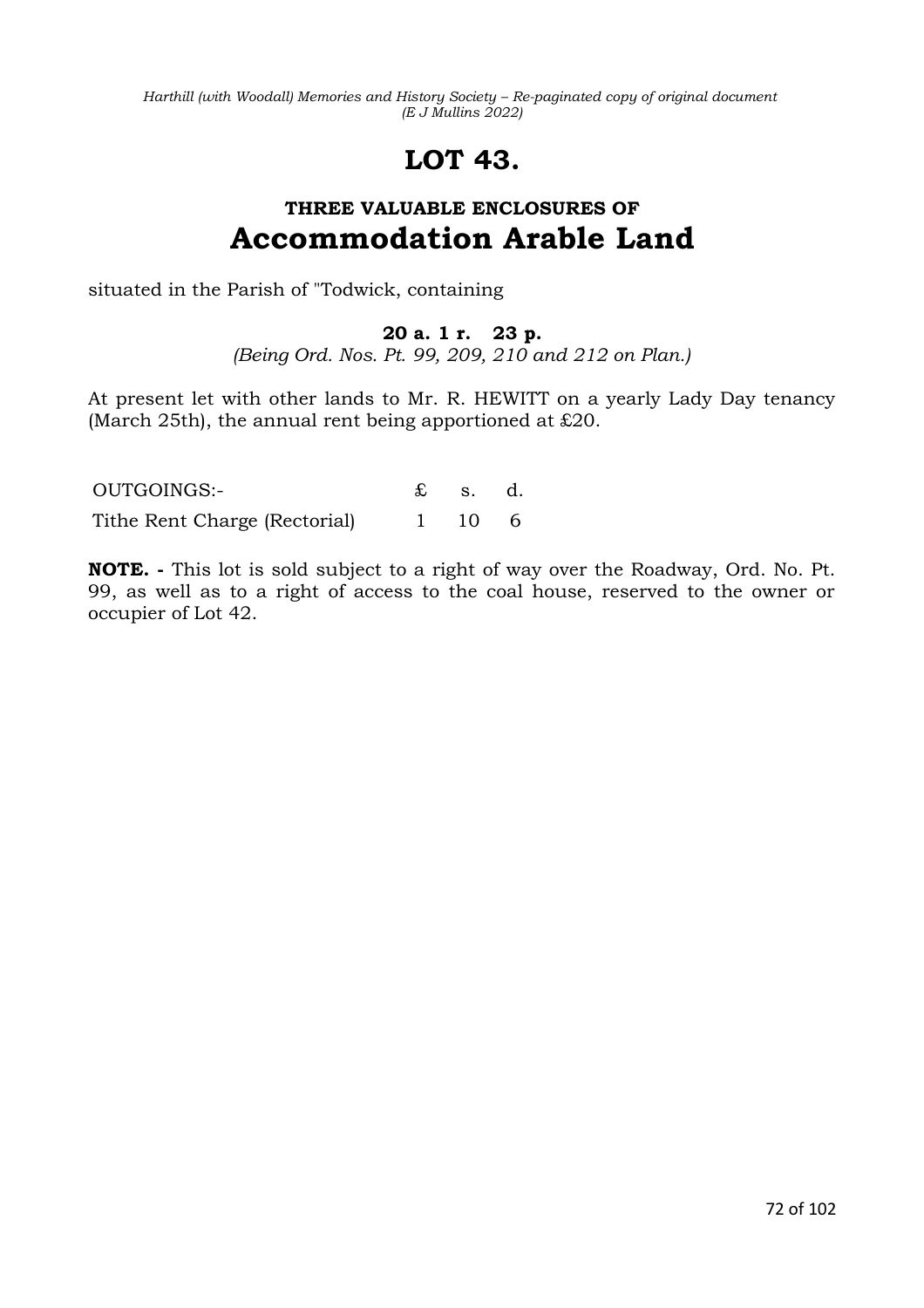# **LOT 44.**

# **A High Class Mixed Holding**

## known as

## **TODWICK COMMON FARM**

situated in the Parish of Todwick and Anston, and comprising two blocks, contain in all

### **118 a. 3r. 2p.**

with comfortable Farm House and sufficient Buildings. At present let to Messrs. R. HEWITT, H. WALLER and W. STANIFORTH (as set out in schedule) on yearly Lady Day tenancies (March 25th).

| ORD. NO. | DESCRIPTION.             | <b>ACREAGE.</b> | TENANT, RENT, ETC. |
|----------|--------------------------|-----------------|--------------------|
|          | PARISH OF TODWICK.       |                 |                    |
| 129      | Arable                   | 8.152           | W. Staniforth      |
| 130      | Do.                      | 5.346           | (£13 appd.)        |
| 131      | Pasture                  | 4.126           |                    |
| 132      | Do.                      | 2.594           |                    |
| 133      | Do.                      | 0.361           |                    |
| 134      | Buildings, Pasture, etc. | 2.157           |                    |
| 153      | Arable                   | 1.271           |                    |
| 154      | House, Buildings, etc.   | 0.727           |                    |
| 155      | Pasture                  | 2.174           |                    |
| 156      | Arable                   | 5.050           |                    |
| 157      | Do.                      | 7.222           |                    |
| 166      | Do.                      | 2.938           | H. Waller          |
| 168      | Do.                      | 3.561           | £98 (appd.)        |
| 254      | Do.                      | 2.646           |                    |
| 258      | Pasture                  | 4.034           |                    |
| 259      | Arable                   | 5.991           |                    |
| 264      | Pasture                  | 5.209           |                    |
|          | PARISH OF A NSTON.       |                 |                    |
| 646      | Pasture                  | 12.626          |                    |
| 661      | Do.                      | 10.329          |                    |
| 662      | Do.                      | 10.914          |                    |
| 670      | Do.                      | 4.406           |                    |
| 671      | Do.                      | 0.871           |                    |
|          | PARISH OF TODWICK.       |                 |                    |
| 250      | Arable                   | 16.057          | R. HEWITT £15      |
|          |                          |                 | (appd.)            |
|          | Total                    | 118.762         |                    |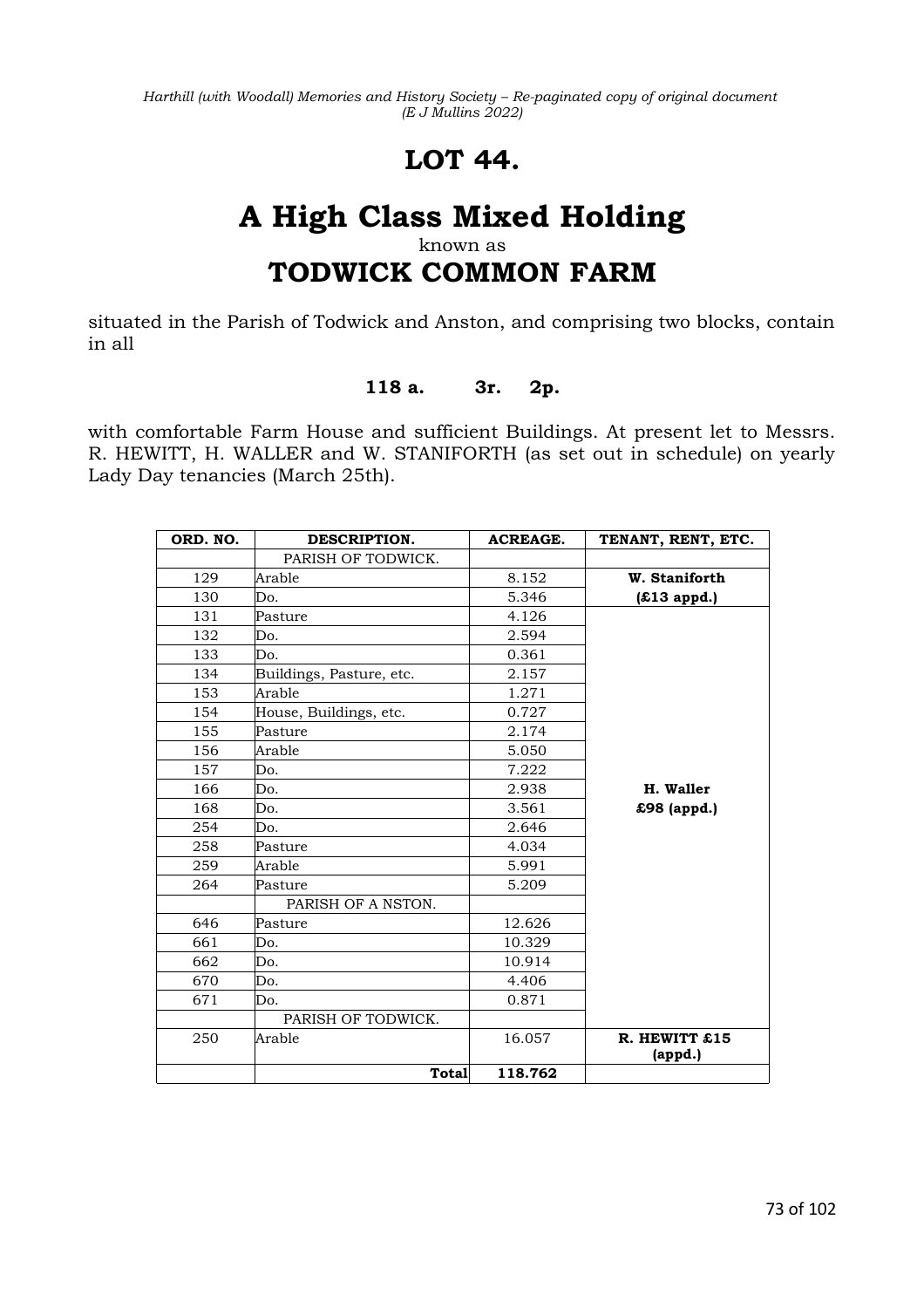#### **THE FARM HOUSE**

standing in good position, is built of stone and slate and contains : Downstairs, two Sitting-rooms, Kitchen and Dairy. Upstairs there are four Bedrooms. Closet.

Water from well. Garden.

## **THE FARM BUILDINGS**

for the most part erected in stone, brick and tile, include : Fodder-house ; three Calf-pens ; three Pigsties ; Turnip-house ; Stabling for four with Loft over ; Cowhouse for six with Loft over ; large open Cattle-shed ; four loose Boxes ; two-bay Cart-shed.

OUTGOINGS:- £ s. d. Tithe Rent Charge (Rectorial and Impropriate) 4 4 9

**NOTE. -** This lot is sold subject to a right of way for all purposes from the Sheffield - Worksop Road to the entrance to the Cottages, being Ord. No. 165 on plan.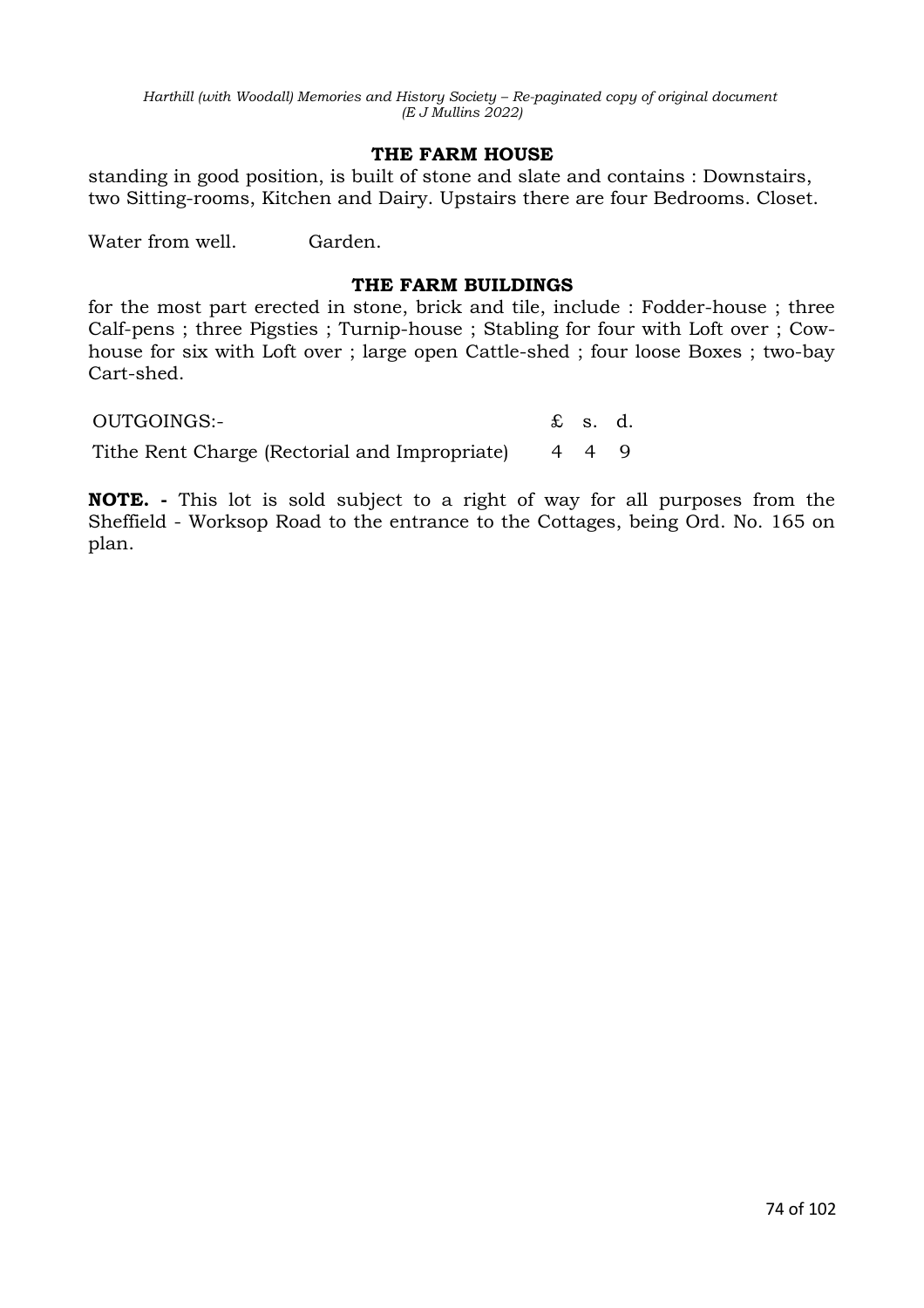# **LOT 45.**

## **AN AREA OF Pasture and Arable Land**

### embracing an area of

### **100 a. 1 r. 10 p.**

At present let to Messrs. F. LODGE & H. WALLER (as set out in Schedule) on yearly Lady Day tenancies (March 25). SCHEDULE.

| ORD. NO. | DESCRIPTION.       | <b>ACREAGE.</b> | TENANT, RENT, ETC. |
|----------|--------------------|-----------------|--------------------|
|          | PARISH OF TODWICK. |                 |                    |
| 659      | Pasture            | 18.373          |                    |
| 661      | Do.                | 8.481           | F. LODGE           |
| 665      | Do.                | 12.969          | £40 (appd.)        |
| 666      | Do.                | 11.931          |                    |
| 667      | Arable             | 3.876           |                    |
| 669      | Pasture            | 4.866           | H. WALLER          |
| 672      | Arable and Pasture | 12.233          | £35 (appd.)        |
| 673      | Arable             | 14.356          |                    |
| 674      | Do.                | 13.227          |                    |
|          | Total              | 100.312         |                    |

| OUTGOINGS:-                            | $\mathbf{\pounds}$ s. d. |  |
|----------------------------------------|--------------------------|--|
| Tithe Rent Charge (Impropriate) 3 14 6 |                          |  |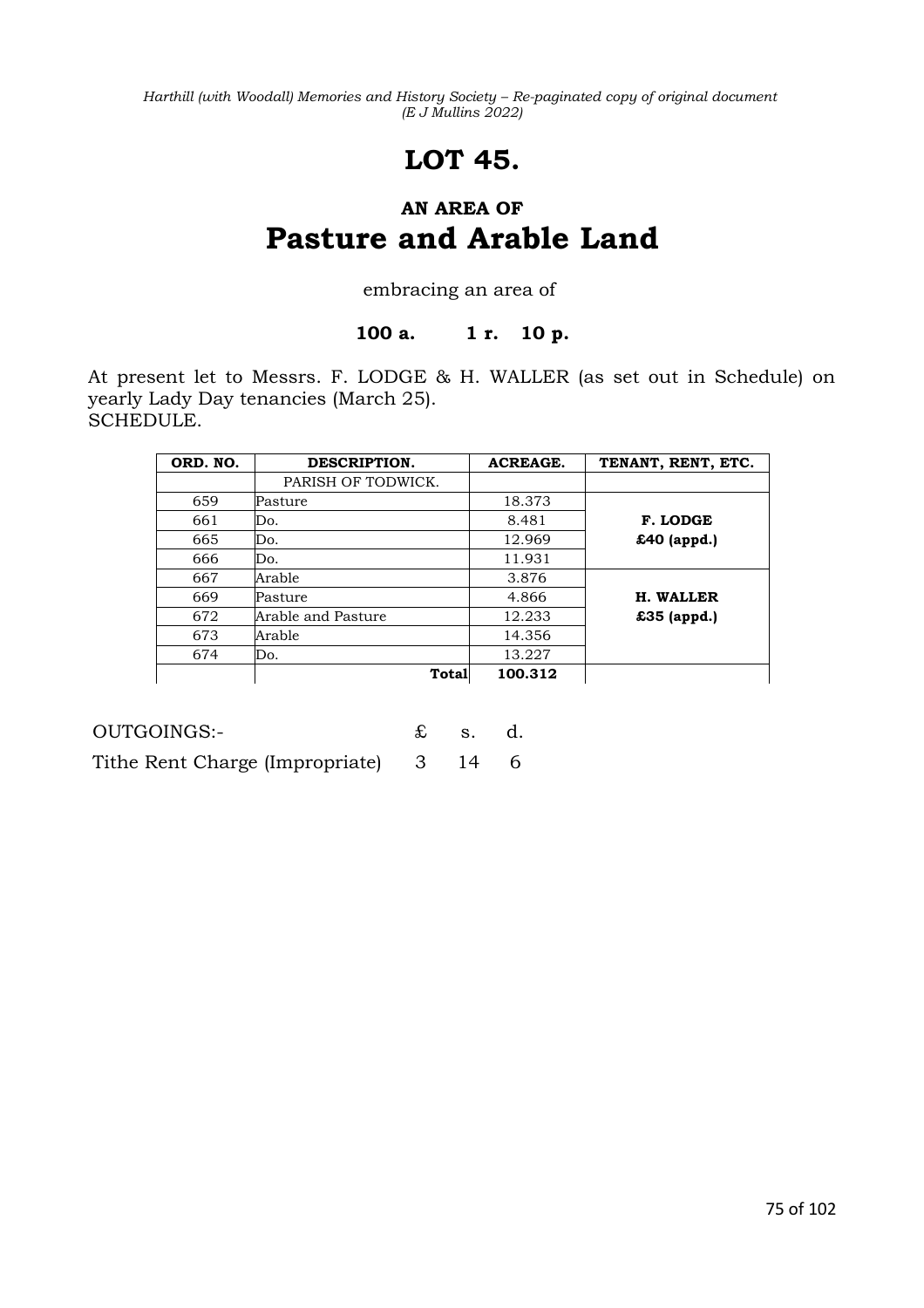# **LOT 46.**

# **A Country Residence & Land**

situated in Todwick Village and containing

## **22 a. 2r. 16p.**

including Farm Buildings and capital Pasture Land, at present let with other lands to Mr. W. STANIFORTH on a yearly Lady Day tenancy (March 25th) the annual rent being apportioned at £43.

| ORD. NO. | DESCRIPTION.                  | <b>ACREAGE.</b> |
|----------|-------------------------------|-----------------|
|          | PARISH OF TODWICK.            |                 |
| 94       | Pasture                       | 6.845           |
| Pt. 98   | House, Buildings, Yards. etc. | 1.112           |
| 102      | Pasture                       | 1.135           |
| 103      | Do.                           | 7.997           |
| 104      | Do.                           | 5.511           |
|          | Total                         | 22.600          |

#### **THE FARM HOUSE**

at present in the occupation of Mr. BARBER is built of stone plastered. with slated roof, and contains : Downstairs ; three Reception-rooms, Kitchen and Larder. Upstairs there are rive Bedrooms, one small Bedroom over Kitchen, Bathroom, V.C., with attics over.

Water Laid on. Extensive Garden.

#### **THE FARM BUILDINGS**

for the most part built of stone with tiled roofs, include range of : Gig-house ; two loose Boxes ; Harness-room ; Wash-house. Store : Implement-shed ; Pigsties three-bay open Shed with Cow-shed and Store at either end.

| OUTGOINGS:-                   | $\mathbf{\pounds}$ s. d. |  |
|-------------------------------|--------------------------|--|
| Tithe Rent Charge (Rectorial) | 1 13 0                   |  |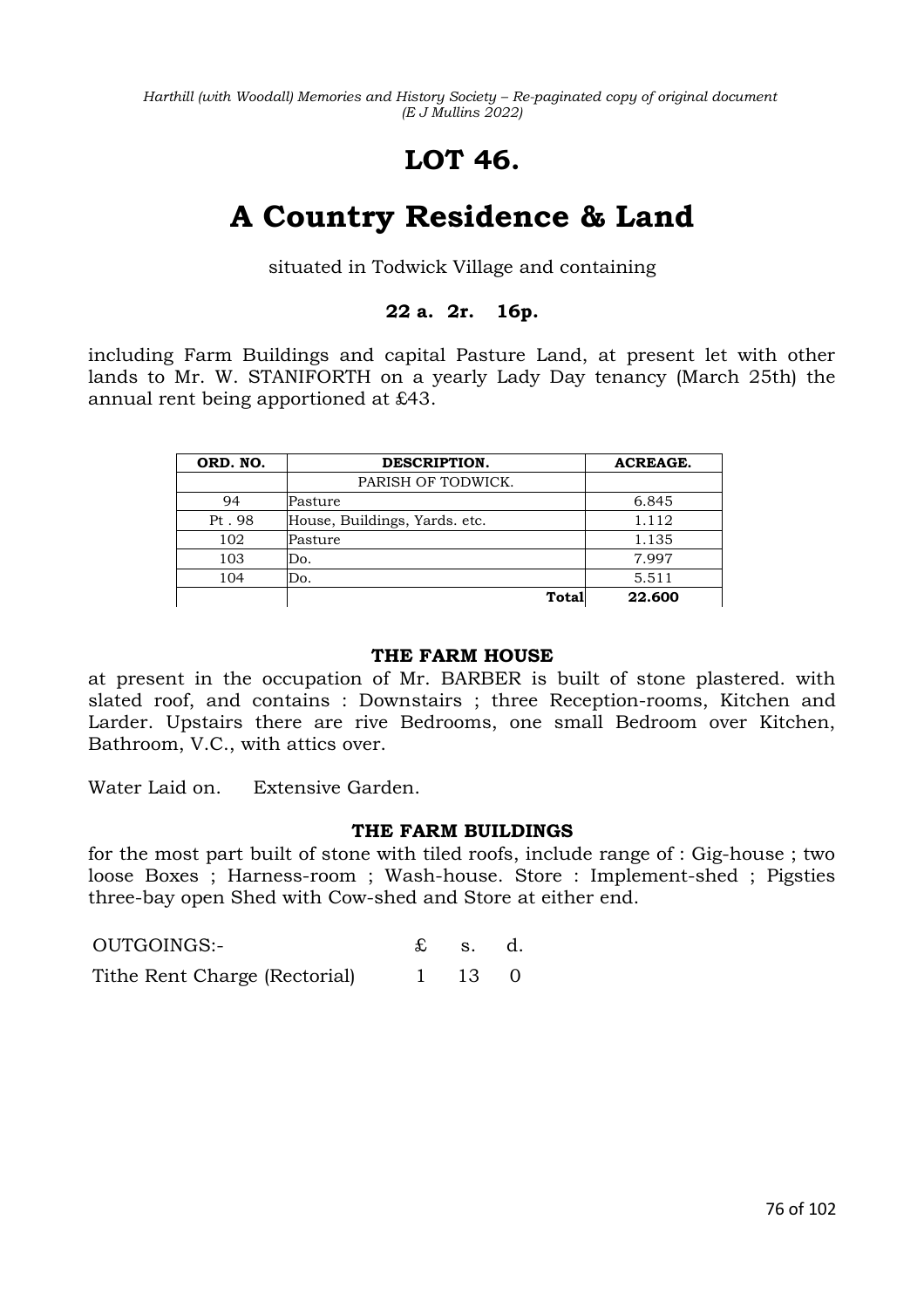# **LOT 47.**

# **A Capital Small Holding**

situated in the Parish of Todwick containing

## **1 5 a. 1 r. 1 9 p.**

At present let to Mr. W. STANIFORTH on a yearly Lady Day tenancy (March 25th) at an annual rent of £20.

| ORD. NO. | DESCRIPTION.                  | ACREAGE. |
|----------|-------------------------------|----------|
|          | PARISH OF TODWICK.            |          |
| 85       | Pasture                       | 1.474    |
| 86       | House, Buildings, Yards, etc. | 0.284    |
| 87       | Pasture                       | 2.087    |
| 88       | Do.                           | 3.025    |
| 89       | Do.                           | 2.167    |
| 107      | Do.                           | 2.687    |
| 108      | Arable                        | 3.643    |
|          | Total                         | 15.367   |

### **THE FARM HOUSE**

built of stone, with tiled roof, contains Upstairs : four Bedrooms. Downstairs : Sitting-room. Kitchen Scullery and Closet.

Well Water. Orchard.

#### **THE FARM BUILDINGS**

of similar construction. Include: Stabling for two ; Cow-house for three : Turniphouse ; Barn and Piggeries.

| OUTGOINGS:-                   | $\mathbf{\pounds}$ s. d. |  |
|-------------------------------|--------------------------|--|
| Tithe Rent Charge (Rectorial) | $5 \quad 0$              |  |

**NOTE. -** This lot is sold subject to a right of way over Ord. Nos. 107, 89 and 88 to the N.E, corner of the Glebe Land.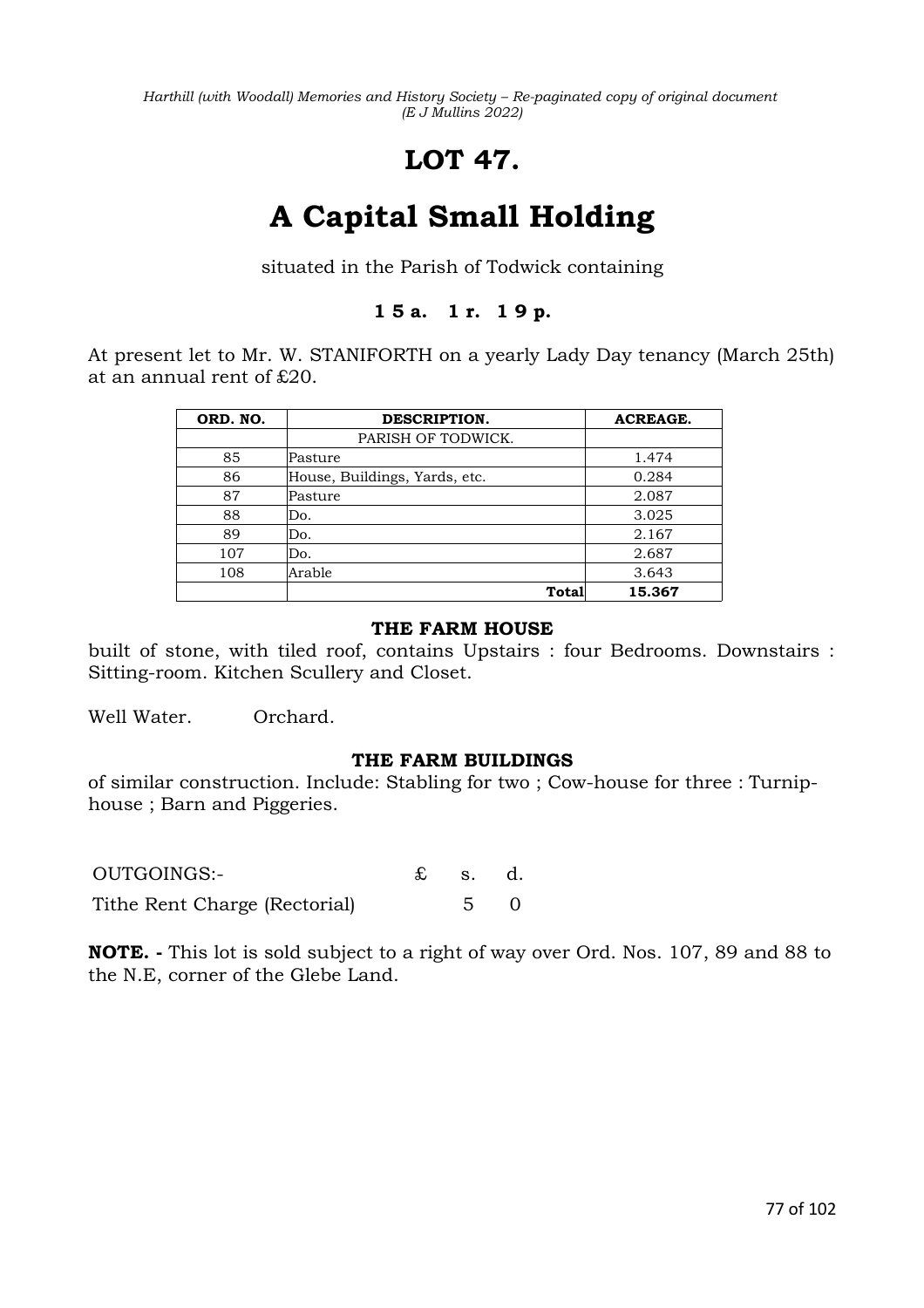# **LOT 48.**

## **THREE ENCLOSURES OF Arable and Pasture Land**

situated in the Parish of Todwick containing

## **20 a. 1r. 22p.**

*(Being Ord. Nos. 109, 110 & 116 on Plan.)*

At present let to Mr. J. WALLER on a yearly Lady Day tenancy (March 25th) at an annual rent cf £21/12s.

| OUTGOINGS:-                   | $\mathbf{\pounds}$ s. d. |  |
|-------------------------------|--------------------------|--|
| Tithe Rent Charge (Rectorial) | 18 0                     |  |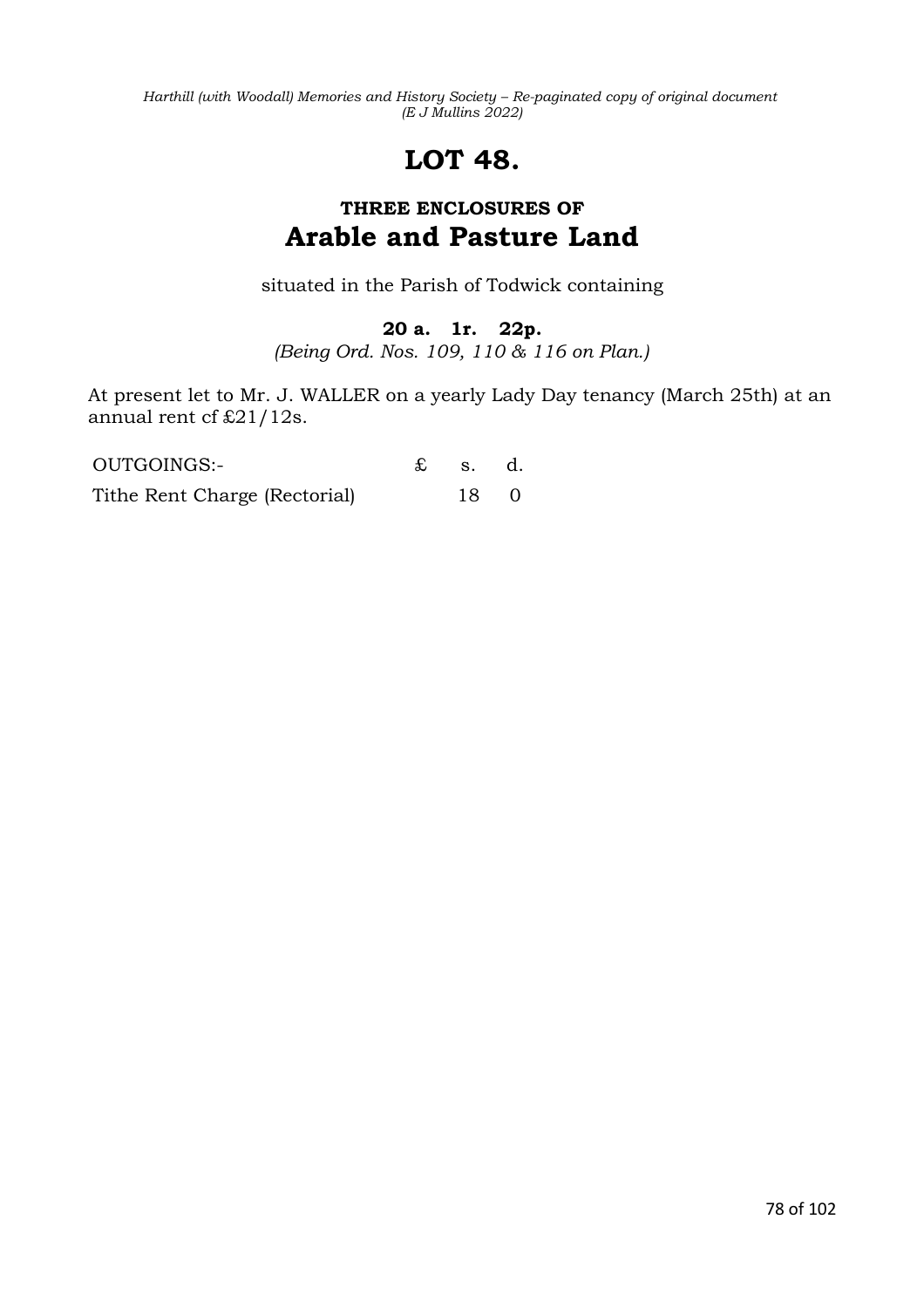# **LOT 49.**

#### A

# **Compact Agricultural Holding** known as **LOW FARM**

situated within half a mile to the North of the Village of Wales, and containing

## **161 a. 0r. 6p.**

*with comfortable House and sufficient Buildings.*

With the exception of the Woodlands, Ord. Nos. 43 and 221, in hand, this lot is let to Mrs. MARY READ on a yearly Lady Day tenancy (March 25th) at an annual rent of £'125,

| ORD. NO. | DESCRIPTION.       | <b>ACREAGE.</b> |
|----------|--------------------|-----------------|
|          | PARISH OF TODWICK. |                 |
| 29       | Arable             | 4.116           |
| 36       | Pasture            | 24.248          |
| 37       | Do.                | 3.113           |
| 40       | Do.                | 7.074           |
| 41       | Do.                | 0.913           |
| 42       | Do.                | 8.81            |
| 43       | Woodland           | 3.045           |
| 48       | Arable             | 11.417          |
| 49       | Pasture            | 12.792          |
| 50       | Arable             | 17.562          |
| 53       | Pasture            | 12.573          |
| 54       | Arable and Pasture | 14.477          |
| 55       | Arable             | 11.104          |
| 56       | Do.                | 13.412          |
| 80       | Arable and Pasture | 15.981          |
| 81       | Arable             | 7.457           |
|          | PARISH OF WALES.   |                 |
| Pt. 197  | Road               | 0.194           |
| 221      | Woodland           | 0.676           |
|          | <b>Total</b>       | 161.035         |

#### **THE FARM HOUSE**

built of stone, with tiled roof, contains : two Sitting-rooms, Kitchen and Scullery, downstairs. Upstairs there are three Bedrooms. Closet.

Plentiful water-supply within easy reach. Garden. Near the house are two Hen-houses with Loft over, Coal-house, two Dog-kennels.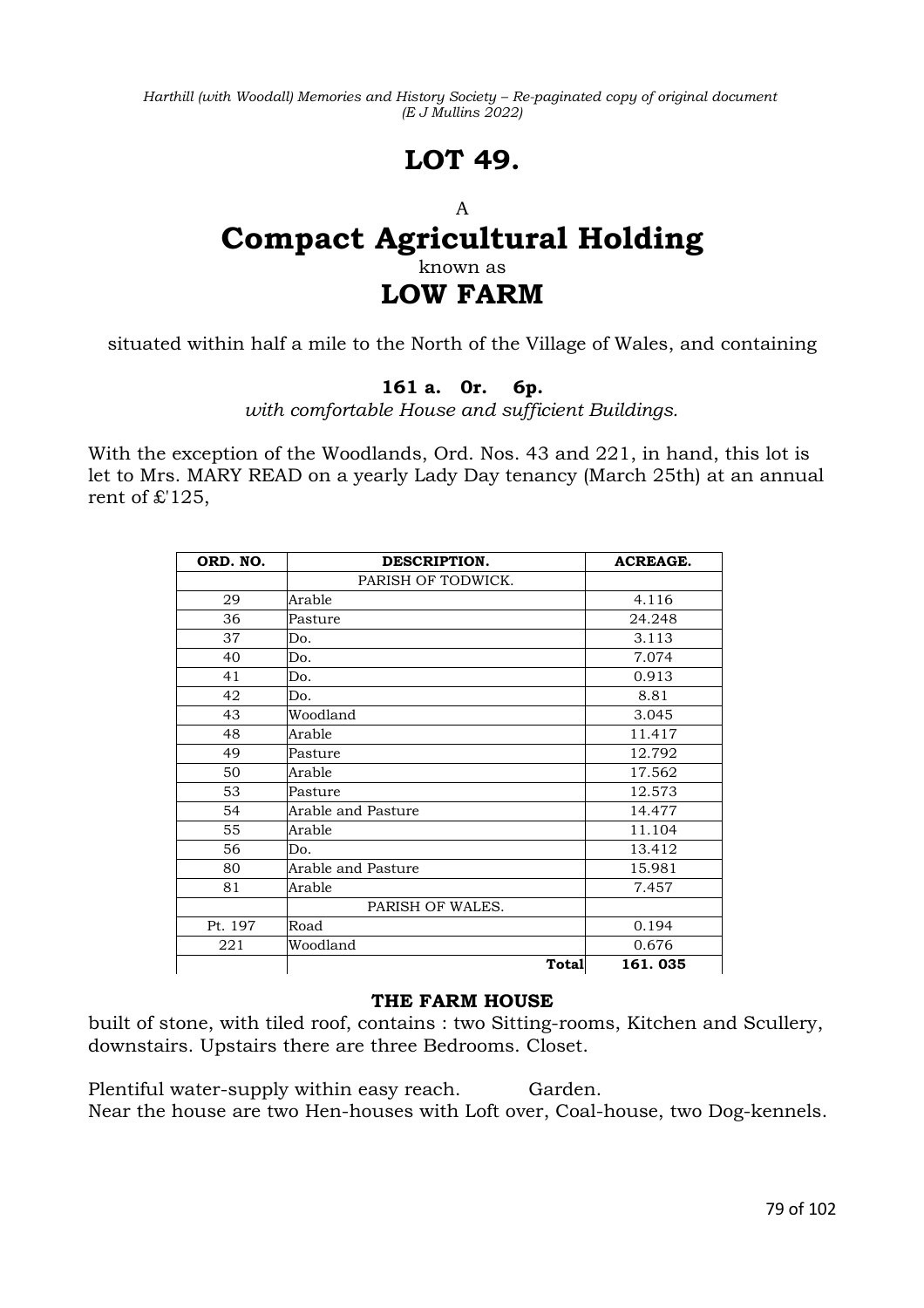#### **THE FARM BUILDINGS**

built of stone and tile, include : Cow-house for 21 ; Stabling for five with Loft over ; three Cart Lodges ; Loose Box ; Turnip-house ; Mixing-house ; open Cattleshed ; Yard ; two Pigsties ; Barn.

| OUTGOINGS:-                   | $\pounds$ s. d. |  |
|-------------------------------|-----------------|--|
| Tithe Rent Charge (Rectorial) |                 |  |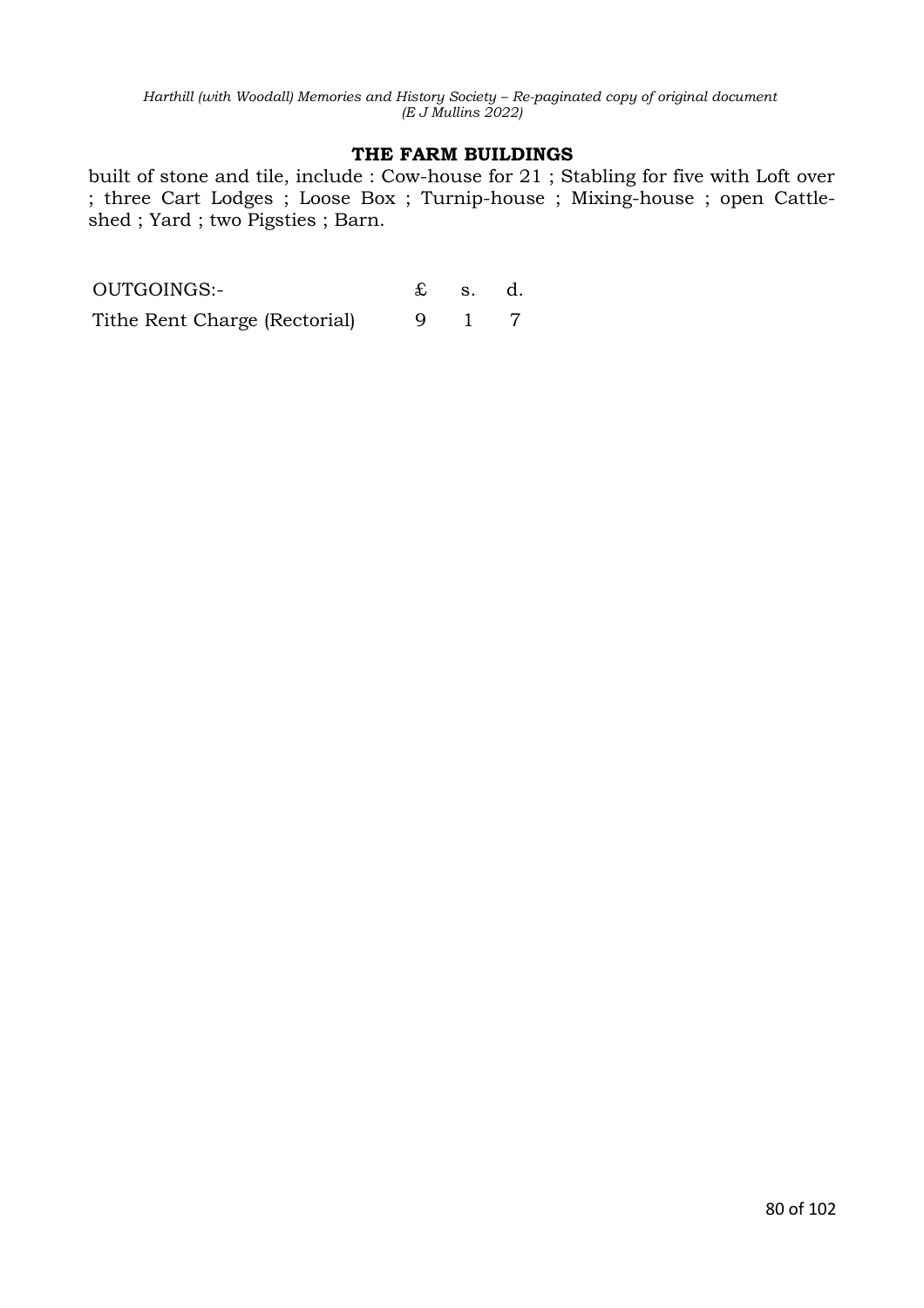**LOT 50 WITHDRAWN.**

## **LOT 50.**

## **AN ENCLOSURE OF VALUABLE Accommodation Arable Land**

situated in the Parish of Wales with a frontage of about 760 ft. to the Wales Road, containing about

## **1 a. 0 r. 32 p.**

*(Being Ord. No. Pt. 154 on Plan)* and affording

### **A MOST SUITABLE BUILDING SITE.**

At present let with other land to Mr. A. GREAVES on a yearly Lady Day tenancy (March 25th), the annual rent being apportioned at £10.

OUTGOINGS:- £ s. d. Tithe Rent Charge (Rectorial) 3 4 6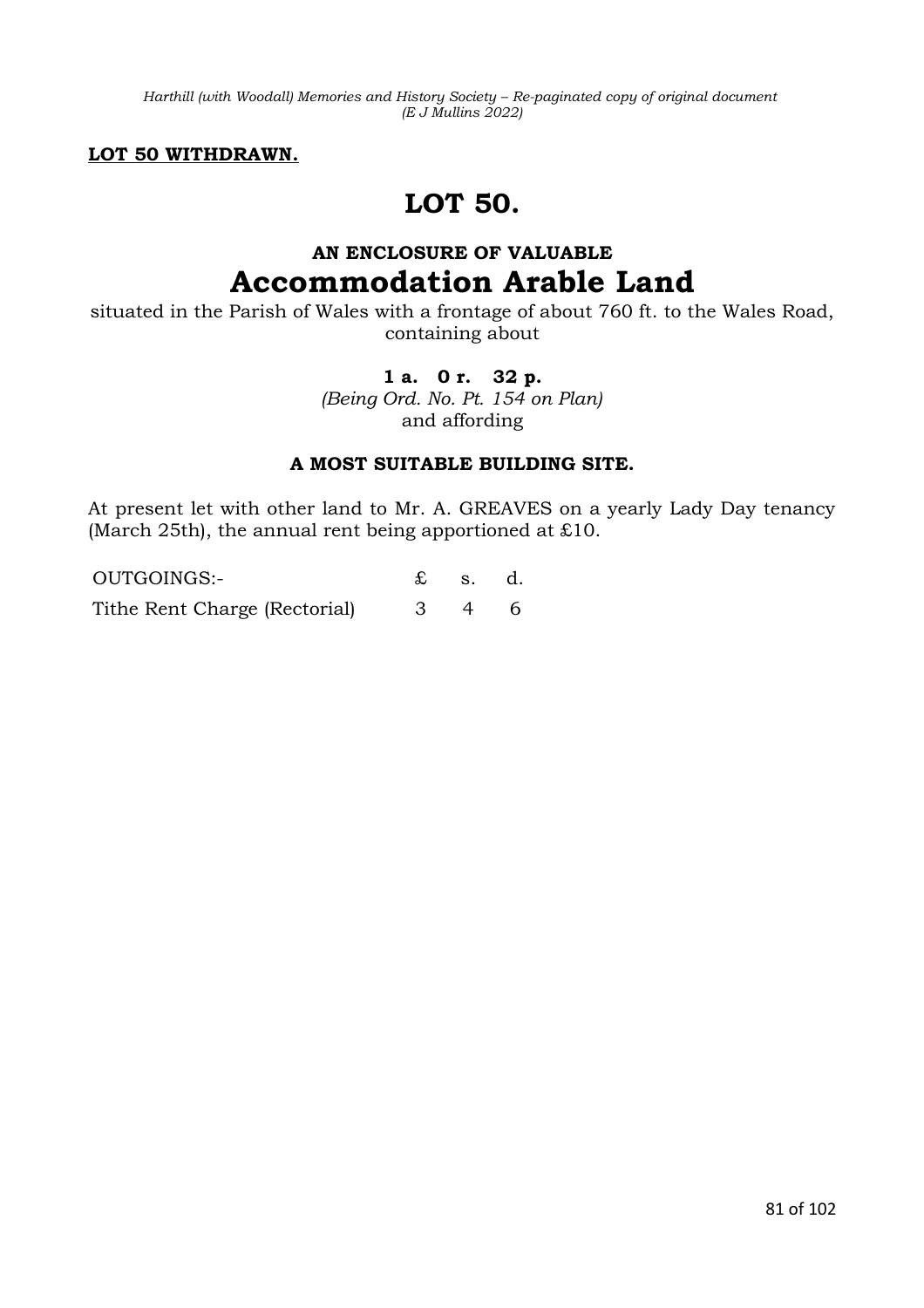# **LOT 51.**

## **A COMPACT AND Well-Situated Farm**

adjoining the Village of Wales, with extensive road. frontage, and containing

**129 a. 2r. 17p.**

with substantial Farm House, sufficient Buildings, and two Cottages.

At present let with other lands to Mr. F. REVITT on a yearly Lady Day tenancy (March 25th), at an annual rent of  $£126$ .

| ORD. NO. | DESCRIPTION.                  | <b>ACREAGE.</b> |
|----------|-------------------------------|-----------------|
|          | PARISH OF WALES.              |                 |
| Pt. 54   | Pasture                       | 0.587           |
| 62       | Arable                        | 4.955           |
| 63       | Do.                           | 8.777           |
| 64       | Pasture                       | 6.036           |
| 65       | Arable                        | 12.437          |
| 87       | Pasture                       | 8.964           |
| 88       | Do.                           | 3.477           |
| 89       | Arable                        | 6.627           |
| 90       | Pasture                       | 5.345           |
| 93       | Do.                           | 2:518           |
| 94       | Arable                        | 4.348           |
| 95       | Do.                           | 2.652           |
| 113      | Do.                           | 5.397           |
| Pt.116   | Orchard                       | 1.000           |
| Pt.116   | House, Buildings, Yards, etc. | 1.630           |
| 329      | Pasture                       | 4.594           |
| 330      | Do.                           | 3.597           |
| 331      | Do.                           | 3.305           |
| 332      | Arable                        | 4.997           |
| 333      | Do.                           | 5.509           |
| 346      | Pasture                       | 4.687           |
| 347      | Arable                        | 7.410           |
| 349      | Do.                           | 6.241           |
| 414      | Pasture                       | 14.518          |
|          | Total                         | 129.608         |

#### **THE FARM HOUSE**

built of stone stuccoed, with tile roof, contains : Upstairs, three Bedrooms, Lumber-room. Downstairs, two Sitting-rooms, Kitchen, Scullery, Closet.

Water Laid on. Garden. Orchard.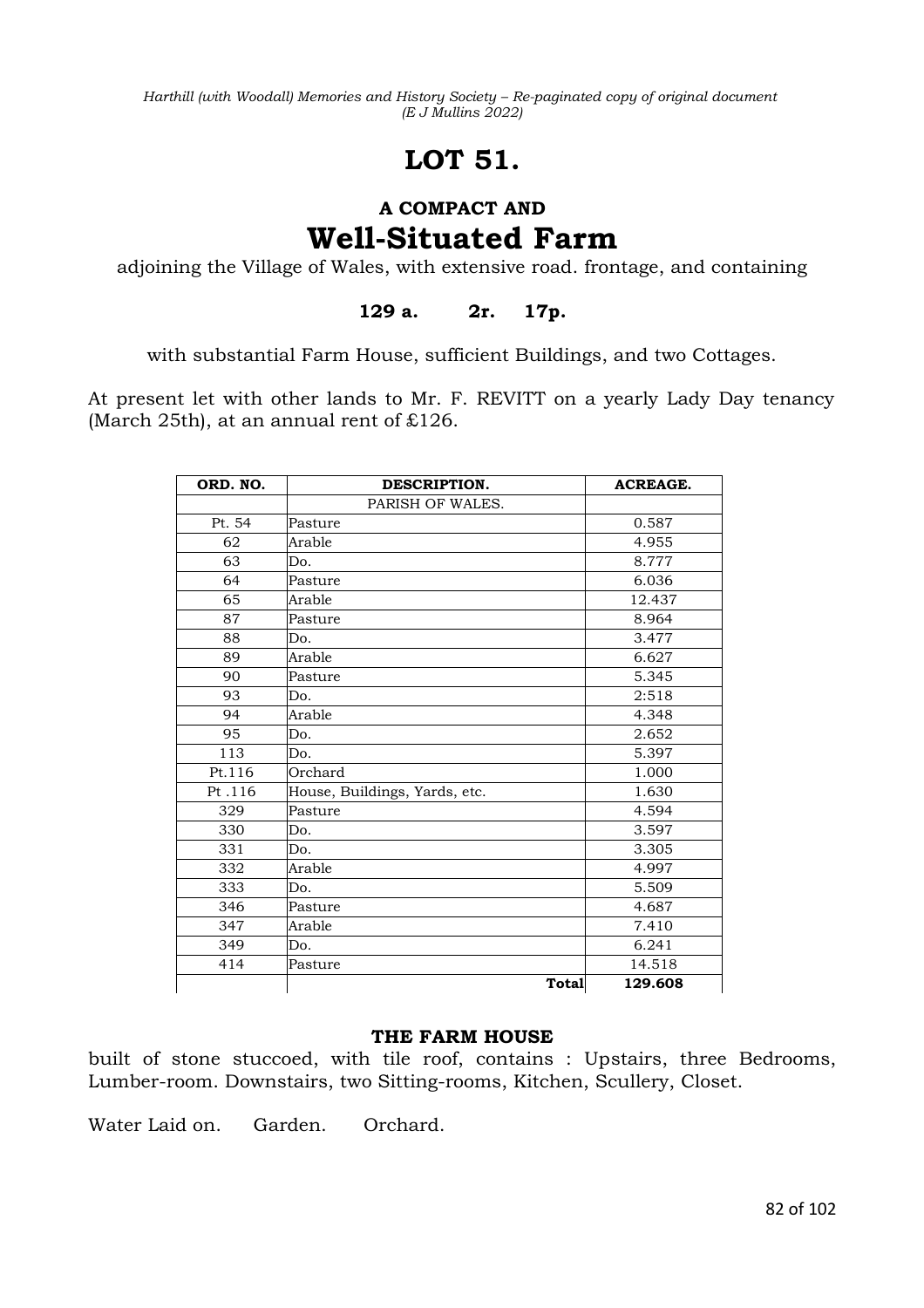#### **THE FARM BUILDINGS**

for the most part built of stone and tile, include : Cow-shed for eight, with Loft over ; four loose Boxes ; Gig-house ; Cow-yard with Cow-shed for eight ; four loose Boxes ; Turnip-house with Loft over ; Corn-chamber ; five-bay Dutch Barn ; Turnip and Cake-house ; Cow-house for eight with Loft over ; Stabling for four ; Cow-house for four with Loft over.

Included with the Farm there are

### **TWO COTTAGES**

substantially built of stone with tiled roofs, and containing three and four rooms respectively.

| OUTGOINGS:-                   | $\mathbf{\pounds}$ s. d. |  |
|-------------------------------|--------------------------|--|
| Tithe Rent Charge (Rec & Vic) | 7 7 6                    |  |

**NOTE. -** This Lot is sold subject to and with the benefit of the Sewer Easement at present existing in Ord. No. 347.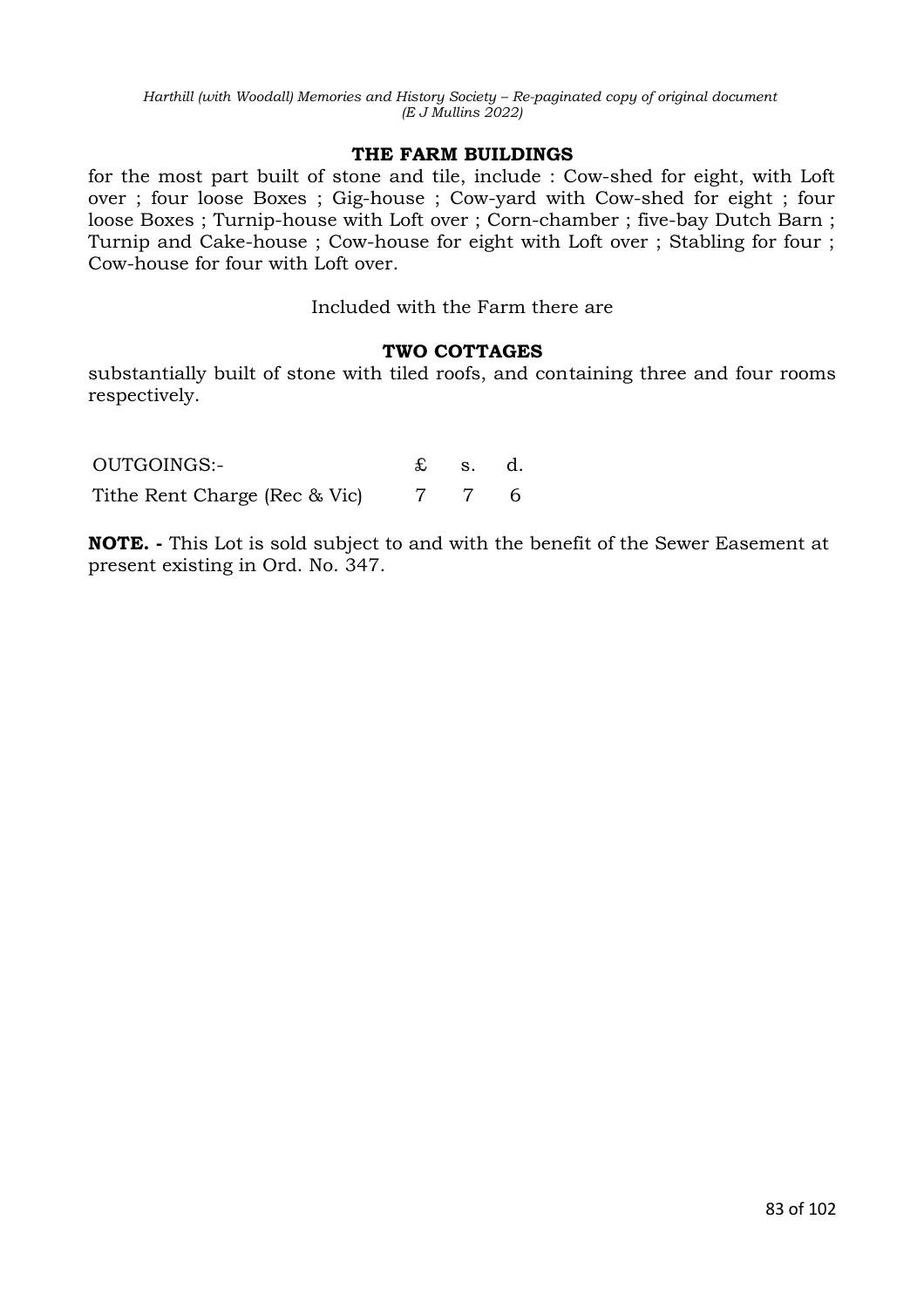# **LOT 52.**

# **A VALUABLE Croft and Farm Buildings**

situated near the cress-roads in the Village of Wales with a frontage of 300 ft. to the Woodhill Road, and exceptionally valuable as

## **A BUILDING SITE,**

and containing

## **4 a. 0 r, 16 p.**

*(Being Ord. Nos. 144 and Pt. 116 on Plan)*

At present let with other lands to Mr. F. REVITT on a yearly Lady Day tenancy (March 25th), at an annual rent of  $£15$ .

### **THE FARM BUILDINGS**

are substantial, being for the most part erected in stone, brick and tile, and include four-bay Cart-shed with Loft over ; Cow-house for eight ; Stabling for three with loose Box adjoining ; Barn ; Cow-house for five ; three Piggeries.

| OUTGOINGS:-                  | $\mathbf{\pounds}$ s. d. |  |
|------------------------------|--------------------------|--|
| Tithe Rent Charge (Vicarial) | $0 \quad 5 \quad 6$      |  |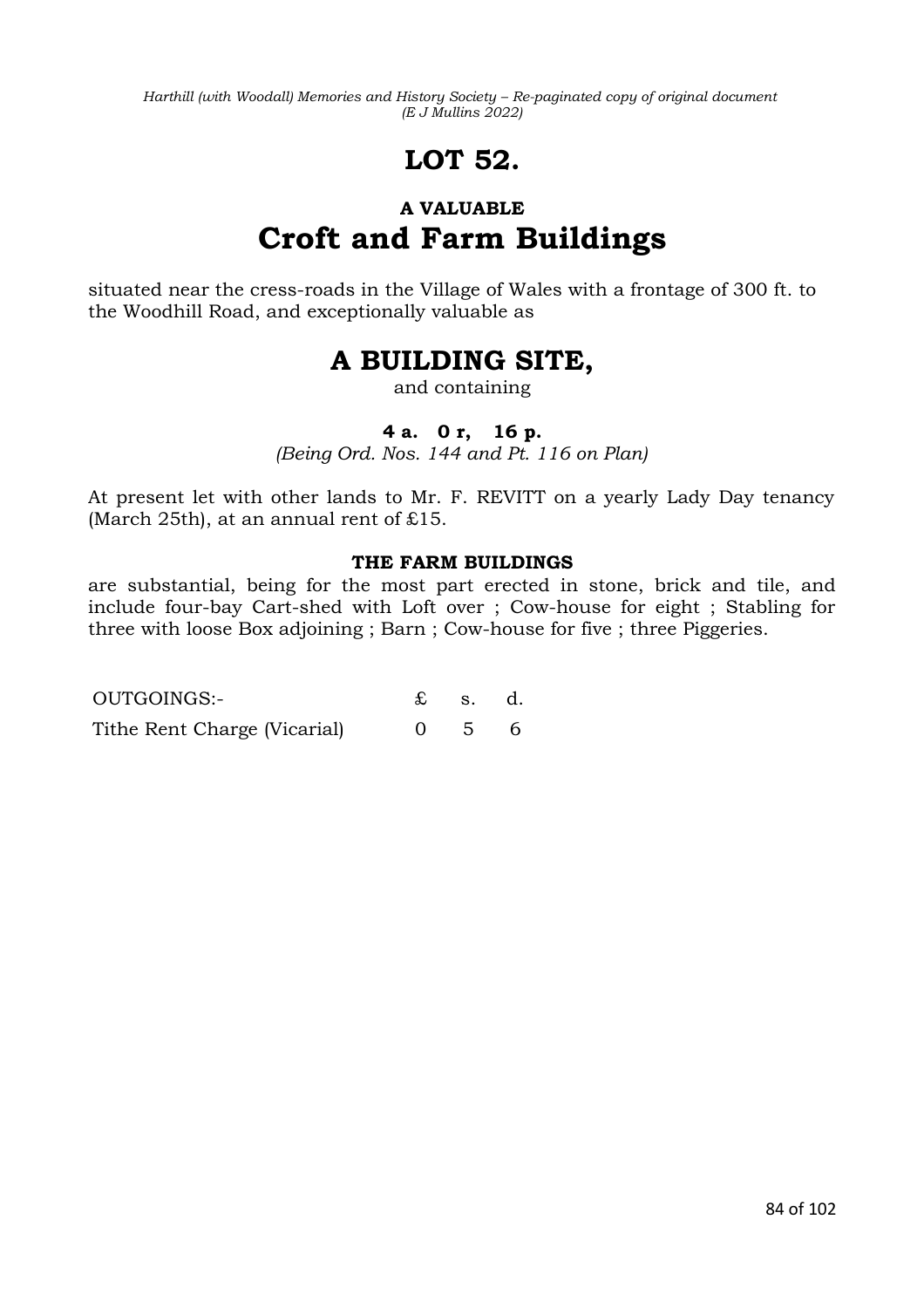# **LOT 53.**

#### **THE**

# **Valuable & Productive Farm**

situated in the Parish of Woodall and containing

**138 a. Or. 38p.**

*with Good Farm House and ample Farm Buildings.*

At present let to Messrs. H. WOODWARD and F. REVITT (as set out in Schedule) on yearly Lady Day tenancies (March 25th) .

| ORD. NO. | DESCRIPTION.                  | <b>ACREAGE.</b> | TENANT, RENT, ETC. |
|----------|-------------------------------|-----------------|--------------------|
|          | PARISH OF WOODALL.            |                 |                    |
| 10       | Arable                        | 4.718           |                    |
| 11       | Do.                           | 9.869           |                    |
| 20       | Pasture                       | 8.700           |                    |
| 21       | Do.                           | 5.413           |                    |
| 22       | Do.                           | 4.079           |                    |
| 23       | Do.                           | 10.721          |                    |
| 32       | Arable                        | 8.796           |                    |
| 50       | Do.                           | 4.203           | <b>H. WOODWARD</b> |
| 50A      | Do.                           | 4.034           | £81 (appd.)        |
| 51       | Do.                           | 5.838           |                    |
| Pt. 77   | House, Buildings, Yards, etc. | 1.000           |                    |
| 78       | Pasture                       | 0.820           |                    |
| 79       | Do.                           | 1.865           |                    |
| 80       | Do.                           | 6.165           |                    |
| 81       | Do.                           | 6.755           |                    |
| 82       | Arable                        | 4.165           |                    |
| 83       | Do.                           | 4.379           |                    |
| 84       | Pasture                       | 3.342           |                    |
| 95       | Do.                           | 1.886           |                    |
| 24       | Arable                        | 5.516           |                    |
| 25       | Do.                           | 6.527           |                    |
| 26       | Do.                           | 6.864           | F. REVITT          |
| 28       | Do.                           | 6.650           | £42 (appd.)        |
| 29       | Do.                           | 5.282           |                    |
| 30       | Do.                           | 5.190           |                    |
| 31       | Pasture                       | 5.430           |                    |
|          | <b>Total</b>                  | 138.237         |                    |

### **THE FARM HOUSE**

built of stone plastered, with slated roof, containing : Downstairs, Sitting-room, Living-room, Kitchen with Cellar. Upstairs there are four Bedrooms and a Boxroom. Closet.

Water Laid on. Orchard.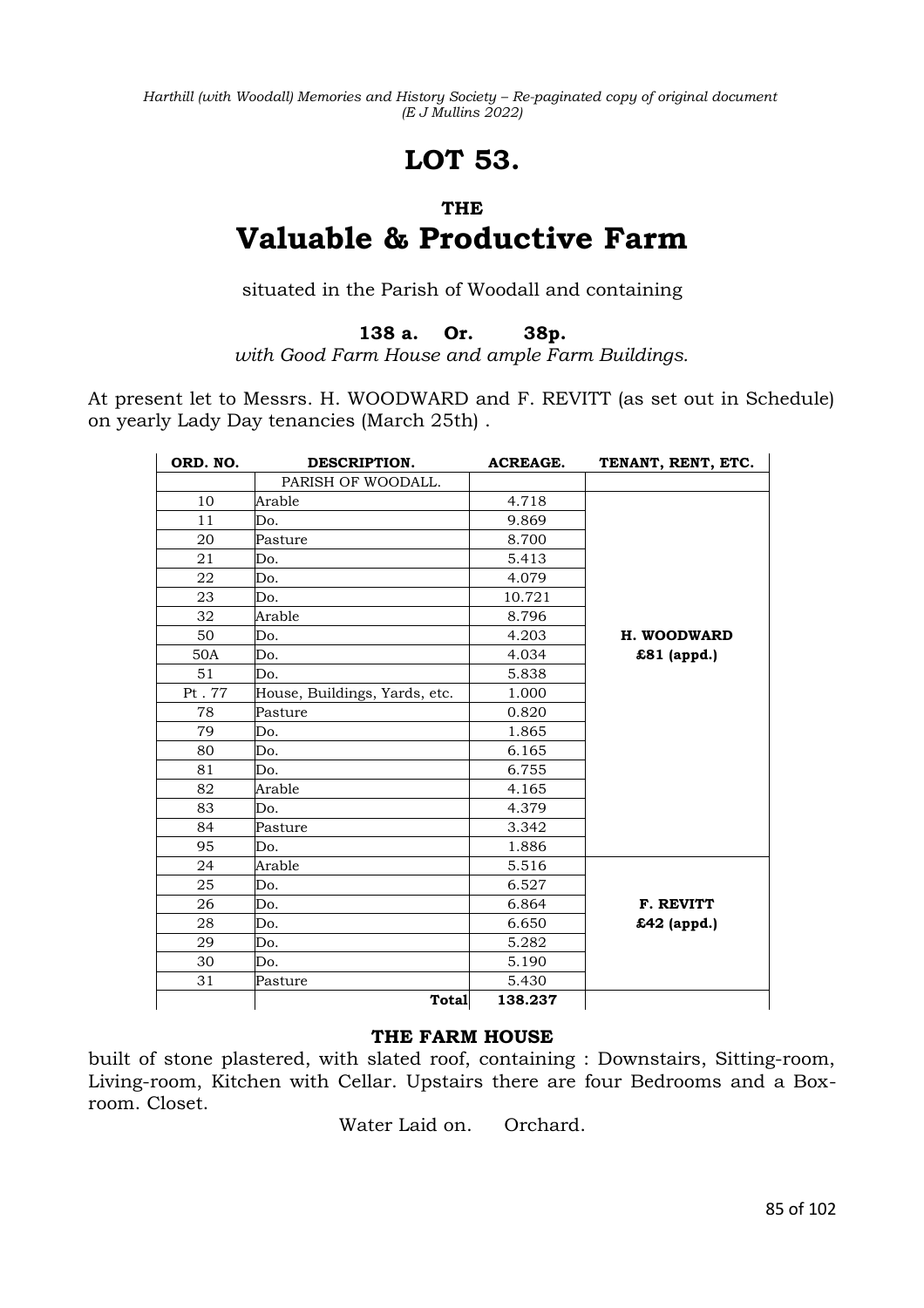#### **THE FARM BUILDINGS**

for the must part built of stone brick and tile, include Barn with Loft and Chopchamber over ; three-stalled Stable ; loose Box ; two small loose Boxes : Shed part open with loose Box adjoining ; Piggery Turnip-house : Cow-shed for ten ; Toolshed ; loose Box three-bay Cart-shed.

| OUTGOINGS:-                   |        | $\pounds$ s. d. |  |
|-------------------------------|--------|-----------------|--|
| Tithe Rent Charge (Rectorial) | 34 5 6 |                 |  |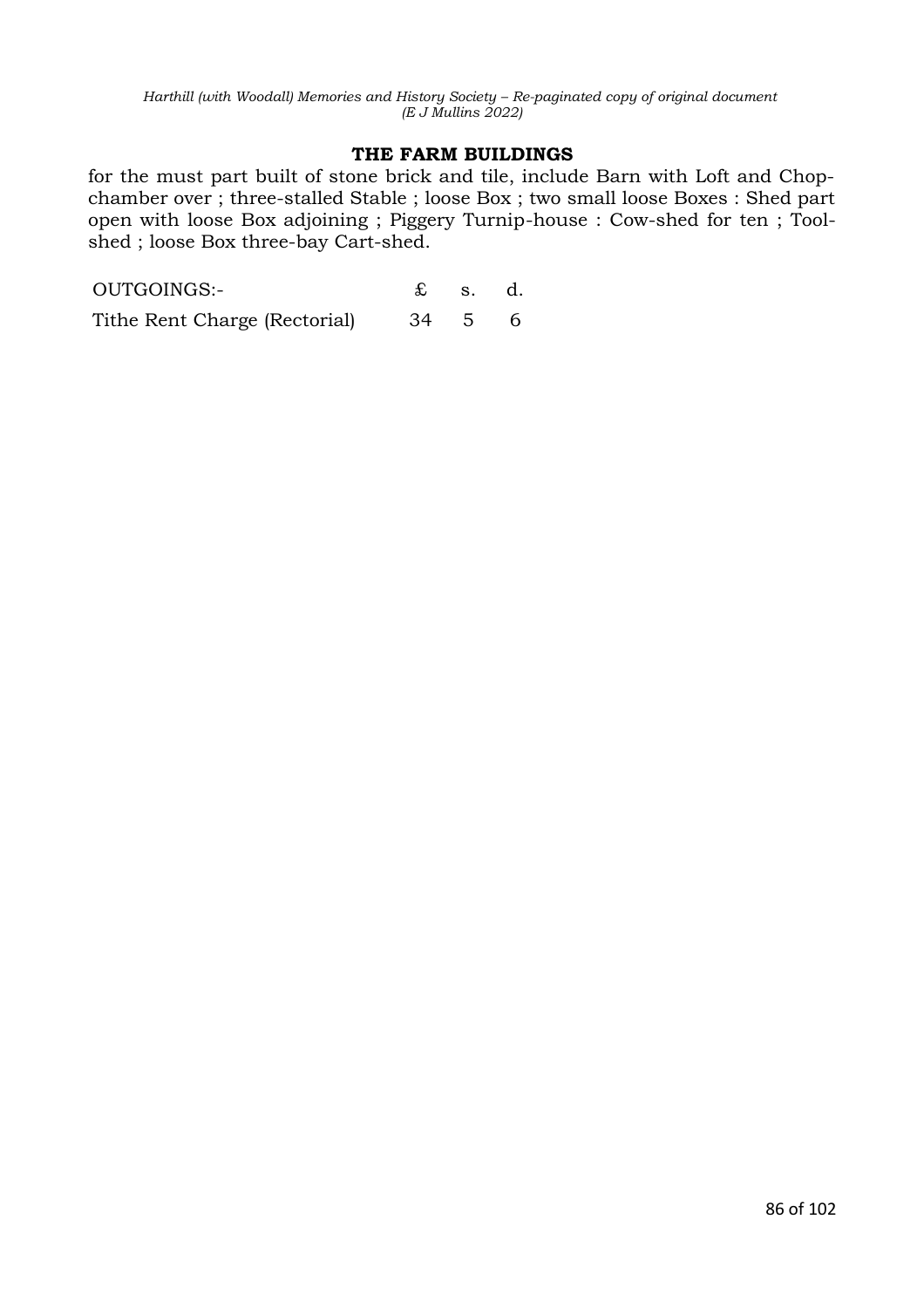# **LOT 54.**

## **A Valuable & Compact Holding** known as **TOP FARM**

situated in the Parish of Woodall, and containing

## **125 a. 2r. 31 p.**

with Farm House, sufficient Buildings and Cottage.

At present let to Mr. J. H. WILKS on a yearly Lady Day tenancy (March 25th), at an annual rent of £100.

| ORD. NO. | DESCRIPTION.                  | <b>ACREAGE.</b> |
|----------|-------------------------------|-----------------|
|          | PARISH OF WOODALL.            |                 |
| 33       | Arable                        | 6.256           |
| 34       | Do.                           | 16.000          |
| 35       | Do.                           | 14.408          |
| 36       | Pasture                       | 12.845          |
| 48       | Do.                           | 6.582           |
| 49       | Arable                        | 4.700           |
| 54       | Do.                           | 5.738           |
| 55       | Do.                           | 5.581           |
| 57       | Pasture                       | 3.730           |
| 58       | Arable                        | 6.940           |
| 59       | Pasture                       | 12.782          |
| 60       | Do.                           | 9.475           |
| 69       | Do.                           | 4.043           |
| 70       | Do.                           | 7.554           |
| 71       | Do.                           | 6.840           |
| Pt. 75   | Do.                           | 1.236           |
| Pt. 77   | House, Buildings, Yards, etc. | 0.981           |
|          | Total                         | 125.691         |

#### **THE FARM HOUSE**

built of brick and slate, contains : Downstairs, Living-room, Kitchen, Store-room and Bacon-chamber, Dairy. Upstairs there are three Bedrooms, two Box-rooms. Closet

Drinking Water from well. Water Laid on to yards close at hand. Garden. Orchard.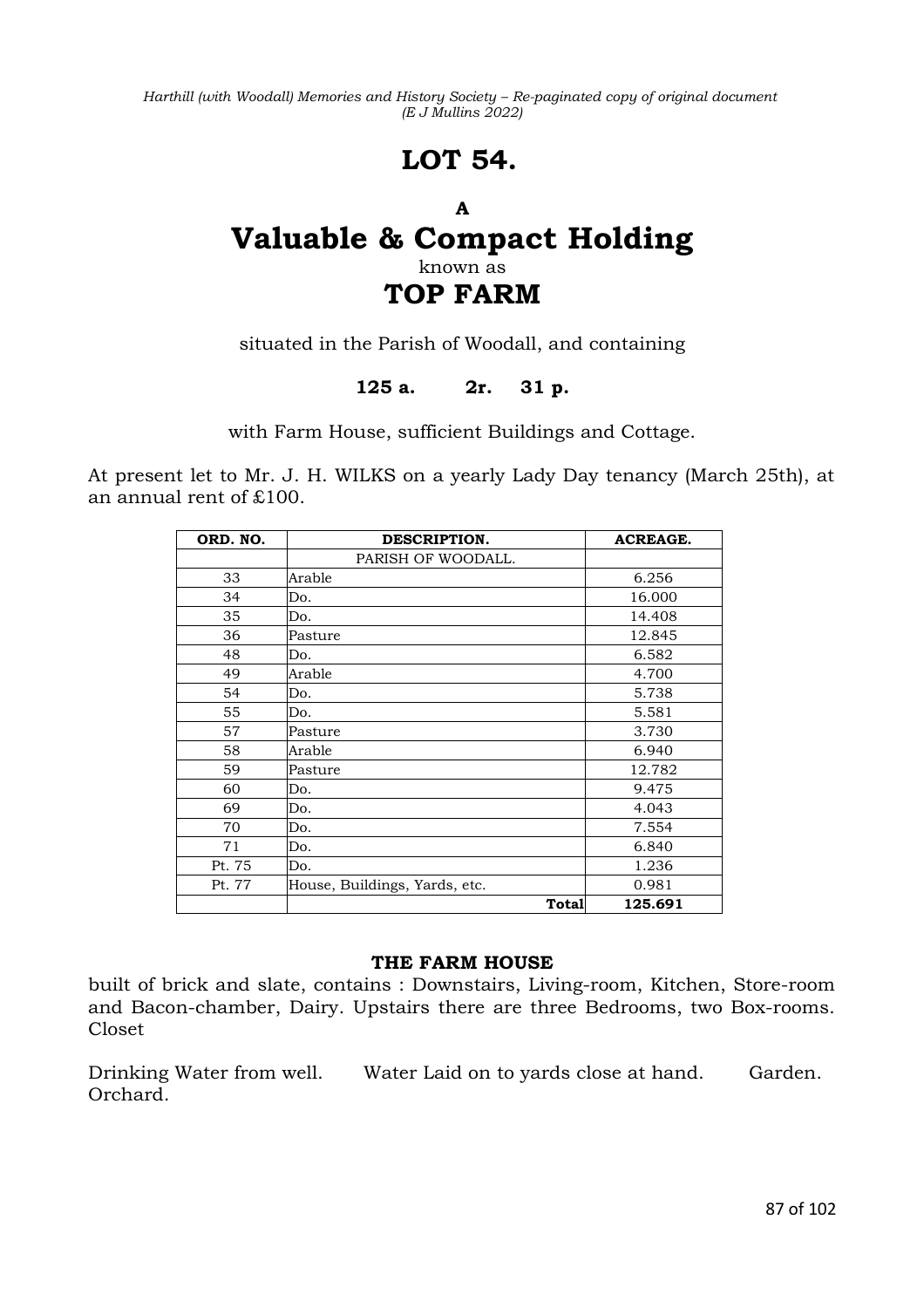#### **THE FARM BUILDINGS**

for the most part built of stone, slate and tile include Stabling for four with Chophouse over ; Barn with Granary over ; Implement-shed ; Hen-house ; Pigsty ; open Cattle-shed ; Cow-shed for eight ; two loose Boxes ; Cow-shed for seven with Loft over.

Water laid on to yards.

Included with this lot is a stone and slated

### **FOUR-ROOMED COTTAGE**

|             | Water Laid on Garden Wash-house. Closet. |  |                 |  |
|-------------|------------------------------------------|--|-----------------|--|
| OUTGOINGS:- |                                          |  | $\pounds$ s. d. |  |
|             | Tithe Rent Charge (Rectorial) 29 5 0     |  |                 |  |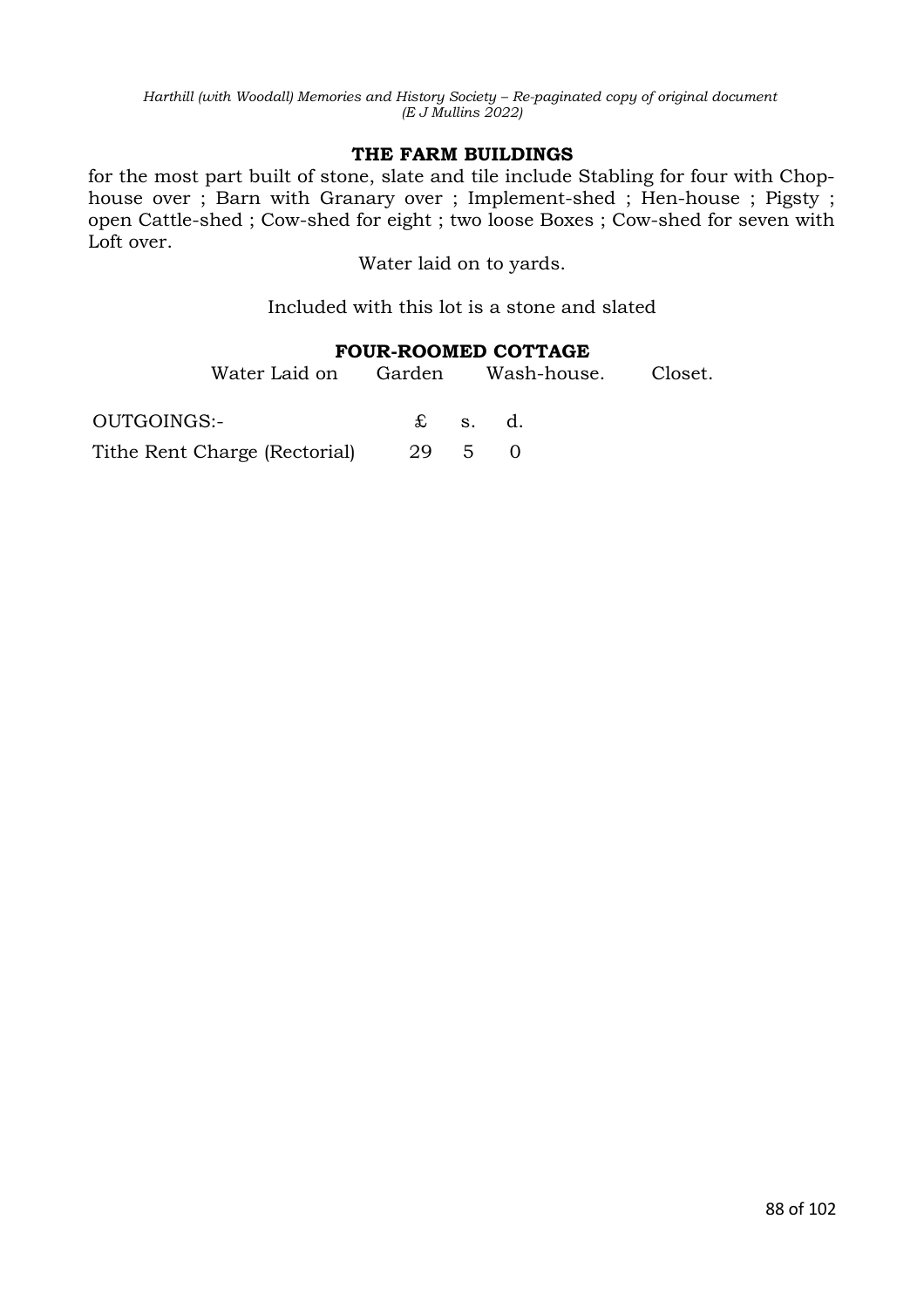# **LOT 55.**

## **THE Valuable Extent of Woodland** known as **NOR WOOD**

## containing in all

### **86 a. 3r. 15p.**

*(Being Ord. Nos. Pt. 27 and 475 on Plan.)*

Nor Wood is situated within the Parish of Woodall, and comprises some useful hard Woods as well as Fir Trees of valuable age.

With the exception of the Shooting, now let to MR. A. GREAVES until February 2nd, 1922, this lot is in hand and vacant possession of the lands in hand will be given.

OUTGOINGS :- Tithe Rent Charge Nil

**NOTE. -** The Sale will be with the benefit of the right as now enjoyed to lead timber from the wood over Ord. No. 73 and thence by the track running along the Northern boundary of fields Ord. Nos. 98 and 74 to the road over part of Lot 56.

*The Timber, which has been moderately valued at £2,488, is included in the Sale of this Lot.*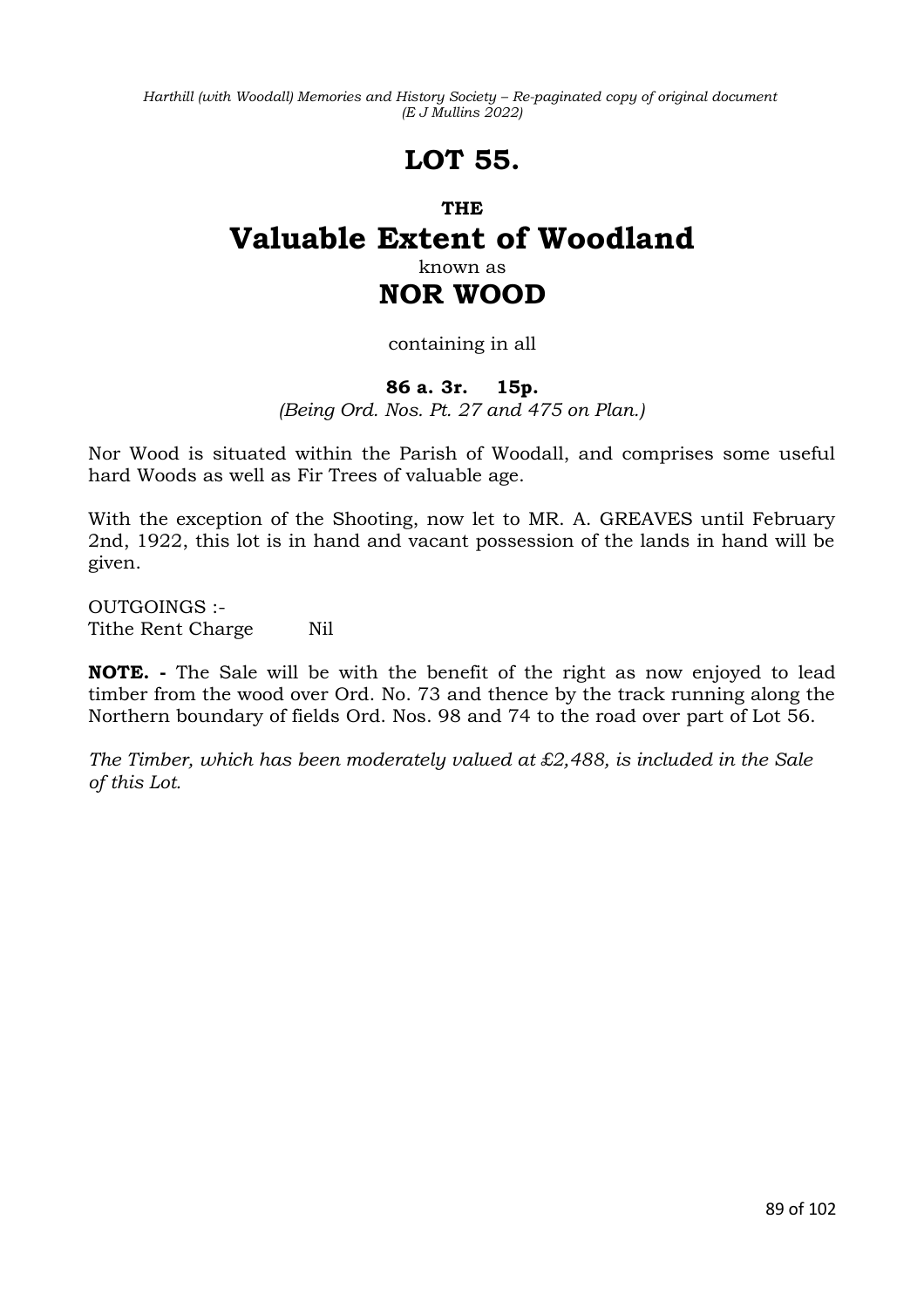# **LOT 56.**

## **A VALUABLE AND Convenient-sized Farm**

situated in the Parish of Woodall, and containing

## **94 a. 3r. 15p.**

with comfortable Farm House and sufficient. Buildings.

With the exception of the Encroachment, Ord. No. 159, let to Mr. T. Robinson at an Annual Rent of 5s , this lot is let to Messrs. CHARLES and JOHN CLARK on a yearly Lady Day tenancy (March 25th), at an annual rent of £91.

| ORD. NO. | DESCRIPTION.               | <b>ACREAGE.</b> |
|----------|----------------------------|-----------------|
|          | PARISH OF WOODALL.         |                 |
| 52       | Arable                     | 10.069          |
| 53       | Do.                        | 8.304           |
| 72       | Pasture                    | 8.638           |
| 73       | Arable                     | 6.205           |
| 74       | Pasture                    | 5.284           |
| Pt. 76   | Do.                        | 1.377           |
| 96       | Buildings; Yards, etc.     | 1.054           |
| 97       | Pasture                    | 3.639           |
| 98       | Arable                     | 10.274          |
| 101      | Pasture                    | 0.702           |
| Pt .102  | House, Garden, Croft, etc. | 0.750           |
| 123      | Arable                     | 9.442           |
| 140      | Do.                        | 9.981           |
| 141      | Do.                        | 18.503          |
| 157      | Encroachment               | 0.225           |
| 159      | Do.                        | 0.398           |
|          | Total                      | 91.845          |

### **THE FARM HOUSE**

erected in 1863 of brick, with slated roof contains Downstairs, Sitting-room, Living-room, back Kitchen, Dairy. Upstairs there are five Bedrooms.

Detached are Closet, Wood and Coal Store, etc

Water Laid on, Garden. Orchard.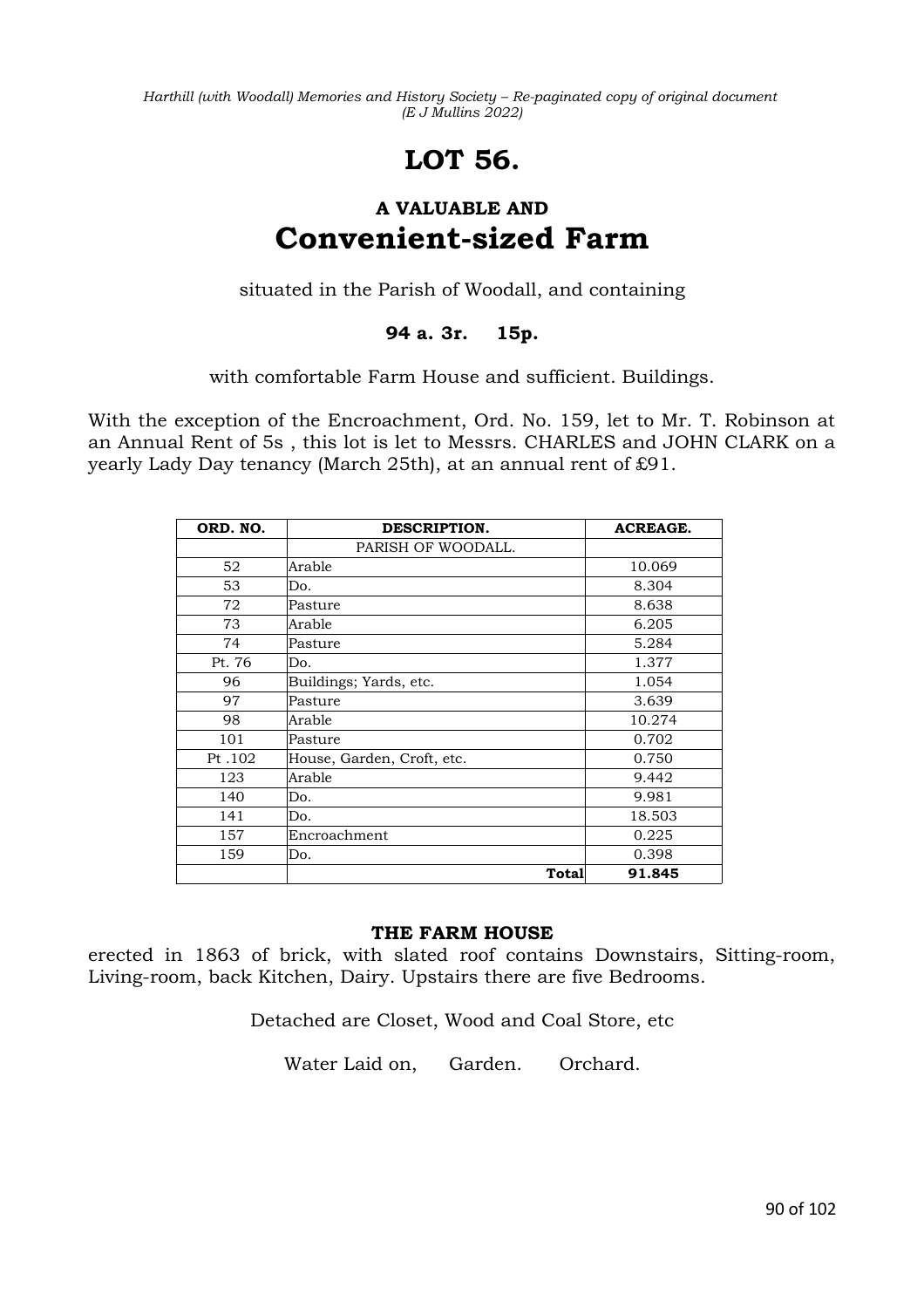#### **THE FARM BUILDINGS**

for the most part built of stone, brick and tile, include Cow-house for four, Three Loose Boxes with Store over, Yard with three-bay Shelter Shed, two-bay Shelter Shed with Corn Chamber, Root-house, Cow-house for seven, Loose Box to tie two, Cart-horse Stabling for three, Barn, Hen-house, Cow-house for three with Loft over, Pigeon-cote, five-bay Cart-shed, Loose Box.

| OUTGOINGS:-                   |        | $\mathbf{\pounds}$ s. d. |  |
|-------------------------------|--------|--------------------------|--|
| Tithe Rent Charge (Rectorial) | 22 2 0 |                          |  |

**NOTE. -** The Sale is subject to the right to lead timber from Nor Wood along the Northern boundary of Ord. Nos. 98S and 74, reserved to the Owners or Occupiers of Lots 55 and 58.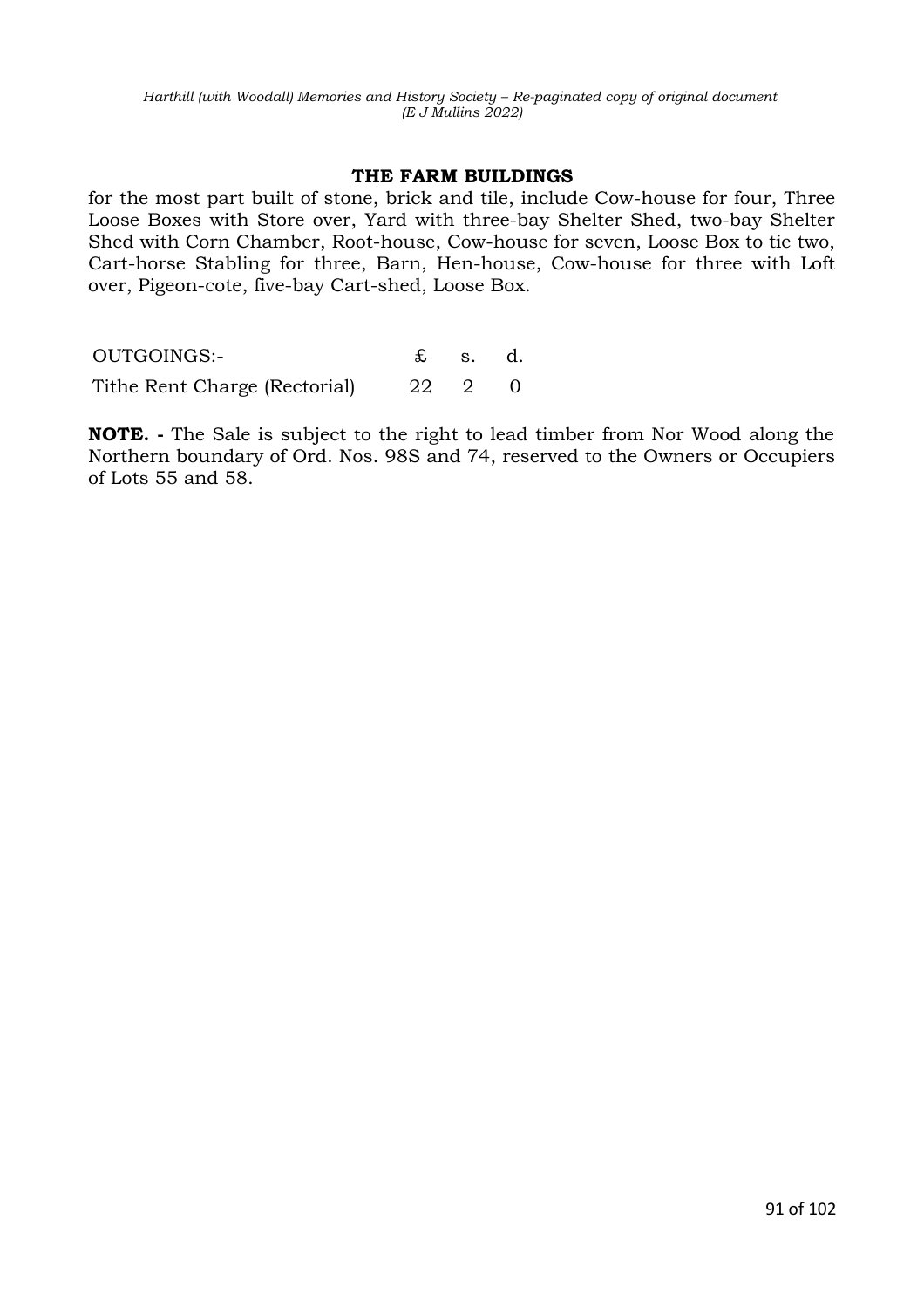# **LOT 57.**

# **A Mixed Holding**

known as

# **WOODALL FARM**

situated in the Parish of Woodall, and containing

### **269 a. 0r. 38p.**

being well equipped with imposing Farm House, extensive Farm Buildings and three Cottages.

At present let to the Exors. of the late Mr. J. G. TRICKETT on a yearly Lady Day tenancy (March 25th), at an annual rent of £230.

| ORD. NO. | DESCRIPTION.                  | <b>ACREAGE.</b> |
|----------|-------------------------------|-----------------|
|          | PARISH OF WOODALL.            |                 |
| Pt.151   | House, Buildings, Yards, etc. | 1.750           |
| Pt.163   | Cottages, Garden, etc.        | 0.106           |
| 165      | Arable                        | 15.101          |
| 180      | Pasture                       | 4.067           |
| 181      | Cottage, Garden, etc.         | 0.402           |
| 190      | Pasture                       | 5.366           |
| 199      | Do.                           | 1.032           |
| 200      | Buildings, Yard, etc.         | 0.901           |
| 201      | Pasture                       | 5.590           |
| 202      | Arable                        | 15.233          |
| 220      | Do.                           | 14.463          |
| 221      | Do.                           | 14.490          |
| 227      | Pasture                       | 10.766          |
| 228      | Do.                           | 8.228           |
| 229      | Do.                           | 10.412          |
| 232      | Do.                           | 8.956           |
| 255      | Do.                           | 3.853           |
| 257      | Do.                           | 14.704          |
| 259      | Do.                           | 15.003          |
| 260      | Arable                        | 17.997          |
| 271      | Do.                           | 12.046          |
| 272      | Do.                           | 12.252          |
| 272A     | Pasture                       | 2.524           |
| 273      | Arable                        | 12.061          |
| 276      | Do.                           | 9.145           |
| 277      | Do.                           | 5.337           |
| 278      | Do.                           | 17.246          |
| 299      | Pasture                       | 10.254          |
| 300      | Do.                           | 6.940           |
| 301      | Do.                           | 6.610           |
| 469      | Do.                           | 4.905           |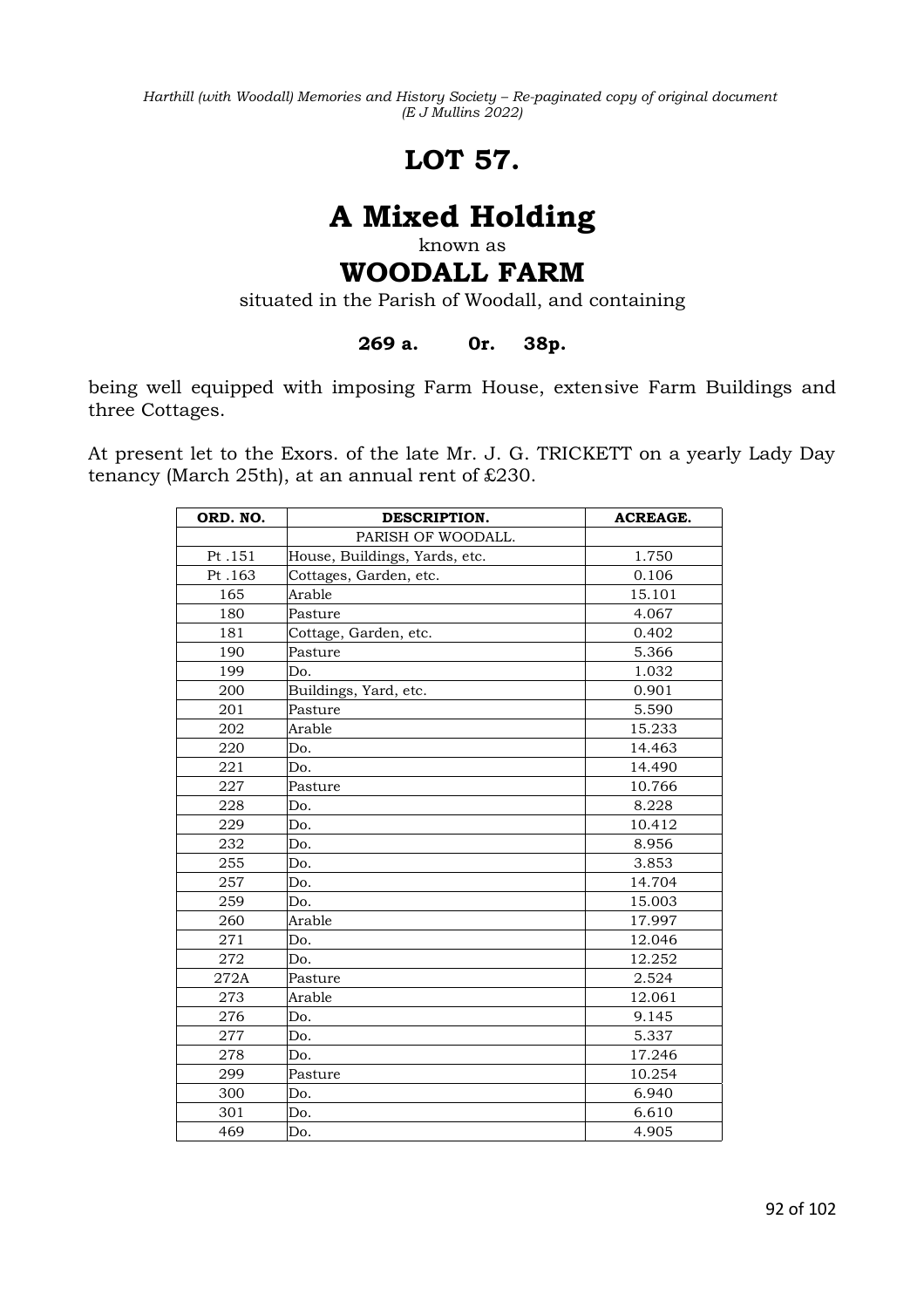| ORD. NO. | DESCRIPTION.     | ACREAGE. |
|----------|------------------|----------|
| 300      | Jo.              | 6.940    |
|          | COUNTY OF DERBY. |          |
| 469A     | Pasture          | 1.499    |
|          | Total            | 269.239  |

#### **THE FARM RESIDENCE**

built of stone and slate, contains : Downstairs, two Sitting-rooms, Living-room, Kitchen, Scullery, Store, two Closets. Upstairs there are seven Bedrooms and Box-room.

Water Laid on. Good Garden. Orchard.

#### **THE FARM BUILDINGS**

comprising three sets, are for the most part built of stone, with tiled roofs and include : Boiler-house ; five-bay Cart-shed with Granary over ; six-bay open Shed Stabling for eight ; Barn with Loft over ; Pigeon-cote ; Cow-shed for 16 ; Cow-shed for .11 ; three Piggeries ; two Calf-boxes with Hen-roost over ; Hospital-box ; large open Shed ; two-stalled Stable ; Trap-house.

Detached there is a range of four-bay open Shed ; Cow-shed for three ; three-bay open Shed : Barn.

Included also is a three-bay open Shed which stands apart.

Conveniently situated are the following:-

#### **A LARGE STONE AND TILED COTTAGE**

containing 10 rooms and Dairy. Piggery with Hen-roost over, Shed adjoining.

Detached Wash-house. Closet. Water lain on. Garden.

#### **A STONE AND TILED COTTAGE**

containing five rooms and Pantry. Closet. Water laid on. Garden.

#### **A FURTHER COTTAGE**

stone stuccoed and tiled, containing four rooms and Pantry.

Closet. Water laid on. Garden.

OUTGOINGS:- £ s. d.

Tithe Rent Charge (Rectorial) 60 17 7

**NOTE:** This Lot is sold subject to whatsoever rights of access, etc. the Great Central Railway Company may have in connection with the Harthill reservoir.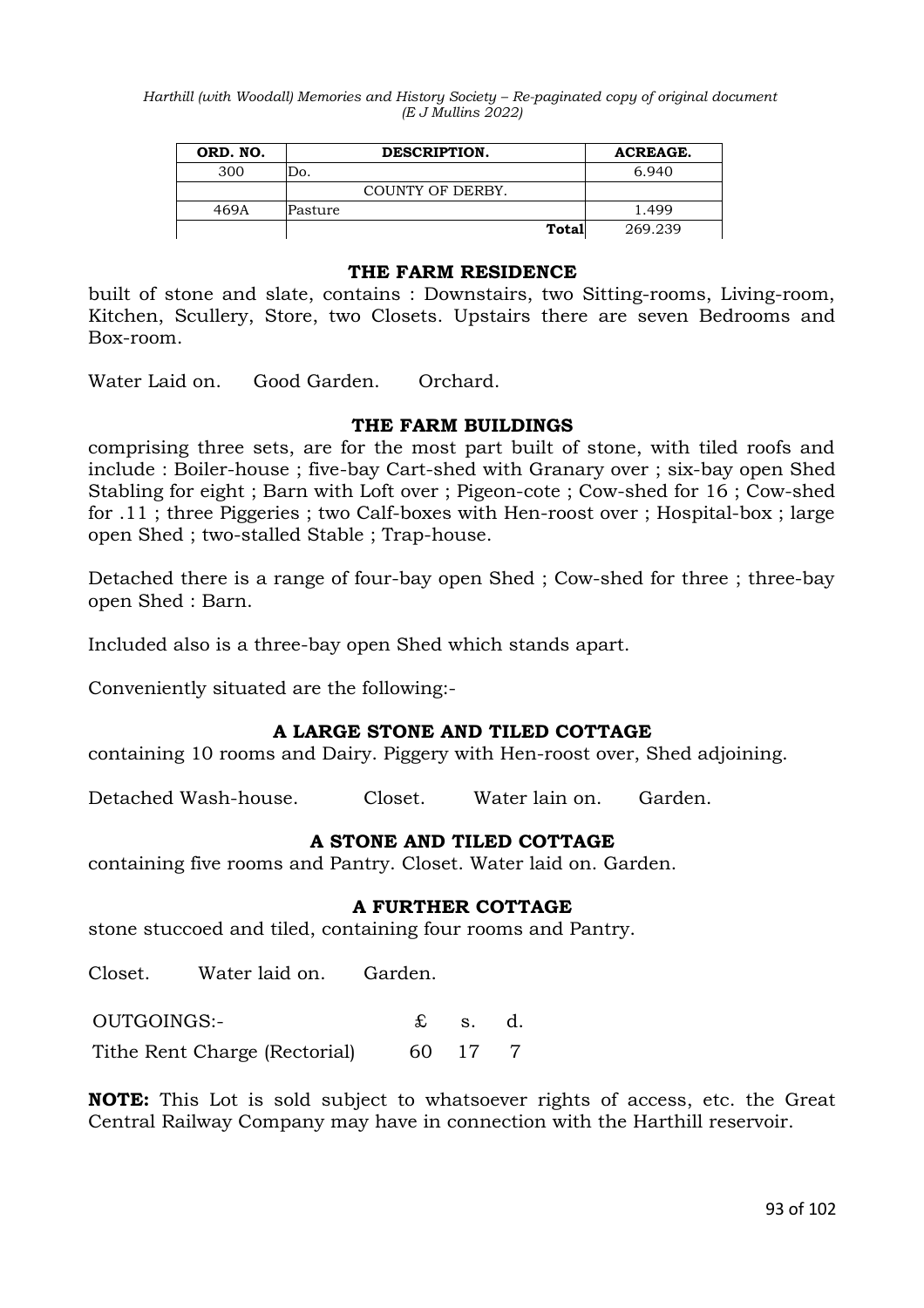# **LOT 58.**

# **Woodall Pond and Parts of Killamarsh Pond & Nor Wood**

## containing **28a. 2r. 21p.** *(Being Ord. Nos. Pt. 27, 99 and 100 on Plan).*

Fishing of a sporting character may be had in the Ponds while the Wood contains a quantity of both growing and mature hardwoods, conifers, &c.

The Fishing is at present let at will to Mr. W. WARD at the moderate annual rent of £5. The Great Central Railway Company have certain rights in the Ponds and surrounding banks, the annual rent for which is apportioned at £22.

The Shooting is let until February 2nd, 1922, to Mr. ARTHUR GREAVES.

With the above exceptions this lot is in hand, and vacant possession of the lands in hand will be given.

| OUTGOINGS:-                   | $\mathfrak{L}$ s. d. |  |
|-------------------------------|----------------------|--|
| Tithe Rent Charge (Rectorial) | $1 \t15 \t0$         |  |

**NOTE-1.** This lot is sold subject to whatsoever rights the Great Central Railway Company may have in the Ponds and surrounding banks.

**2.** The Sale will be with the benefit of the right to lead timber from the wood along the Eastern boundary of Field No. 297 to the road known as Killamarsh Lane as well as a right to lead timber across Ord. Nos. 98 and 74, part of Lot 56, to the Road.

*The timber which has been moderately valued at £909 is included in the Sale of this Lot.*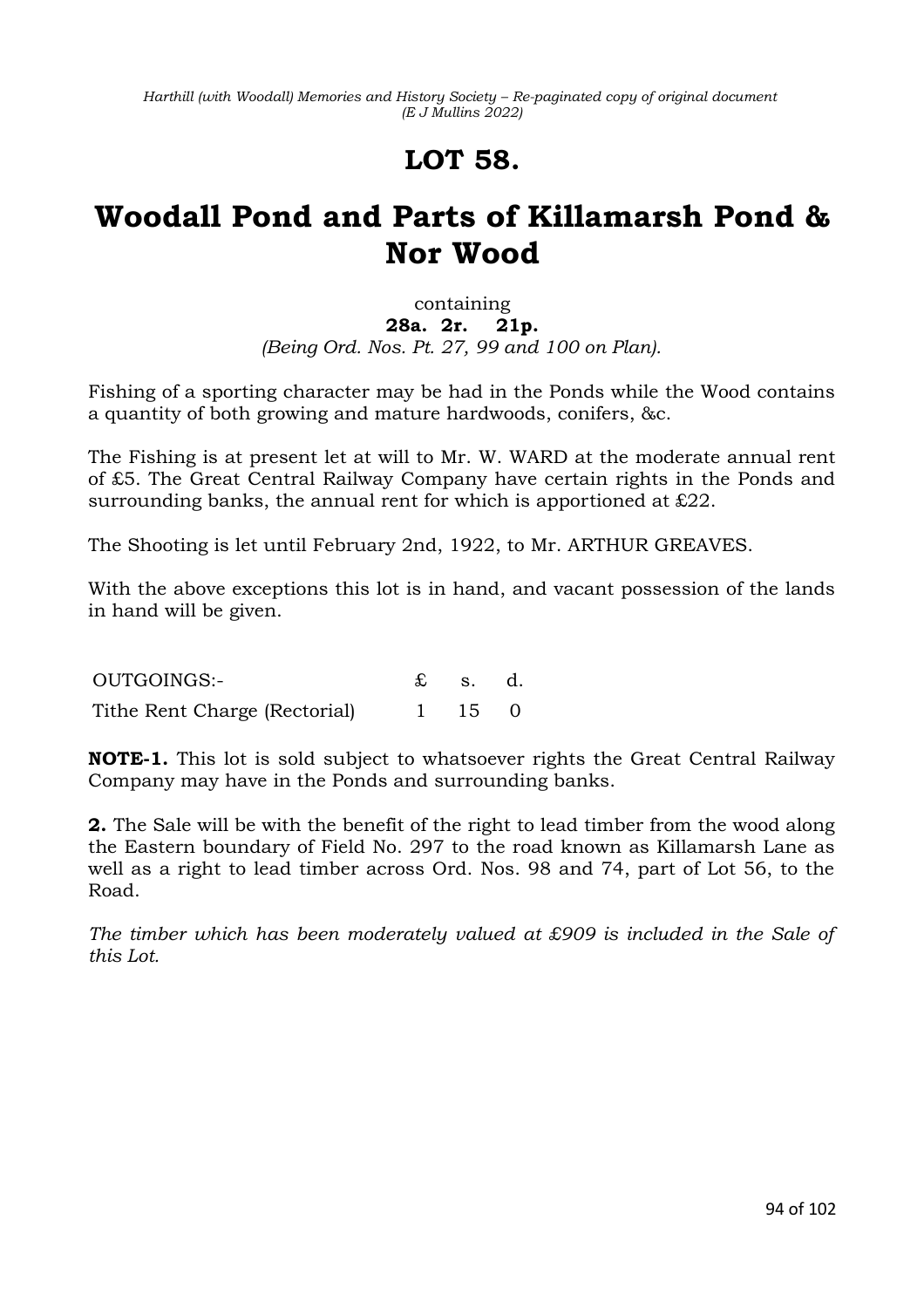## **CONDITIONS OF SALE.**

1. - THE highest bidder shall be the Purchaser, the Vendor fixing a reserve price for each lot and reserving the right to bid up to such price by himself or his Agent, and also the right to withdraw, consolidate, and rearrange lots.

2. - NO person shall advance less than the sum to be fixed by the Auctioneer on each bidding or retract a bidding, and if any dispute arise the lot in dispute shall be put up again at the last undisputed bidding or the Auctioneer may determine the dispute.

3. - EACH Purchaser shall at the close of the sale to him pay down a deposit of £10 per cent. on the amount of his purchase money and sign an agreement in the form subjoined to these Conditions for the completion of his purchase according to these Conditions and pay the balance of his purchase money including the amount of the valuation (if any) as mentioned or provided in the Particulars on the 24th day of December, 1921, at the Office, No. 2 Temple Gardens, in the City of London, of Messrs. Lowe & Co., the Solicitors of the Vendor, at which time and place the purchases shall be completed and a Purchaser paying his purchase money and the amount of the valuation (if any) shall as from that day be let into possession or receipt of rents and profits and pay all outgoings and up to that day all rents, rates, taxes, and other outgoings shall (if necessary) be apportioned and so that all rates shall be apportioned according to the period for which they are intended to provide and not as running from the dates when the same are made or allowed and the balance shall be paid by or allowed to the Purchaser on completion, and if from any cause whatever other than wilful default on the part of the Vendor the completion of any purchase is delayed beyond the before-mentioned day, the balance of the purchase money including the valuation (if any) shall bear interest at the rate of £7 per cent, per annum from that day to the day of the actual payment thereof.

4. - (i.) INASMUCH as the title of the Vendor is well known in the district, each Purchaser whose purchase money does not exceed £1,000, shall he deemed to have accepted the Title and shall not be entitled to any Abstract thereof except on payment id the costs of copying same.

(ii.) Any Purchaser whose purchase money exceeds  $£1,000$ , shall, on payment of the costs of copying same, be furnished with an Abstract of the Title and be entitled to verify same in the usual way.

5. - EACH Purchaser who is not deemed to have accepted the Title pursuant to Condition 5 (i.) shall within 14 days after the delivery of his Abstract (if furnished) send to the Solicitors of the Vendor a statement in writing of all the objections and requisitions (if any) to or on the Title or evidence of Title or the Abstract or the Particulars or these Conditions and subject thereto the Title shall be deemed accepted and all objections and requisitions not included in any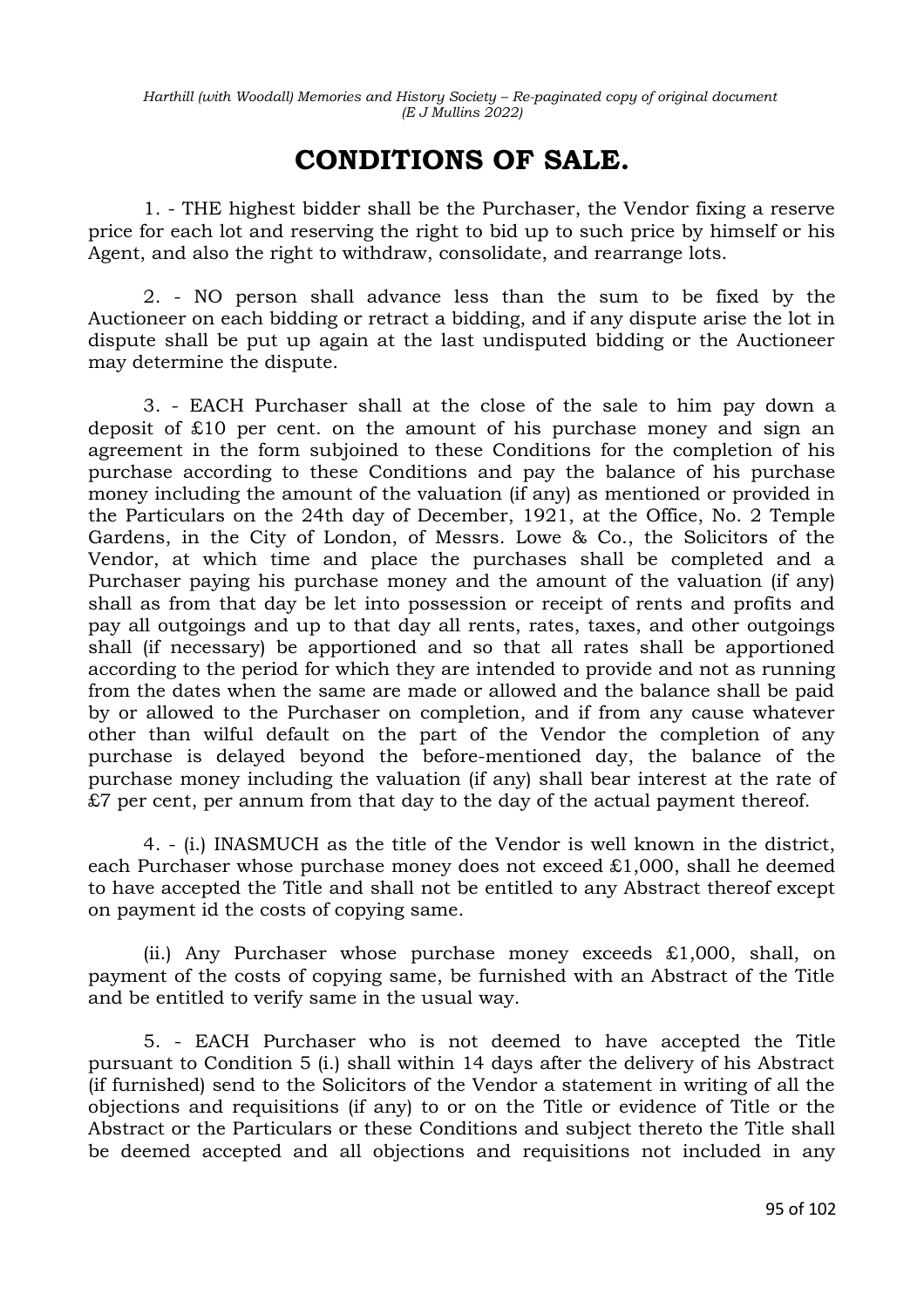statement sent within the time aforesaid shall be deemed waived and an abstract though in fact imperfect shall be deemed perfect except for the purpose of any further objections or requisitions which could not be taken or made on the information therein contained and an answer to any objection or requisition shall be replied to in writing within ten days after the delivery thereof and if not so replied to shall be considered satisfactory and time shall be deemed in all respects as of the essence of this Condition. If any Purchaser shall take any objection or make any requisition which the Vendor shall be unable or on the ground of expense unwilling to remove or comply with or if any question shall arise as to the conveyance and the Purchaser shall not withdraw such objection or requisition or waive the question within ten days after being required so to do the Vendor may by notice in writing delivered to such Purchaser or his Solicitor and notwithstanding any intermediate negotiation or litigation rescind the Contract for Sale and the Vendor shall within one week after such notice repay to the Purchaser whose contract is so rescinded his deposit money which shall be accepted by him in satisfaction of all claims on any account whatever and the Purchaser whose contract is so rescinded shall return forthwith all abstracts and papers in his possession belonging to the Vendor.

6. - THE Abstract of Title (if furnished) to all the lots shall commence with an Indenture dated the i7th day of August, 1898 (being a mortgage of the fee simple).

7. - NO further or other evidence shall be required of the identity of the lot or lots described in the Particulars with the property to which title is shown by the Abstract besides such evidence (if any) as may be gathered from the descriptions in the documents abstracted, but any Purchaser shall be furnished at his own expense, if he so require, with a statutory declaration by the Vendor or some other person that the lot or lots have for twelve years or upwards next preceding the day of sale, been held and enjoyed in accordance with the title shown thereto.

8. - (i.) ABSTRACTS or copies of the leases or of the agreements (if in writing) under which the tenants hold can be inspected at the office of the Vendor's Solicitors during a period of fourteen days next preceding the day of sale or in the sale room at the time of sale, and each Purchaser shall, whether he inspects the same or not be deemed to have notice of and shall take subject to the terms of all the existing tenancies and all statutory rights of the tenants whether arising during the continuance or after the . expiration thereof, and such notice shall not be affected by any partial or incomplete statement in the Particulars with reference to the tenancies and no objection shall be made on account of there not being an agreement in writing with any tenant and each Purchaser shall keep the Vendor indemnified against all claims for compensation or otherwise by any tenant either under the Agricultural Holdings Acts, 1908 to 1915 or other statute or under the custom of the country or under his tenancy agreement or otherwise,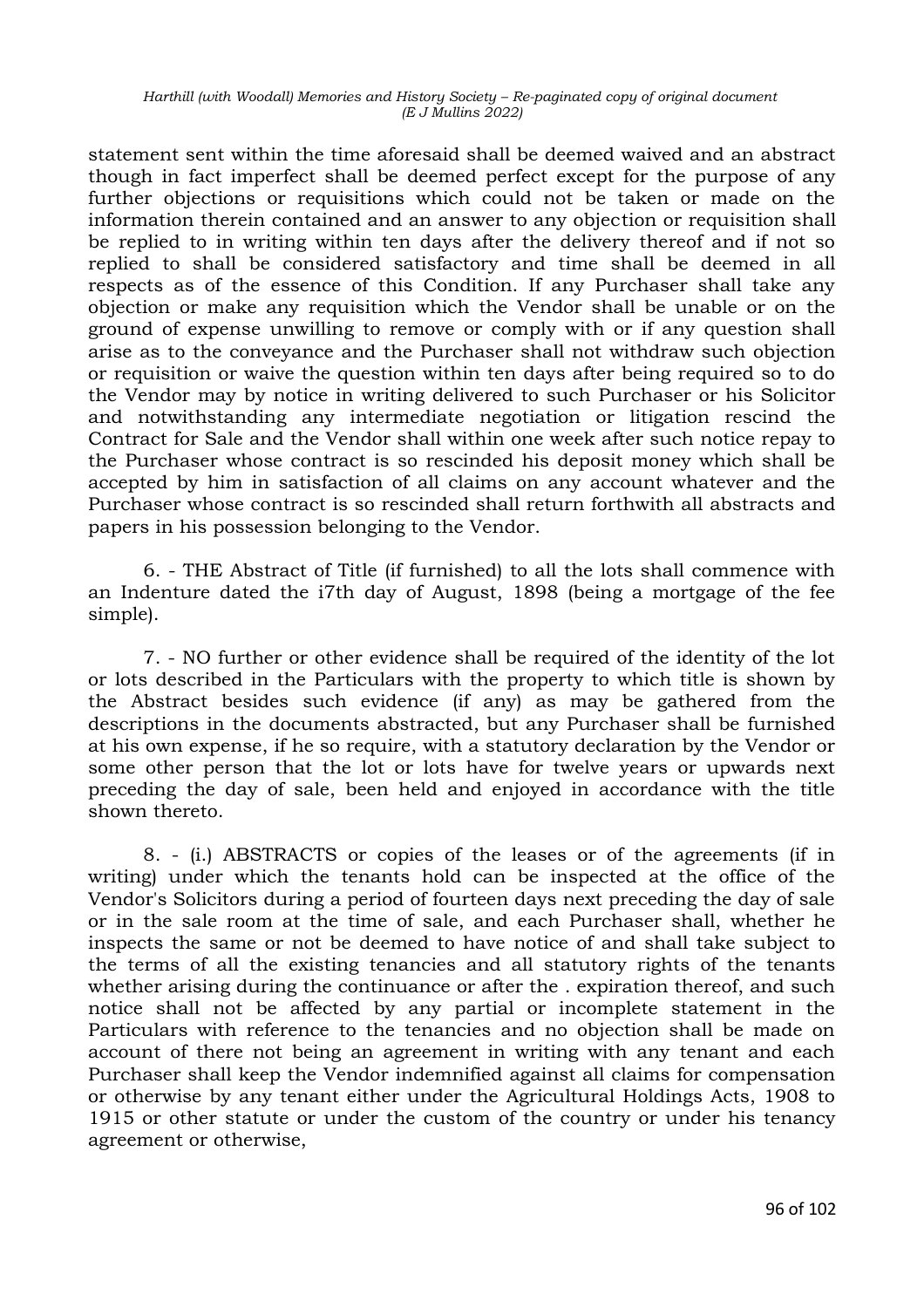(ii.) WHERE a tenancy comprises two or more lots or parts thereof or other land, each Purchaser shall accept without objection the apportionment of rent stated in the Particulars of Sale or if none is so stated an apportionment to be made by the Auctioneers after the sale, and shall not require the assent of any tenant thereto nor otherwise require the rent to be legally apportioned. 9. - (i.) FREEDOM from land tax or tithe rent charge shall be deemed sufficiently evidenced by the fact that the land tax assessment books or the tithe commutation award (if any), as the case may be, do not show any land tax or tithe rent charge to be payable or by the absence of any such books or award.

(ii.) THE receipt for the last payment made in respect of land tax and tithe rent charge where payable shall be sufficient evidence of the amounts, and the Vendor shill not be required to obtain any apportionment of land tax or tithe rent charge.

10. - (i.) A FORM of Conveyance (settled by Counsel) will be furnished to the Vendor of each Purchaser (who shall pay one guinea therefor) and so far as circumstances permit the parties shall follow such form, but the draft Conveyance to each Purchaser shall be prepared by him and at his own expense and the engrossment thereof shall be delivered at the office of the Solicitors of the Vendor at least seven days before the day fixed for completion of the sale for execution by the Vendor and other necessary parties (if any), and the draft of such Conveyance for perusal and approval on behalf of the Vendor and other necessary parties (if any) shall be left at the said office at least seven days before delivery of the engrossment

(ii.) THE Vendor shall before the date fixed for completion have the Conveyance impressed with the Particulars delivered stamp in accordance with sub-section (3) of section four of theFinance (1909-10) Act 1910, or hand over with the Conveyance the form to enable the Purchaser to get the Conveyance so stamped.

(i.) ALL mines, minerals, and mineral substances within or under the several lots offered for sale shall be excepted and reserved out of each conveyance, together with full power for the Vendor, his heirs and assigns, to work and get the excepted mines, minerals, and mineral substances by underground workings only, and without any obligation to leave any subjacent or lateral support for the surface or any buildings erected, or to be erected thereon, or any adjoining land or minerals belonging to the Vendor, without being liable for any damage caused by subsidence or otherwise on account of working the excepted mines, minerals, and mineral substances, or otherwise, and for the purpose of such workings from time to time, and at all times, to drive and make roadways, airways, and drifts, and do all other acts and things necessary and proper for working and getting the said excepted mines minerals and mineral substances.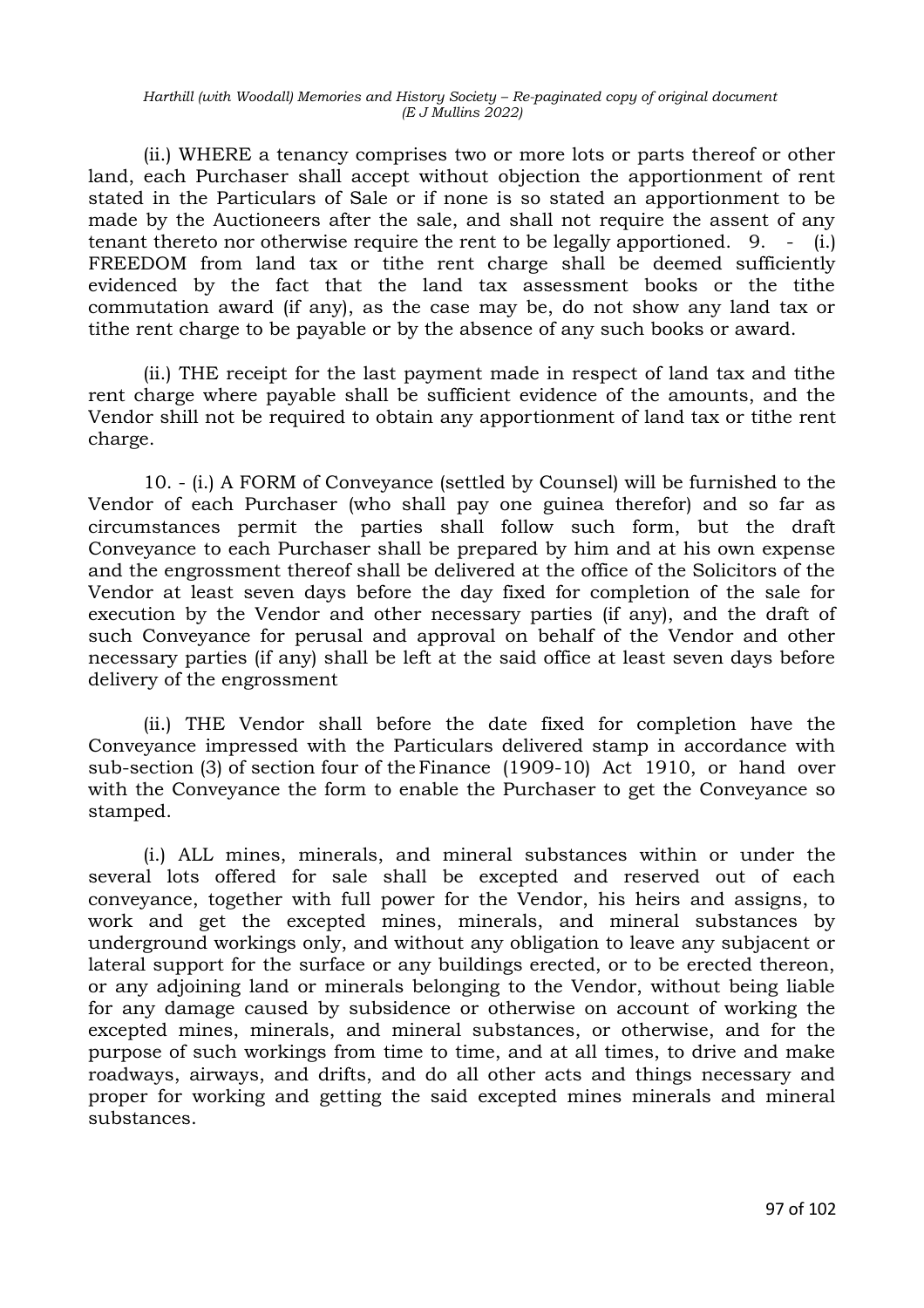(ii.) WITH regard to any lot or lots, or part of a lot, the mines and minerals under which are now comprised in any mining lease or agreement for a lease, the same are sold and will be conveyed subject to all easements, rights and privileges (if any) affecting the surface, and granted to the mining lessees, and (so far as they affect the surface conveyed) with the benefit of any provisions contained in the said leases with regard to any compensation for damage to the surface, or any buildings erected thereon, which may be payable by the mining lessees.

(iii.) ABSTRACTS or copies of the mining leases or agreements, so far as they, or any of them, contain grants of or provisions in respect of any easements, rights or privileges, over or in connection with the surface of any lot or lots, or any provisions regarding the liability of the mining lessees to pay compensation for damage to the surface, or any buildings erected thereon, may be inspected at the office of the Solicitors of the Vendor, during a period of 14 days next preceding the day of sale, or in the sale room at the time of sale, and each Purchaser, whether he inspects the same or not, shall be deemed to have notice of, and shall take subject to the terms of such mining leases or agreements, so far as they affect the surface of the lot or lots purchased by him, and such notice shall not be affected by any partial or incomplete statement in the Particulars concerning such mining leases or agreements, but the Vendor shall not be required to furnish abstracts or copies of the mining leases or agreements, or to furnish any information or evidence as to any mines or mining works, or as to the method or extent of working the same, or otherwise as to any matter not affecting the surface sold.

(iv.) THE reversion expectant on any mining lease, or agreement for a mining lease, is reserved to the Vendor in fee simple, but without prejudice to the right conferred on any Purchaser to sue on Covenants affecting the surface acquired by him, and relating to compensation for damage to surface or buildings

(v.) EACH lot shall be conveyed to the Purchaser thereof (being an individual) in fee simple to the use that the Vendor, his heirs and assigns, shall have, and may exercise the mining rights hereinbefore agreed to be reserved, and subject thereto to the use of such Purchaser in fee simple.

12. - (i) WHERE it appears from the Particulars or Sale Plan that any easement, right or privilege is to be reserved out of any lot for the benefit of any other lot, the servient lot shall be conveyed to the Purchaser thereof (being an individual) in fee simple to the use that the Vendor or other the owner of the dominant lot shall have, and may exercise the reserved rights in fee simple and subject thereto as to all the premises to the use of the Purchaser of the servient lot in fee simple.

(ii.) IF any dispute shall arise as to the nature or extent of any easement, right or privilege stated in the Particulars or Sale Plan to be granted for the benefit of or reserved out of any lot, the matter in dispute shall be referred to the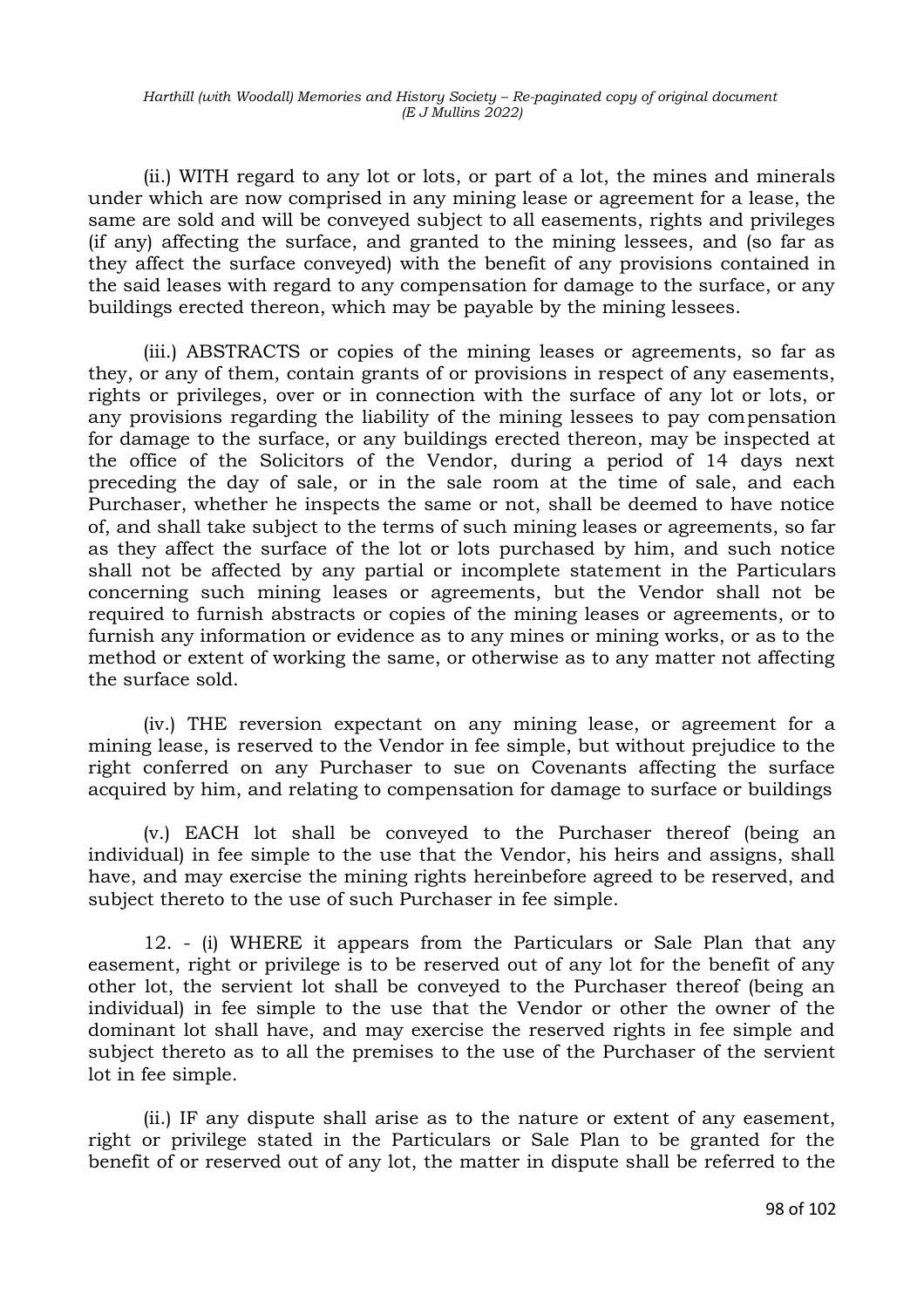Estate Agent for the time being of the Vendor whose decision shall be final and binding on all persons interested.

(iii.) IF any dispute shall arise as to the method of granting or reserving any easement right or privilege for the benefit of or out of any lot, the matter in dispute shall be settled by the Vendor's Counsel, whose decision shall be final.

13. - (i) THE Vendor shall (at his option) be entitled to a duplicate of each conveyance or a memorandum given by the Purchaser oI the right 4,1 the Vendor to production of the Conveyance, and (unless such Purchaser is in a fiduciary position) an undertaking for the safe custody thereof.

(ii.) ANY such duplicate or memorandum shall be prepared, engrossed and stamped by and at the expense of the Vendor, but the Purchaser shall approve and execute the same free of expense to the Vendor.

(iii.) WHERE any duplicate is executed the Purchaser shall produce the original free of cost to the Vendor, duly stamped so as to enable the stamp on the duplicate to be denoted.

14. - THE several lots are sold and in regard to liabilities which can be defined by the Vendor shall be conveyed subject to all quit, chief and other rents (being incidents of tenure), rights of way, light and other easements (if any) affecting the same, and to any subsisting liability to repair party walls, roads or streets.

15. - (i.) DOCUMENTS of title relating to the excepted minerals or to other property retained by the Vendor, as well as to property comprised in this sale, will be retained by the Vendor.

(ii) DOCUMENTS of title relating to several lots sold at this sale to different Purchasers and to no other property will, after the sales of all such lots have been completed, be delivered to the Purchaser whose purchase money is the largest, or in case, of equality, to the Purchaser of the lot first sold, and will, in the meantime, be retained by the Vendor.

(iii) THE Vendor will, as to all documents retained by him, give to every Purchaser of property to which the same relate, a statutory acknowledgment of his right to production and to delivery of copies thereof, and also a statutory undertaking for safe custody thereof.

16.- THE several lots are believed to be and shall be taken as correctly described, and any incorrect statement, error or omission found in the Particulars or Conditions of Sale or the sale plan, shall not annul the sale nor entitle any Purchaser to be discharged from his purchase, nor shall the Vendor or any Purchaser claim or be allowed any compensation in respect thereof.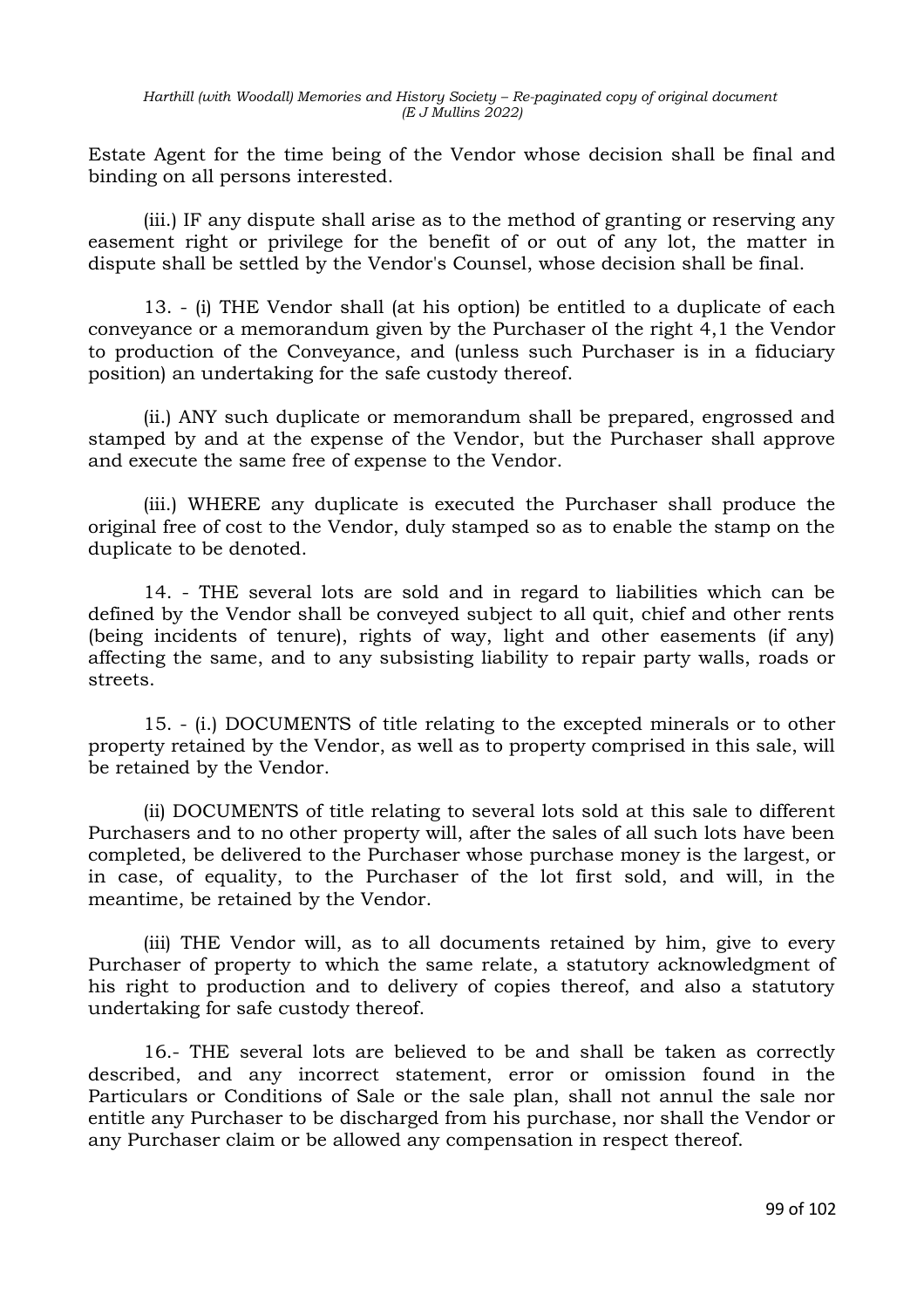LASTLY.--IF any Purchaser shall neglect or fail to comply with any of the above Conditions, his deposit money shall be forfeited to the Vendor, who may, with or without notice, resell the lot or lots in respect whereof default occurs without previously tendering a conveyance to the defaulter at this sale, and any resale may be made by auction or private contract at such time, subject to such conditions and in such manner generally as the Vendor may think proper, and if thereby the vendor shall incur a loss by reason of diminution in price or expenses incurred, or both, after taking into account the deposit, the defaulter at this sale shall pay to the Vendor the amount of such loss as liquidated damages, and on any such resale by auction the lot or lots offered for sale may be bought in and all expenses consequent on an unsuccessful attempt to resell shall be forthwith paid to the Vendor by the defaulter at this sale.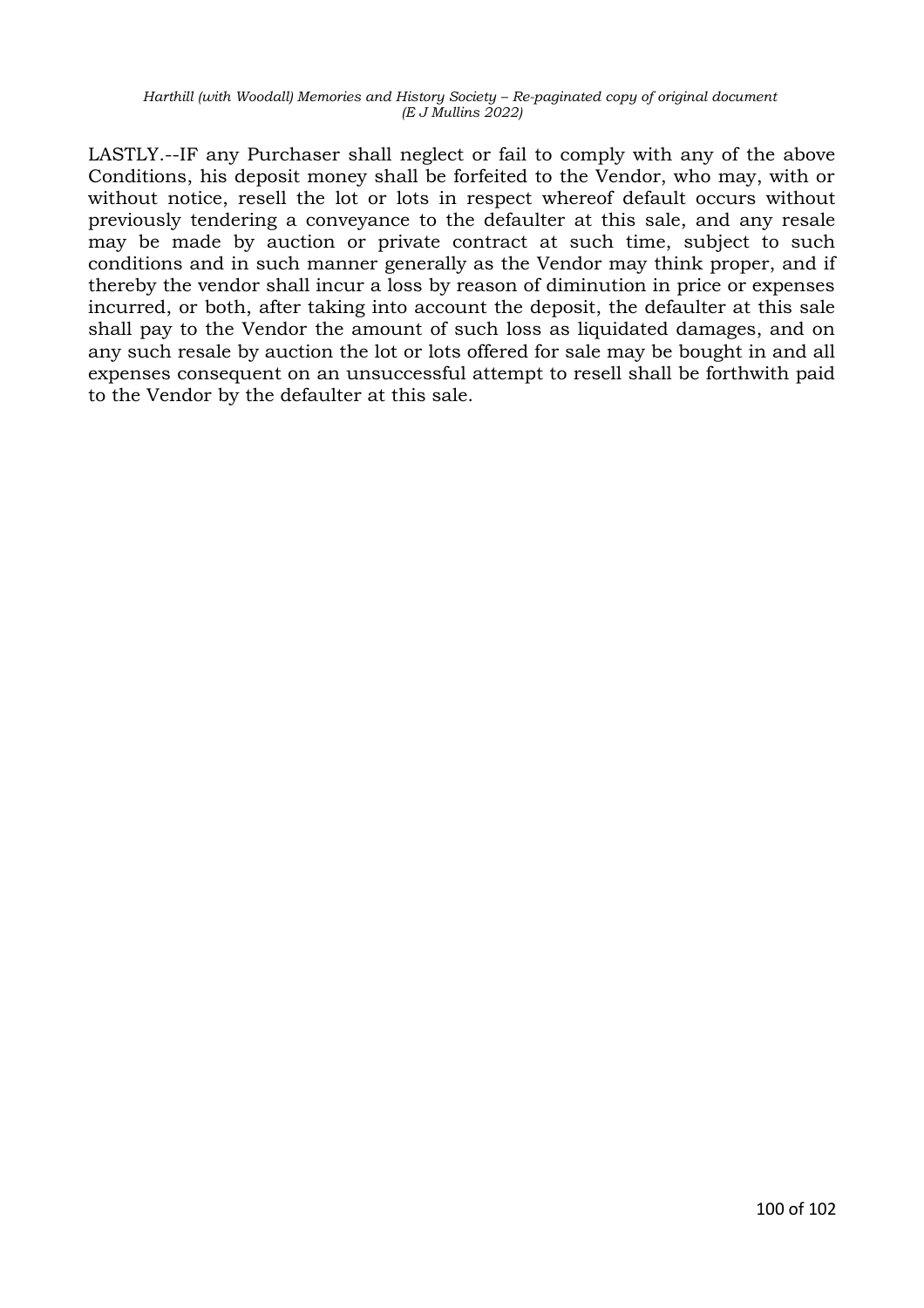# **MEMORANDUM.**

BE IT REMEMBERED that at the sale by auction this 23rd day of August, 1921, of the property mentioned in the annexed Particulars of Sale

of was the highest bidder for Lot

and was declared the Purchaser thereof subject to the above Conditions at the price of  $£$  , and has paid the sum of  $£$  by way of deposit, and agrees to pay to The Most Noble GEORGE GODOLPHIN 10TH DUKE OF LEEDS (the Vendor) according to the above Conditions the balance of the said purchase-money, including the valuation money (if any) and the Vendor and Purchaser hereby agree to complete the sale in accordance with the above Conditions of sale.

Purchase-money £

Deposit £

Balance £

As Agents for the Vendor we hereby confirm the sale and as stake-holders acknowledge the receipt of the above deposit.

Abstract of Title to be sent to